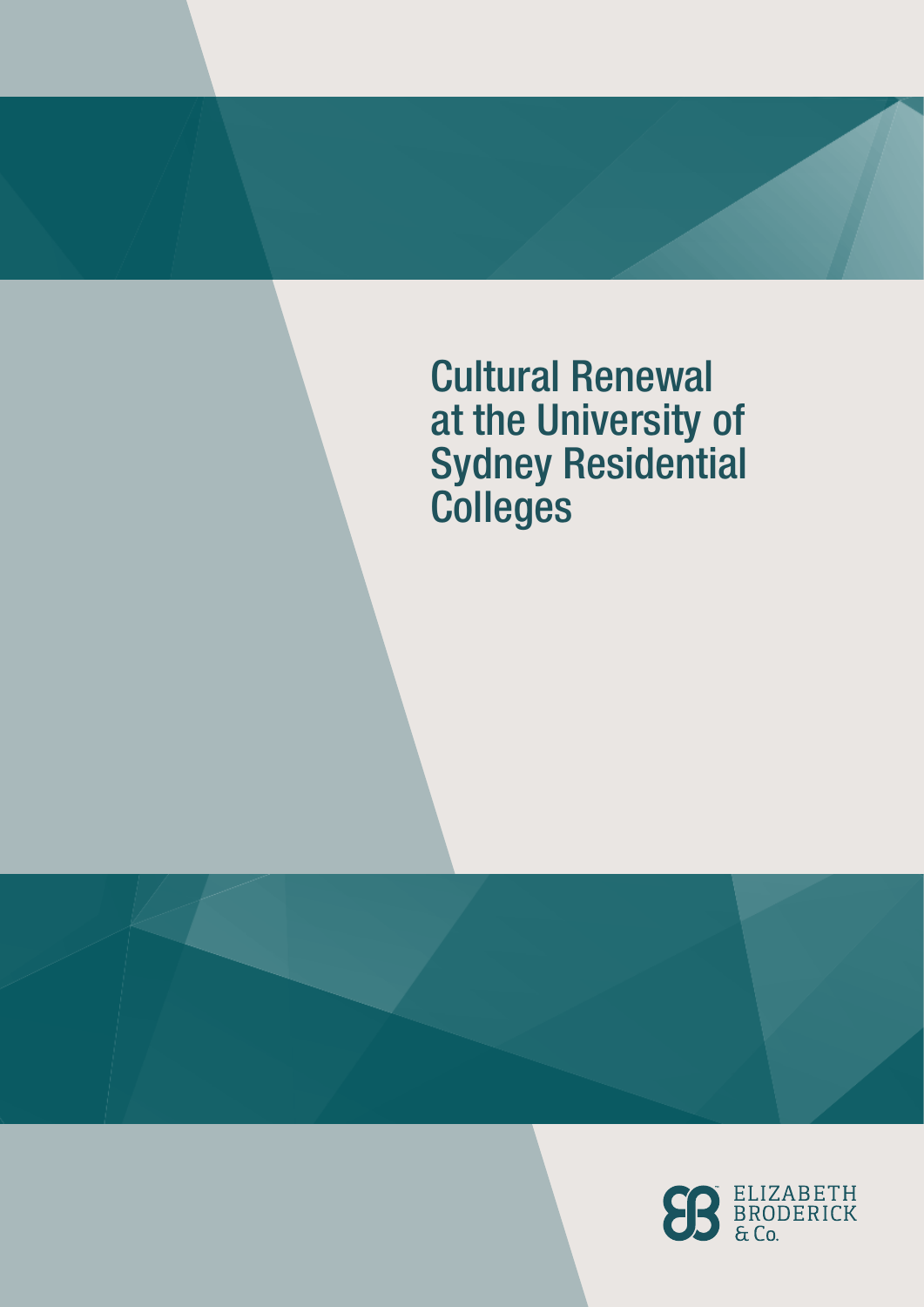## **Contents**

|                                | <b>Message from Elizabeth Broderick</b>                                                                                                                                                                                                                                                                                                                      | 3                                            |
|--------------------------------|--------------------------------------------------------------------------------------------------------------------------------------------------------------------------------------------------------------------------------------------------------------------------------------------------------------------------------------------------------------|----------------------------------------------|
|                                | <b>Chapter 1: Introduction</b>                                                                                                                                                                                                                                                                                                                               | 5                                            |
| 1.1<br>1.2                     | Project purpose<br>Project approach                                                                                                                                                                                                                                                                                                                          | 5<br>6                                       |
|                                | <b>Chapter 2: Leadership</b>                                                                                                                                                                                                                                                                                                                                 | 9                                            |
| 2.1                            | Leadership - staff<br>2.2 Leadership - students<br>2.2.1<br>House Committee, House Executive, Senior Common Room<br>2.2.2<br>Deans, Sub-Deans, Resident Advisers, Resident Assistants<br>and Corridor Representatives<br>Student hierarchy<br>2.2.3<br>2.2.4<br>Best practice student leadership                                                             | g<br>10<br>10<br>12<br>14<br>15              |
|                                | <b>Chapter 3: Belonging</b>                                                                                                                                                                                                                                                                                                                                  | 17                                           |
| 3.1<br>3.2<br>3.3 <sub>2</sub> | Fitting in<br>'Hooking up' and having sex in order to 'fit in'<br>3.1.1<br>Diversity and fitting in<br>3.1.2<br>Alcohol and fitting in<br>3.1.3<br>Support and assistance<br>Relationship with the broader University of Sydney community                                                                                                                    | 18<br>19<br>20<br>21<br>22<br>24             |
|                                | <b>Chapter 4: Social interactions</b>                                                                                                                                                                                                                                                                                                                        | 25                                           |
| 4.1<br>4.3                     | <b>Extracurricular activities</b><br>4.2 0 Week<br>The place of alcohol in social interactions<br>Alcohol in College settings<br>4.3.1<br>College policy response<br>4.3.2<br>A common College response to alcohol and alcohol-related<br>4.3.3<br>harm                                                                                                      | 25<br>26<br>28<br>30<br>33<br>34             |
| <b>Chapter 5: Safety</b>       |                                                                                                                                                                                                                                                                                                                                                              | 37                                           |
| 5.1<br>5.2<br>5.3<br>5.4       | Psychological safety<br>Bullying, intimidation and 'hazing'<br>5.2.1<br>Best practice responses to hazing and orientation<br>Sexual misconduct<br>5.3.1<br>Prevalence of sexual harassment and sexual assault<br>5.3.2<br>Colleges' policy responses to sexual misconduct<br>Best practice combatting sexual misconduct<br>5.3.3<br>Disclosure and reporting | 38<br>39<br>42<br>47<br>49<br>51<br>53<br>57 |
| <b>Conclusion</b>              |                                                                                                                                                                                                                                                                                                                                                              | 61                                           |
|                                | <b>Recommendations</b>                                                                                                                                                                                                                                                                                                                                       | 63                                           |
|                                | Appendix A: Survey methodology and interpreting results                                                                                                                                                                                                                                                                                                      | 71                                           |
|                                | <b>Appendix B: Survey questionnaire</b>                                                                                                                                                                                                                                                                                                                      | 73                                           |

#### © Elizabeth Broderick and Co 2017

This work is protected by copyright. Apart from any use permitted under the *Copyright Act 1968* (Cth), no part may be used or reproduced by any process.

#### Design and layout:

Dancingirl Designs



GPO Box 396, Sydney NSW 2001 admin@elizabethbroderick.com.au

[www.elizabethbroderick.com.au](http://www.elizabethbroderick.com.au)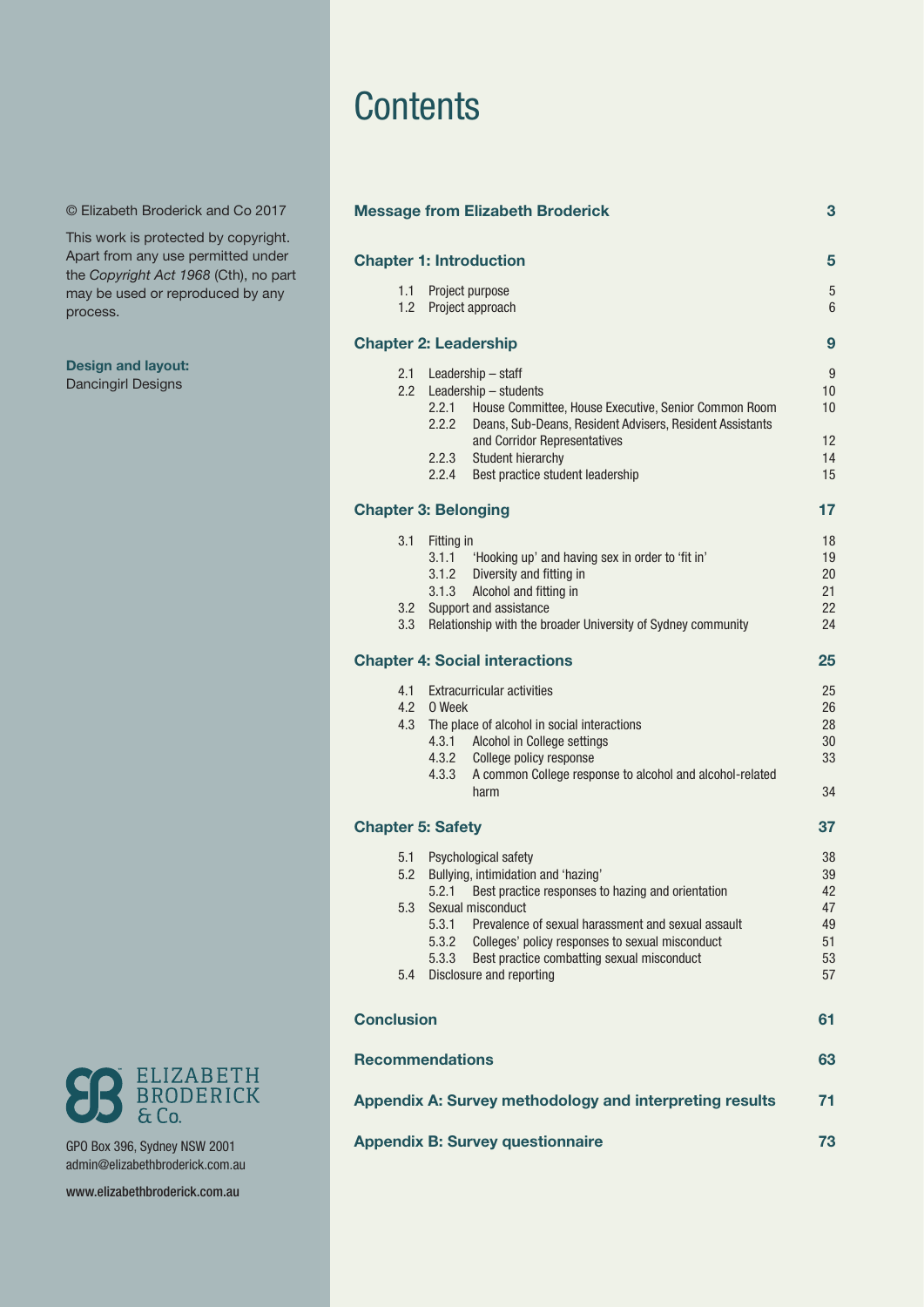# <span id="page-2-0"></span>Message from Elizabeth Broderick

The residential Colleges at the University of Sydney are among the oldest in the country. Each has a long and distinguished history of supporting young people as they undertake tertiary studies, supporting students to achieve academic excellence and personal growth, and offering opportunities for sporting and cultural pursuits. The Colleges have produced many distinguished alumni, women and men who have served the nation at the highest levels across different fields and disciplines.

Over the past year, at the invitation of the College Heads and the Vice-Chancellor of the University of Sydney, my team and I have conducted a thorough independent review of the current culture of each of the Colleges – St Andrew's College, St John's College, Sancta Sophia College, Wesley College and the Women's College. We have met with over 600 College students and surveyed over a thousand. We have consulted with key College staff as well as alumni and reviewed the relevant policies and processes of each of the Colleges. We have undertaken extensive research to identify best practice approaches from both Australia and internationally.

We have identified the great strengths of College life but also areas that require strengthening and renewal. I commend the Colleges for the commitment and courage they have shown in shining a light on all aspects of College culture, despite this being at times uncomfortable. The College leadership have strongly supported the Project and I now encourage them to start the important task of implementing the Project's recommendations. This will be critical in ensuring that the Colleges remain strong now and into the future.

I want to thank the many students who participated in our discussion groups or chose to speak to a team member individually. Telling personal stories requires courage. Yet many students have done so, rightly believing that this will make their College stronger and a more inclusive institution for all. Students' views and insights into the many positive aspects of College life, as well as what needs to change, have been captured and reproduced in their own words throughout this report and in the reports of individual Colleges. The extent of our discussions and the strong response rate to our Survey is clear testament to the students' desire to have their voices heard.

I want to thank the Vice-Chancellor, the College Heads, Councils, staff and student leaders for their genuine commitment to the Project. All were open and honest in their desire to create outstanding, inclusive and safe institutions where the well-being of young people sits at the heart of change.

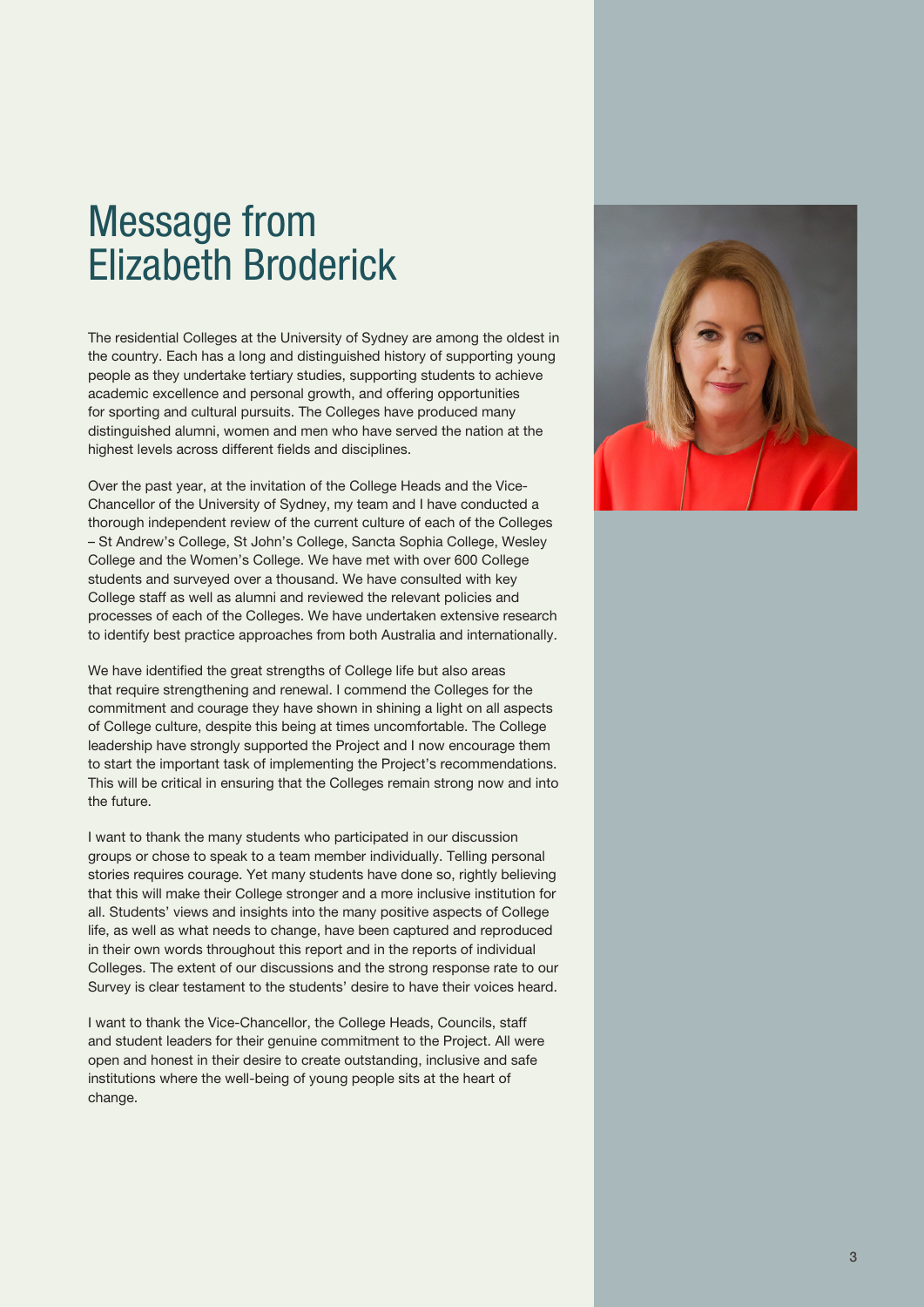The findings in this report should in no way reduce the confidence of the community in the residential Colleges. Rather this and the individual Colleges' reports serve as a record that the Colleges are genuinely committed to cultural renewal and to ensuring that these institutions are places where all students can thrive.

By embracing our recommendations, the College experience will be enhanced, not only for those who reside at College now, but for all those who will call College home in the future.

E. Broderil

Elizabeth Broderick AO

Sydney 29 November 2017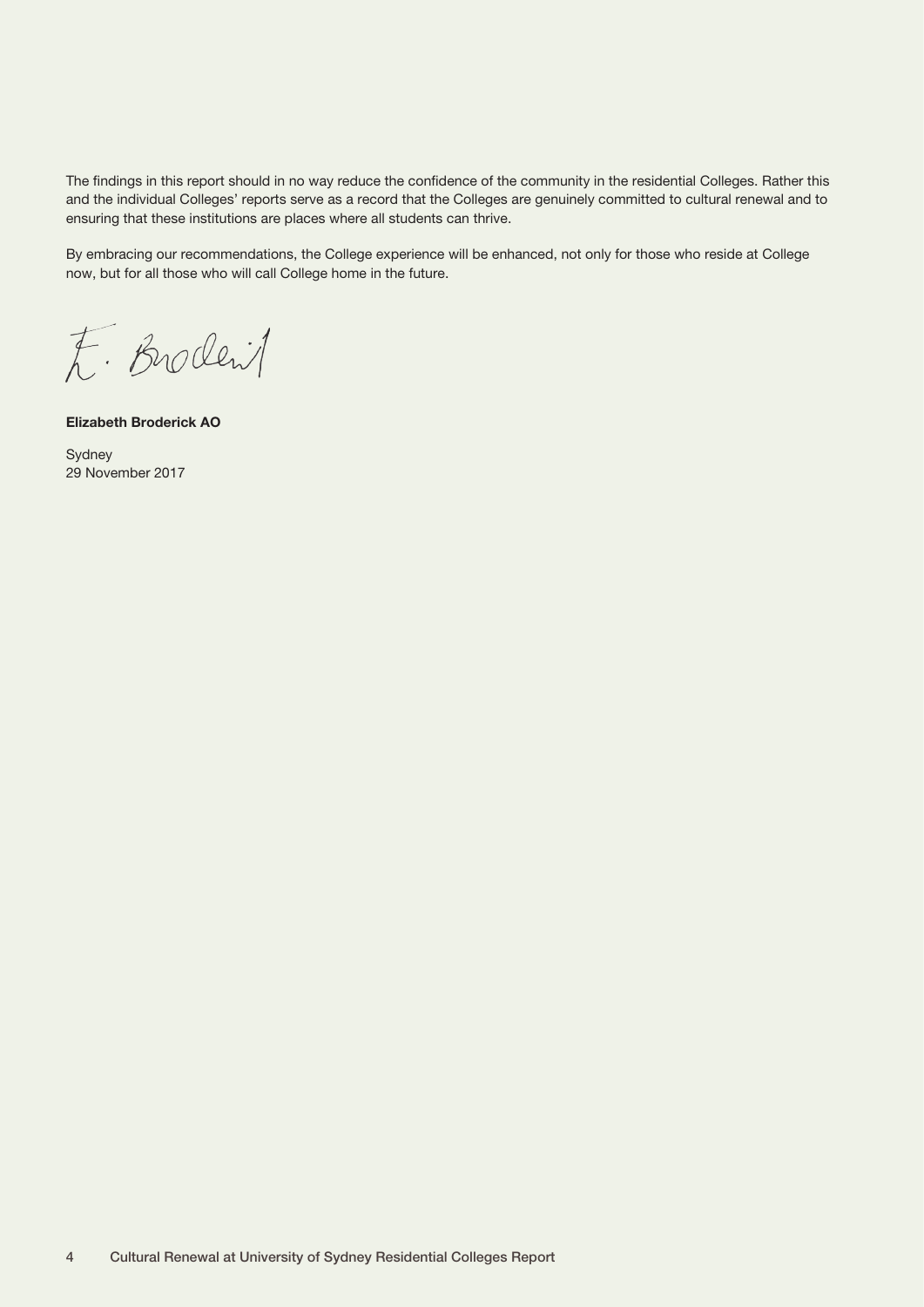<span id="page-4-0"></span>*I have loved my time at College. I have challenged myself and been challenged. I want College to be a place where everyone can have a positive time, like myself. If we need to change parts of the culture to make sure this happens, then I am all for it… We need to be a place for everyone, not just for certain groups.* 

– College Student

# Chapter 1: Introduction

## 1.1 Project purpose

In October 2016, Elizabeth Broderick and Co ('EB & Co') was engaged by the University of Sydney (the 'University'), St Andrew's College, St John's College, Sancta Sophia College, Wesley College and the Women's College (the 'Colleges') to undertake an examination of culture. Specifically, EB & Co was asked to comprehensively evaluate the strengths and challenges of residential life at the participating Colleges and to make recommendations in areas requiring renewal or reform.

To do this, the Project Team from EB & Co (the 'Project Team') sought to understand the great strengths of College life: the sense of community; the academic excellence that inspires students; the pastoral care; the extracurricular activities; the building of deep and lasting friendships; and the networking opportunities and connection to College alumni. The Project Team also sought to identify those areas of culture that may need strengthening or renewal. For example, how easy it is to fit in? What are the traditions and are they still relevant? What part does alcohol play? Does an individual have to be a particular type of person to succeed? How are College students treated by the broader University community? What are the experiences of students in engaging and socialising with residents at other Colleges? How safe is the College? Are there incidents of sexual harassment and sexual assault?

In those areas identified as requiring further action, strong recommendations for reform have been made.

The Project Team received strong support from each College Council Chair, the College Heads, their Executive Teams, and the student leaders who championed the Project and were critical in ensuring students and staff were fully engaged.

The Report provides an independent assessment of the current culture within each College together with recommendations for future targeted individual and collective action. The recommendations build on the promising individual cultural change initiatives already underway in each of the Colleges.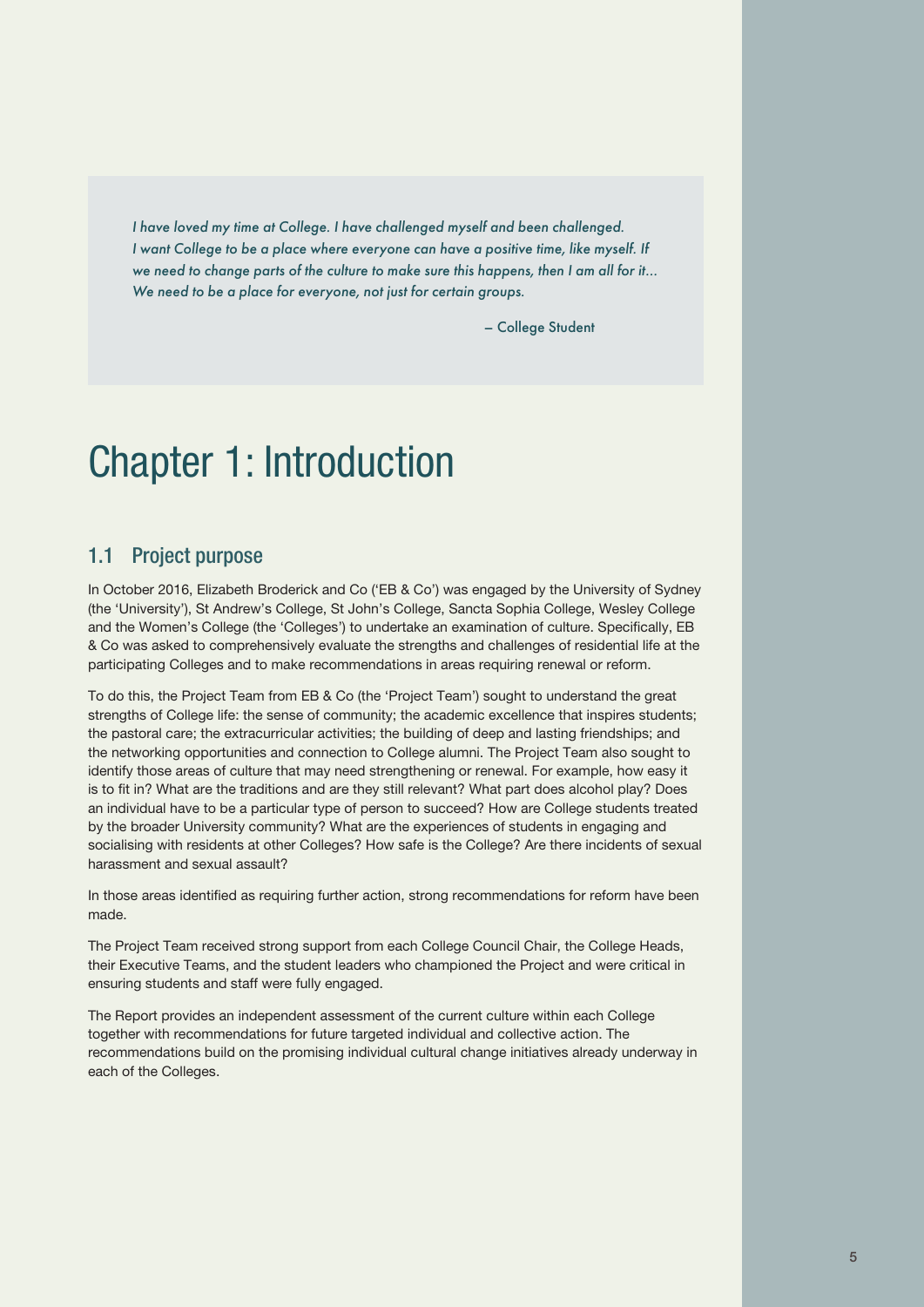<span id="page-5-0"></span>A key finding of the Project Team is that for the majority of students, their experience of College is rewarding and positive – one that enriches their overall University experience. Common themes were students' deep sense of belonging, their access to academic support and pastoral care, and the opportunities for involvement in a range of extracurricular and affiliate activities. Importantly, students who spoke to the Project Team stated that College was a place where they made firm friendships. The Project Team found that these strengths of College life have been further enhanced by the changes all of the Colleges have made in recent years to enhance their culture. Strong efforts have been made to create more inclusive environments, to minimise risk and to ensure that all students have an opportunity to thrive.

For any organisation to evolve and remain relevant, refining institutional culture and identifying its impact on members is critical. Practices, traditions and customs that have served an organisation well in the past may no longer be consistent with contemporary community expectations and standards and so require reform or, on occasion, elimination. The reforms already initiated by the Colleges demonstrate that they are acutely aware of the need for organisations to renew and evolve. As one student stated:

> *I'm happy the Colleges are undertaking this review. There's always room for improvement. I hope it will minimise harmful behaviour across all Colleges.*

Changing culture requires both individual and collective action – action by Councils, staff and student leaders, and action by a united intercollege community, with strong support from the University. Areas identified by the Project Team for further action include: student leadership, student hierarchy, the place of alcohol, safety (both psychological and physical), and whether the Colleges are safe reporting environments.

The Project has been undertaken at an important time for Australian tertiary institutions, as universities and colleges across the country are focusing efforts on ensuring the safety, respect and well-being of students. This Project represents one of the first in Australia to examine and respond to these issues specifically in the context of university residential colleges. To that end, the five Colleges and the University of Sydney are leaders in this area, and it is hoped that this Report and its recommendations will serve as a blueprint for other colleges, in Australia and abroad.

## 1.2 Project approach

*I feel like we were really listened to and we all got a say.*

– College Student

The findings and recommendations contained in this report are underpinned by evidence obtained from both qualitative and quantitative data. Data from an online survey ('the Survey'), discussion groups, one-on-one interviews with College students, staff and recent alumni, a review of academic literature, and a review of the Colleges' own policies and statistics, as well as advice from staff and student leaders, have all contributed to building a substantial evidence base for this Project.

As part of its evidence gathering, the Project Team captured the views and experiences of a significant proportion of the Colleges' community. All participation in the Project was voluntary and the diversity of opportunities to contribute to the Project allowed students a choice as to how they engaged. It also ensured students could be involved in the Project on a confidential basis.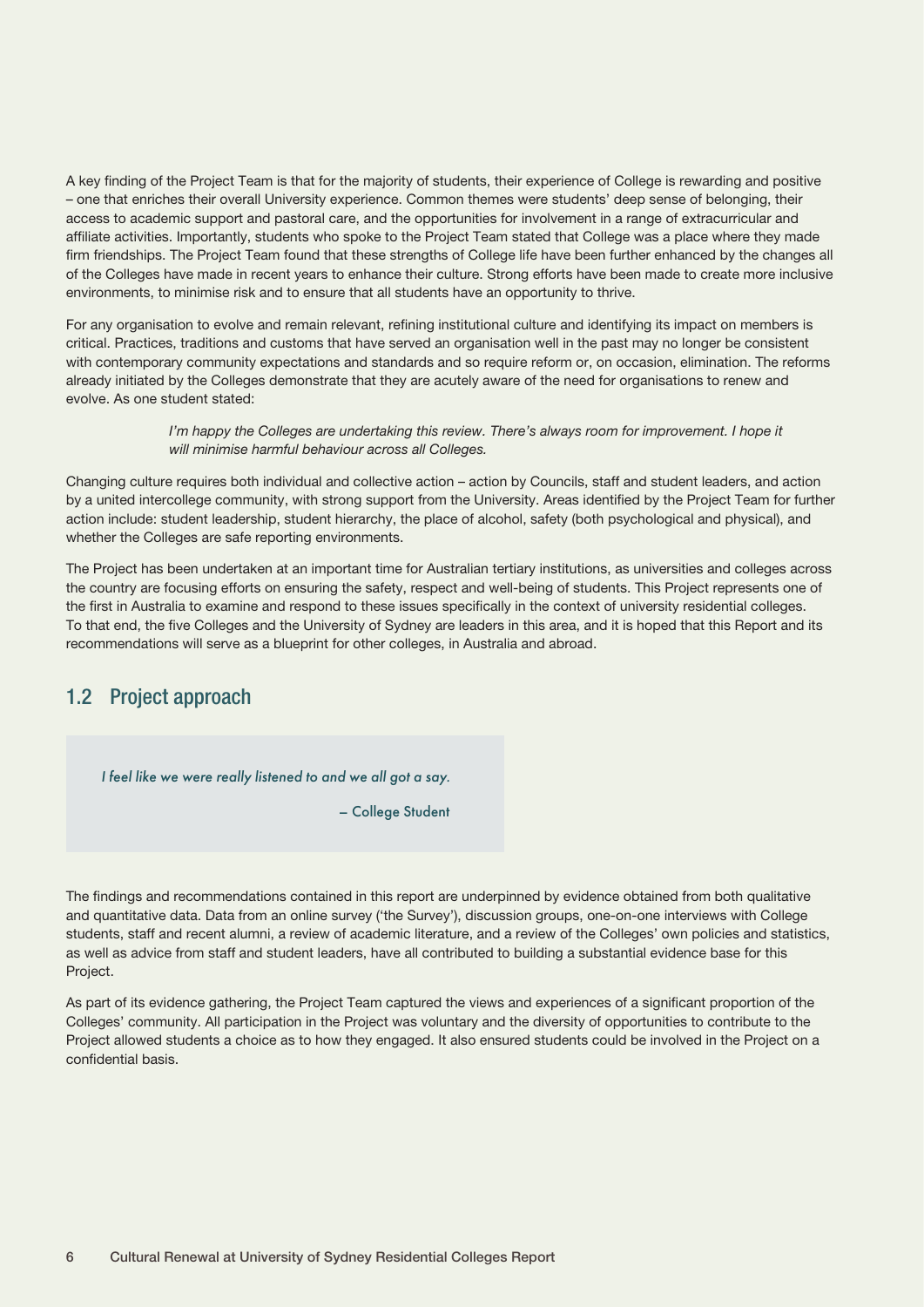## A. Discussion groups and interviews

The Project Team spoke to 632 students and recent alumni across the five Colleges:

- During 2016 and 2017, 43 discussion groups were held with students across each of the 5 Colleges with over 573 students participating in these discussions across:
	- » First, second, third and fourth years
	- » Postgraduate students
	- » Members of the Student Leadership teams
	- » Resident Assistants and their equivalents
	- » Particular population groups (e.g. the LGBTIQ+ support group).
- 35 one-on-one confidential interviews were held with current students, and a further 7 confidential submissions were received from current students. In addition, 16 one-on-one interviews were held with recent alumni, and 1 confidential submission was received from a recent alumni. These interviews were held at the specific request of participants.

The Project Team also met regularly with senior staff across each of the Colleges as well as with the Chancellor, Vice-Chancellor and other senior staff of the University of Sydney.

In the discussion groups, facilitators were guided by a series of structured questions designed to explore themes relevant to the scope of the Project. This process was also flexible, allowing issues of interest or importance to the group, or newly identified issues, to be explored.

Participants were made aware that any statements made by them and used in this report would be de-identified.

This report reflects the observations and experiences of students as told to the Project Team. It also incorporates the views and experience and proposals for reform by senior staff.

Of note: The Project Team conducted a broad review of culture and as such did not investigate or make findings about any individual incident or allegation made by individual students.

## B. Presentations

A total of 17 presentations on the Project were given by Elizabeth Broderick or members of the Project Team to the College Councils and to staff and students at their Formal Dinners.

## C. Survey

An online survey (the 'Survey') was administered to all students over the age of 18 years (n=1447) across the five residential Colleges between 18 May and 9 June 2017. The Survey instrument was developed in collaboration with the College Heads and the Social Research Centre, a leading research institution affiliated with the Australian National University. The Social Research Centre also performed all analysis of the Survey data.

Approval to administer the Survey was sought and granted by the University of Sydney Human Ethics Committee (Ethics Approval Number: 2017/234). See Appendix A for further details on the methodology of the Survey.

The Survey attracted a 69% response rate, with a total of 1001 students completing the Survey.<sup>1</sup> Students who participated in the Survey and in discussion forums were provided with contact details for relevant referral and support services.

<sup>1</sup> The response rate was defined as the number of interviews (i.e. Survey responses) divided by the total number of students invited to take part.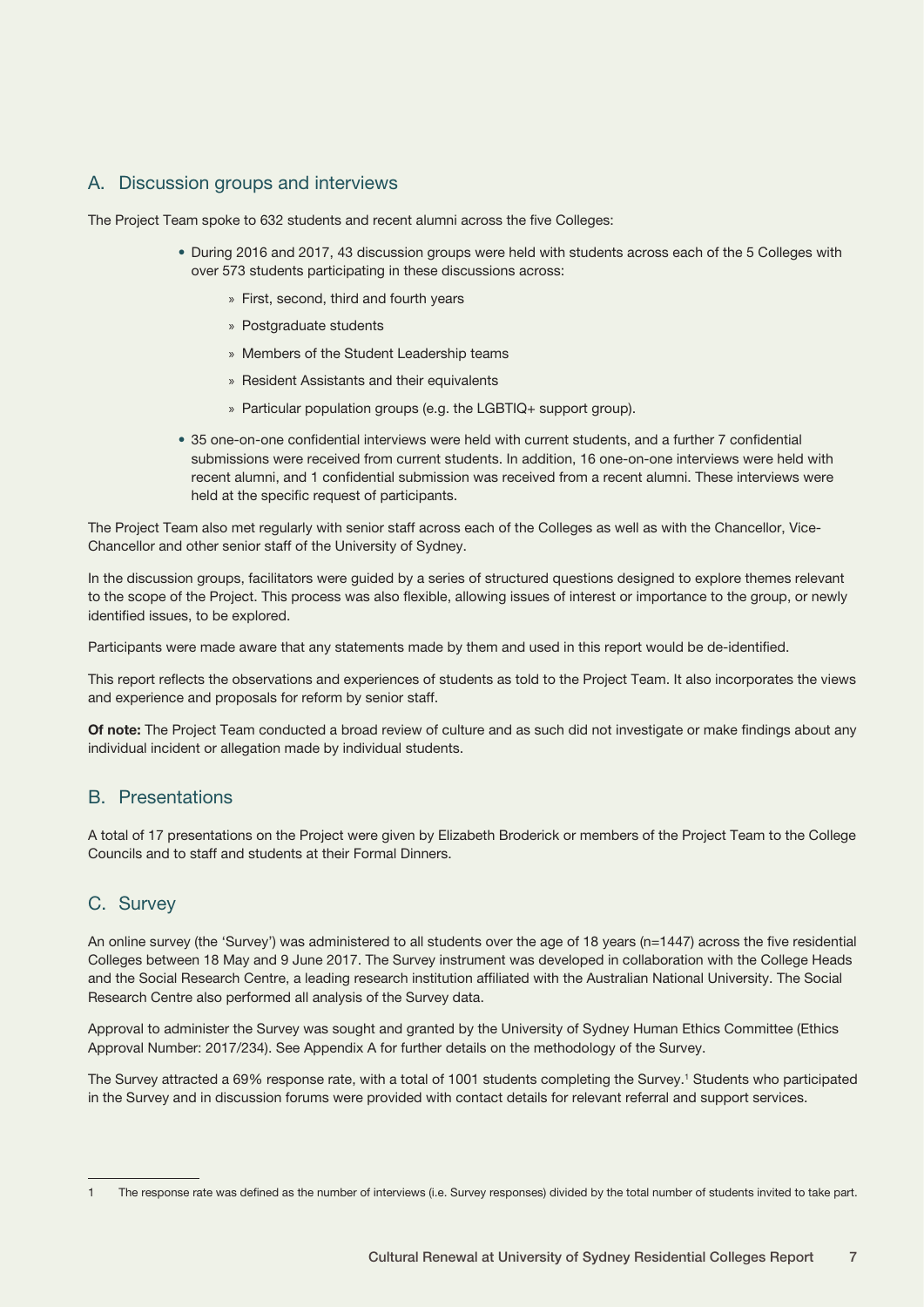The aim of the Survey was to gather quantitative data on perceptions and experiences of students on a range of areas related to College life, including the strengths of College life, and areas they find challenging. It also aimed to understand the prevalence of inappropriate behaviour, sexual harassment and bullying, and any patterns in the experience of particular groups of students, for example women and first-year students.

The Survey provided an alternative avenue for College students to engage with the Project and confidentially report on their views and experiences.

The Survey built upon existing survey instruments including the *National Sexual Harassment* survey (NSH Survey),<sup>2</sup> Change *the Course: National Report on Sexual Assault and Sexual Harassment at Australian Universities* (*Respect Now Always*  survey)<sup>3</sup> and the Australian Bureau of Statistics' Personal Safety Survey.<sup>4</sup> However, due the different population bases and variations in survey methodology, the results cannot be compared to these other surveys. See Appendix B for the Survey questionnaire.

The Survey responses were weighted to ensure they reflected and were representative of the College student population in all five Colleges including by gender, undergraduate or postgraduate status and year at College. Statistically significant differences between different groups of students (e.g. men and women) are reported throughout this report.

It is important to note that the statistical data presented in this report is the **aggregated** Survey results of the five Colleges. The specific Survey results for each individual College have been provided to each College, including statistically significant differences between the Survey results for their College and the aggregate findings, and are summarised in their individual reports.

## D. College documentation and literature reviews

The Project Team requested and received documentation and information from each College, including policies, strategies and various other data. The Project Team also undertook literature reviews in a number of key areas which underpin the findings and inform the recommendations.

The following chapters identify the key themes and findings of the Project.

<sup>2</sup> Australian Human Rights Commission 2012, *Working Without Fear: Results of the Sexual Harassment National Telephone Survey*, Australian Government.

<sup>3</sup> Australian Human Rights Commission 2017, *Change the Course: National Report on Sexual Assault and Sexual Harassment at Australian Universities,* Australian Government.

<sup>4</sup> Australian Bureau of Statistics 2012, *4906.0 – Personal Safety, Australia, 2012, Australian Government.*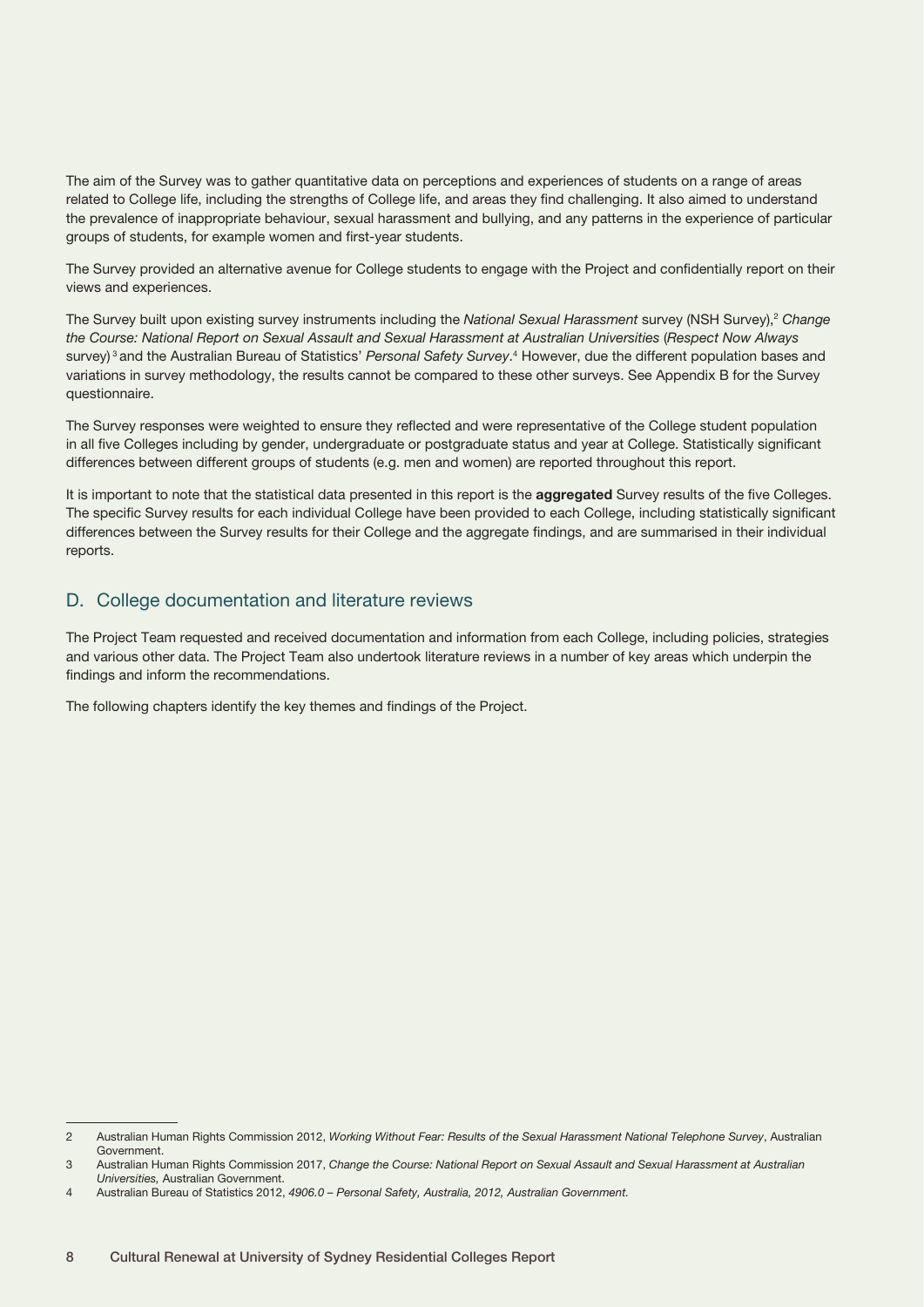<span id="page-8-0"></span>*College is great for the leadership opportunities it gives you… There's… House Committee… sport secretary positions, Palladian representatives… It gives you a great platform.*

– College Student

# Chapter 2: Leadership

A three-tiered leadership model operates at each of the Colleges – staff, the Council and the leadership of students. The importance of all three tiers is noted by former Warden of Rhodes House, Oxford, Dr Don Markwell, who stated:

> *Colleges will work best, and students will gain most, if leaders at all levels – student leaders, administration leaders, governance leaders – work together, respectful of each other, towards a shared vision of their college as the best that it can be, in which students are encouraged and supported to be the best that they can be.*<sup>5</sup>

It is critical that all three tiers visibly commit to the next phase of the cultural renewal journey, as they demonstrated when committing to involvement in this Project.

An aim of the staff and student leadership model is to maximise collaboration between these tiers and to ensure that students are closely involved in shaping their College experience. The Colleges are headed variously by a Principal, Rector or Master (collectively referred to in this report as College Head), all of whom are supported by an Executive Team. Students are led by an elected leadership team.

The following discussion explores staff and student leadership in the context of cultural renewal.

## 2.1 Leadership – staff

College staff have a critical leadership role in shaping College culture and creating and sustaining a values-based community. As elaborated below, while the Project Team supports strong student leadership in the College, the Project Team believes this will only be successful when it is exercised within an environment that has clear and common values based on respect and inclusion. Active leadership by staff, in addition to their involvement in the day-to-day management of students, is important in articulating and modelling the shared values of the community.

The Project Team notes that there have been a number of changes instituted by College Heads regarding leadership. Changes include greater accountability of students who behave unacceptably; a decrease in the duration of and stricter rules around orientation weeks (O Weeks); and greater staff support in the appointment of elected student leaders, to minimise risk to students and prevent abuses of power within a student hierarchy.

<sup>5</sup> Markwell, D 2012, *Leadership in Colleges.* Centre for Leadership, King's College, University of Queensland, 17 September, p. 2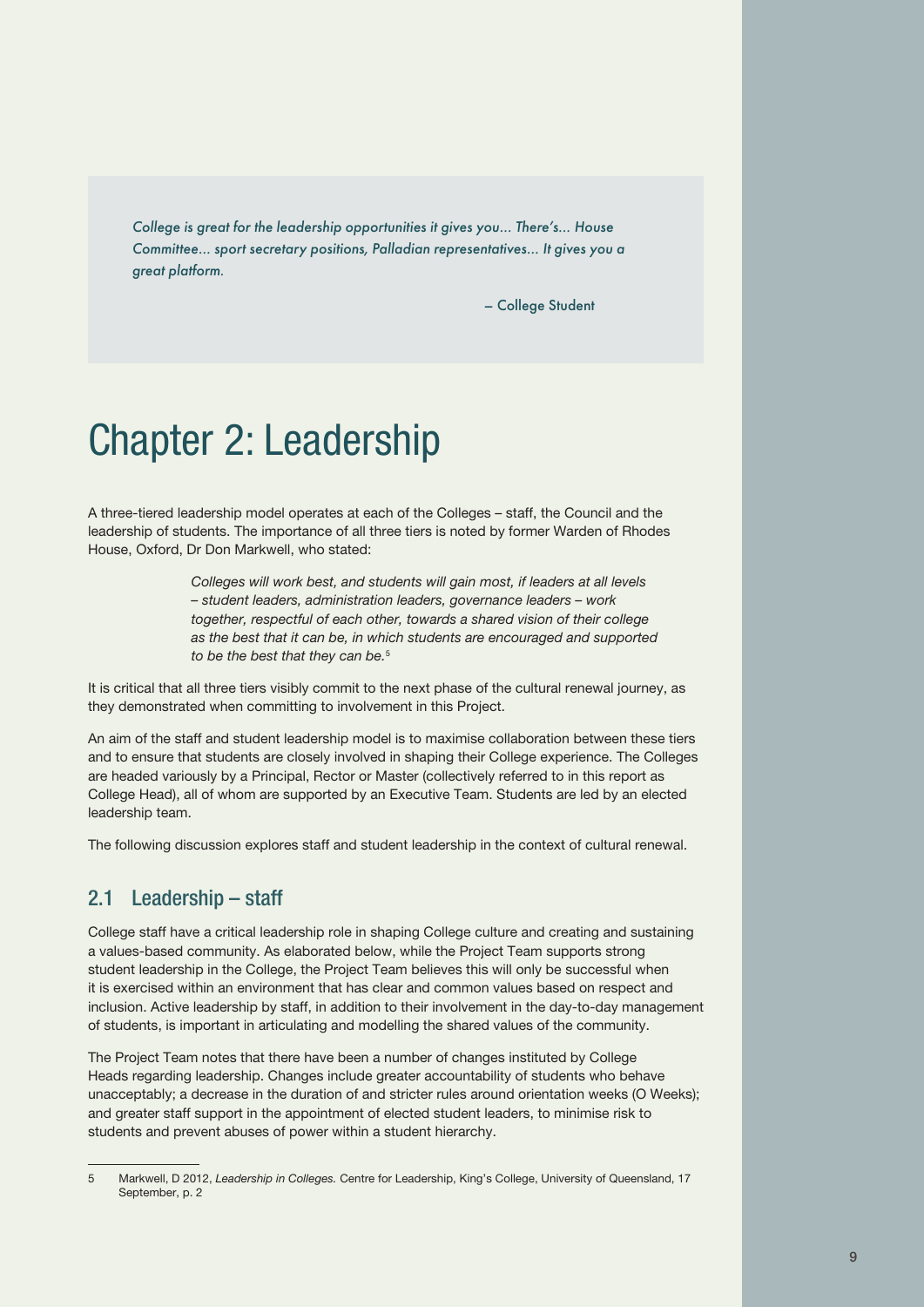<span id="page-9-0"></span>Cultural renewal and reform in any organisation takes time and can be challenging, particularly where there are deepseated traditions and conventions. Strong, committed and courageous leadership underpins any successful cultural renewal process. As Astin and Astin state:

> Leadership is a process that is ultimately concerned with fostering change...in contrast to the notion *of 'management' which suggests preservation or maintenance.*<sup>6</sup>

In the context of the Colleges, it is imperative for the staff leadership to be supported by the student leadership in the cultural renewal process. Student leaders have a significant role to play in the change process and, along with staff leaders, must own and champion cultural renewal.

Successful involvement of students in any change to leadership models or the way in which they carry out their role requires staff to ensure that the reasons for any change are clearly communicated, including the benefits to individual students and to the College community as a whole.

The Project Team heard many views and ideas about the relationship between the staff and student leadership. Staff and student leaders should work collaboratively, but the ultimate decision-making on the welfare of students should lie with the Council, the College Heads and, in appropriate cases, other staff.

To reinforce the leadership position of staff, the Project Team suggests that for those Colleges where the staff are collectively referred to as 'Admin', the nomenclature be changed to Executive or Management. This would send a strong symbolic message about the importance of staff and students as leaders.

## 2.2 Leadership – students

A strong and positive feature of the Colleges is the opportunity for students to gain leadership skills and experience through the many formal and informal leadership opportunities. Students are empowered to make a range of decisions impacting on the culture and life of the College. According to Black et al., empowering students and giving them significant agency in decision-making and event management is critical to the development of their leadership capabilities.7 The Project Team supports this view but, given that students are still in a period of learning how to lead effectively, it believes that they need guidance and direction.

## *2.2.1 House Committee, House Executive, Senior Common Room*

The Students' Club is the representative body for College residents. The management of the Students' Club is vested in an elected group of student leaders known as the House Committee. Each member of the leadership group has a role ranging from Senior Student/House President to first-year, or 'fresher', representative.

The House Committee includes a 'House Executive' which consists of the Senior Student or House President, House Secretary and House Treasurer. A large postgraduate population exists at Sancta Sophia College, which has a student leadership body, separate to the House Committee, known as the Senior Common Room. It is led by the Senior Common Room President.

While some positions on the House Committee require gender balance (e.g. male and female fresher representatives), there is no such provision for the Senior Student/House President. This is also the case for the Senior Common Room. In coeducational/co-residential Colleges, very few female students have occupied senior leadership positions.

<sup>6</sup> Astin, W & Astin, H 2000, *Leadership Reconsidered: Engaging Higher Education in Social Change*, p. 18

<sup>7</sup> Black, R, Walsh, L, Magee, J, Hutchins, L, Berman, N & Groundwater-Smith, S 2014, *Student leadership: a review of effective practice*. Canberra: ARACY.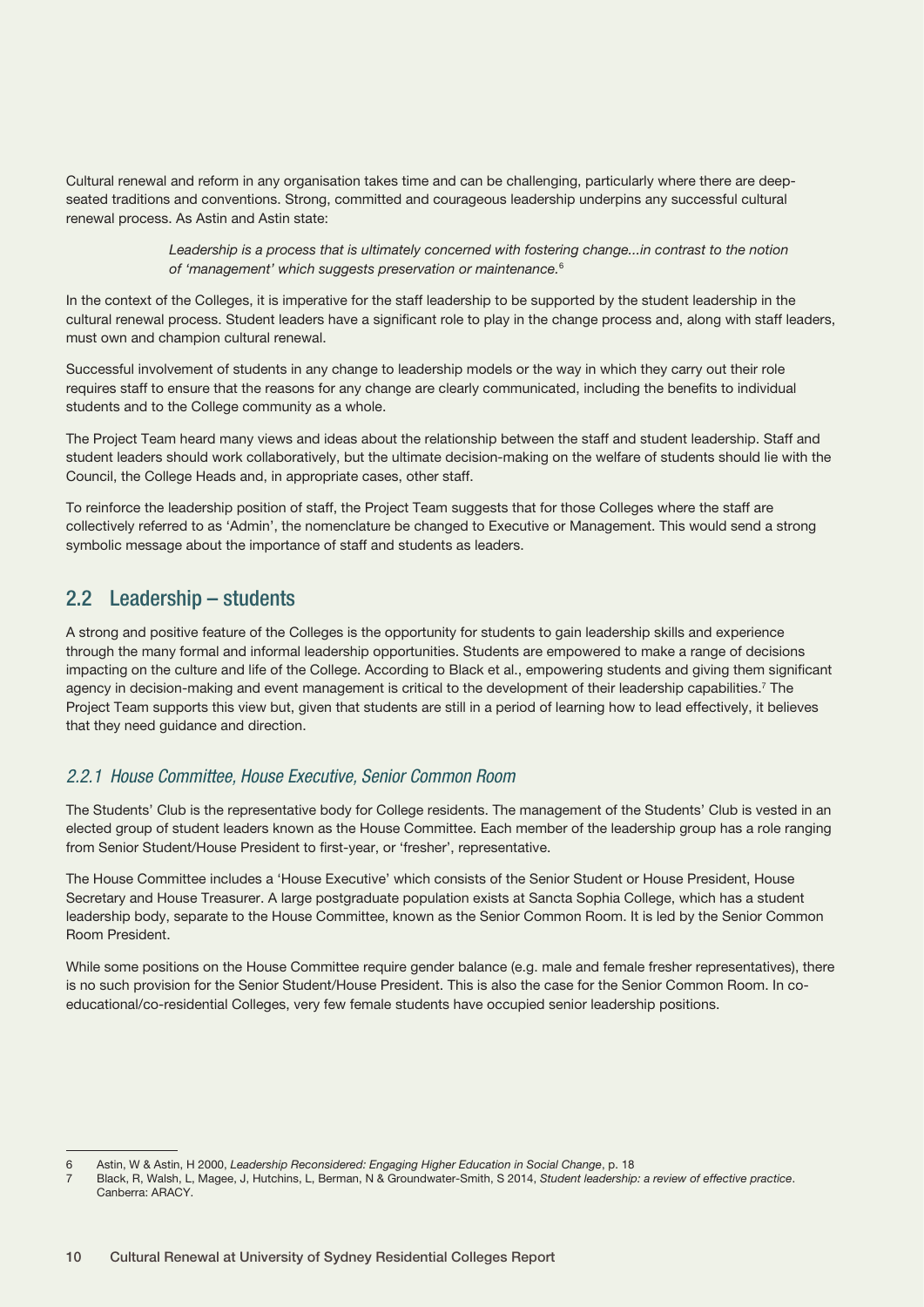The online Survey conducted as part of this Project revealed that 77% of College students surveyed agreed or strongly agreed with the statement 'I feel supported by my student leaders,' a strong result. Student commentary also reflected this. For example:

*I always felt really supported by the…leaders. They are friendly and not intimidating at all.*

*I think we are really lucky with the leaders we have here.*

Male students were significantly more likely to agree that they felt supported by student leaders (83%) than their female counterparts (75%).

Student leaders themselves commented on their roles and responsibilities. For example:

*This year we want to carry on the care and support for new students to beyond O Week.*

*Everything we do is focused on the safety of students.*

While generally positive about the leadership qualities of the student leaders, a theme emerged in co-educational/coresidential Colleges that very few women had been elected to the most senior roles:

> *We should…be promoting diversity and trying to make sure that the leaders reflect the students, meaning both guys and girls.*

> *The fresher group last year was huge, and they have huge voting power, and there were still girls that went for a position, and then…[more] boys still got voted in.*

The Project Team was impressed by the student leaders it engaged with. Far from being uninterested, the student leaders demonstrated a strong commitment to cultural renewal. The Project Team recognises, however, the vast body of literature which shows that gender-diverse leadership teams across a range of organisations deliver tangible organisational benefits and positive outcomes. This includes evidence which shows that more gender-diverse organisations and leadership teams:

- Are able to attract and retain the best possible talent and potential.
- Are able to innovate and adapt in a fast-changing environment.
- Have enhanced performance and productivity.
- Have diversity of thought, ideas and, as a result, better decision-making.<sup>8</sup>

Given that women comprise approximately half of the students in co-educational/co-residential Colleges, the Project Team believes that some intervention to ensure greater opportunities for gender-diverse teams should be included in the student leadership model and governance. It is important that the leaders reflect the diversity of the group they lead.

A 40:40:20 model is one that a number of organisations have adopted to ensure that there is good gender balance in leadership. The basis of this model is that 40% of the leaders are men, 40% are women and 20% are either gender. This model, known as a 'gender-neutral target', enables gender diversity at leadership levels and allows for a diversity of views and thought, a key element for good leadership and decision-making. Without a diverse leadership group, co-educational/ co-residential Colleges are at risk of not accessing the best talent for leadership roles. It is important to recognise that setting a target for gender balance is not inconsistent with merit. Indeed, as stated in a letter co-signed by the organisation, Chief Executive Women, and the coalition, Male Champions of Change:

> *...adhering to an un-interrogated idea of merit means there is no examination of biases, and it reinforces the idea that gender inequality is about supply side problems rather than demand. So organisations miss out on the best talent and are fishing in an ever smaller pool of candidates – a pool that fails to reflect the community our organisations serve. If we continue to define 'merit' as people 'like us' who have done what we did, we will get more of the same.* <sup>9</sup>

<sup>8</sup> See, for example, McKinsey & Company 2016, *Why Women Matter 2016: Reinventing the Workplace to unlock the potential of gender diversity.* Accessed 12 Nov 2017, [https://www.mckinsey.com/global-themes/gender-equality/reinventing-the-workplace-for-greater-gender](https://www.mckinsey.com/global-themes/gender-equality/reinventing-the-workplace-for-greater-gender-)[diversity](https://www.mckinsey.com/global-themes/gender-equality/reinventing-the-workplace-for-greater-gender-).

<sup>9</sup> Male Champions of Change 2016, *In The Eye of The Beholder*: *Avoiding the Merit Trap.* Accessed 1 August 2017, [http://](http://malechampionsofchange.com/wp-content/uploads/2016/08/MCC-CEW-Merit-Paper-FINAL.pdf) [malechampionsofchange.com/wp-content/uploads/2016/08/MCC-CEW-Merit-Paper-FINAL.pdf](http://malechampionsofchange.com/wp-content/uploads/2016/08/MCC-CEW-Merit-Paper-FINAL.pdf).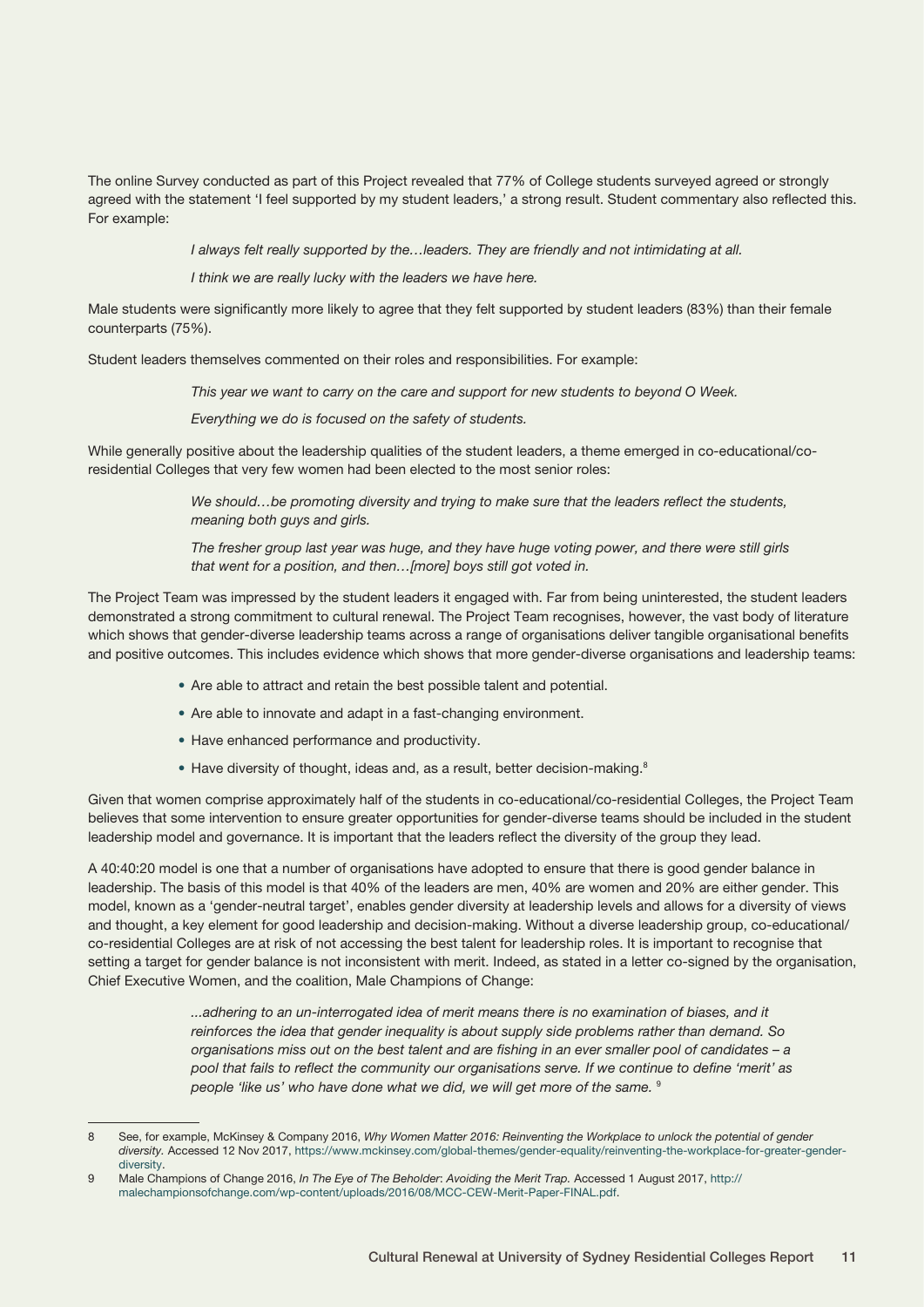<span id="page-11-0"></span>The Project Team believes that over time, a gender balance of student leadership teams will be achieved in co-educational/ co-residential Colleges, including by implementing a 40:40:20 rule for House Executive and House Committee. In addition, the Project Team suggests that the role of Senior Student,<sup>10</sup> House President,<sup>11</sup> and Senior Common Room President<sup>12</sup> rotates on an equitable basis between male and female students.

Student leaders have considerable influence over the student body. What they do and say matters. The Project Team supports the empowerment of students to step up as leaders in their College. Among other things, leadership positions teach young adults about ethical decision-making, how to negotiate within a team and set positive examples for others. There are times when student leaders need greater support from senior staff to make optimal decisions. In this regard, the Project Team notes that academic literature refers to 18 to 24-year-olds as 'emerging adults' or 'transitional age youth,'13 an age when young people transition from adolescence to adults. According to some researchers, over time, this transition has lengthened and become less standardised.<sup>14</sup> Significantly, science tells us that the rational part of an individual's brain, which controls reasoning and decision-making, is not fully developed until approximately 24 years of age.<sup>15</sup>

The Project Team believes that there are areas within the current system of student selection and the exercise of student authority which can be strengthened to ensure that leadership is exercised properly and maturely. Examples of best practice student leadership are identified below.

### *2.2.2 Deans, Sub-Deans, Resident Advisers, Resident Assistants and Corridor Representatives*

Deans, Sub-Deans, Corridor Representatives, Resident Assistants and Resident Advisers [hereafter collectively referred to as RAs] play a critical role in advising and supporting students. They can often be the first point of contact for students who need assistance and support across a range of areas. The role of an RA includes assisting students with minor issues such as unlocking rooms to more serious matters including mental health issues or sexual assault.

RAs make valuable contributions to ensuring that students are supported during their time at College. One student summed up their value as follows:

#### *Students feel more comfortable talking to another student with some College experience, than say admin or a staff member.*

A theme emerging in discussion groups was that because RAs are students themselves living among their peers, they have a deeper awareness than staff of issues impacting day to day on students. They are therefore able to identify and reach out to students who may be struggling with academic studies or College life, isolating themselves, or drinking excessively.

The Project Team was impressed by the deep sense of responsibility and concern demonstrated by RAs across all of the Colleges. They demonstrated a strong commitment to ensuring that all students, and freshers in particular, feel comfortable coming to them for assistance and for providing those students with appropriate support. Students commented:

*I actually find that the team is really, really supportive. They are there if you need them.*

*My RA has been so supportive. She checks in on me from time to time, so it's not like I have to have a problem just to have contact with her.*

*The students and RAs at [my College] are amazing and so supportive. I've never felt more accepted and safe with them.*

<sup>10</sup> St Andrew's College and Wesley College.<br>11 St John's College.

St John's College.

<sup>12</sup> Sancta Sophia College, Postgraduates.

<sup>13</sup> Martel, A & Fuchs, DC (eds) 2017, *Transitional Age Youth and Mental Illness – Influences on Young Adult Outcomes*, Elsevier – Health Sciences Division.

<sup>14</sup> Leebens, P & Williamson, E 2017, 'Developmental Psychopathology: Risk and Resilience in the Transition to Young Adulthood', *Child and Adolescent Psychiatric Clinics*, Volume 26, Issue 2, pp. 143–156.

<sup>15</sup> Arain, M, Haque, M, Johal, L, Mathur, P, Nel, W, Rais, A, Sandhu, R & Sharma, S 2013, 'Maturation of the adolescent brain', *Neuropsychiatr Dis Treat.* 9, pp. 449–461.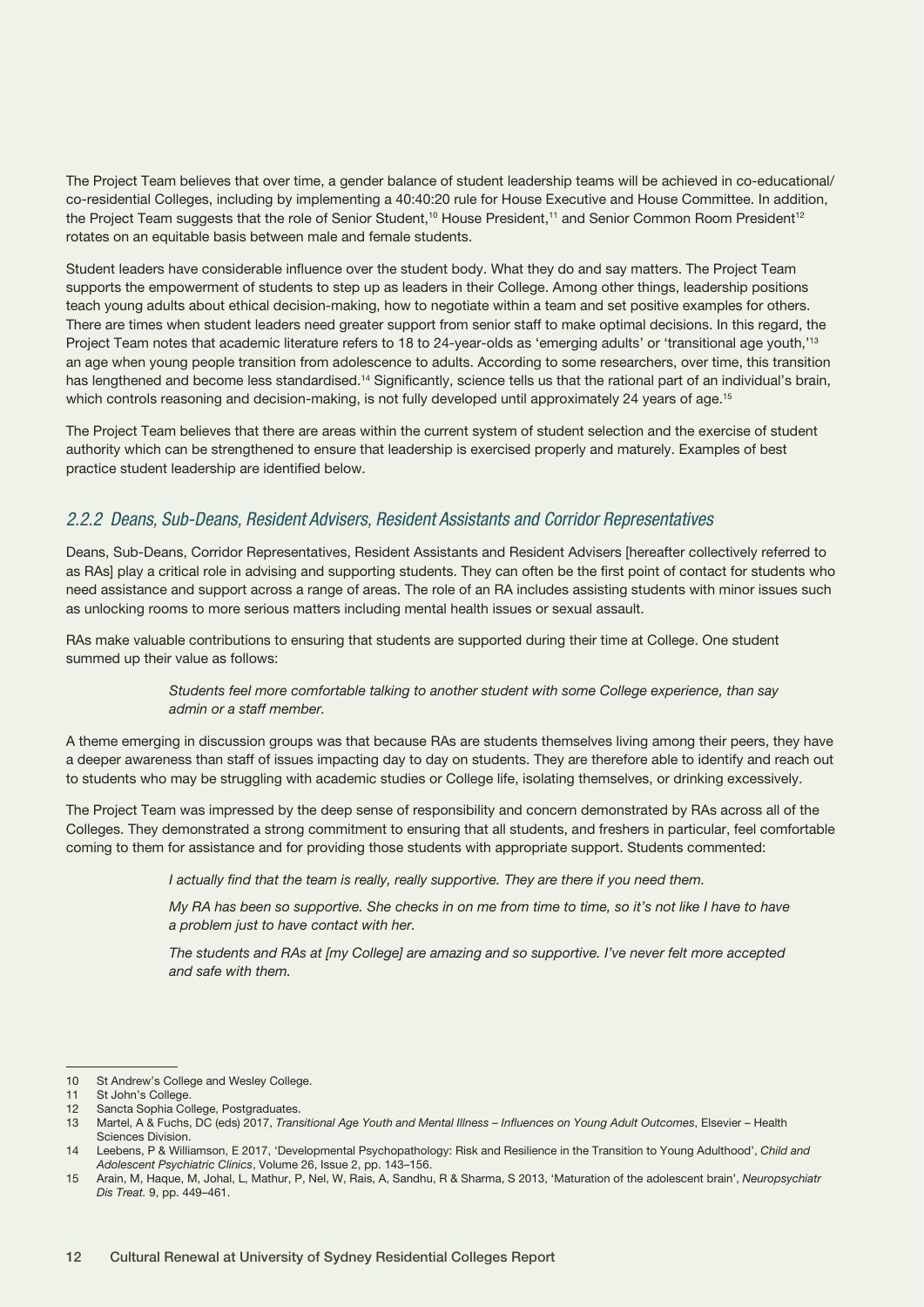Across each of the Colleges, RAs themselves spoke of their strong commitment to the role but also, its demands and sometimes emotional impacts. For example:

*I wanted to give back to the College and this allows me to do that.* 

*I had such a great RA and I guess I felt inspired to be one.* 

*I certainly don't think it's a job you take on lightly…but even still I don't think [you are aware of] how big it would be.* 

*There are moments when it is quite a challenging role.*

*I think a lot gets dumped on [us].*

Similar models for peer assistance exist in colleges across the nation and internationally. In her study, 'Keepers of the Night: The Dangerously Important Role of Resident Assistants on College and University Campuses'*,* Letarte notes that RAs are the 'eyes and ears' of the institution and simultaneously fulfil the roles of a student, role model, counsellor, teacher and administrator.<sup>16</sup> She argues that the occasionally serious issues to which RAs frequently respond, including mental health concerns, alcohol-related issues and sexual assault:

*…make the RA role seem more akin to that of a professional's or first responder's.*<sup>17</sup>

Sharkin, Plageman and Mangold also found that RAs may find themselves assisting students with mental health issues, academic-related difficulties, relationship issues and substance abuse. The authors state that:

> *Even though resources are available, including on-campus counselling, the findings from this study suggest that most students may choose to consult with another student or perhaps a family member, rather than someone who might be in a better position to assist the troubled*  individual. This is not to say that students cannot be helpful to their peers, for the proliferation of *peer counseling and education programs is based on the fact that peer intervention can be quite effective. But there certainly may be instances where students 'get in over their heads' when trying to help peers.*<sup>18</sup>

The study raises questions about how much responsibility students, including RAs, should assume for the welfare of their peers:

> *…particularly on an emotional level (e.g. worrying, feeling stressed, etc.). How much are students willing to tolerate before contacting a staff or faculty member on campus?*<sup>19</sup>

Paladino et al. report that:

*RAs have a multidimensional job that includes several roles and responsibilities. These…sometimes leave them cognizant of their role 24 hours a day.*<sup>20</sup>

The authors suggest that this makes RAs more susceptible to increased levels of burnout and emotional stress. To mitigate against this, they suggest that professional staff:

> *…can learn how to develop a working environment that reduces the susceptibility to burnout. In addition, they can be trained to assist RAs experiencing burnout at the individual level.*<sup>21</sup>

<sup>16</sup> Letarte, C 2013, 'Keepers of the Night: The Dangerously Important Role of Resident Assistants on College and University Campuses', *Kentucky Journal of Higher Education Policy and Practice*, Volume 2, Issue 2, December, p. 5.

<sup>17</sup> ibid., p. 24.

<sup>18</sup> Sharkin, B, Plageman, P & Mangold, S 2003, 'College student response to peers in distress: An exploratory study', *Journal of College Student Development*, 44, p. 695.

<sup>19</sup> ibid.*,* p. 696.

<sup>20</sup> Paladino, D, Murray, T, Newgent, R & Gohn, L 2005, 'Resident Assistant Burnout: Factors Impacting Depersonalization, Emotional Exhaustion, and Personal Accomplishment' *Journal of College and University Student Housing*, Vol 33, No 2, p. 25. Accessed 17 November 2017, [http://](http://www.units.miamioh.edu/saf/reslife/reslife/manuals/edl301old/EDL377/Articles/Resident%20Assist) [www.units.miamioh.edu/saf/reslife/reslife/manuals/edl301old/EDL377/Articles/Resident%20Assistant%20Burnout.pdf.](http://www.units.miamioh.edu/saf/reslife/reslife/manuals/edl301old/EDL377/Articles/Resident%20Assist)

<sup>21</sup> ibid.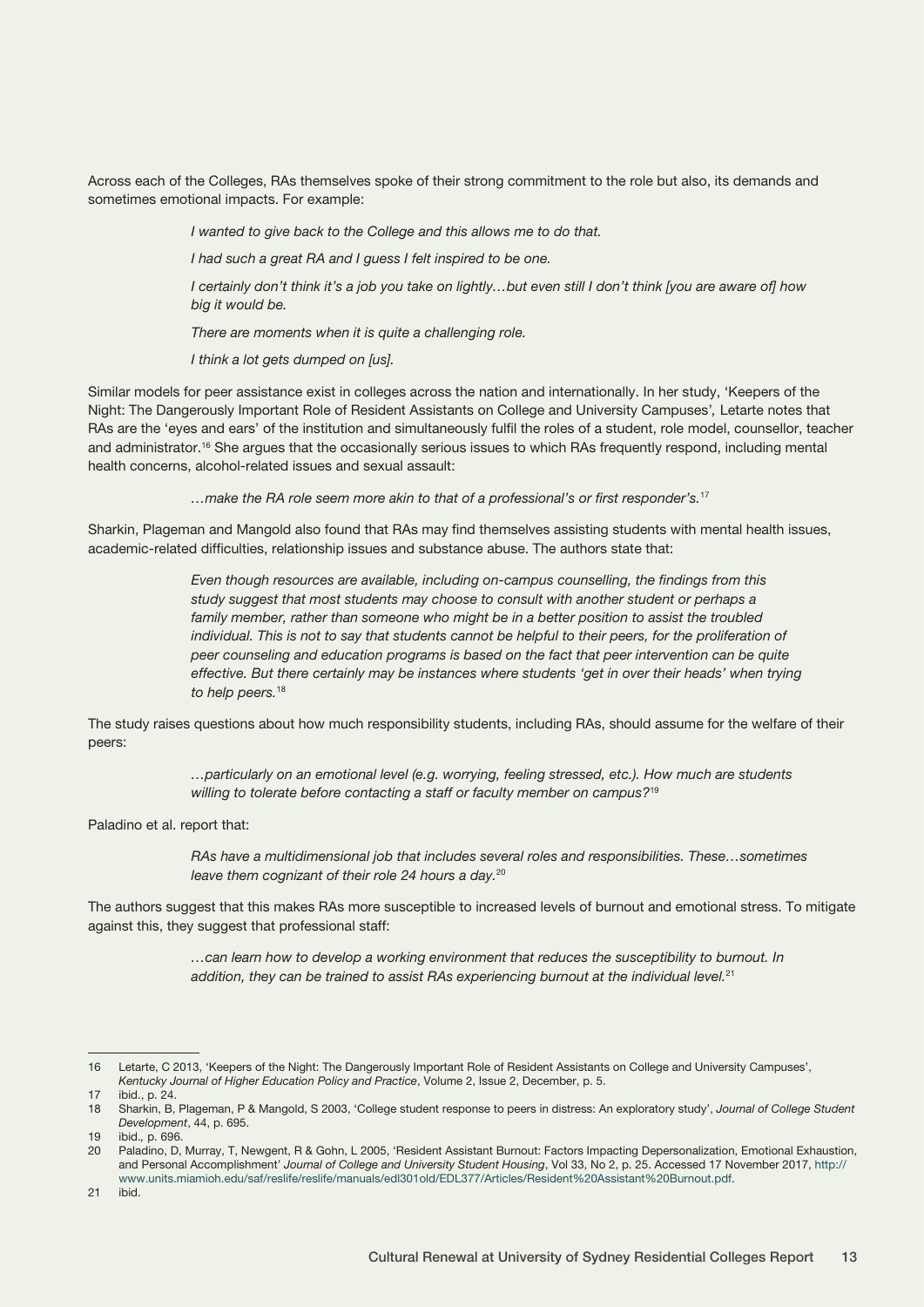<span id="page-13-0"></span>While acknowledging the benefits of students supporting other students, the Project Team considers that the limited technical expertise of the RAs and the responsibilities of providing support for peers can be substantial. RAs' age, their level of life experience, and their lack of professional experience in dealing with sometimes complex issues, including mental health issues and sexual assault, can place significant pressure on them and potentially take an emotional toll.

The Project Team notes that Colleges offer assistance, including debriefings for RAs but believes that this can be enhanced, particularly in relation to the more serious matters to which they are required to respond. Access to a proper support system for RAs would help to minimise the risk of vicarious trauma.

### *2.2.3 Student hierarchy*

Student hierarchies (beyond formal leadership roles) are a common feature across many residential colleges, both in Australia and overseas, and generally involve seniority and power increasing as people progress through year levels.

A hierarchy operates largely by way of convention or through an unspoken and accepted set of rules or process rather than by formal rules which define it.

Student hierarchies are understood as cultivating respect for those with experience but on occasion can include conventions that may seem unusual or outdated to outsiders (e.g. the requirement in some Colleges that first years have strictly designated seating in the dining hall that is separate from other years.)

In certain situations, they can also create an environment where those at the bottom of the hierarchy can feel intimidated by those at the top.

While elements of a student hierarchy exist in each of the Colleges, there have been strengthened efforts, to varying degrees, to dismantle some of its negative aspects.

Hierarchy and student power was explored in the Survey. 11% of surveyed students agreed or strongly agreed that 'student leaders have too much power over other students'. Women were significantly more likely to agree or disagree with this statement (15%) compared to men  $(4\%)$ .<sup>22</sup>

The Project Team understands that a student hierarchy can manifest itself in a number of ways. In O Week, those first years who wish to participate follow the demands and directions of their leaders. A power dynamic is quickly established.

The theme of student hierarchy generated much comment from students. There was a view that the hierarchy between students was important so that first years gain respect for students in senior years. Older students had the view that the hierarchy allowed first years to be equal with each other as a year group and bond closely. For example, students stated that:

> *At the very beginning it's…really important that the hierarchy kind of levels everyone out. That's…a big part of O Week, which I think's really important.*

> *Freshers need to know that we have the maturity and experience that they don't have. So, yeah, it is important that they respect us and see us with authority.*

*I think the hierarchy still exists for practical reasons... It's just there to make sure everything runs in the College.*

In contrast, other students stated:

*There are a lot of people…in positions of power in the College hierarchy who …have the loudest voices and manage to indoctrinate/influence younger years to act/talk as they do.* 

*There is no evidence that for students to own their College experience they need to have power over the place. For some students, [going to] College means adhering to draconian traditions that run through this place. This doesn't set people up for real life where they have to be capable people.*

<sup>22</sup> 10% of female first-year undergraduates agreed compared to 1% of male first-year undergraduates. Similarly, 19% of female undergraduates in second year or higher were more likely to agree, compared to 5% of male undergraduates in their second year or higher at College.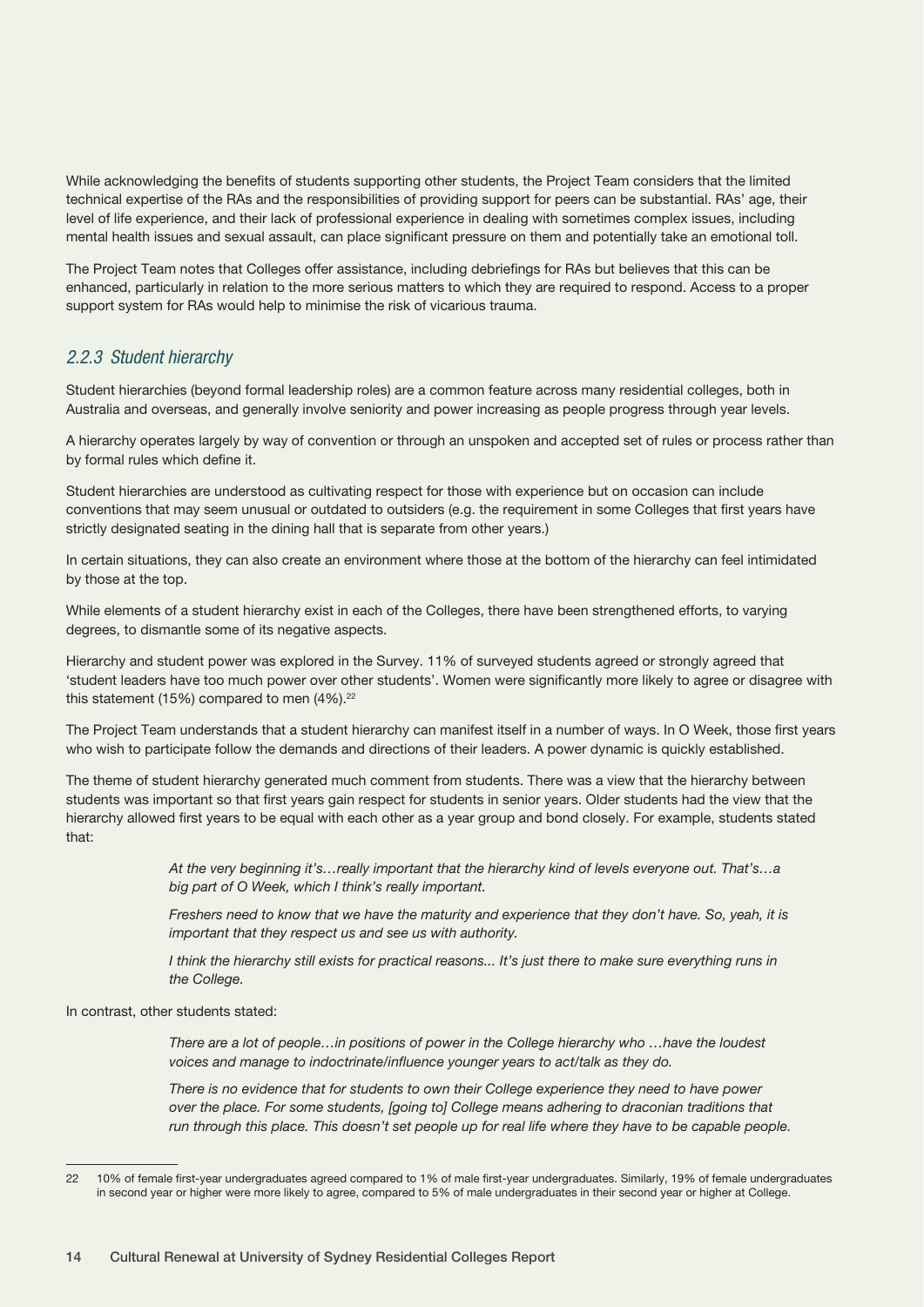<span id="page-14-0"></span>The Project Team believes that student hierarchies which are not a part of the proper and accountable student leadership system can undermine the inclusiveness of the College and can be detrimental for some students. Unchecked, any hierarchy can result in, at best, an inequality between individuals and, at worst, abuses of power. Poor practices emanating from hierarchies is contradictory to good and ethical leadership. The management of problematic student hierarchies overlaps with the management of behaviours that can be construed as 'hazing' because of the shared principles regarding the workings of power.

### *2.2.4 Best practice student leadership*

Best practice recognises that student leadership is integral, not supplementary, to educational institutions.<sup>23</sup> When enabled and supported, student leadership is associated with increased positive outcomes including in the areas of cultural change and renewal.<sup>24</sup>

Developed specifically for university student leadership, the 'social change model' has been identified as one of the most broadly applicable, successful, and well-known leadership development models for higher education.25 A value-based leadership development model, it defines leaders and leadership as:

> [A] leader [is] one who is able to effect positive change for the betterment of others, the community, *and society. All people, in other words, are potential leaders. Moreover, the process of leadership cannot be described simply in terms of the behaviour of an individual; rather, leadership involves collaborative relationships that lead to collective action grounded in the shared values of people who work together to effect positive change.*<sup>26</sup>

Further, as the authors state:

*The notions of leader as change agent and of leadership as collective action to effect social change suggest that a conscious focus on values should be at the core of any leadership development effort.*<sup>27</sup>

Best practice student leadership affirms the importance of 'leadership development programs' in building strong leadership behaviours, particularly when targeted at students in their first year of tertiary education.28 Such training should include information about the meaning and qualities of good leadership, as well as education about the power and influence leaders have in relation to other students – particularly newcomers such as first years. Student leadership should be highly participatory and non-hierarchical.<sup>29</sup> This is in part to ensure that the student leaders do not unwittingly contribute to an environment that is problematically hierarchical, exclusive or potentially unsafe.<sup>30</sup> Furthermore, staff leadership plays a critical role in modelling and nurturing strong student leadership.<sup>31</sup>

<sup>23</sup> Astin, W & Astin, H 2000, *Leadership Reconsidered: Engaging Higher Education in Social Change*, p. 27.

<sup>24</sup> Hilliard, A 2010, 'Student Leadership At The University.' *Journal of College Teaching & Learning (TLC), 7*(2); Universities UK 2016, 'Changing the Culture: Report of the Universities UK Taskforce examining violence against women, harassment and hate crime affecting university students' p. 32; Dugan, J & Komives, S 2007, *Developing Leadership Capacity in College Students: Findings from a National Study*, National Clearinghouse for Leadership Programs, p. 8.

<sup>25</sup> Astin, H & Astin, W 1996, *A Social Change Model of Leadership Development*: Guidebook version III, Higher Education Research Institute, University of California, Los Angeles.

<sup>26</sup> ibid., p. 16; also Cress, C, Astin, H, Zimmerman-Oster, K & Burkhardt, J 2001, 'Developmental outcomes of college students' involvement in leadership activities', *Journal of College Student Development,* 42:1, p. 15–27.

<sup>27</sup> Astin, H & Astin, W, op. cit., p. 16.

<sup>28</sup> Posner, B 2009, 'A Longitudinal Study Examining Change in Students' Leadership Behaviour', *Journal of College Student Development,* 50,5; p. 551.

<sup>29</sup> Astin, H & Astin, W 2000, *Leadership Reconsidered: Engaging Higher Education in Social Change*; Astin, H and Astin, W 1996, op. cit.

<sup>30</sup> de Klerk, V 2013, 'Initiation, Hazing or Orientation? A case study at a South African University', *International Research in Education*, [Vol. 1,](http://www.macrothink.org/journal/index.php/ire/issue/view/199)  [No. 1, September.](http://www.macrothink.org/journal/index.php/ire/issue/view/199)

<sup>31</sup> Astin, H & Astin, W 2000, op. cit.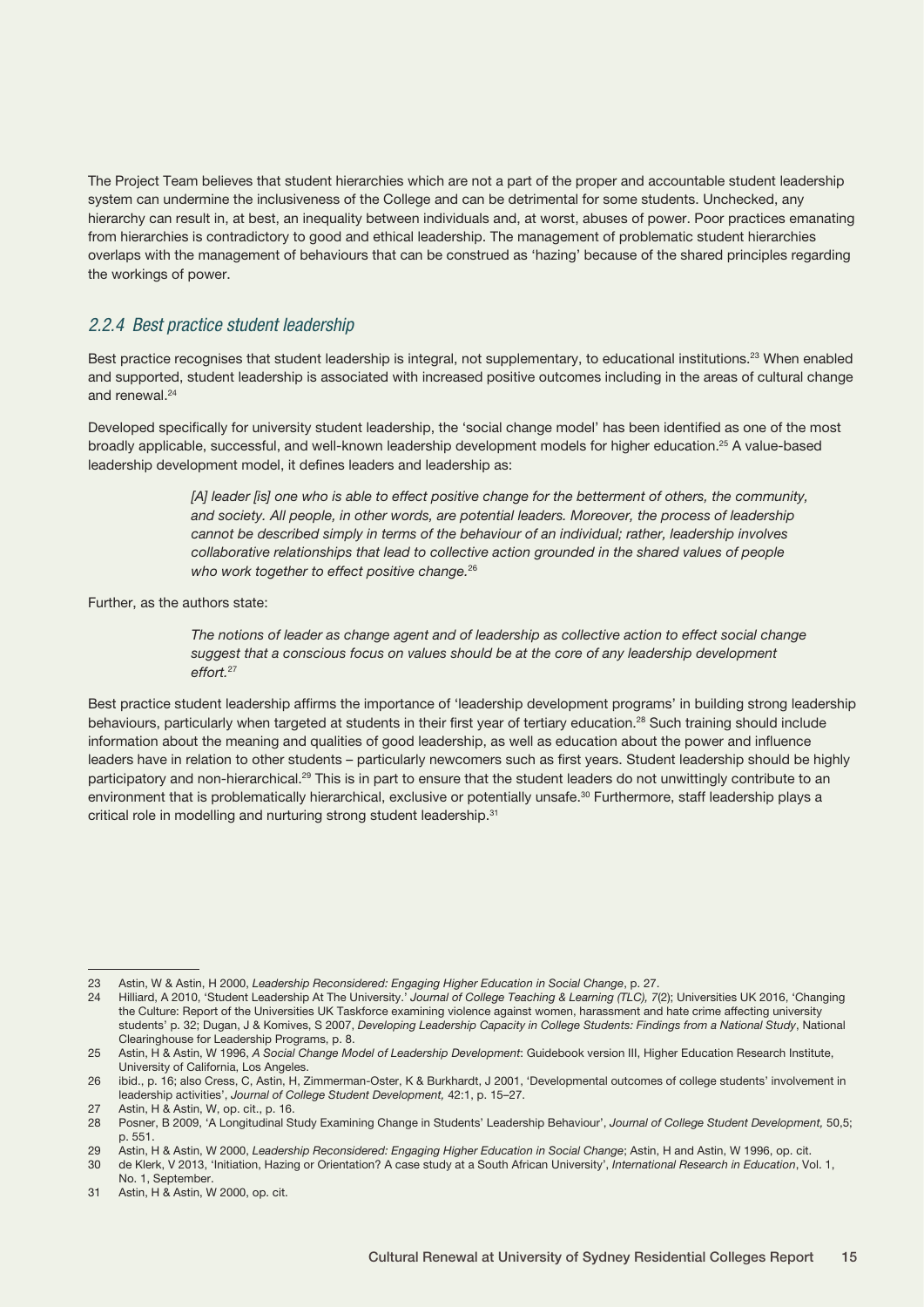In terms of selection of student leaders, a transparent and rigorous process is critical to ensure that those with the best leadership capabilities or potential are appointed. On numerous occasions, the Project Team heard that current processes in each College do not guard against students being elected based on popularity, rather than their demonstrated leadership skills. While recognising that the current student leaders demonstrate appropriate leadership and decision-making ability, the system does not guarantee that this will always be the case. There is a risk that in the future, the best potential leaders may not be chosen. The Project Team heard, for instance:

> *I think the selection of the leaders is a bit of a popularity contest and the best people aren't always selected.*

*[In the student elections] every second year, [you may get the] party group [and then the next year it's]* 'let's go have a more sensible group' and then the next year, [students] say 'we'd like a bit more *party'.*

Processes for selection need to ensure that candidates share and emulate the values of the College community including respect and inclusion. To strengthen the selection process, the Project Team believes that a more rigorous and transparent process should be implemented which still preserves the existing strong democratic aspects. It is suggested that the current selection processes for student leadership roles in all Colleges will be enhanced by:

- The development of clear criteria for selection that includes candidates' demonstrated commitment to inclusion, respect and safety.
- Strong support by the College Heads for all candidates proposed for leadership roles.
- The implementation of a transparent, anonymous and confidential voting process.
- Moving the selection process to early Semester Two to allow proper transition, training, mentoring and leadership development for successful candidates.

It is important for student leaders to receive ongoing support via, for example, mentoring, team-building exercises and feedback.32 Campbell et al. have demonstrated that 'students' involvement in mentoring relationships [are] a powerful predictor of leadership gains.<sup>'33</sup> In particular, they found that mentoring influenced 'socially responsible leadership.'<sup>34</sup>

<sup>32</sup> Dugan, J & Komives, S, 2007, op. cit., p. 18.

<sup>33</sup> Corbin, M, Campbell, M, Dugan, J & Komives, S 2012, 'Mentors and College Student Leadership Outcomes: The Importance of Position and Process.' *Review of Higher Education*, 2012, Vol. 35(4), p. 596.

<sup>34</sup> ibid., p. 618.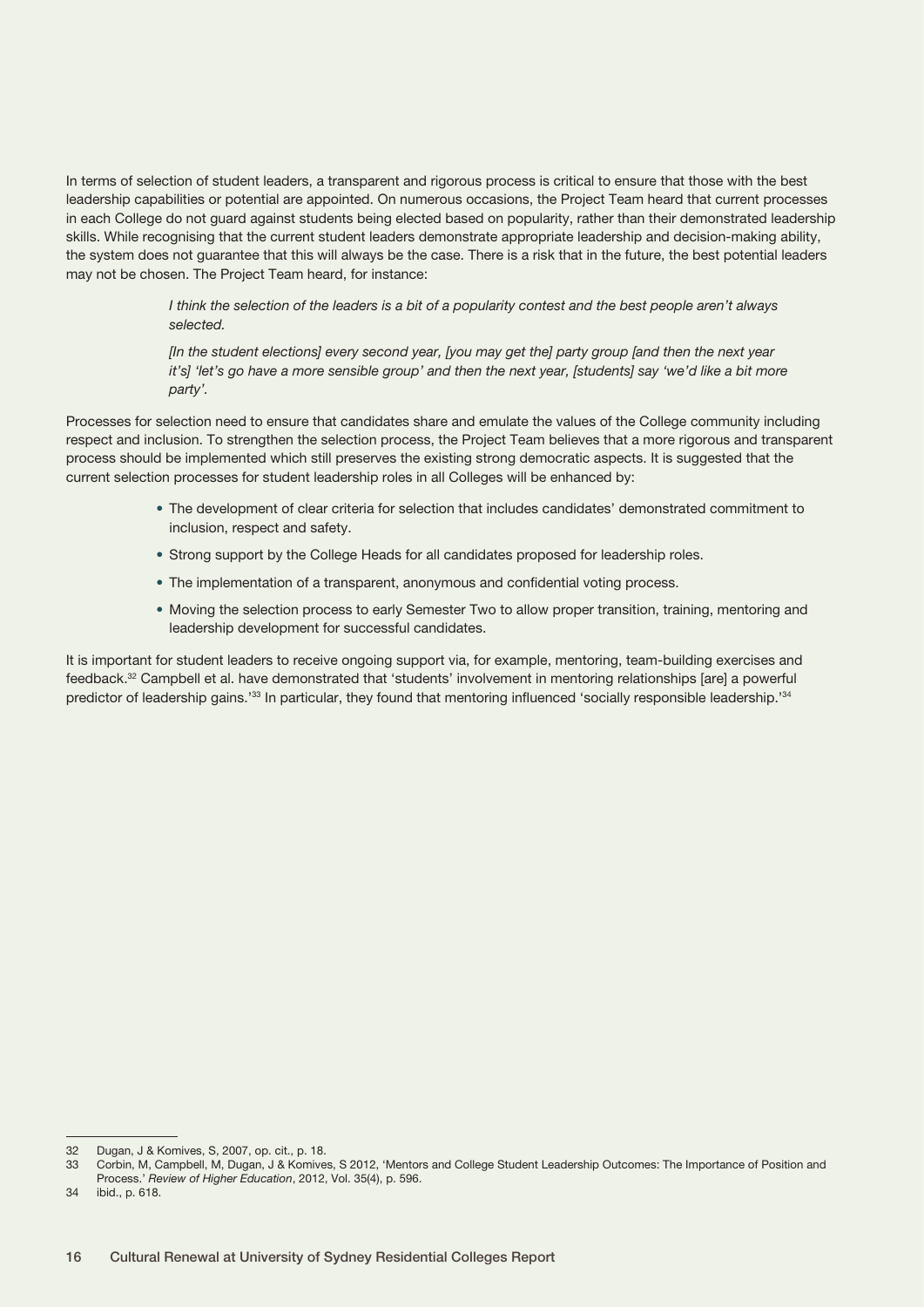<span id="page-16-0"></span>*College has provided me with the greatest amount of support in my transition into university life. It has made me be more appreciative of my surroundings and more confident in my actions… I'm so grateful to be a part of the community. I feel that [my College] will shape me into the person that I want to be. It will challenge my opinions and allow…me to develop new perspectives, new approaches to life situations and new, high achieving goals for the future.*

– College Student

# Chapter 3: Belonging

A major theme emerging across all Colleges was inclusion, namely students developing a sense of community and belonging. A sense of belonging is considered by many experts to be a fundamental feature of a young adult's successful transition to university and college life, impacting on their personal sense of well-being and ability to succeed. Commenting generally, Pittman and Richmond observe that:

> *According to the belongingness hypothesis… although attachments to parents and positive relationships with friends are important in individuals' adjustment, those who do not have a sense of connection to a larger group or community will likely experience increased stress and emotional distress.*<sup>35</sup>

86% of surveyed students agreed or strongly agreed with the statement 'I feel a sense of belonging'. Male undergraduate students in their first year at College were more likely to agree that they feel a sense of belonging (93%) than their female counterparts (86%).

This strong sense of belonging also featured in many of the discussions with students, including group sessions and individual interviews. Comments on the strong attachment and connectedness to College were also captured in the Survey.

Most of the strengths of College life identified by students were underpinned by the strong sense of belonging they felt at their College. Belonging is critical to ensuring an overall positive College and campus experience. In his study on students' sense of campus community, Cheng found that:

> *…students' feelings of being cared about, treated in a caring way, valued as an individual, and accepted as a part of community contribute directly to their sense of belonging… Students do not like the feeling of being 'a number in a book'. They need to feel at home in the institution, and they want their individual values and differences to be respected and recognised.*<sup>36</sup>

<sup>35</sup> Pittman, L & Richmond, A 2008, 'University Belonging, Friendship Quality, and Psychological Adjustment During the Transition to College' *The Journal of Experimental Education*, 76:4, p. 354.

<sup>36</sup> Cheng, DX 2004, 'Students' Sense of Campus Community: What it Means, and What to do About It', *NASPA Journal*, 41:2, p. 227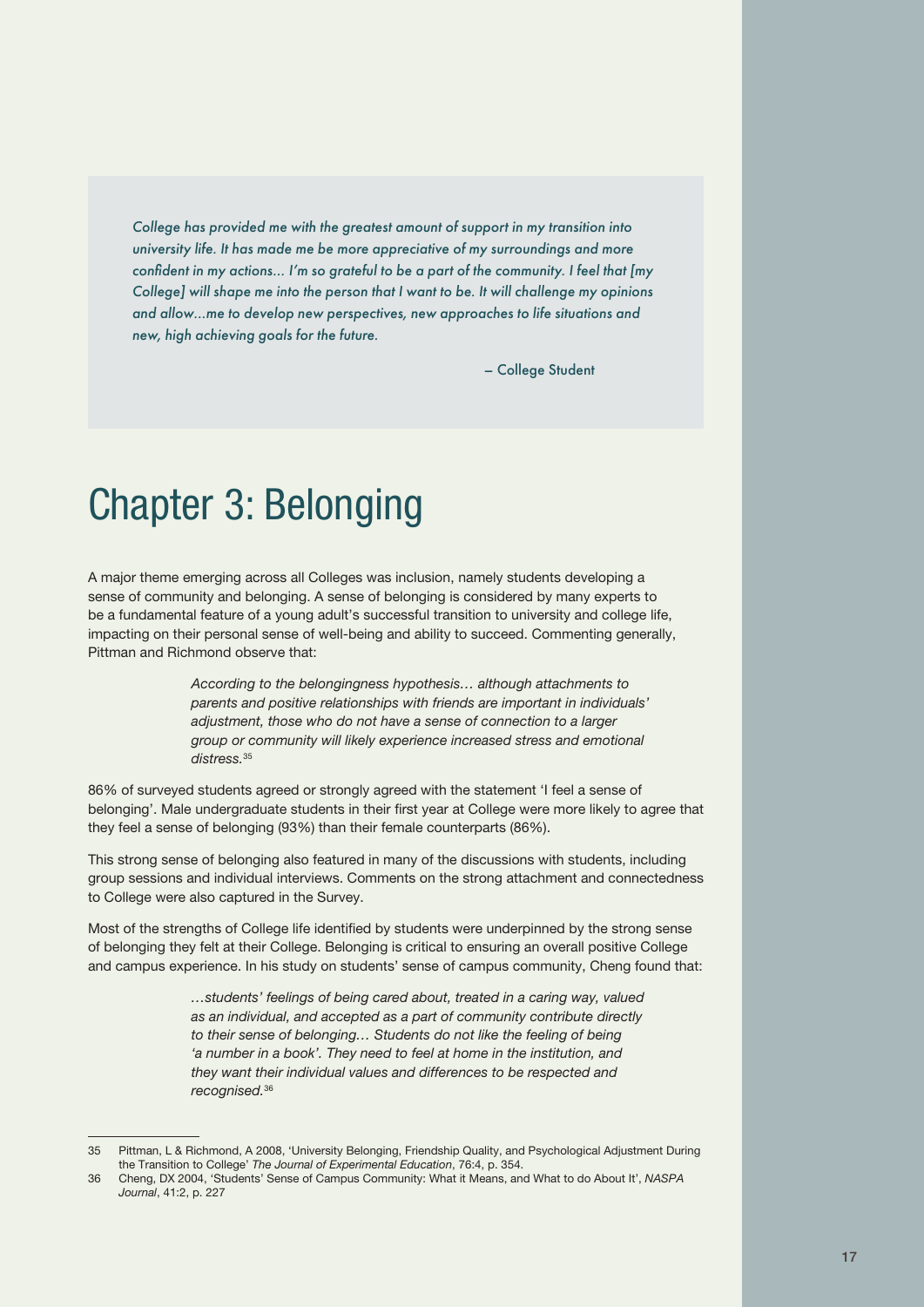<span id="page-17-0"></span>The theme of belonging was featured extensively in discussion groups:

*For me, it's like family here… we are all brothers and sisters.*

[College] has helped me thrive as a young adult and has always given me support.

*College has helped me settle in to Sydney and to meet great people who have become great friends of mine… It's a community, it's supportive and a great place to start uni at.* 

*I'm from the country and grew up in a really rural area, and I knew no one at [College] when I came. It was really challenging for me, as quite an introverted person, to come and get out of my comfort zone and really meet people I wouldn't normally probably mix with. But everyone was just so welcoming and helped me to open up as a person.* 

*I feel safe, included and truly believe that College has not only helped me excel in academia but also*  learn social skills and gain friendships for life... I just wish more people could have the opportunity *to experience College life.*

A number of international students also commented on the welcoming nature of their College:

*I love this kind of residence. This is what I really like, that 200 people live together as a family. So you can always seek help even it's [late at night] and you feel so frustrated and you text someone: 'Can I come into your room and ask you something?' And they always say 'Yes'. This is the really good thing about College.*

*I* personally love College. I am an [overseas] student that moved here from [another country], and *have found it to really shape the way my university experience has played out. I have the opportunity*  to be close to such a range of people that I don't believe I would have been able to without the *College environment.*

*In O Week, my RA was so helpful and kind. He never let me be alone at intercol events and genuinely cared that I was enjoying College.*

## 3.1 Fitting in

A corollary to a sense of belonging is fitting in. Fitting in refers to a person's feeling that they belong to and are accepted by a particular group or institution. As the discussion above demonstrates, the vast majority of the students with whom we spoke expressed a genuine connection to their College and a deep sense of belonging. For these students, this not only gave them a sense of security and safety but also allowed them to flourish within the College environment.

A small percentage of College students surveyed (5%) agreed or strongly agreed with the statement 'I don't fit in at College'. For students who said they didn't fit in (n=54), the most common reasons given were exclusion and/or social isolation (45%), the drinking culture or binge drinking (24%), their socioeconomic background (22%) and being different or having different interests (21%).

Our discussions with students indicate that 'fitting in' or feeling a part of the College community is a key determinant of whether their experience in their residence is either positive or challenging. Students from diverse backgrounds or who have different life experiences 'may have different versions of the College experience.'<sup>37</sup> As Cooper writes, 'it is important that students do not merely see themselves as located within a community but that they feel they belong there.'38

While academic literature on fitting in and belonging in residential colleges is limited, studies that address this issue in the context of university campuses more broadly can be instructive. For instance, a number of studies focusing on the factors of success for students have found that a student's sense of belonging is a key criterion as to whether they develop and succeed in a university or college (as defined in the US context) setting.<sup>39</sup>

<sup>37</sup> Cooper, R 2009, 'Constructing Belonging in a Diverse Campus Community', *Journal of College and Character* Vol X, No.3, February, p. 1.

ibid., p. 2. 39 Hamrick, FA, Evans, NJ & Schuh, JH 2002, *Foundations of student affairs practice: How philosophy, theory, and research strengthen educational outcomes*. San Francisco: Jossey-Bass.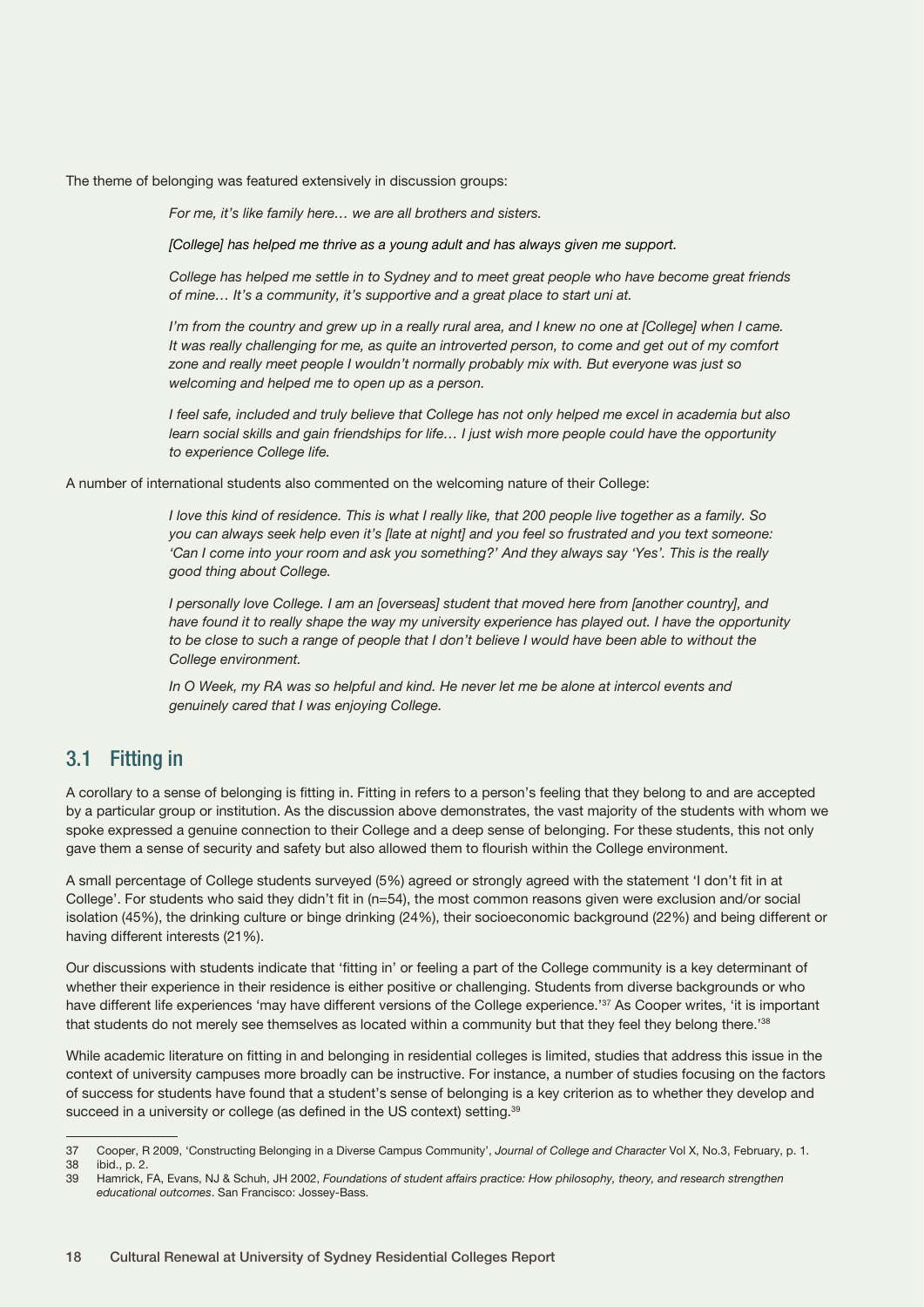<span id="page-18-0"></span>A sense of whether, and to what extent, students 'belong in college, fit in well, and are socially integrated,' is a key factor in their college persistence and success, as measured by grades, retention and graduation.<sup>40</sup> In his study on the issue, Tinto observes that:

> *Students unable to establish...the personal bonds that are the basis for membership in the communities of the institution…are less likely to persist, especially in their first year, than those who forge academic and social connections with their institution.*<sup>41</sup>

Pittman and Richmond also note that:

*...entering college requires youths to face multiple transitions, including changes in their living arrangements, academic environments, and friendship networks, while adapting to greater independence and responsibility in their personal and academic lives*. 42

For the vast majority of College students, there was a genuine sense of belonging or community. However, some students identified the integration into College as a more challenging experience than it has been for others. For instance, a theme emerged that College is not a place for everyone, particularly 'introverts' or those who are shy:

> *I guess it can be hard for people who are not extroverts to fit in. If you are not into the whole social thing, drinking whatever, it could be hard for you.*

*I* would say that College is not for everyone and that's something that you need to understand when *you come here.*

Some international students, for whom the whole notion of a residential college is a new concept, reported that they found fitting in to College life difficult, particularly in the initial phase. This is supported by research by Hughes whose interviews with international students in Australian residential Colleges, suggested that 'fitting in' was dependent on confidence and personality.43 Comments from international students to the Project Team included:

> *You kind of have to be a type of person who is comfortable going up to people and making friends. I'm not like that, and I guess it's not my culture. So for a while it was hard to make friends and, I guess, fit into the College life.*

*I feel that the kids from New Zealand can probably fit in easier because the culture is similar to Australia's. But for students from [country] like me, it is so much harder. You just feel different.* 

## *3.1.1 'Hooking up' and having sex in order to 'fit in'*

A theme throughout discussions and the Survey was whether students felt they had to 'hook up'44 or have sex, in order to 'fit in'. Of the College students surveyed, 9% reported they had experienced feeling like they should have sex in order to fit in or be accepted. Women were significantly more likely to report experiencing this (11%) compared to male students (5%). Students stated, for example:

> *Hooking up is part of our age group, but there's a bigger pressure I guess to hook up with another College person when you are living here.*

> *I thought that before I came to [College], there would be a stigma surrounding girls who had slept with lots of boys. It's more the opposite where you're judged if you haven't slept with anyone, because you're not seen as fun or even somebody worth talking to.*

<sup>40</sup> National Academies of Sciences, Engineering, and Medicine 2017, *Supporting Students' College Success: The Role of Assessment of Intrapersonal and Interpersonal Competencies*. Washington, DC: The National Academies Press.

<sup>41</sup> Tinto, V 1993, *Leaving college: Rethinking the causes and cures of student attrition* (2nd ed.), University of Chicago Press, Chicago, p. 56 42 Pittman, L & Richmond, A 2008, op. cit., p. 343.

<sup>43</sup> Hughes, C 2012, 'All beer and skittles? A qualitative pilot study of the role of alcohol in university college life', *Australian Universities' Review*, vol. 54, no. 2, p. 25.

<sup>44</sup> 'Hook ups' are uncommitted sexual encounters which are becoming progressively more engrained in popular culture, reflecting both evolved sexual predilections and changing social and sexual scripts. See Garcia, J, Reiber, C, Massey, S & Merriwether, A 2012, 'Sexual hookup culture: A review', *Review of General Psychology*, 16, pp.161–176.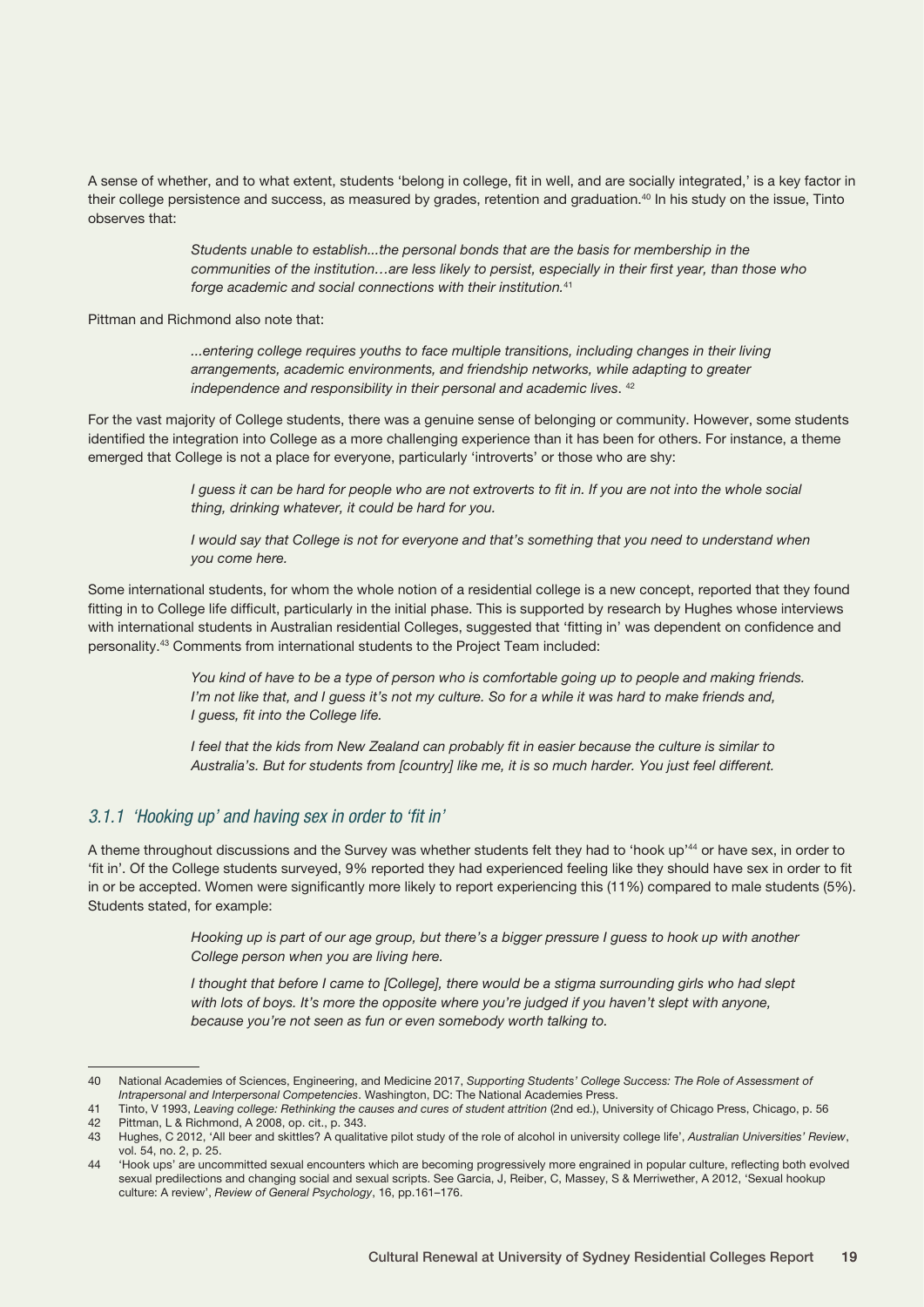## <span id="page-19-0"></span>*3.1.2 Diversity and fitting in*

Diversity within the College allows students to gain different perspectives and expand their knowledge as they learn about the different experiences of others. The importance of a diverse residential college community has been examined in the Princeton University Taskforce on the Residential College Model. That Taskforce found that residential colleges should:

> *…provide a sense of belonging for all students in an environment where different backgrounds and viewpoints are represented, respected and welcomed, and where students are able to engage the full spectrum of diversity at the University.*<sup>45</sup>

Overall, the majority of College students are domestic students:

- 31% are from the Sydney metropolitan area
- 39% are from regional or remote areas
- 16% are from interstate
- 14% are international students.

Approximately 9% of College students surveyed identified with a sexuality other than heterosexual, including gay/lesbian/ homosexual, bisexual, asexual and undecided/not sure/questioning. Less than 1% of students surveyed described their gender as 'X' (indeterminate, intersex or unspecified).46

Further, 9% of surveyed students identified as 'living with a disability that has lasted or is likely to last 6 months or more that has an impact on your day-to-day life'. Data provided by the Colleges show that as of May 2017, 17 students (less than 1%) identify as Aboriginal and/or Torres Strait Islander.

Five percent of surveyed students reported experiencing 'racist slurs', 'homophobic slurs' or 'pressure to hide or deny sexual orientation and/or gender identity in order to fit in'. A further 17% of surveyed students reported that they had witnessed or observed these behaviours directed at a University of Sydney College student(s).

The importance of diversity and inclusiveness emerged as a key theme during discussion groups and through Survey commentary:

*I'd say [my College] is one of the most diverse out of all the Colleges, absolutely.*

*We have students from the country and from overseas. Everyone who comes here is welcome.* 

*We have students here from different countries. It adds to the make-up of the population here in a good way.*

Kerby's research is instructive in relation to racial and cultural diversity on university campuses. She states that diversity on campuses does not just benefit those students from different racial or cultural backgrounds. Rather, she observes that:

> *Learning with people from a variety of backgrounds encourages collaboration and fosters innovation, thereby benefitting all students. [Research](http://www.naeducation.org/Meredith_Report.pdf) shows that the overall academic and social effects of increased racial diversity on campus are likely to be positive, ranging from higher levels of academic achievement to the improvement of near- and long-term intergroup relations.*<sup>47</sup>

Students generally commented positively on the inclusiveness and acceptance within their College of students who were LGBTI:

> *I think having a range of students at [College], gay, bi, straight... means we can all understand the experiences of others and in that way we get out of our own bubble.*

<sup>45</sup> Shelton, N 2016, *Report of the Task Force on the Residential College Model*, February, Princeton University, p. 5.<br>46 Given the small number of students that described their gender as 'X', the Project Team was unable t

Given the small number of students that described their gender as 'X', the Project Team was unable to report on their specific experience at College.

<sup>47</sup> Kerby, S 2012, '10 Reasons Why We Need Diversity on College Campuses', Center for American Progress, 9 October. Accessed 20 July 2017,<https://www.americanprogress.org/issues/race/news/2012/10/09/41004/10-reasons-why-we-need-diversity-on-college-campuses/>.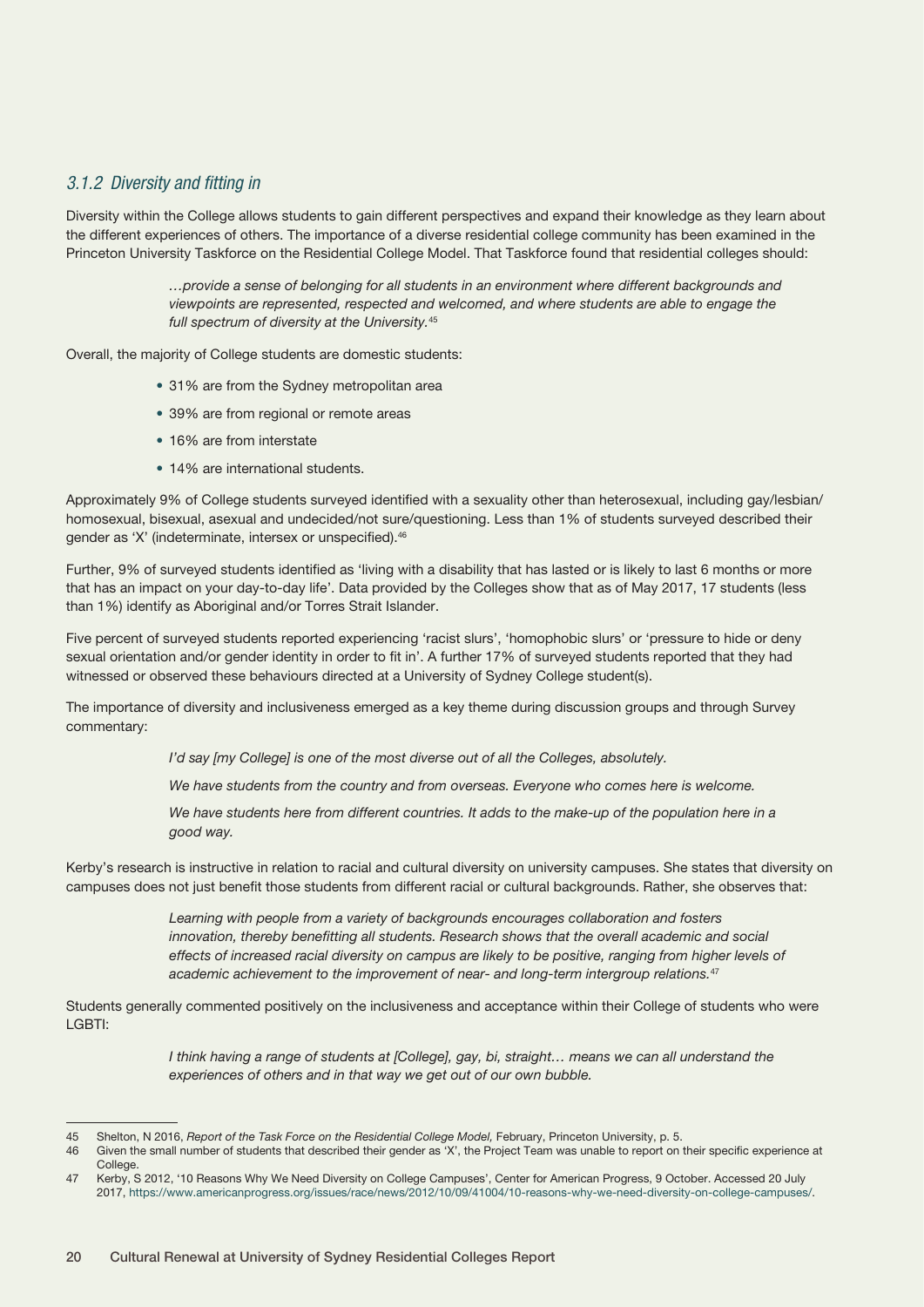*We have more gay kids here in first year, so it's a bit more of a diverse year than it has been.*

*I felt I could come out at College and it's been fine.*

<span id="page-20-0"></span>In contrast, some students felt that heteronormative assumptions underpin College life and there is on occasion, indirect homophobia:

> *With regards to sexual orientation, it has at times felt like I was out of place due to the fact that the majority of relationships formed at College are heterosexual. I'm confident in my own sexual orientation; however, I still do notice myself talking less about my own relationships compared with my straight friends.*

*You're not going to get…bullied or put down or anything, but [being gay is] just not particularly welcomed in a sense or acknowledged even. It's sort of tolerated but like there's still a degree of people feeling a bit odd about it or…even giving slight judgements.*

There is limited research on the experiences of LGBTI students in Australian residential halls and colleges. However, international studies are instructive. In their study, Evans and Wall identify five main issues that LGBTI students face in residential colleges, including, 'coming out, lack of privacy, roommates, lack of activities, and dealing with harassment.'48

Further, Fanucce and Taub found that:

*As outward expressions of homophobia have become more and more taboo socially, heterosexism (i.e. heteronormativity) and forms of homonegativity have begun to replace homophobia… Homonegativity refers to prejudice against or negative attitudes about LGBT individuals.*<sup>49</sup>

The authors noted that the findings from their study show that:

*…when LGBT students perceive their residence hall climate to be negative towards them, they are unable to feel like they are part of the community… when this alienation is coupled with negative self-perceptions, their perceived levels of safety and conflict are affected…*<sup>50</sup>

A further theme that emerged in discussions and comments provided by students in the Survey was that some Colleges tend to draw a large proportion of students from a relatively small pool of Sydney schools which can impact on the ability of those who did not attend those schools to 'fit in':

> *I found that many people here came from Sydney private schools and they all had connections and knew each other and so not coming from a private school, I found it a little difficult to fit in at first. But now I love it.*

*Coming from interstate, I did not expect College to be so 'Sydney', and thought there would be more students from interstate, rural and international places. Many students already knew each other coming into College, so it was hard to find my place, especially during O Week, as I didn't know anyone else and felt like groups had already been formed.*

## *3.1.3 Alcohol and fitting in*

The Project Team found that a significant factor, which may or may not determine a student's ability to fit in, was whether they socialised and specifically, socialised and drank alcohol. This was a common theme emerging across each of the Colleges. The place and impact of alcohol is explored in greater detail in Chapter 4. However, it is useful at this point to examine it briefly in the context of fitting in.

<sup>48</sup> Evans, NJ & Wall, VA (eds) 1991*, Beyond tolerance: Gays, lesbians, and bisexuals on campus*. Alexandria, VA: ACPA Media. Accessed 11 July 2017, [https://eric.ed.gov/?id=ED336682.](https://eric.ed.gov/?id=ED336682)

<sup>49</sup> Fanucce, ML & Taub, DJ 2010, 'The relationship of homonegativity to LGBT students' and non-LGBT students' perceptions of residence hall climate'. *The Journal of College and University Student Housing*, 36(2), p. 26.

<sup>50</sup> ibid., p. 34.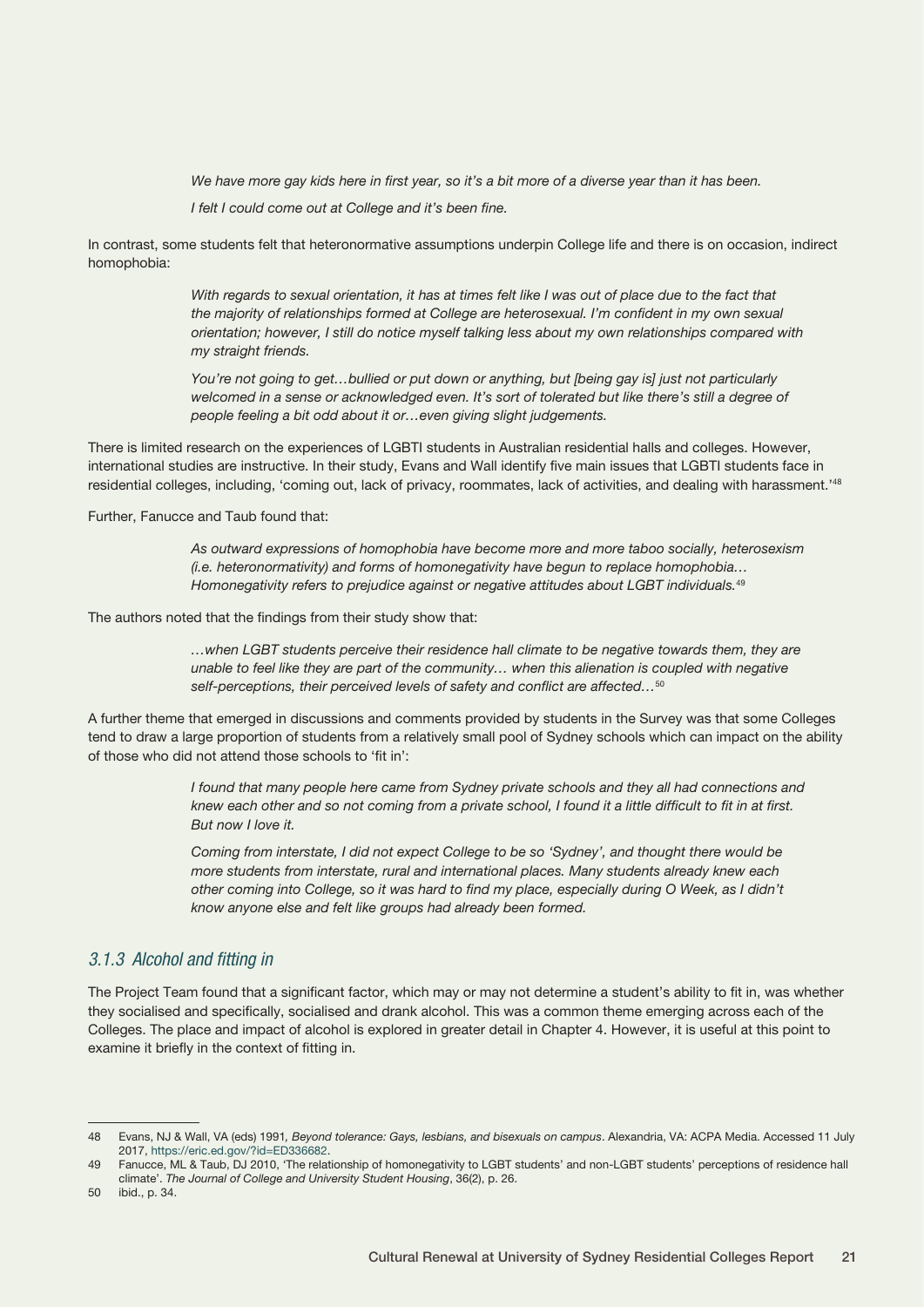<span id="page-21-0"></span>Almost half (49%) of the College students surveyed agreed or strongly agreed with the statement 'drinking alcohol helps me to socialise and make friends at College'. While there were no significant differences between male and female students or years at College, postgraduate students were significantly less likely to report this (20%).

In her study on the role of alcohol in residential college life, Hughes identifies the 'positive contribution of alcohol consumption to sociability' among college students. She found that drinking facilitates social interaction between residents, with many of her subjects commenting that it allows them to meet new people.<sup>51</sup> Among the cohort of students she interviewed, she found they believed personality and confidence were a key part of fitting in. Despite this, she observed the potential for 'subtle and unintentional social exclusion [to exist]'*.* 52

The Project Team found students' own perceptions of alcohol and fitting in were often varied. Some stated that drinking is irrelevant to whether a student feels a part of the College community, whereas others believed that drinking is critical to finding your place in College, particularly as a fresher. Some students stated:

*No one is pressured to drink.* 

*College doesn't make me drink. If I don't want to drink, I don't and no one bugs me about it. People just don't care.* 

*While in O Week, there was always the option to not drink and or take part in activities, it did feel as though you could not connect with people and make friends if you weren't drinking.*

*I accept alcohol is prominent in College culture, but I have never felt as though there would be negative consequences for me not drinking.* 

However, others stated:

*As a fresher, you would drink here more than you normally would. It's a way of fitting in and finding friends.*

*I would say that it would be really tough without drinking. I think that so many of our activities revolve around drinking… [Y]ou make your friends in the dining hall, but if you never go out with them or anything you're not going to consolidate those friendships.*

*I don't drink and at times it is ostracising.*

As noted above, the place of alcohol is explored in more detail in Chapter 4.

## 3.2 Support and assistance

Each College offers students a range of support and assistance to enhance and assist their personal development, academic achievements, College and University experience and, for freshers particularly, their transition into adulthood.

According to Coates, programs offered within a residential College setting can have a range of positive impacts on students. He states that:

> *Colleges have always had it as part of their mission to provide such support. They have sought to help students develop their identity within a year-level or disciplinary cohort, develop relationships*  with staff who know their name, and access forms of pastoral support that may not be offered by *much larger institutions.*<sup>53</sup>

<sup>51</sup> Hughes, C, op. cit., p. 25.<br>52 ibid

ibid.

<sup>53</sup> Coates, H & Edwards D, 2009, 'Engaging College Communities: The impact of residential colleges in Australian higher education', *AUSSE Research Briefings*, v.4 June, p. 2.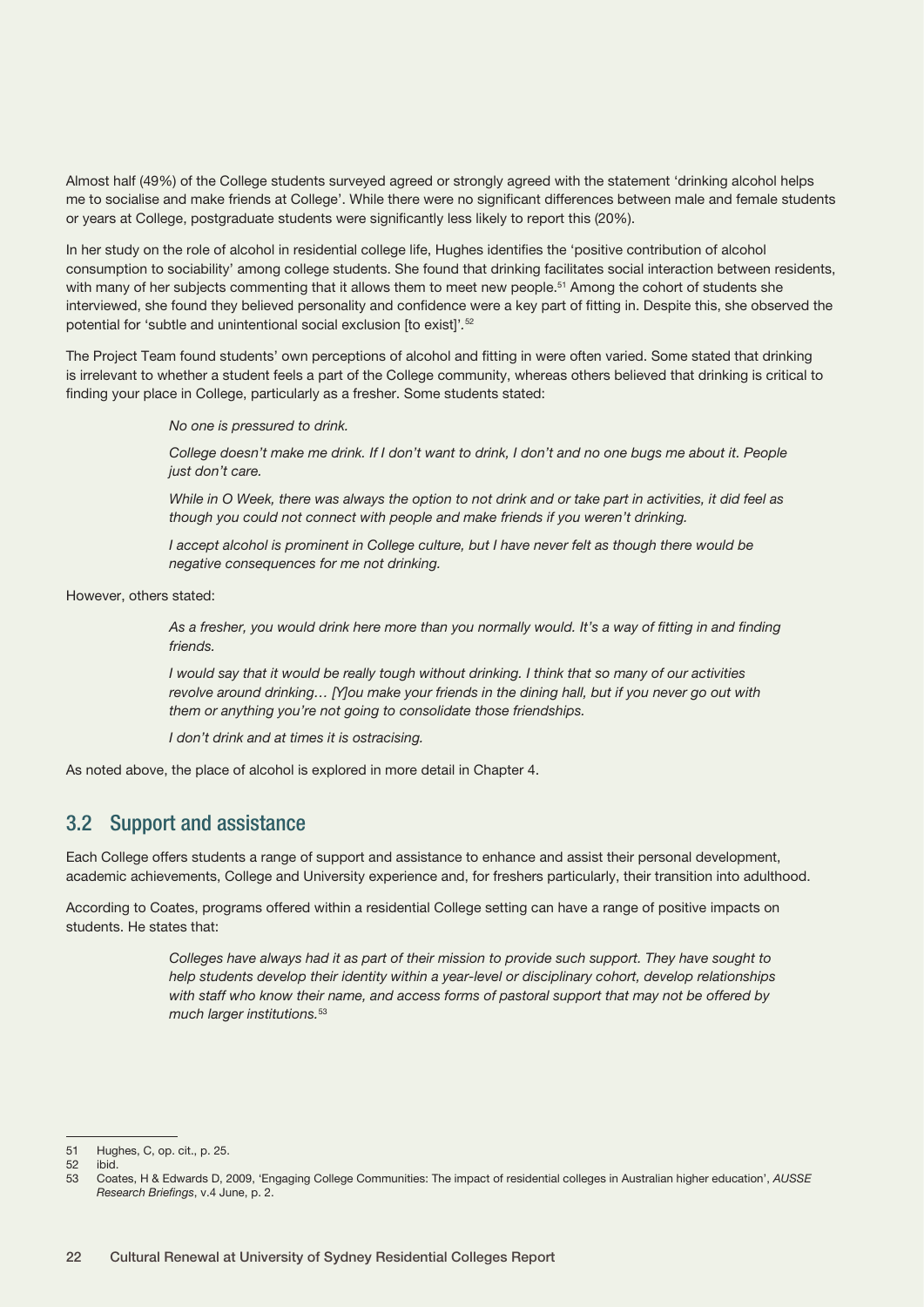Of all College students surveyed, 89% agreed or strongly agreed with the statement 'I feel supported by peers and staff'. Male students were more likely to agree that they felt supported by their peers and staff (92%) than their female counterparts (88%). Students also commented on this to the Project Team:

*The environment here is very supportive.* 

*I think the best part of College for me is how supportive everyone is. I always know that someone's going to be there if I need it. And I think everyone gets that feeling about it.* 

*[My College] is a very inclusive College. They offer a huge range of different services to help people if they need it, in any area.*

*There are a number of levels of support at [my College]…including [the student peer support network], academic support staff and [counselling support]. I have used these services for a number of issues throughout my time at [College] and have found them to be easily accessible and helpful. These support services have enabled me to get the most out of my time at [my College].* 

Numerous studies have found that living in a residential College has positive benefits on the academic success of students. Turley and Wodtke observe that living on campus can be an:

> *…important environmental factor associated with increased student involvement, which in turn is a determinant of improved critical thinking ability, intellectual growth, persistence to graduation and satisfaction with college.*<sup>54</sup>

The support offered to students in residential Colleges, including academic support, has been shown to have a range of positive impacts on University students. Coates for instance has found that by:

> *…immersing [students] in an intellectual climate, providing for greater informal contact with academic staff, linking learning with people's lives, and exposing them to enriching academic contexts, colleges can play a very important role in shaping student expectations and their sense of what they would like to achieve.*<sup>55</sup>

The Colleges offer extensive tutorial programs and academic support, which students commented was of value in assisting them with the academic demands of University. The strong support offered to students was recognised by many students who felt that it was critical to maintaining the environment of academic excellence of the Colleges. Indeed, deep student engagement and attachment to the institution, underpinned by strong College support, were among the reasons students gave for their high academic commitment and performance. Students stated, for example:

> *It's great that people here are doing the same subjects and courses or older students are ahead of you in this area, and so they can help you and you can bounce things off them.*

> [One of the reasons I chose this College was] the academic support...because I read up on the *internet and I saw how they had those tutorials…and I really liked that. That was kind of why I came here. And I haven't looked back. They have been great.*

The pastoral care offered by the Colleges was also strongly supported by students. Pastoral care can assist students to transition from living 'at home' to living independently. It can also be a vehicle for students to access emotional support.

Each College provides pastoral care through specific staff and their student peer support networks.

The peer pastoral network is discussed in more detail in Chapter 2.

<sup>54</sup> Lopez Turley, RN & Wodtke, G 2010, 'College Residence and Academic Performance: Who Benefits From Living on Campus?', *Urban Education* 45(4), p. 508.

<sup>55</sup> Coates, H and Edwards, D 2009, op. cit., p. 3.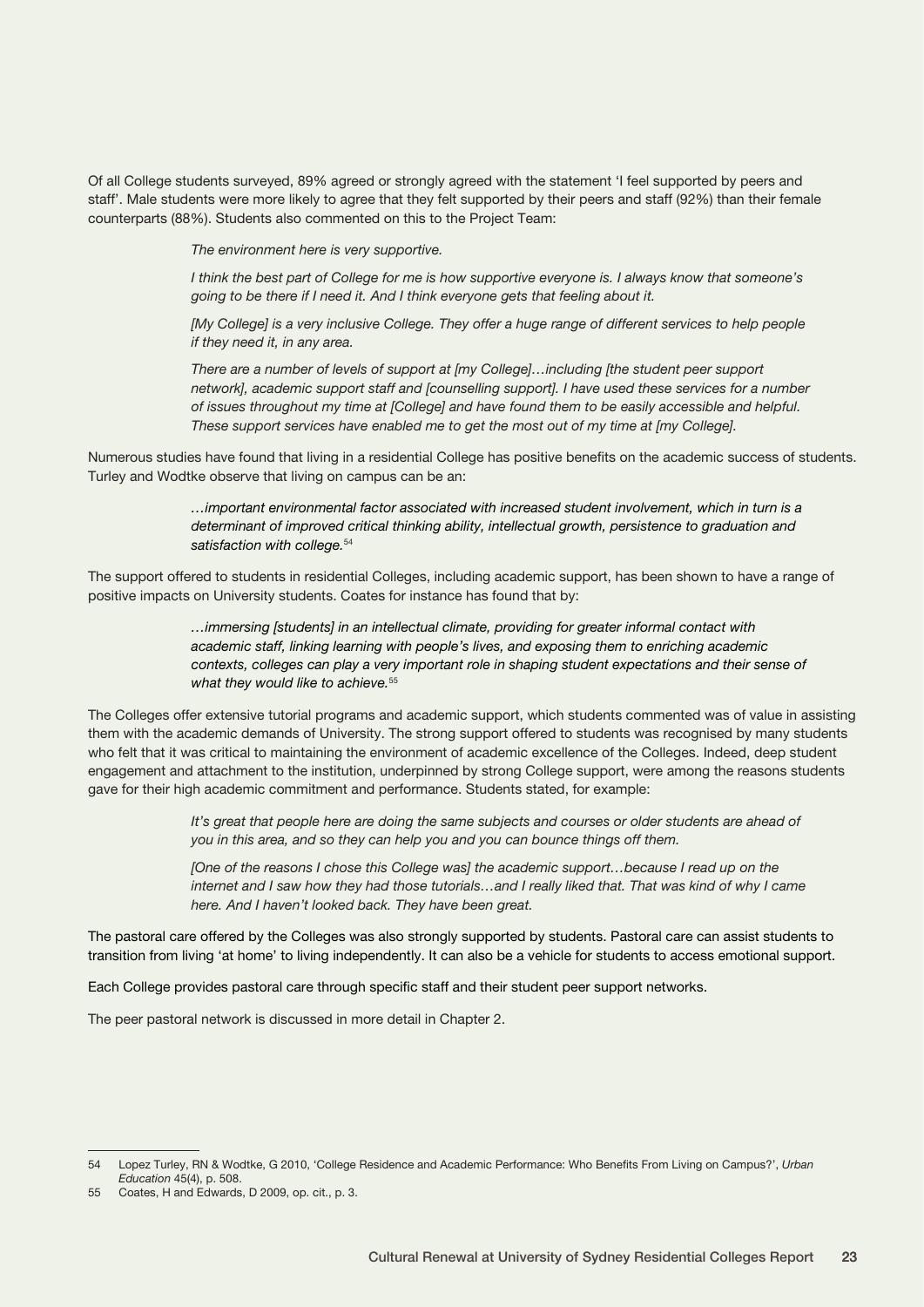## <span id="page-23-0"></span>3.3 Relationship with the broader University of Sydney community

A strong and uniform theme emerging throughout the Project was College students' sense of marginalisation, and even victimisation, by other students and, on occasion, staff from the broader University of Sydney community.

Of College students surveyed, 51% agreed or strongly agreed with the statement 'I feel stigmatised by University of Sydney students and staff because I go to College.<sup>56</sup>

Students told the Project Team that they would not wear any College-branded clothes or display College merchandise when they attended lectures or tutorials at the University, for concern of being singled out or treated differently by nonresidential students or University staff.

Students explained that when there are media reports of poor behaviour in University Colleges, they are often targeted, even when these reports relate to other Colleges. Students stated:

> *A female University of Sydney student verbally attacked me and called me a misogynist pig when she saw my [College] water bottle.*

*People act like we are helpless if we are female and go to College.*

*I wouldn't wear my jersey to lectures. I don't want to stick out as going to College.*

*If I'm at Uni, I will do everything in my power not to mention that I live at College.*

*There's definitely a culture at Sydney Uni of College bashing…*

The Project Team is concerned by the allegations of negative treatment of some College students by non-residential students at the University of Sydney, and on occasion, by academic staff. Such behaviour may isolate College students further and undermine any connectedness College students feel with the University. Additionally, such behaviours may breach the code of conduct for staff and students at the University of Sydney.

However there was a perception by some students that some College residents may contribute to or compound this isolation by confining themselves to only College-based activities or engaging with the broader campus during O Week in a way that draws negative attention. To this end, it is suggested that a greater level of interaction with those on the broader University of Sydney campus be encouraged by College staff and student leaders.

<sup>56</sup> Undergraduate students in their second year or higher at College were significantly more likely to report feeling stigmatised (63%) than undergraduate freshers (42%) or postgraduate students (14%). There were no differences between male and female students.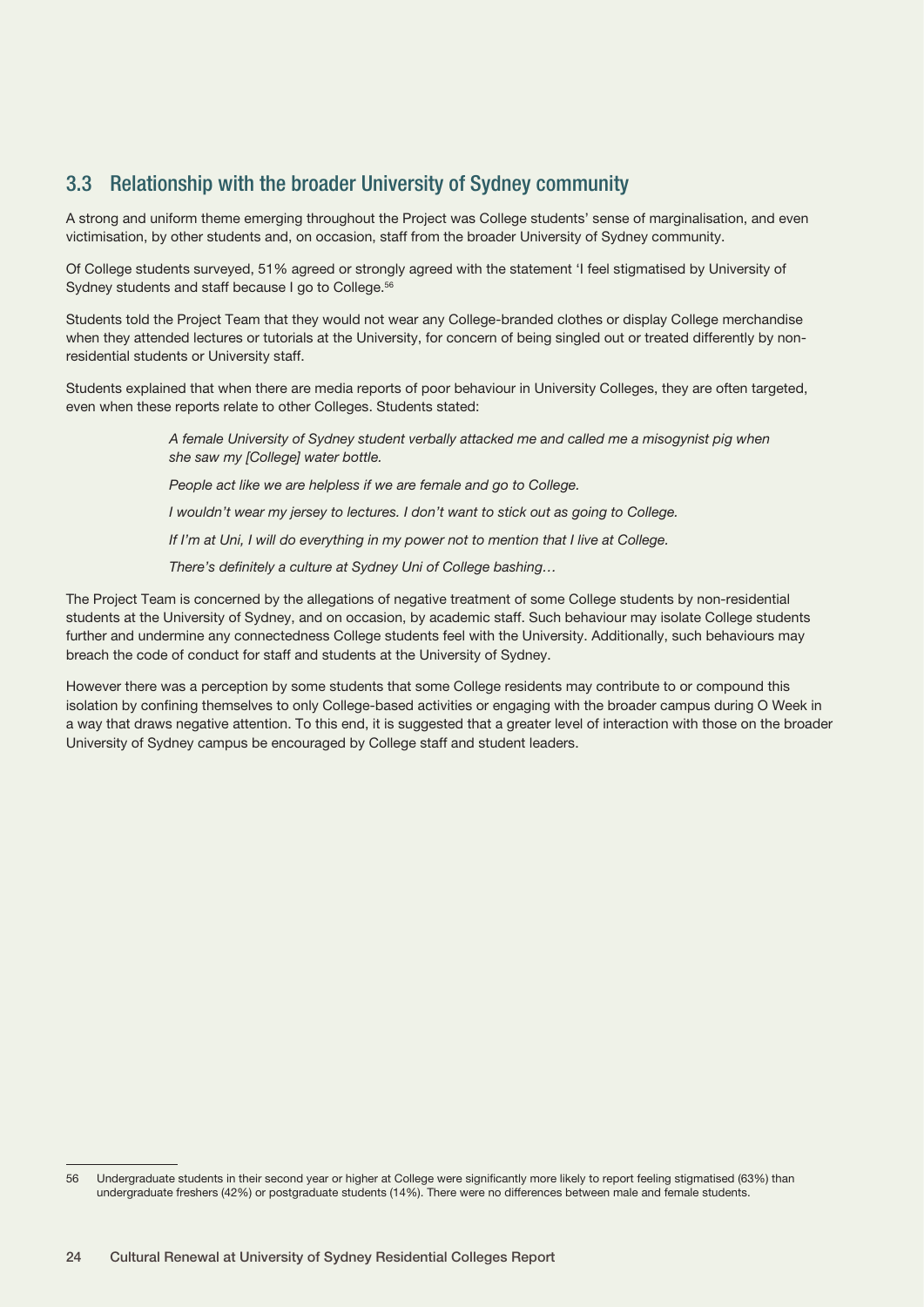<span id="page-24-0"></span>*Colleges have a big drinking culture… If you didn't drink at all you could be indirectly excluded.* 

– College Student

# Chapter 4: Social interactions

## 4.1 Extracurricular activities

For many students, a key aspect and highlight of their College experience is engaging in extracurricular activities offered by the College and intercollegiate community. Certainly, being involved in College extracurricular activities, participating in a chosen endeavour, and engaging socially with other students can enhance students' sense of community and belonging. Rinn observes that in residential halls:

> *Students involved in social organizations…report fewer feelings of loneliness and isolation than students not involved in social organizations.*<sup>57</sup>

Accordingly, Colleges facilitate students' engagement in a rich and diverse range of extracurricular activities including sport, drama, music and debating. The Survey revealed that 91% of College students surveyed agreed or strongly agreed with the statement 'I get involved in activities and social events organised through my College'. The discussion groups reinforced that this is an important dimension of the College experience:

> *At [College], you have many, many opportunities to be involved in so many things.*

> *[College] is not just about studying and going to uni. You can play sport or be in things like Palladian. It gives you an all round time, if that's what you want.*

Each College also runs social events including parties during O Week, formals, dinners, music festivals, and other informal social activities throughout the academic year.

For first years, a key part of their social interaction comes during O Week. One of the aims of O Week is for freshers to meet other students from within their own College, as well as those from other Colleges, and to begin establishing friendship networks that will help them transition into College life. The following discussion identifies a number of areas where there is social interaction for students. It examines the strengths associated with those interactions and also some of the challenges.

<sup>57</sup> Rinn, A 2004, 'Academic and Social Effects of Living in Honors Residence Halls', *Journal of the National Collegiate Honors Council – Online Archive.* 173*,* p. 68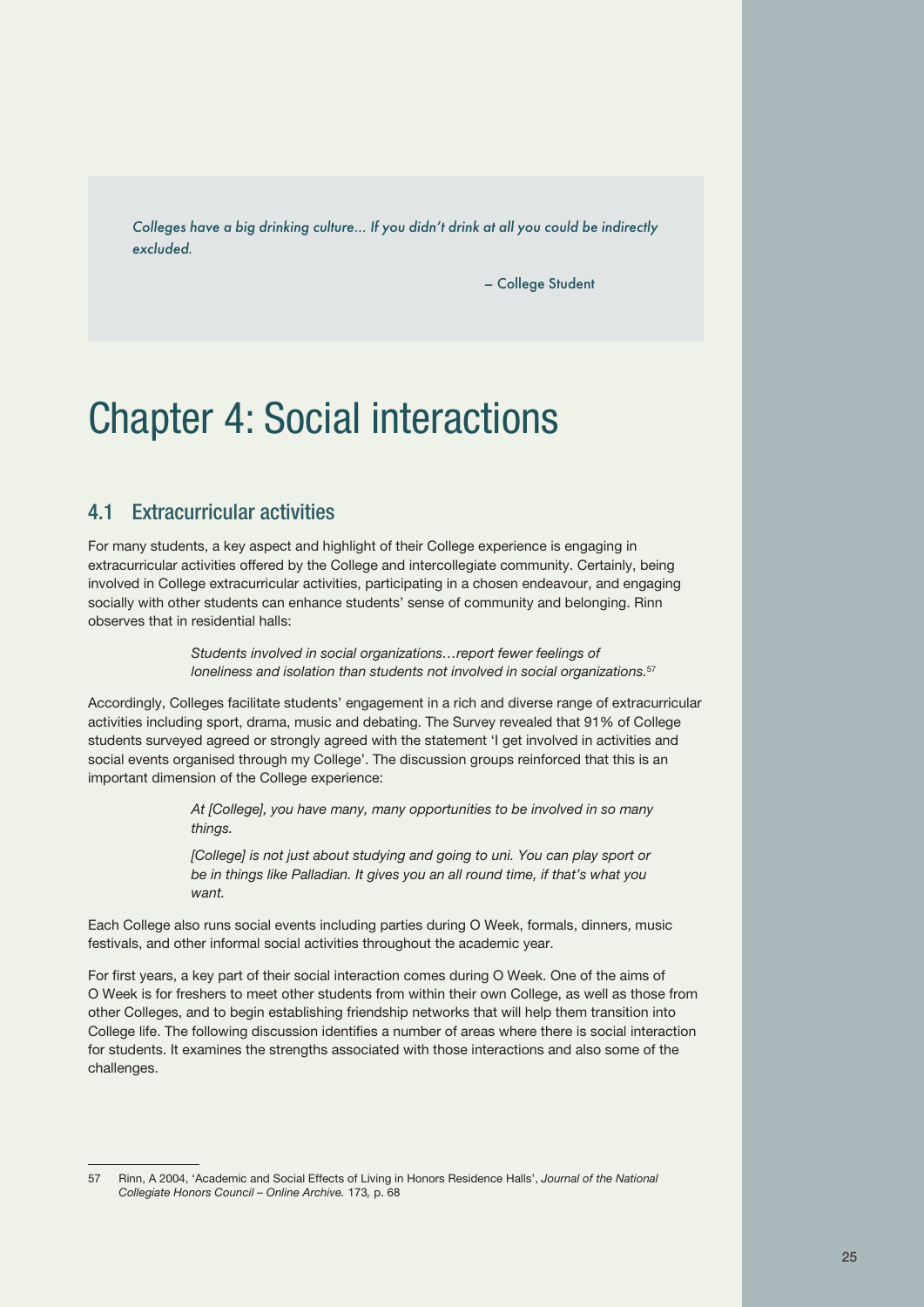<span id="page-25-0"></span>Many extracurricular social, cultural and sporting activities are offered through the intercollege community such as:

- The Rosebowl Cup: a sporting competition for female students that includes rowing, netball, tennis, athletics, swimming, hockey, soccer and basketball. Each match adds points which are tallied towards an ultimate result.
- The Rawson Cup: a sporting competition for male students that includes cricket, rowing, swimming, rugby, tennis, soccer, basketball and athletics. Each match adds points which are tallied towards establishing an ultimate result.
- The Palladian Cup: a cultural competition featuring vocal, instrumental, oration, debating, art, dance and drama. Each competition adds points which are tallied towards an ultimate result.

A perception by some was that the all-male history of some co-educational/co-residential Colleges means that maledominated sport holds a particular status in those Colleges. This can have impact on the place of women's sport in college life and may more broadly impact the place and treatment of women by some students in the College.

## 4.2 O Week

Freshers' initial experience of College life begins with O Week. This occurs the week before formal university classes begin when new students move into their College and participate in a number of activities, events and parties with other freshers from their own and other University of Sydney Colleges.

O Week is a time to celebrate starting College and University. The week also provides an opportunity for first-year students to be oriented into the policies and systems of their new residence. Presentations on issues relating to mental health, alcohol use, sexual harassment and sexual assault are also given during this week. It is not uncommon for residential College students to engage primarily with their own College's O Week program, rather than attend activities or events run by the University.

O Week emerged as a common subject among students across year groups. For the majority with whom the Project Team spoke, O Week was a fun and exciting time, providing opportunities to meet other first years, learn about College traditions, become connected to the College and experience a range of social activities, including intercollege activities. For many, it was a time when they became connected to the College.

Events occur on and off campus, and include parties at their home College, as well as at other University of Sydney Colleges. Some activities are paid for by students, including through an annual fee to the Student Club; others are partly subsidised; and some are at no cost to students.

According to a number of students, the experiences offered during O Week allow them to bond with other first years and to feel connected to the unique environment of their College.

Students described their O Week as follows:

*I loved it. We really all came together. And at the intercol events, we all came together as a family.* 

*There's really no time to feel homesick as you are surrounded by people who want you to have a good time and who care. So I never felt like I wanted to go home or didn't want to be here.* 

*O Week took me out of my comfort zone, in a good way. It really forced me to make friends which I may not have been able to do if I wasn't at College.*

*I'm from the country. I knew no one at [College]...and literally by the end of the week I felt more comfortable with the group of friends that I'd made here than I did with the people back at home for me.*

There was also a strong sense among students that O Week had changed in recent years and had become more inclusive:

*All the leaders made it comfortable and stressed that we are all family now. They put so much effort into fostering a College spirit.*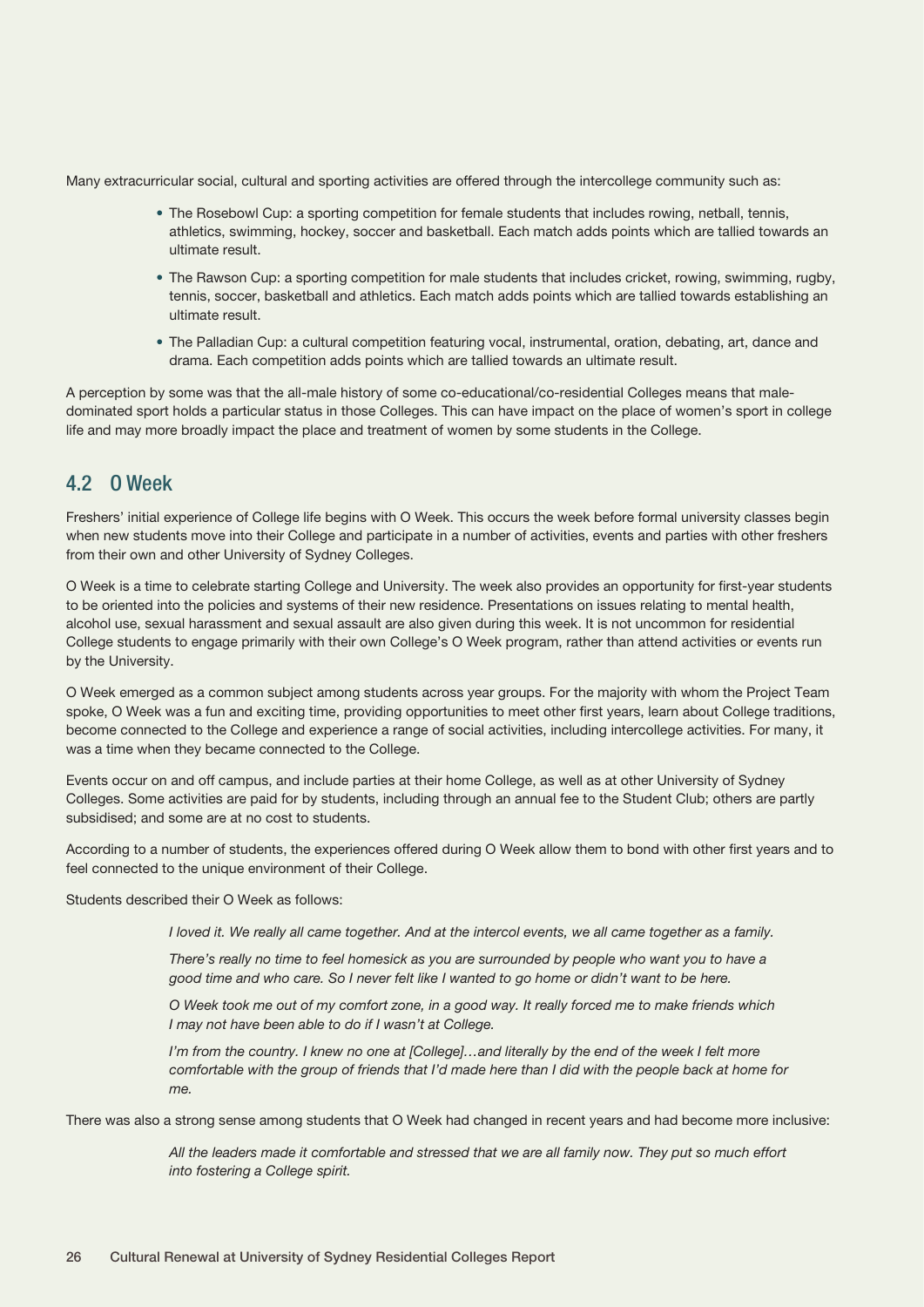*I think this year it was run even differently than my O Week. There was nothing intimidating.*

*I think there was a conscious effort this year to make O Week tamer but still make it fun.*

It's changed so much this year. It's completely different, and it was so good this year. We really had *good vibes going, and the O Week leadership group worked really hard to change it.*

O Week is largely student run although in recent years College staff have, to varying degrees, played a more active role in the management of events. Among the various changes to O Week by Colleges are a reduction in its duration, a requirement that all transactions and events must be endorsed by the College Head or their Executive Team, and greater opportunities for students to 'opt out' of events.

However, despite the changes over the last few years, problematic elements for some students remained, including in relation to a strong focus on drinking:

*O Week was intense, insane and I think a lot of it was because of the drinking.* 

*I didn't expect it. O Week smacked me across the face.* 

*You had to be a certain type to fit in. I didn't feel comfortable with some of the activities … You could say no but it's a social thing. There's indirect pressure.*

The emphasis on drinking in O Week is not uncommon but can set a precedent for drinking throughout the year. According to Riordan, Scarf and Conner, O Weeks are:

> *…often typified by heavy alcohol use. Although typically viewed as a 'one time' event, the higher levels of drinking that students engage in during Orientation Week may persist into the academic year.*<sup>58</sup>

The Project Team is aware that Colleges arrange non-drinking events for students during O Week. However, there was an overriding view that these were given less priority than the events where alcohol was available:

> *Several dry O Week events were organised poorly. For example, not informing freshers of the bus departure time to get to Skyzone until five minutes after the bus was due to leave from [a College]. Students had to run to [the College] to catch the bus which luckily waited for them.*

> The non-drinking activities were not properly organised and so the main focus was on the drinking *events.*

Best practice suggests that there is no 'one size fits all' model for student orientation. Rather, programs should be tailored to the students and the institution, and should consider the social and academic needs of the students; the mission and goals of the institution; and how best to integrate the students in light of these.<sup>59</sup> To transition successfully into a new environment, Lizzio, in examining university settings, proposes that students need to feel capable, connected, resourceful, have a sense of purpose, and to understand the academic and institutional culture.<sup>60</sup> Further, to create an equitable and inclusive environment – which is critical to student safety, retention, and success – students need to feel that diversity is supported and welcomed.

Staff who lead orientations should be given comprehensive training.<sup>61</sup> This training should include education about the dynamics of power; their own role in establishing and maintaining student hierarchies; and the potential negatives of these. Orientation should occur in collaboration with the campus community, and orientation leaders should remember that their programs are about the wider institution, as well as the students who they are immediately serving.

<sup>58</sup> Riordan, B Scarf, D & Conner, T 2015, 'Is Orientation Week a Gateway to Persistent Alcohol Use in University Students? A Preliminary Investigation', *Journal of Studies on Alcohol and Drugs*, 76, pp. 204–211.

<sup>59</sup> HigherEdJobs n.d., 'New Student Programs: A Look Inside Orientation, Transition and Retention Programs', Interview with Dr. Cynthia L. Hernandez of Texas A&M University. Accessed 3 Aug 2017, <https://www.higheredjobs.com/HigherEdCareers/interviews.cfm?ID=402>.

<sup>60</sup> Lizzio, A, 2006, 'Designing an orientation and transition strategy for commencing students', Griffith University: First Year Experience Project. Accessed 17 November 2017, [https://www.griffith.edu.au/\\_\\_data/assets/pdf\\_file/0008/51875/Alfs-5-Senors-Paper-FYE-Project,-2006.pdf](https://www.griffith.edu.au/__data/assets/pdf_file/0008/51875/Alfs-5-Senors-Paper-FYE-Project,-2006.).

<sup>61</sup> HigherEdJobs n.d., op. cit.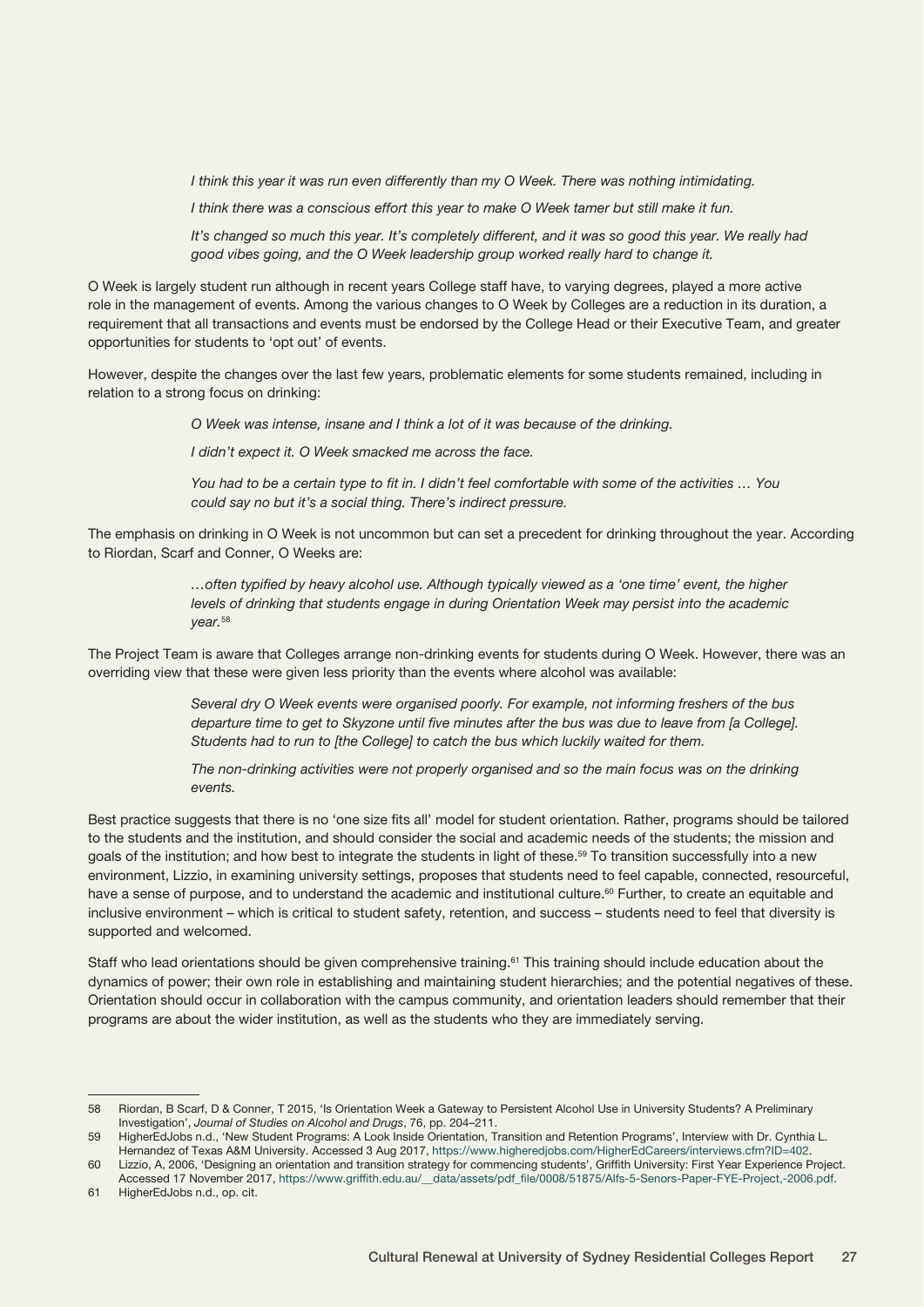<span id="page-27-0"></span>Drawing on best practice approaches in other colleges, Queen's University in Canada established a Senate Orientation Activity Review Board (SOARB) which reports to the university's senate. SOARB sets and monitors policies and has the authority to stop activities which breach policy. The policy bans hazing and its guiding principles for its 'Faculty and Group Orientation Week' are:

- Respect and safety.
- Inclusivity and equity.
- Accessibility regardless of financial or physical barriers.
- Good citizenship.
- Leadership in modelling the desired institutional culture.<sup>62</sup>

All incoming students are given information about hazing and other inappropriate conduct including definitions, responsibilities, and negative consequences. Orientation Week leaders' contracts can be terminated and orientation programs can be put on probation on the basis of non-compliance with policies. SOARB's Orientation Week policy states that 'all events must have risk assessment and that Orientation leaders must have comprehensive training.'<sup>63</sup>

## 4.3 The place of alcohol in social interactions

A common theme that generated much discussion and debate among students related to alcohol and alcohol-related attitudes, behaviours and activities. The nature and depth of the comments suggest that alcohol plays an important part in the culture of College life and underpins a number of so-called College traditions.

Roche and Watt observe that University settings offer 'a unique social context' for the consumption of excessive amounts of alcohol.64 A number of factors contribute to this uniqueness.

For many students, entering university coincides with a number of major transition points:

- Turning 18 years of age and being able to drink alcohol legally.
- Moving away from the structures and routines of high school.
- Declining parental control.
- Increasing peer influence.

In addition, transitioning-age youth or emerging adults tend to be, by virtue of their neuro-development, impulsive and seek out risk-taking behaviours. Loxton et al.<sup>65</sup> identified impulsivity as a consistent predictor of student alcohol misuse.

<sup>62</sup> Senate Orientation Activities Review Board, 2016, *Orientation Week Policy Manual*, Queens University.

ibid., p. 25. For Orientation Committee Heads, this training includes: 'risk management, accessibility, sustainability, diversity, equity, and inclusivity in event planning, academic event planning, budgeting and sponsorship, interfaculty relationships, hazing prevention and peerto-peer leadership strategies.' O Week leaders are to receive training including on 'Student leaders' roles and responsibilities, orientation schedule and activities, SOARB expectations and recommendations, how to make events physically accessible, inclusive and discrimination free, how to identify, approach and refer a student in distress or need of mental health support, how to talk about, raise awareness of and discourage alcohol misuse, student Code of Conduct and expectations for behaviour including hazing, goals and objectives of Orientation, interfaculty relations, accessibility, diversity, equity, and inclusivity, resources available on campus, sexual health and consent, emergency procedures, how to be a leader post-Orientation, and local community engagement and responsibilities during Orientation Week.'

<sup>64</sup> Roche, A & Watt, K 1999, 'Drinking and university students: From celebration to inebriation', *Drug and Alcohol Review*, 18, p. 389.

<sup>65</sup> Loxton, N, Bunker, R, Dingle, G & Wong, V, 2015, 'Drinking not thinking: A prospective study of personality traits and drinking motives on alcohol consumption across the first year of university', *Personality and Individual Differences* 79, pp. 134–139.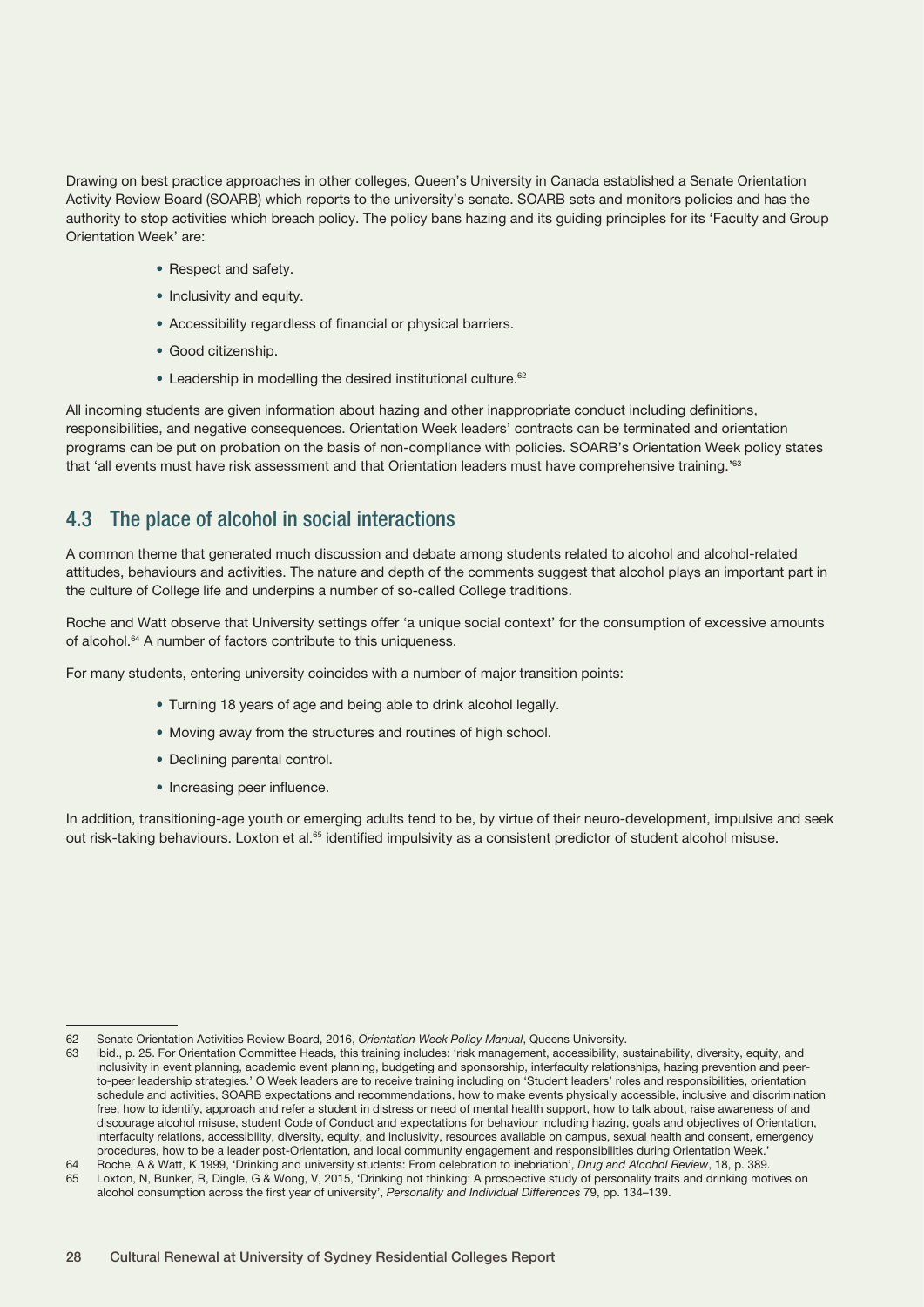Recent Australian research reveals that young adults (18 to 24-year-olds) are drinking less.<sup>66</sup> However, further Australianbased studies over the last two decades and across states and territories suggest that university students consume quantities of alcohol that are 'hazardous' or 'harmful' on a regular basis<sup>67, 68, 69, 70, 71</sup> Most recently, Rickwood et al.<sup>72</sup> found that 46.6% of students were drinking at harmful/hazardous levels (55.1% for males; 43.1% for females).

Statistics such as these led Hughes to conclude that the alcohol consumption of Australian university students is 'problematic'73 and Rickwood et al. to consider it to be 'harmful'.74 The high consumption of alcohol by tertiary students observed in these studies is obviously not unique to Australian university campuses. High prevalence of excessive drinking among university students has also been found in New Zealand,<sup>75</sup> the United States<sup>76</sup> and the United Kingdom.<sup>77, 78</sup>

In one of the few Australian studies to separate data pertaining to College and non-College students, Schofield demonstrates that students living in College residences have higher rates of harmful drinking than those living in non-College settings.79 Residential College students also experienced more harmful alcohol-related issues than those living elsewhere.

In the context of residential College settings where students have access to free or subsidised alcohol and can walk to and from bars/parties and back to their accommodation, Schofield also concludes that these students may not have the same opportunities as non-College students to abstain from or limit alcohol use.<sup>80</sup> She concludes that, within the residential College setting, alcohol is 'part of college students' communal, everyday life... drinking [is] routinized and some of its harms treated as customary or typical'.<sup>81</sup>

Complementing Schofield's quantitative work is a qualitative study by Hughes<sup>82</sup> that examines the social functions of alcohol within the Australian residential College environment. Basing her work upon a series of focus groups across three universities, she identified two themes which describe the contribution of alcohol to residential College life, being (a) sociability and relaxation; and (b) bonding and social cohesion.<sup>83</sup> Hughes's conclusion is similar to that of Schofield. She sees alcohol to be, for many College residents, 'an intrinsic part of the college experience'.<sup>84</sup>

77 Gill, J 2002, 'Reported levels of alcohol consumption and binge drinking within the UK under-graduate student population over the last 25 years', *Alcohol and Alcoholism,* 37, pp. 109–120.

78 McAlaney, J & McMahon, J 2007, 'Normative beliefs, misperceptions and heavy episodic drinking in a British student sample', *Journal of Studies on Alcohol,* 68, pp. 385–392.

<sup>66</sup> Australian Institute of Health and Welfare 2016, *National Drug Strategy Household Survey (NDSHS) 2016 key findings:* Australian Government, p. 2.

<sup>67</sup> Roche, A & Watt K 1999, 'Drinking and university students: From celebration to inebriation', *Drug and Alcohol Review*, 18, pp. 389–399.

<sup>68</sup> Davey, J Davey, T & Obst, P 2002, 'Alcohol consumption and drug use in a sample of Australian university students', *Youth Studies Australia* 21 (3), pp. 25–28.

<sup>69</sup> Utpala-Kumar, R & Deane, F 2010, 'Rates of alcohol consumption and risk status among Australian university students vary by assessment questions', *Drug and Alcohol Review*, 29, pp. 28–34.

<sup>70</sup> Kypri, K, Hallett, J, Howat, P, McManus, A, Maycock, B, Bowe, S & Horton, J 2009, 'Randomised controlled trial of proactive web-based alcohol screening and brief intervention for university students', *Archives of Internal Medicine,* 169, pp. 1508–14.

<sup>71</sup> Rickwood, D, George, A, Parker, R & Mikhailovich K 2011, 'Harmful alcohol use on campus. Impact on young people at university', *Youth Studies Australia* 30, pp. 34–40.

<sup>72</sup> ibid.

<sup>73</sup> Hughes, C 2012, op. cit., p. 22.

<sup>74</sup> Rickwood, D, George, A, Parker R & Mikhailovich K 2011, op. cit.*,* p. 34.

<sup>75</sup> Kypri, K, Cronin, M & Wright, C 2005, 'Do university students drink more hazardously than their non-student peers?', *Addiction,* 100, pp. 713–714.

<sup>76</sup> Ham, L & Hope, D 2003, 'College students and problematic drinking: A review of the literature', *Clinical Psychology Review,* 23, pp. 719–759.

<sup>79</sup> Schofield, T 2014, 'Alcohol use and harm minimisation among Australian university students: Final report to University Colleges Australia' *An Australian Research Council (Linkage) Project (LP100100471)* 

<sup>80</sup> ibid.

<sup>81</sup> ibid., p. 15.<br>82 Hughes, C.

<sup>82</sup> Hughes, C 2012, op cit.<br>83 ibid ibid.

<sup>84</sup> ibid., p. 27.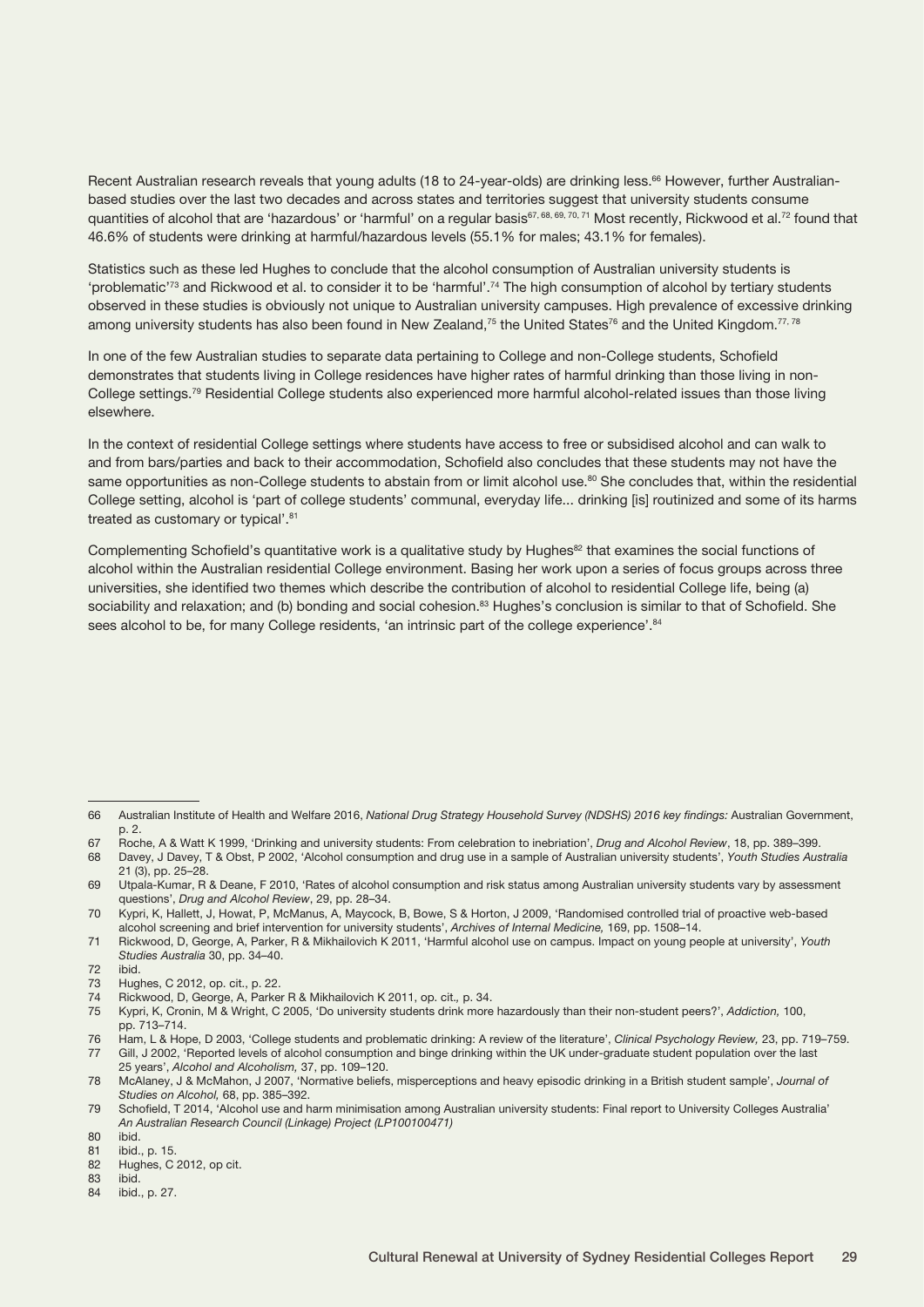<span id="page-29-0"></span>Research demonstrates that the high rates and levels of consumption of alcohol in College can result in students being at risk of harm to themselves (e.g. alcohol-related injury) or others (e.g. sexual assault or other assault). For example, a number of studies have found that alcohol-related sexual assault is a 'common occurrence' on college campuses.<sup>85</sup>

Most recently, the Australian Human Rights Commission's (the Commission) *Change the Course: National Report on Sexual Assault and Sexual Harassment at Australian Universities* reported that alcohol was often identified as a factor contributing to people's experiences of sexual assault and sexual harassment. The Commission received a particularly large number of submissions identifying alcohol as a factor contributing to College-based sexual assault and sexual harassment. The Commission also received a number of submissions which reported sexual assault occurring while the person being assaulted was unconscious or severely impaired due to the influence of alcohol.<sup>86</sup>

Research reported by the University of Michigan explains the connection between drinking and sexual assault in a useful way:

> *Intoxication may make someone physically and/or mentally less able to resist an assault. It is important to remember that an inability or unwillingness to resist does NOT make an assault the survivor's fault... Alcohol is often used by perpetrators as an excuse for their actions, and as an attempt to shift responsibility for the assault away from themselves and onto the survivor... It is important to remember that, while alcohol use may be correlated with sexual assault, this does not mean that alcohol use in any way causes sexual assault. Instead, alcohol is often used as a tool to target victims, and then used by perpetrators as an excuse for their actions.*<sup>87</sup>

### *4.3.1 Alcohol in College settings*

Students and recent alumni observed that alcohol is a significant feature of College life:

*At Colleges, drinking is at a much higher level than other aspects of the campus.* 

*[The] big drinking culture – can sometimes be a bit worrying.*

*This is the first time you've ever been in an environment where there's literally just alcohol flowing, you can just get however much you want, you don't even pay for it at some of the parties and stuff.* 

*There are some people who would drink less if they weren't in College. It's easier to drink because of internal events that are subsidised in student fees.* 

Some of the Colleges operate their own bars which open at various times, either during the week (during semester) or for events only.

The College bars are staffed by students, with second or more senior-year students being nominated as Bar Managers. The Project Team understands that drinks are cheaper than they are at commercial bar outlets.

A number of patterns of alcohol consumption of College students were identified in the discussion groups and in the Survey pertaining to particular times of the week, year or events including formal and informal events. These include:

Days of the week:

- Formal Dinners on Monday: wine with the meal
- Individual College bar nights or events

<sup>85</sup> Abbey, A 2002, 'Alcohol-Related Sexual Assault: A Common Problem among College Students' *Journal of Studies on Alcohol*, No. 14, pp. 118–128.; Abbey, A, Ross, LT, Mcduffie, D & Mcauslan, P 1996, 'Alcohol and dating risk factors for sexual assault among college women.' *Psychol. Women Q.* 20, pp. 147–169; Copenhaver, S & Grauerholz, E, 1991, 'Sexual victimization among sorority women: Exploring the links between sexual violence and institutional practices.' *Sex Roles* 24 (1–2), pp. 31–41; Harrington, NT & Leitenberg, H 1994, 'Relationship between alcohol consumption and victim behaviors immediately preceding sexual aggression by an acquaintance.' *Viol. Vict.* 9, pp. 315–324; Koss, MP 1988, 'Hidden rape: Sexual aggression and victimization in a national sample of students in higher education', in AW Burgess (ed) *Rape and Sexual Assault II,* New York: Garland, pp. 3–25.

<sup>86</sup> Australian Human Rights Commission 2017, op. cit.

<sup>87</sup> University of Michigan, n.d. 'Alcohol & Sexual Assault'. Accessed 21 July 2017,<https://sapac.umich.edu/article/50>.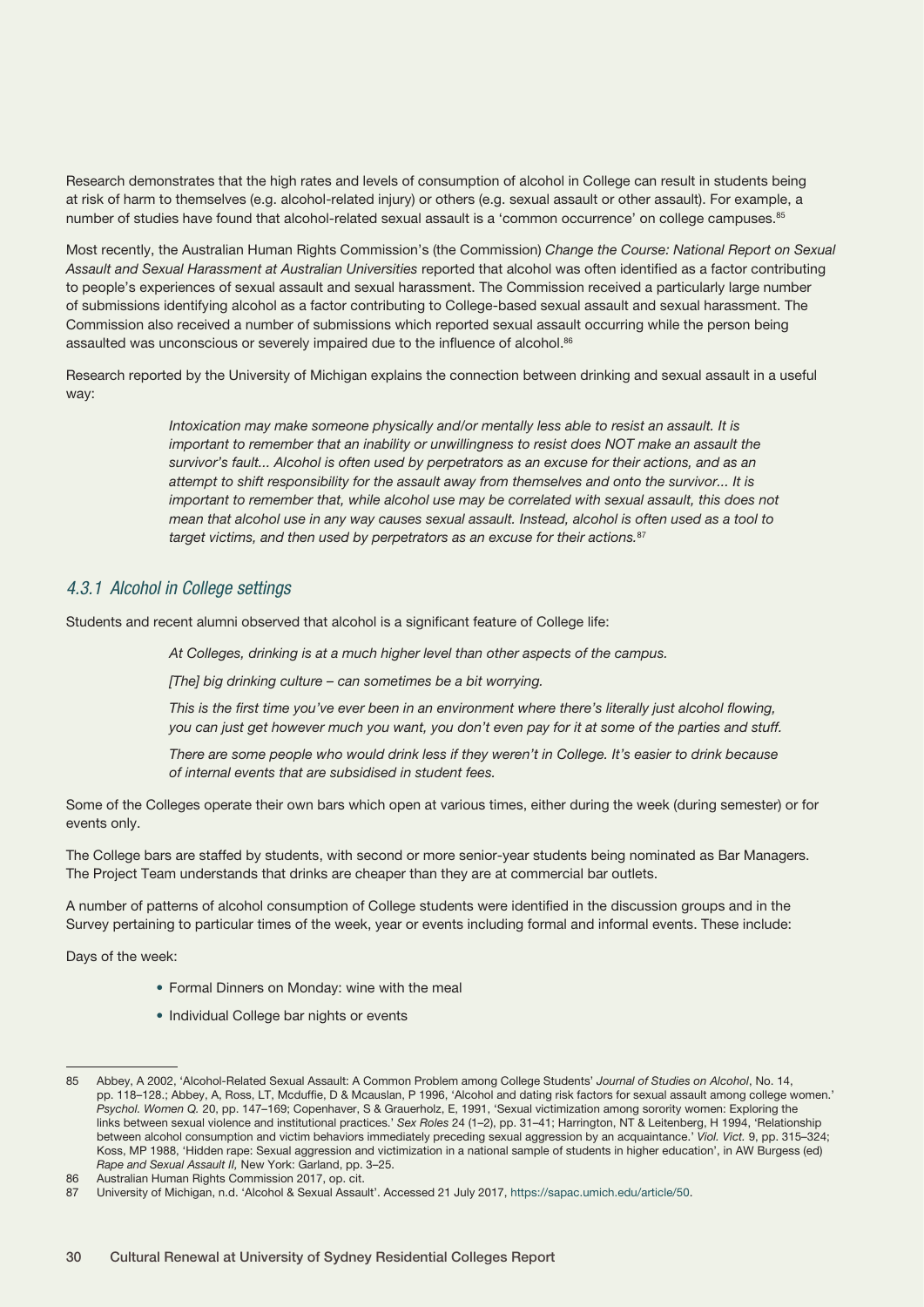Settings within the College:

- Student rooms and College corridors: students can keep alcohol in their room and drink both in their rooms and the college corridors.
- Dining hall on a Monday night during Formal Dinners.
- The College bar for those Colleges with one.

Times in the academic calendar:

- O Week
- Silly Season
- Individual College dance parties or other events.

Types of social events and College sports:

- Victory Dinners following major sporting events
- Particular bar nights
- Balls and formals (including pre- and post-ball drinks).

Patterns of alcohol consumption like these have been labelled by Leontini et al. as 'institutional micro-processes'.<sup>88</sup> These researchers found a relationship between such micro-processes and a 'culture of intoxication' that has shaped College policy about alcohol use:

> *…students' widespread and often heavy drinking was inextricably linked to, and enmeshed in residential college routines, events and occasions... [S]tudents' drinking was not independent of, or 'neatly separated' from, other significant institutional processes characterizing college life.*<sup>89</sup>

As noted above, 49% of surveyed students agreed or strongly agreed that 'drinking alcohol helps me to socialise and make friends at College' (no significant differences between male and female students or years at College were observed). Further, 15% of students surveyed agreed or strongly agreed that 'there is too much focus on drinking at College' (again, no significant differences between male and female students or years at College were observed).

A common theme was whether students feel pressure to drink at College, or whether students put pressure on *themselves* to drink to fit in. The Survey revealed that 13% of the College students surveyed had experienced pressure to drink alcohol when they didn't want to since starting at College. Female students were significantly more likely to report experiencing this (15%) than male students (9%). A further 1% of surveyed students reported experiencing pressure to take drugs when they didn't want to. Of the 13% of students who reported experiencing either pressure to drink or pressure to take drugs,<sup>90</sup> 84% reported this pressure came from fellow student(s) from their College, 28% from student(s) from a different University of Sydney College, and 10% from University student(s) who were not University of Sydney College residents.<sup>91</sup>

Of students surveyed, 31% also reported witnessing or observing other College student(s) being pressured to drink alcohol (30%) or take drugs (5%) when they didn't want to.

<sup>88</sup> Leontini, R, Schofield, T, Lindsay, J, Brown, R, Hepworth, J & Germov J 2015, 'Social stuff' and institutional micro-processes. Alcohol use by students in Australian university residential colleges' in *Contemporary Drug Problems*, 42, p. 171.

<sup>89</sup> Leontini, R, Schofield, T, Brown, R, & Hepworth, J 2017, 'Drinking culture' in university colleges: An Australian case study of the role of alcohol policy, management and organisational processes' in *Contemporary Drug Problems*, 44, pp. 32–48.

<sup>90</sup> Note, as students could select more than one category, the percentages may add up to more than the total.

<sup>91</sup> Note, as students could select more than one category, the percentages may add up to more than the total.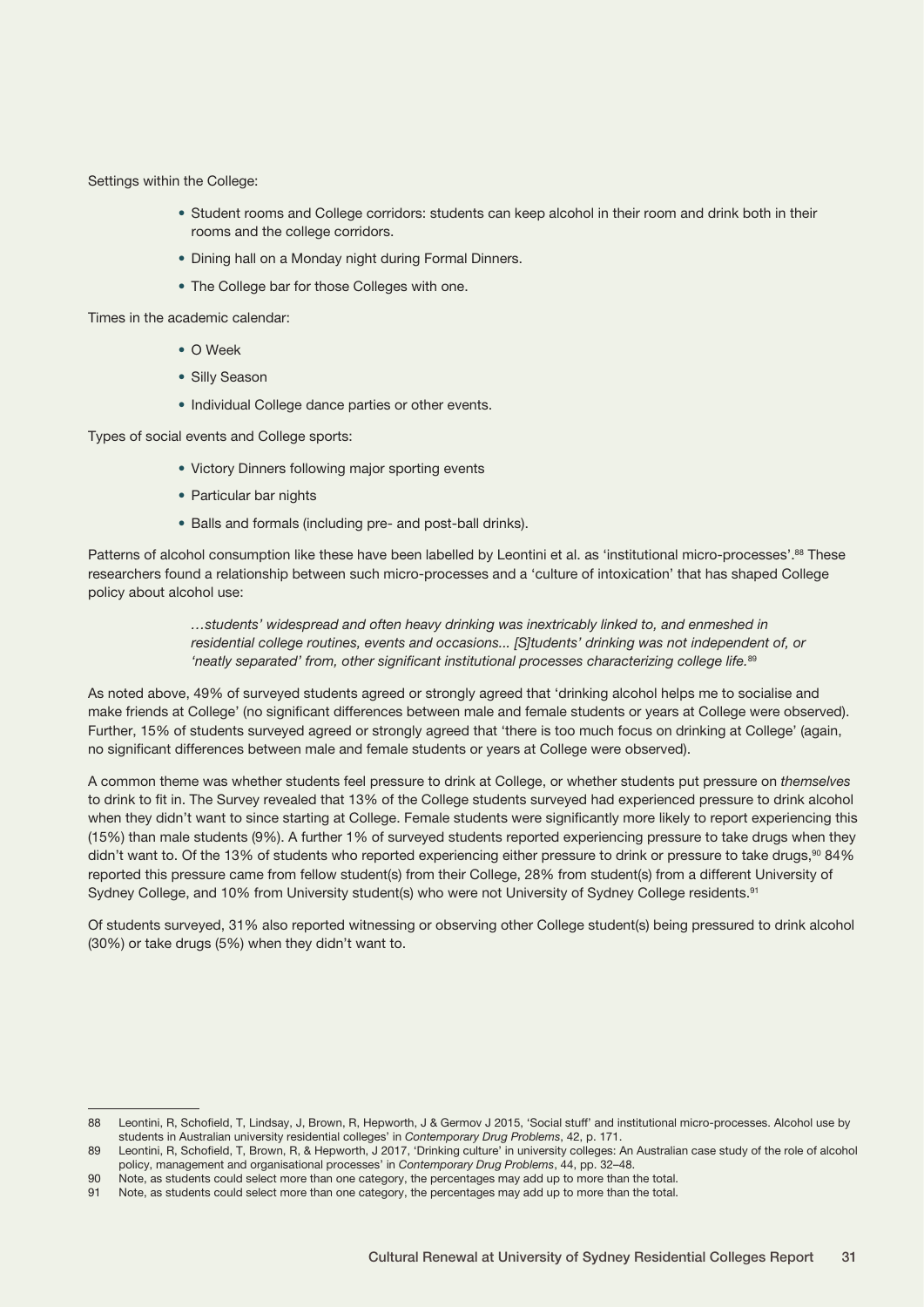Students in discussion groups and one-on-one interviews expressed differing views on whether there was a pressure, either direct or indirect, to drink. Some stated:

*There is no pressure to drink. It is an individual choice whether you drink or not.* 

*Maybe freshers may put pressure on themselves in the early weeks but that wears off and no one would ever put pressure on them or anyone to drink or get drunk.*

*We are adults so no one pressures anyone and no one feels like they can't say no to drinking.* 

On the other hand, the Project Team heard from students that there is both direct and indirect pressure to drink, such as the pressure that comes from wanting to fit in:

*I would find it hard to say no to drinking if I wasn't a confident person.*

*People definitely feel pressured to drink, even if [a leader] is saying 'you don't have to.'* 

*If you come from the country or you are not part of a group already and you have never drunk a lot before, you wouldn't want to stick out as the only person not drinking.* 

*There are still many small events at…College where the main focus is drinking alcohol (in excessive amounts) that are uncomfortable for students who choose not to drink alcohol.*

While students acknowledged that alcohol is a key part of socialising at College, they rightly acknowledge that drinking is an issue for the broader Australian community:

*Drinking here is an Australian thing. It has nothing to do with College.* 

*Drinking is an issue for Australian youth, not just College students.* 

Nevertheless, an Australian study focusing on drinking among College and non-College students found that students living in College residences have substantially higher rates of 'harmful drinking'<sup>92</sup> than those living in non-College settings (41.3% College students compared to 26.2% students living at home).<sup>93</sup>

The Project Team acknowledges that drinking is not just an issue for Colleges but is a reflection of wider Australian society, as well as the drinking practices of this age group. However, residential Colleges have a perceived and actual duty of care in relation to the safety and well-being of their students. Students have an expectation that they will be safe and free from preventable harm during their time at College. This notion of Colleges' duty of care is noted by Leontini, who observes the disjuncture between the autonomy which Colleges give their students, the resulting heavy and frequent alcohol consumption and the College's duty of care:

> *…a significant degree of student autonomy in relation to alcohol results in heavy and/or frequent consumption, such that college management is faced with the 'problem' of frequently managing excessive drinking alongside their duty of care.*<sup>94</sup>

The Project Team heard that alcohol can lead to behaviours which can intimidate students and jeopardise their safety. Comments in the Survey to the question of what makes students feel unsafe included:

> *The drinking culture, broken glass strewn across the College, inebriated College students behaving in a disorderly manner all contribute to the unsafe environment.*

*Drinking behaviours of boys getting rough – pressure to have sex if boys are really drunk and pressuring.*

*The antics of drunk, large athletic boys who live in the College... I have been verbally abused and physically intimidated on several occasions.*

*[I feel unsafe] walking through College at night [and] being exposed to drunk …boys wanting to cause trouble on numerous occasions.*

<sup>92</sup> 'Harmful drinking' was defined by Schofield as an AUDIT (Alcohol Use Disorders Identification Test) score of 10+.

<sup>93</sup> Schofield, T 2014, op. cit.

<sup>94</sup> Leontini et al., 2015, op. cit., p. 182.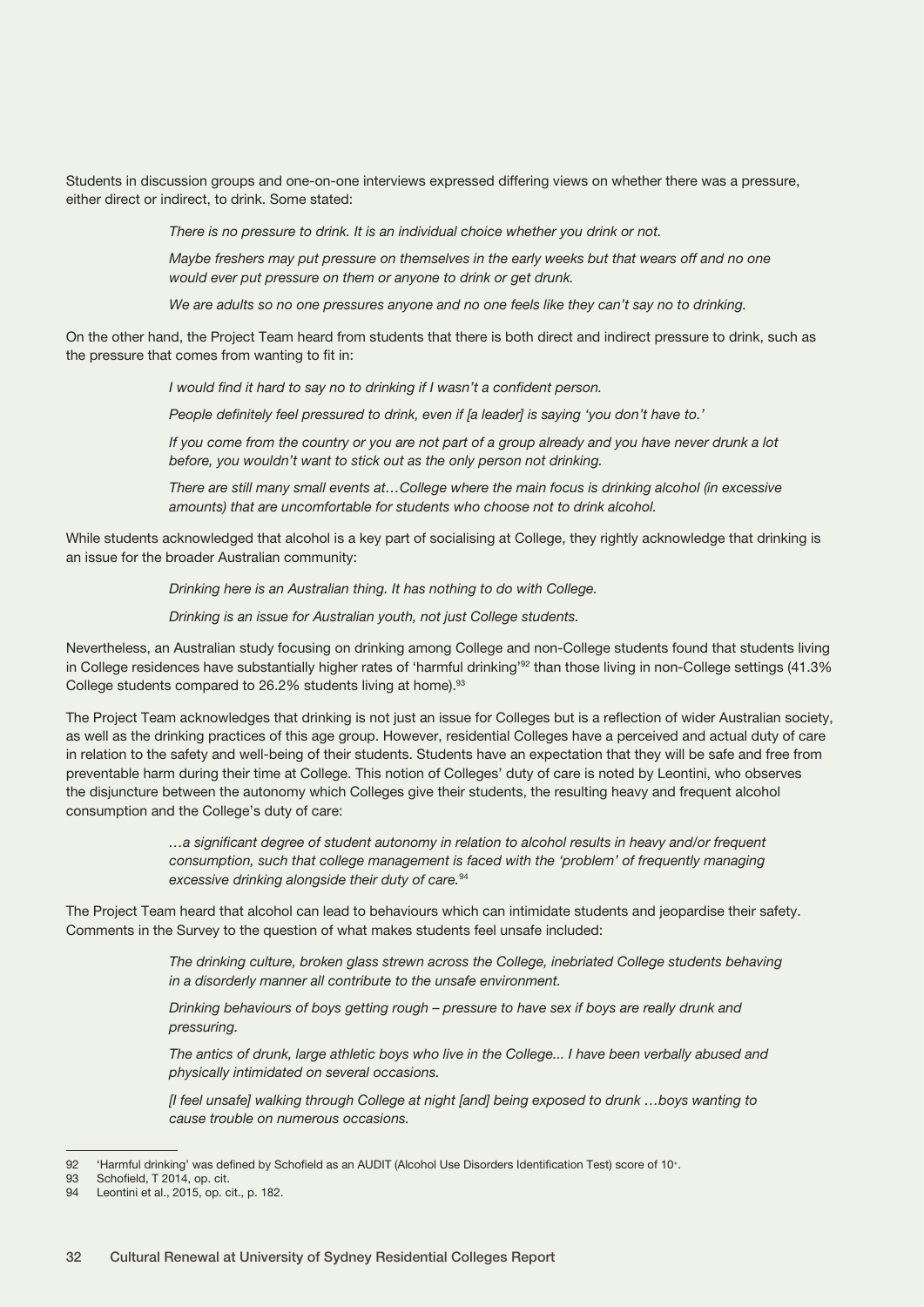<span id="page-32-0"></span>Female students in individual interviews with the Project Team also commented:

*I wish I didn't fear it when the boys get drunk.* 

Some of the boys can be terrifying when they are drunk. They bash on the doors, yell out. It's not *just disrespectful, it's intimidating.* 

*When some students get drunk, they can grope you in the bars and at parties.*

### *4.3.2 College policy response*

Since the mid-1980s, state and national alcohol policies have been informed by an approach known as harm minimisation. This policy approach aims to address alcohol issues by reducing the harmful effects excessive drinking can have on both individuals and the broader community. The approach takes into account not only the health consequences of alcohol misuse, but social and economic consequences as well.

Harm minimisation comprises three major strategies including:

- i. Supply reduction: controlling the amount of alcohol available.
- ii. Demand reduction: encouraging people not to use, to delay use, or to use less alcohol through information and education strategies, treatment programs and regulatory controls.
- iii. Harm reduction: helping those who continue to drink to do so in ways that are less harmful.<sup>95, 96</sup>

The Project Team notes that each College incorporates positive elements of this approach in their alcohol policies. Specific examples in the College alcohol policies are:

- St Andrew's College the alcohol policy addresses informed consent as it relates to alcohol and settings in which alcohol is being served. The policy also acknowledges the importance of harm minimisation and provides the current Australian guidelines for safer alcohol consumption levels.
- St John's College the alcohol policy is articulated in the Student Handbook. It identifies the dangers of alcohol, its immediate and cumulative effects, and the danger of mixing alcohol with other drugs. Information on standard drinks is provided. Binge drinking paraphernalia is expressly prohibited.
- Sancta Sophia College the alcohol policy is in the Code of Conduct in the Student Guide and recognises that 'alcohol consumption is part of a College's social environment' but that the College will not condone 'alcohol consumption that has harmful physical, behavioural or social outcomes'. The policy covers 12 points of practice, including no drinking games or competitions; no BYO alcohol in the Dining Hall; and no alcohol at any intercollegiate competitions.
- Wesley College the alcohol policy includes the four College Values as guiding and informing the College's approach to alcohol within the College – values of acting responsibly, displaying respect, supporting others and accepting responsibility. Four objectives inform the policy, including that the College's approach to the service and management of alcohol is one that is underpinned by responsible drinking, and that the consumption of alcohol does not lead to inappropriate behaviour. Importantly, the policy is reviewed annually by Wesley Council.

<sup>95</sup> Grant, T n.d. *Harm minimisation and diversion programs*. Alcohol Tobacco and other drugs branch, Queensland Health. Accessed 27 July 2017, [http://www.aic.gov.au/media\\_library/conferences/2006-drugdiversion/2tanyagrant.pdf.](http://www.aic.gov.au/media_library/conferences/2006-drugdiversion/2tanyagrant.pdf)

<sup>96</sup> Department of Health (Australian Government) n.d. *What is harm minimization?* Accessed 27 July 2017, [http://www.health.gov.au/internet/](http://www.health.gov.au/internet/publications/publishing.nsf/Content/drugtreat-pubs-front5-wk-toc~drugtreat-pubs-front5-wk-secb~drugtreat-pubs-front5-wk-secb-6~drugtreat-pubs-front5-wk-secb-6-1) [publications/publishing.nsf/Content/drugtreat-pubs-front5-wk-toc~drugtreat-pubs-front5-wk-secb~drugtreat-pubs-front5-wk-secb-](http://www.health.gov.au/internet/publications/publishing.nsf/Content/drugtreat-pubs-front5-wk-toc~drugtreat-pubs-front5-wk-secb~drugtreat-pubs-front5-wk-secb-6~drugtreat-pubs-front5-wk-secb-6-1)[6~drugtreat-pubs-front5-wk-secb-6-1](http://www.health.gov.au/internet/publications/publishing.nsf/Content/drugtreat-pubs-front5-wk-toc~drugtreat-pubs-front5-wk-secb~drugtreat-pubs-front5-wk-secb-6~drugtreat-pubs-front5-wk-secb-6-1).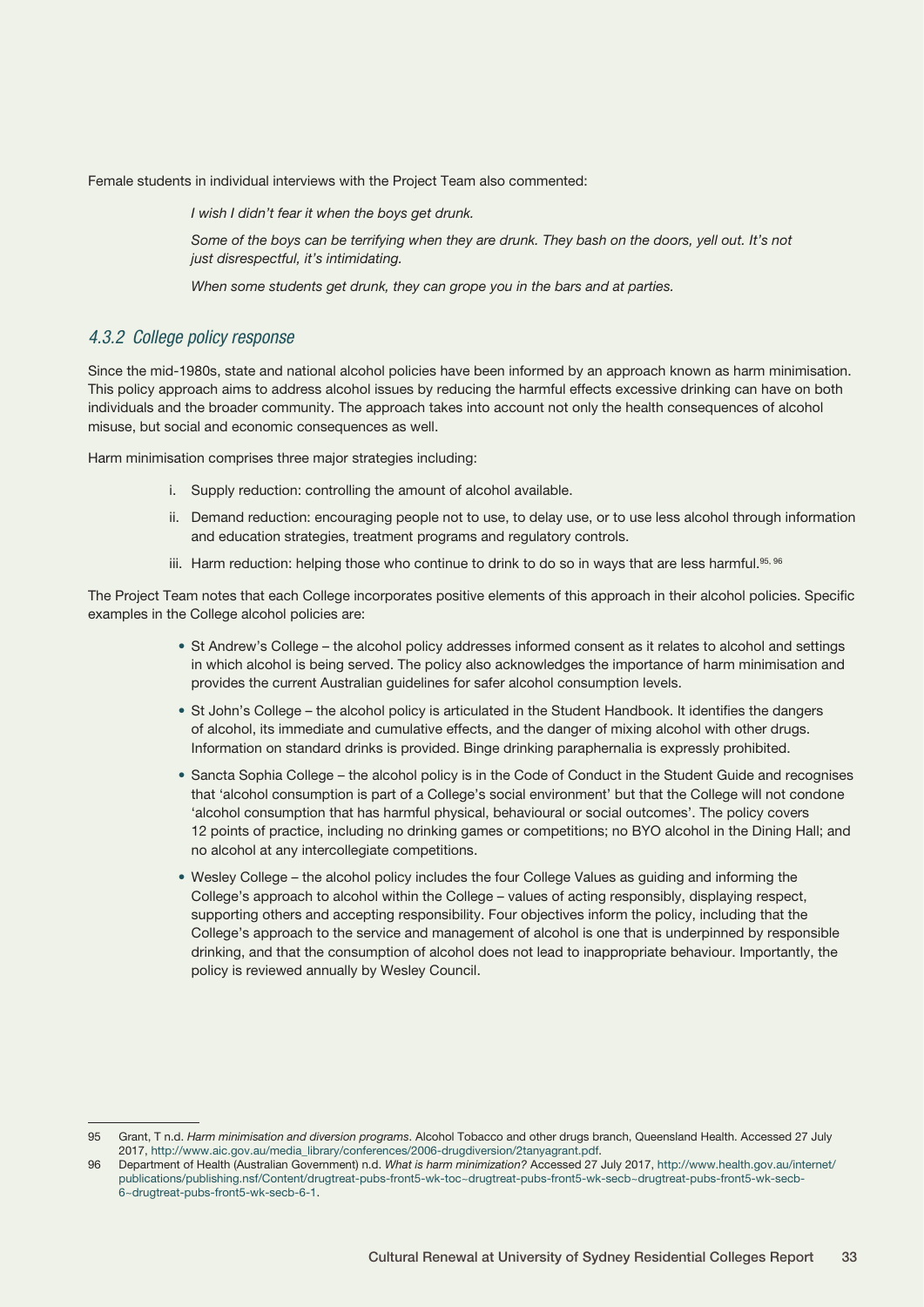<span id="page-33-0"></span>• The Women's College – the alcohol policy recognises the importance of harm minimisation and the interrelationship between alcohol, the environment and the individual. The explicit policy objective is 'to create an environment that encourages moderation and a responsible attitude to the consumption of alcohol'. The policy is reviewed annually. The College gained UniCan Accreditation Level 3 status in October 2017. This is the highest level of accreditation awarded by this national initiative between Alcohol and Drug Education Specialists (ADES) Australia and the Australasian Association of College and Housing Officers to change alcohol norms in university residential properties. The Women's College is the first independent College in Australia to achieve this standing.

### *4.3.3 A common College response to alcohol and alcohol-related harm*

There is no doubt that each of the Colleges has made significant efforts to minimise risks and harmful alcohol-related behaviours and actions as evidenced in the positive features of their policies. Nevertheless, challenges persist. An opportunity therefore exists to strengthen College responses. The Project Team proposes that a common, uniform response to alcohol and alcohol-related harm be adopted by each College.

In considering the most appropriate response to reconfiguring the current culture of alcohol use within the Colleges, the Project Team has drawn upon a range of academic work including the work of Leontini,<sup>97</sup> Schofield<sup>98</sup> and their colleagues. With funding from the Australian Research Council, these researchers undertook a comprehensive examination of alcohol use and harm minimisation among Australian university students (including those in residential colleges) for University Colleges Australia (UCA).99

As a result of this work, UCA established a National Steering Committee for Alcohol Harm Minimisation. This committee has been established under the chairmanship of Professor Tim Corney. It also has a University of Sydney Colleges' representative in Dr Marie Leech, Principal of Sancta Sophia College.100

The Project Team welcomes the UCA's commitment to addressing the issue of alcohol at the national level, as well as the establishment of the National Steering Committee for Alcohol Harm Minimisation. However, it also recognises that change, beginning at the national level and subsequently 'trickling down' to the state level, will take time. The Project Team believes that the current risks resulting from alcohol-related behaviour in the Colleges at the University of Sydney are such that more immediate action must be taken.

It therefore recommends the establishment of a common approach for alcohol harm minimisation for each of the residential Colleges. It proposes that policy adopt the aims of its national counterpart proposed by Leontini, namely:

- i. *To formulate a strategy to minimise alcohol-related harm in university resident colleges and halls in Australia.*
- ii. *To base formulation of the strategy on relevant research literature, specifically that generated by the ARC Linkage Projects: Alcohol use and harm minimisation among Australian university students.*
- iii. To focus the strategy's formulation on the organisation and governance of drinking cultures in Colleges and *halls.*
- iv. *To identify from the Linkage Project a set of principles to inform and guide the organisation and governance of drinking cultures in Colleges and halls.*
- v. *Based on iv., to make specific recommendations for actions/interventions, and to provide specific examples and case studies illustrating where, how and when interventions can be implemented, to address aspects of organisations and governance responsible for alcohol-related harms.*
- vi. *To establish protocols for monitoring and critically evaluating the organisation and governance of drinking cultures in Colleges and halls.*

<sup>97</sup> Leontini, R 2016, Alcohol use and harm minimisation among Australian university students. Paper presented at the Second Collegiate Way International Conference, 13–17 Nov 2016, ANU, Canberra. Accessed 19 July 2017, [https://universitycollegeaustralia.edu.au/conferences/](https://universitycollegeaustralia.edu.au/conferences/papers) [papers.](https://universitycollegeaustralia.edu.au/conferences/papers)

<sup>98</sup> Schofield, T 2014, op. cit.<br>99 UCA is the representative

UCA is the representative professional body for Heads and Deputies of residential colleges and halls throughout Australia.

<sup>100</sup> Alwyn, R 2017, 'E-news', *Better Leaders, Better Collegiate Life*, e-newsletter of the University Colleges Australia. Accessed 21 July 2017, [https://universitycollegesaustralia.edu.au/wp-content/uploads/2016/06/From-the-UCA-President-March-2017-copy-01.html.](https://universitycollegesaustralia.edu.au/wp-content/uploads/2016/06/From-the-UCA-President-March-2017-copy-01.html)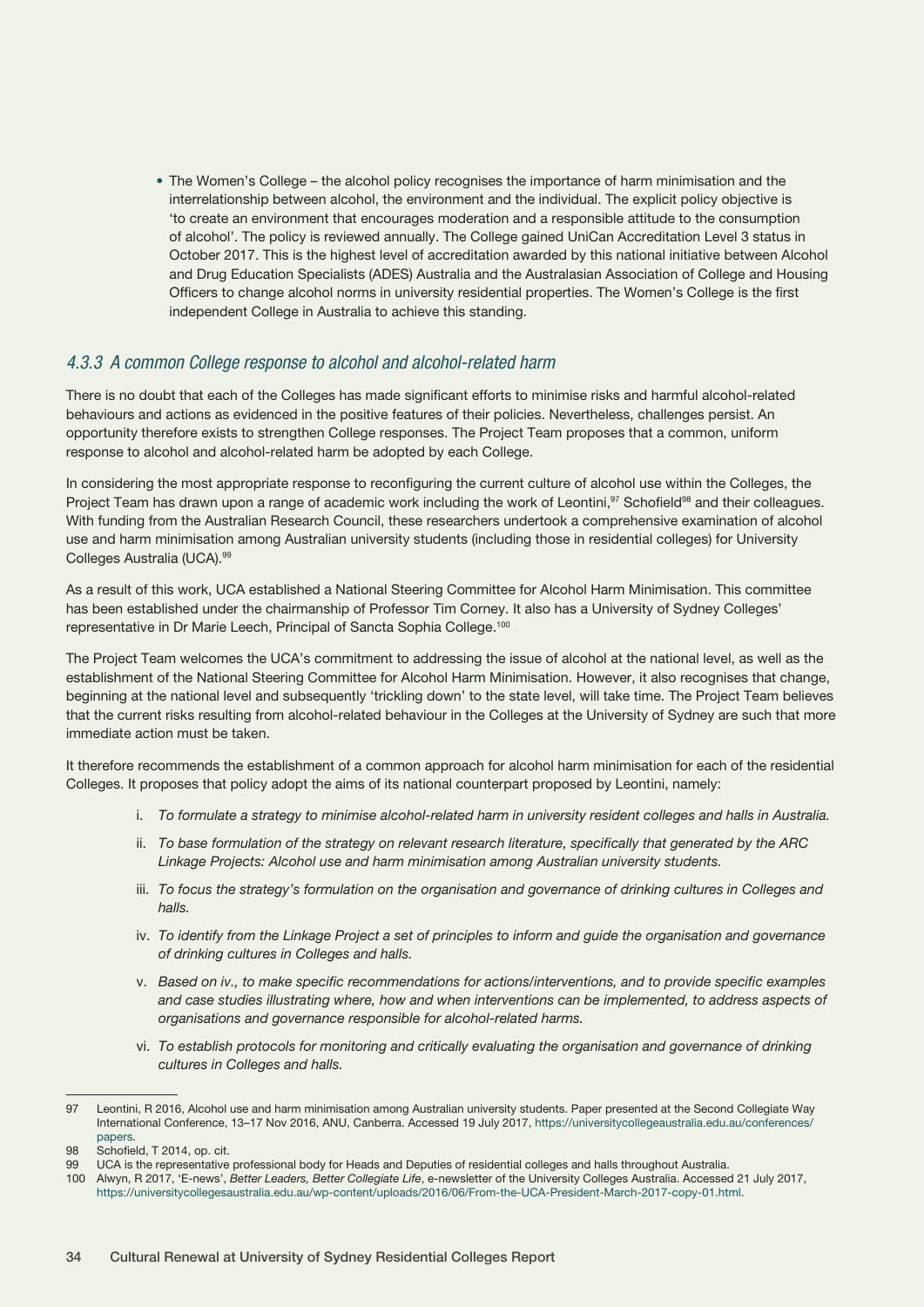- vii. *To collaborate with the UCA Executive and other bodies to fund the strategy and further research/evaluation.*
- viii.*To report back to the UCA Executive and membership on progress of the strategy and further research.*
- ix. *To inform and advise residential College councils and the University administration (senior management) about the organisation and governance of College drinking and its relationship to students' alcohol use and harm minimisation.*<sup>101</sup>

The Project Team sees considerable advantage in the introduction of a common alcohol approach across all Colleges. It would avoid any ambiguity as to expected behaviour among students who routinely move from one College to another to access their bars or attend parties. A common approach would also send a very powerful message to students that all Colleges take the issue of alcohol and alcohol-related harm seriously and that they stand united in their commitment to harm minimisation principles, strategies and interventions.

The formulation of the uniform approach should draw upon positive elements currently available in the alcohol policies of each of the Colleges, as well as incorporate other best practice policies.

Drawing on best practice and a public health emphasis on harm minimisation, the Project Team suggests considering the following key elements for a common approach:

## A. Strategy: reduce access/supply of alcohol to students

- Hold organised 'pres' (pre-events) in residential corridors or common rooms and not in individual student rooms to minimise excessive alcohol consumption.
- Prohibit any drinking implement that may encourage rapid consumption of alcohol from College (e.g. kegs, funnels, yard glasses and beer bongs).
- Ensure licensees and bar management roles are held by qualified individuals or organisations independent of the Student Club and contracted by College staff.
- Prohibit the use of student club fees for the purchase of alcohol.
- Eliminate subsidisation of alcohol by both students and College management by charging commercial bar rates for all alcohol at all College events and venues.
- Set time limits on the consumption of alcohol, meaning that alcohol is not to be consumed in the College between midnight and midday, unless specifically permitted by arrangement with senior administration.
- Provide for alcohol-free days at the beginning of O Week (see, for example, Griffith University and Ormond College, University of Melbourne).
- Control the maximum amount of alcohol available at a function so that the anticipated allowance per person will not be harmful.

## B. Strategy: reduce demand of alcohol by students

• Provide all students with access to online prevention intervention programs (see, for example, eCHECKUP TO GO102 and My Student Body103). These are designed to motivate students to reduce their consumption of alcohol based upon identification of their own patterns of alcohol use and risk factors associated with alcohol use.104, 105

<sup>101</sup> Leontini, R 2016, op. cit.

<sup>102</sup> eCHECKUP TO GO n.d. 'Alcohol eCHECKUP TO GO'. Accessed 31 July 2017, [http://echeckuptogo.com/programs/alcohol.](http://echeckuptogo.com/programs/alcohol)

<sup>103</sup> Chiauzzi, E, Craig T, Green, T, Lord, S, Thum, C & Goldstein, M 2005, 'My Student Body: A high-risk drinking prevention web site for college students', *Journal of American College Health*, 53, pp. 263–274.

<sup>104</sup> Hustad, J, Barnett, N, Borsari, B & Jackson, K 2010, 'Web-based alcohol prevention for incoming college students: A randomised controlled trial', *Addictive Behaviors* 35, pp. 183–189.

<sup>105</sup> Doumas, D & Andersen, L 2009, 'Reducing alcohol use in first-year students: Evaluation of a web-based personalized feedback program', *Journal of College Counselling* 12, pp. 18–32.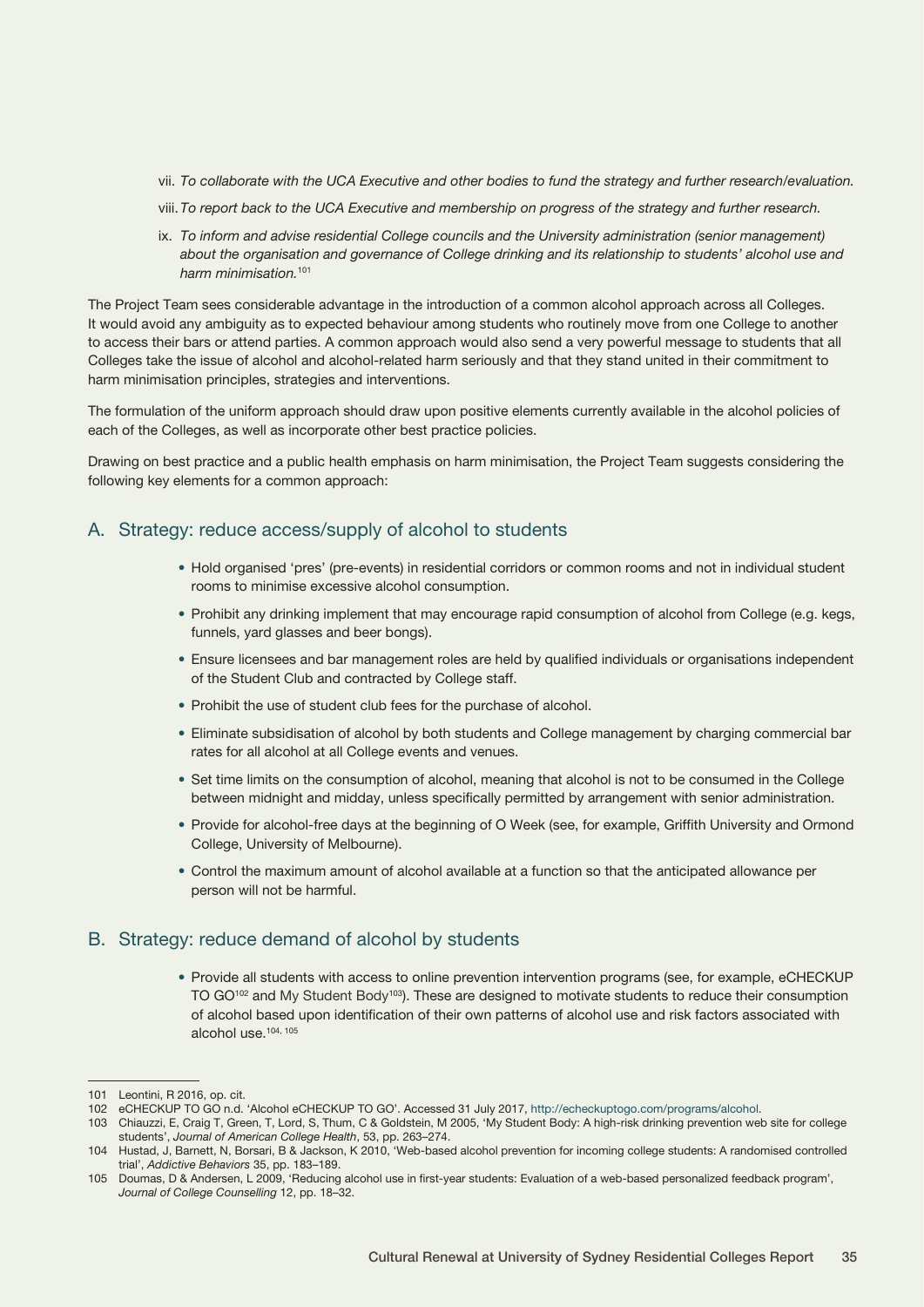- Reduce the number of onsite college events and occasions with alcohol.
- Increase the number of onsite college events and occasions *without* alcohol.
- Use college liquor licences to specify and control areas for alcohol consumption.

## C. Strategy: reduce harm caused by alcohol

- Prohibit drinking games or competitions involving alcohol and other activities that promote binge drinking.
- Prohibit events that encourage rapid consumption of alcohol, e.g. 'Roo Courts'.106
- Ensure that water, non-alcoholic drinks, low-alcoholic drinks and food are always provided at events where alcohol is served.
- Ensure that appropriate intervention is taken for breaches of the policy.

Colleges should also ensure:

- Effective dissemination of the common alcohol policy and a comprehensive explanation of the rationale behind any change.
- Clear and unequivocal procedures for policy violations and a commitment on the part of staff to ensure, where there is a breach, appropriate action is taken
- Strong leadership from all Heads of Colleges as they facilitate and manage cultural change.

The Project Team notes the importance of policy enforcement and preparation of clear guidelines to enunciate the consequences for students who violate the new policies. As recommended by the Maryland Collaborative to reduce college drinking and related problems:

> *The enforcement of alcohol policies is part of an effective prevention strategy when it convinces those targeted that they will be apprehended and punished if they violate the law. Deterrence requires the perception that violations will lead to certain, swift, and appropriately severe punishment. Of the three legs of the deterrence theory, colleges and communities should focus on the certainty and swiftness of the punishment, rather than the severity.*<sup>107</sup>

Best practice recognises the vital role played by College staff in implementing new directions for the management of alcohol within the College setting:

> *The leadership of college presidents and school administrators is crucial to develop appropriate plans, supervise the integration of policies pertaining to different aspects of student life, and ensure consistent enforcement of drinking-related policies.*<sup>108</sup>

The Project Team believes that with the implementation of its recommendations on alcohol, the risk to students and property from excessive alcohol consumption will be significantly minimised.

<sup>106</sup> The Project Team heard that 'Roo Courts' can occur in each of the Colleges.

<sup>107</sup> Maryland Collaborative to Reduce College Drinking and Related Problems. (2013). Reducing alcohol use and related problems among college students: A guide to best practices. Center on Alcohol Marketing and Youth, Johns Hopkins University Bloomberg School of Public Health, Baltimore, MD and the Center on Young Adult Health and Development, University of Maryland School of Public Health, College Park, MD, p. 28.

<sup>108</sup> National Institute of Alcohol Abuse and Alcoholism 2002. 'Changing the culture of campus drinking', Alcohol Alert No. 58. Accessed 6 August 2017, [https://pubs.niaaa.nih.gov/publications/aa58.htm.](https://pubs.niaaa.nih.gov/publications/aa58.htm)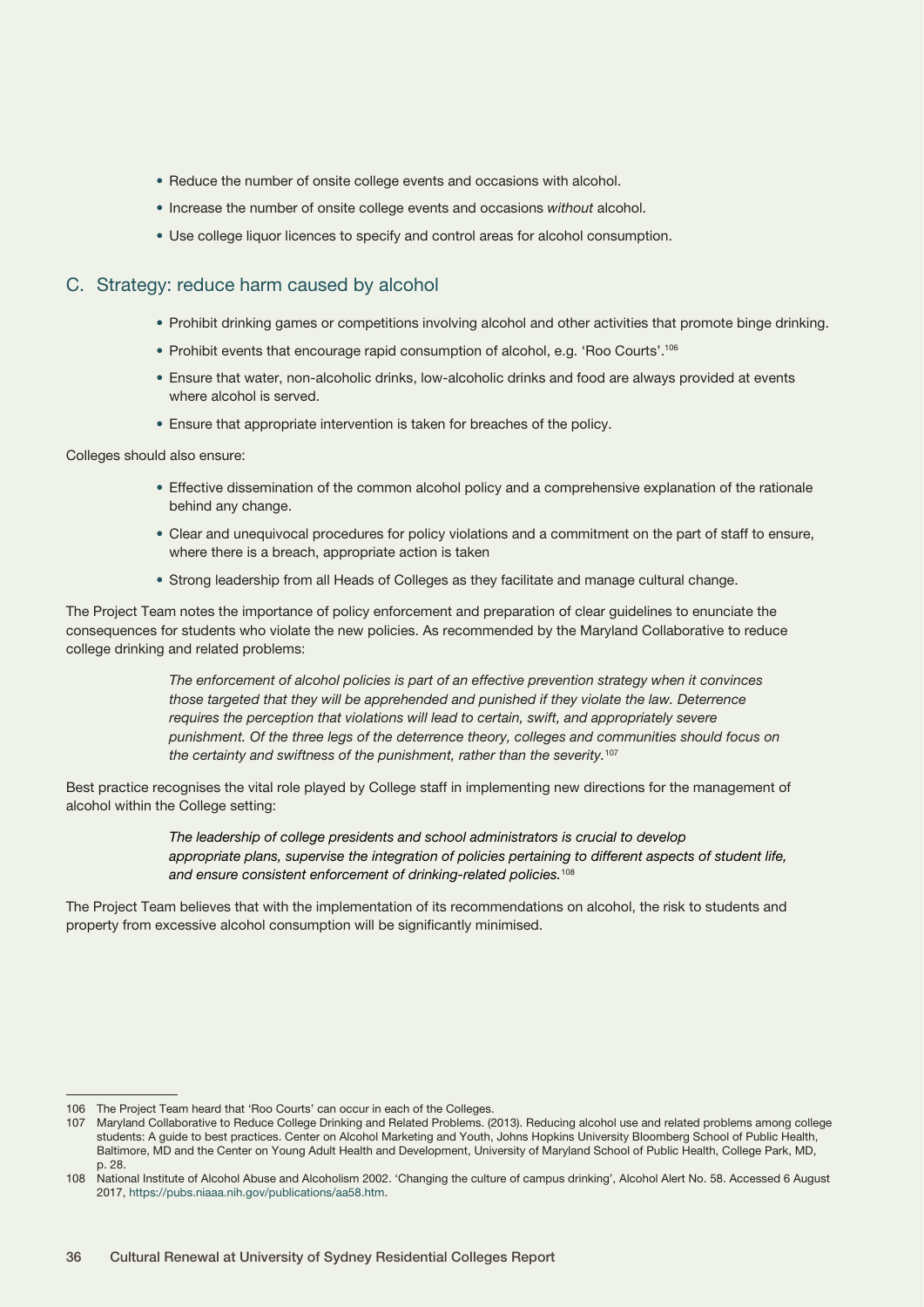*For the most part, [the staff and students] look out for everyone to ensure their safety and comfort. This has at least been my experience as a new resident.*

– College Student

# Chapter 5: Safety

Safety in the College environment, both psychological and physical, was a key theme in discussions with students and in the Survey. The transition from home into even semi-independent living, can be daunting for many. A sense of safety is therefore critical to students settling successfully into and remaining in College.

In examining safety at each College, students commented on a range of issues, including:

- Safety to speak out or to express views different to the majority.
- Peer pressure and exclusion.
- Bullying and intimidation.
- Practices that may be construed as hazing or unsafe.
- Sexual harassment or sexual assault.

Each of these issues is complex and multifaceted. All have the potential to impact upon students' physical, emotional, mental and psychological health in a variety of ways and can, in turn, influence academic achievement, social interactions and, for some, their life trajectory.

At the outset, it is important to note that most students, across all five Colleges told the Project Team that they feel safe and secure at their College:

> *I think we have one of the safest Colleges on the campus. When you walk through the doors, you automatically feel you're home, and you are safe.*

*I do think [my College] provides a safe and supportive environment. We are a community who looks after each other.*

*Not once have I questioned my safety at [this College]. Part of the reason I chose the College was because of this.*

*I feel safe in every sense at [College]. I feel both safe to be myself and I don't ever feel in any danger.* 

When asked to agree or disagree with the statement 'I don't always feel safe at College (including physical and emotional safety)', 7% of students surveyed agreed or strongly agreed with this statement. Of the students who said they felt unsafe at College (n=75), the most common reasons for feeling this way were due to the drinking culture or binge drinking (31%), violent, aggressive or intimidating behaviour (23%), and feelings of exclusion and/or social isolation (19%).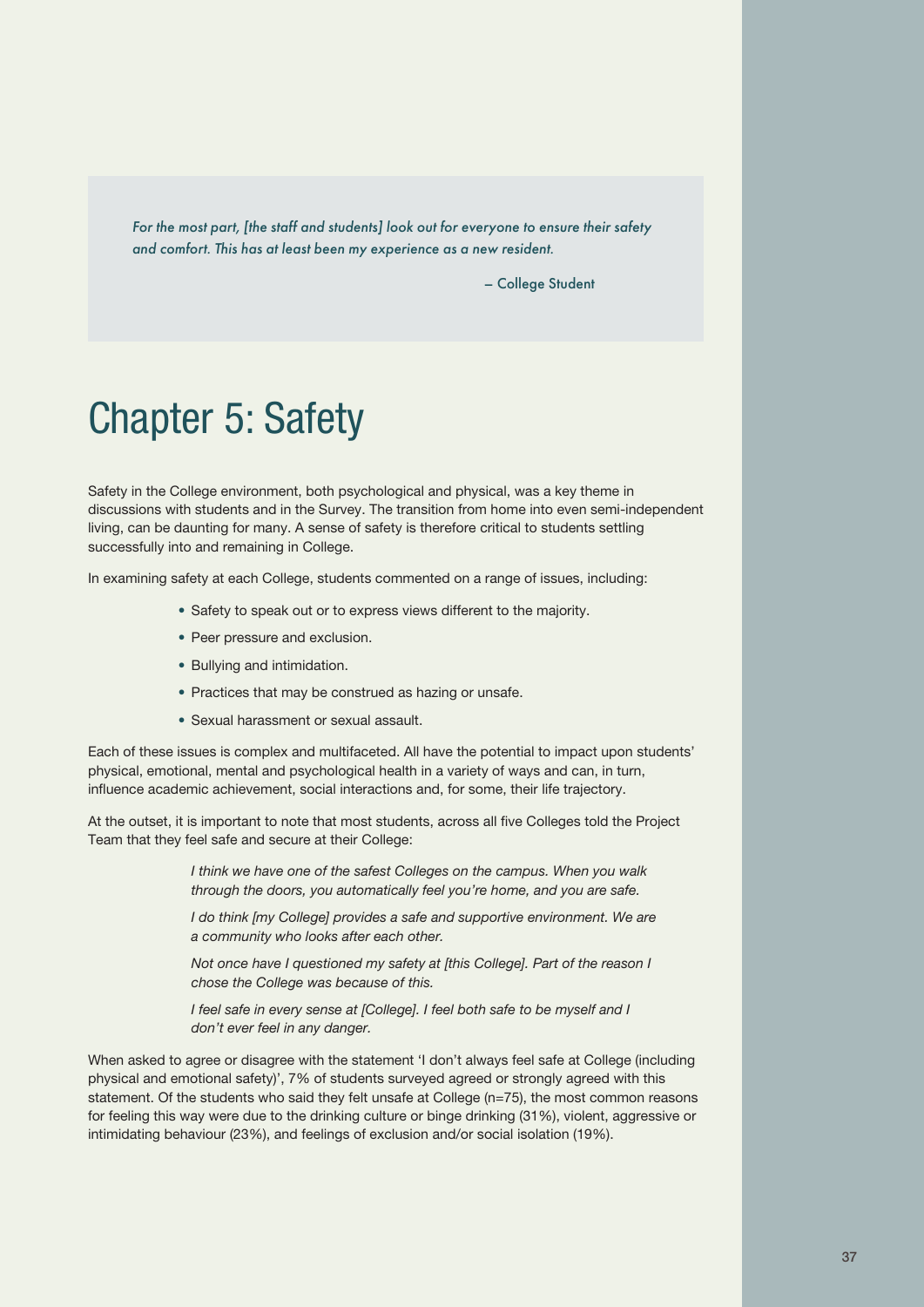Students across each College provided examples in the Survey of what makes them feel unsafe or uncomfortable. These included:

- Hazing.
- Drinking behaviours of boys getting rough.
- Pressure to have sex if boys are really drunk.
- Jokes that go too far.
- Public embarrassment about private matters.
- [Peer support members] opening the doors to student's rooms without asking.
- Bullying from senior students.
- Tipping of personal belongings in rooms.
- Bullying people into hooking up on the dance floors of College bars and then taking pictures to be shown at a 'debrief' the next day.

The following section discusses issues of safety with regards to students at the Colleges. It also explores the issue of disclosure and reporting by students.

# 5.1 Psychological safety

Feeling comfortable to speak out and express views that differ from the majority is key to an individual's sense of psychological safety. Psychological safety enables individuals in an organisation to be comfortable opening up to their colleagues or peers and taking risks. Austin defines psychological safety as the collective belief of how team members and leaders respond when another member 'puts themself on the line', by asking a question, reporting an error, or raising a difficult issue.<sup>109</sup> Austin states:

> *While certain individual traits (such as introversion) may cause apprehension to put oneself out there, frequent silence in groups is typically the result of perceived heightened interpersonal risk to voice concerns, or, low psychological safety.*<sup>110</sup>

In discussion groups and interviews, students across each of the Colleges discussed the issue of psychological safety. There was a strong sense that the College environment makes students feel at ease and they were comfortable speaking out and expressing their views:

> *We are a microcosm of society so we all have different views. The different views are respected and I think people feel ok about sharing things that may not be what a majority thinks. Everyone is respectful of their opinions.*

*I never feel that I cannot express how I think or feel.* 

*[My College] encourages us to debate and discuss issues, to express our views and to listen to the views of others.* 

*I feel as if [my College] is a very safe environment and I feel as though I have found a safe place where I am able to voice concerns without criticism and I feel as if [my College] is a family away from home.*

However, an inability to speak out for fear of being either dismissed or ostracised by peers was a theme that also emerged in discussion groups, interviews and the Survey. For instance, students stated:

*I feel paralysed by a fear of being ostracised if I speak out.* 

<sup>109</sup> Austin, T 2017, 'Making it Safe: The Importance of Psychological Safety'. Accessed 18 July 2017, [http://www.safetydifferently.com/making-it](http://www.safetydifferently.com/making-it-safe-the-importance-of-psychological-safety/)[safe-the-importance-of-psychological-safety/.](http://www.safetydifferently.com/making-it-safe-the-importance-of-psychological-safety/)

<sup>110</sup> ibid.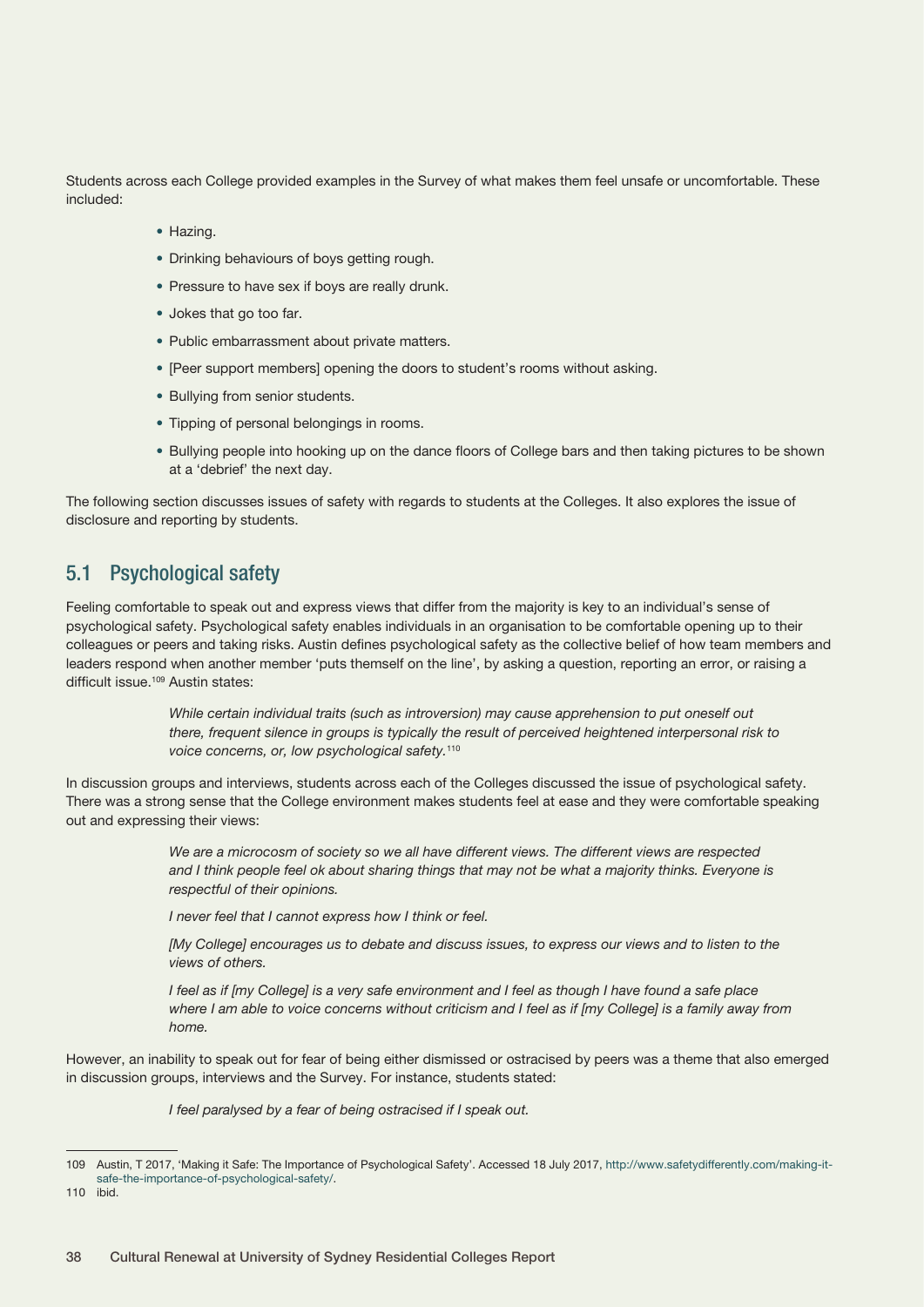*It is not a safe place to come out [as LGBTI] or to be different or express yourself about something that's [different].* 

*I think it is really hard for freshers to speak up about issues. They don't want to be judged particularly by the second and third years.*

These comments indicate an opportunity for the College leadership to do more to encourage a genuinely inclusive and psychologically safe environment in which all views and life experiences are welcomed. The issue of psychological safety is explored further in the section on Disclosure and Reporting.

The issue of mental health was raised by students in discussion groups across all of the Colleges. While assessing responses to student's mental health was not within the purview of the Project, the Project Team acknowledges the referral pathways and options provided to students who experience mental health issues or who may suffer psychological or emotional distress. The Project Team also acknowledges the provision of support options to RAs, Deans, Sub-Deans and Corridor Representatives, with the report making recommendations to strengthen this support. Such options are important to ensure these student leaders do not feel overwhelmed by their roles and to minimise their risk of vicarious trauma.

# 5.2 Bullying, intimidation and 'hazing'

Bullying, intimidation, exclusion, malicious rumours and certain 'traditions' that could be construed as 'hazing' were explored in group and one-on-one discussions and in the Survey. Comments indicated that some of these behaviours were perpetrated in the context of the student hierarchy (discussed in Chapter 2).

Of students surveyed, 13% stated they had experienced 'being excluded or isolated' since starting at the College. Female students were more likely to experience being excluded or isolated (15%) compared to their male counterparts (8%).

Further, 7% of surveyed students reported experiencing 'malicious or hurtful rumours about you'. Undergraduates in their second year or higher at College were more likely to report that they have experienced this (10%) compared to undergraduate freshers (3%).

Of the 16% of students who reported experiencing 'being excluded or isolated' or 'malicious or hurtful rumours', 87% reported those engaged in the behaviour were fellow student(s) from their College; 20% were student(s) from a different University of Sydney College; and 5% were University of Sydney students who were not University of Sydney residents.

Further, 41% stated that they had witnessed or observed College student(s) being 'excluded or isolated' or being the subject of 'malicious or hurtful rumours'.

Nineteen percent of students surveyed reported experiencing 'bullying or intimidation' (6%), 'pressure to participate in activities that were humiliating or intimidating to you or other students' (10%) or 'hazing' (13%) since commencing at College.111 Undergraduate students in their second year or higher at College were more likely to report that they experienced these behaviours (24%) compared to first years (15%).

Further, 50% of students surveyed reported that they have witnessed 'bullying or intimidation', 'pressure to participate in activities that were humiliating to them or other students' or 'hazing' of University of Sydney College student(s) since commencing at College.

The issue of so-called 'hazing' was one that emerged in the discussion groups and interviews and was examined further in the Survey. The term 'hazing' was one which students themselves raised and used to refer to practices and activities they had experienced at College. It is important to note that examples that were referred to as hazing were not at the most extreme end of hazing behaviours. So-called hazing can often be associated with a belief that such practices are associated with the traditions and rituals of an institution. Hazing has been defined as:

> *…any action taken or any situation created intentionally that causes embarrassment, harassment or ridicule and risks emotional and/or physical harm to members of a group or team, whether new or not, regardless of the person's willingness to participate.*<sup>112</sup>

<sup>111</sup> Note, as students could select more than one category, the percentages may add up to more than the total.

<sup>112</sup> Hazingprevention.org 'What hazing looks like'. Accessed 10 July 2017,<http://hazingprevention.org/home/hazing/facts-what-hazing-looks-like>.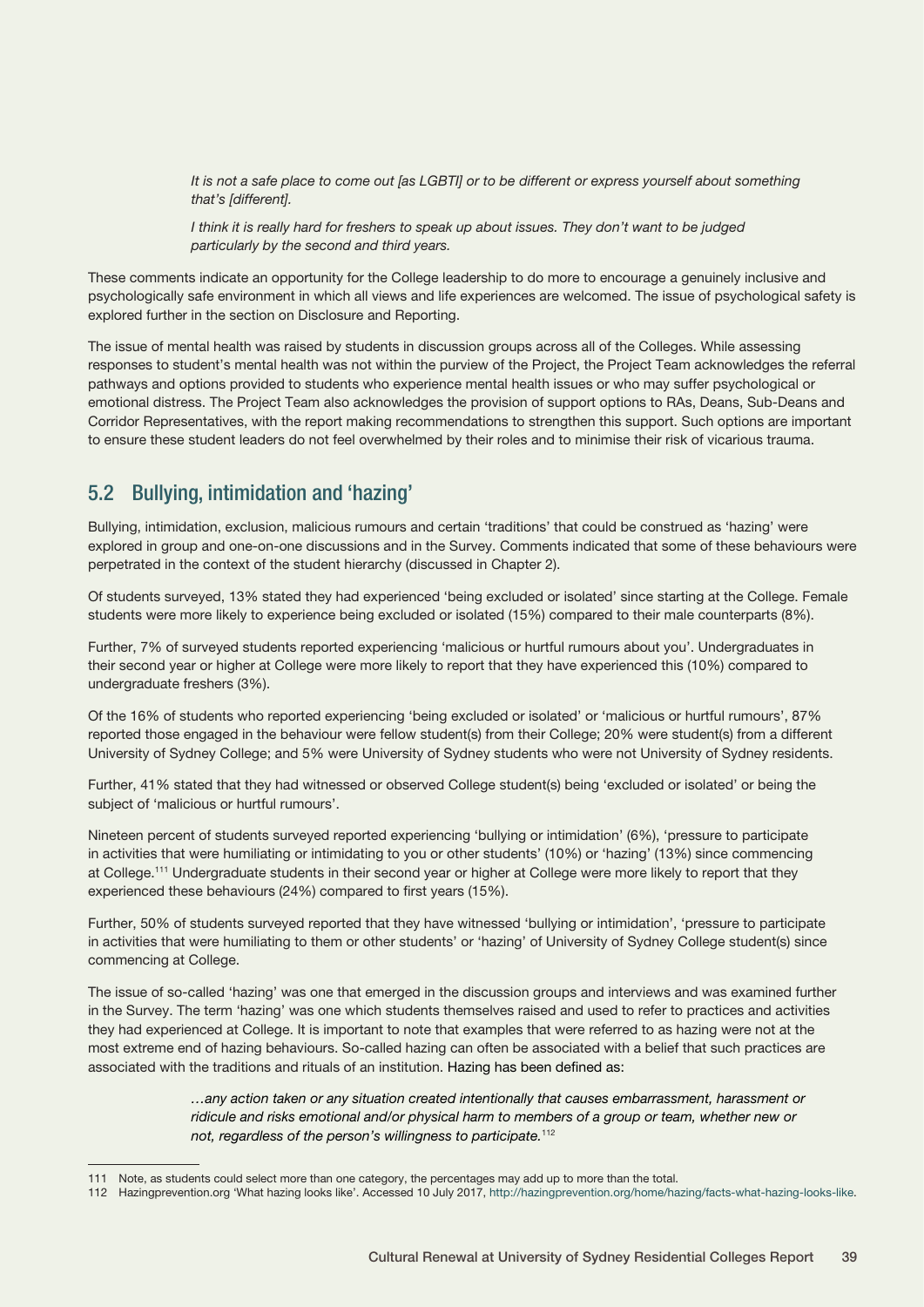A number of US universities and residential colleges have expressly outlawed hazing practices or practices that fall within the definitions below. Examples are:

- Harvard University: *The term 'hazing,' under Massachusetts law, means: 'any conduct or method of*  initiation...which wilfully or recklessly endangers the physical or mental health of any student or other *person'... Notwithstanding any other provisions of this section to the contrary, consent shall not be available as a defense to any prosecution under this action. The failure to report hazing also is illegal, under Massachusetts law.*<sup>113</sup>
- University of Michigan: *Hazing is any action or situation, with or without the consent of the participants, which recklessly, intentionally, or unintentionally endangers the mental, physical, or academic health or safety of a student.*<sup>114</sup>
- Princeton University: *Any student shall have the right to be free of all activities which might constitute hazing, while attempting to become a member of, or maintain membership in, a fraternity, sorority, athletic team, student organization…or other organization. Organizations, their members, and their prospective members are prohibited from engaging in or encouraging others to engage in activities that are defined as hazing…Where an activity amounts to hazing, a person's consent to the activity is not a defense. In order to encourage students who may hesitate to report incidents of hazing for fear of revealing other policy violations, the University may offer leniency to a reporting student with respect to the behavior reported, depending on the circumstances involved.*<sup>115</sup>

Researchers Keating, Pomerantz, Pommer, Ritt, Miller and McCormick further observe that hazing or initiations may:

*…include activities perceived to be fun and rewarding, physically and emotionally demanding, embarrassing, socially deviant, degrading, painful, and sometimes dangerous or brutal. The activities designed for newcomers typically adhere to highly prescribed protocols defined by group traditions.*<sup>116</sup>

In attempting to understand the perpetuation of hazing or activities that may generate unacceptable risk, researchers suggest that the practice serves a number of purposes such as generating group cohesion; serving as an expression of dominance; passing on traditions; and (within the context of sporting/athletic teams) allowing for the selection of committed group members.<sup>117, 118</sup> Waldron suggests that first years participate in hazing to demonstrate their willingness to accept and conform to College norms, gain social acceptance, and demonstrate their commitment regardless of the pain they may have to endure.<sup>119</sup>

Further research notes that within the university residential college context, common characteristics of hazing include power differentials, based on hierarchy and social dominance between 'freshers' and more senior students; intentional initiation rites usually based upon college-specific traditions and rituals; and the consent and/or willingness of students to participate.<sup>120</sup> In many instances, alcohol and other substance abuse is a common feature of hazing rituals.<sup>121</sup>

<sup>113</sup> Harvard University 2017, 'Hazing – College Policy on Hazing', Harvard College Handbook for Students 2017–2018. Accessed 19 September 2017,<https://handbook.fas.harvard.edu/book/hazing>.

<sup>114</sup> University of Michigan n.d. 'What is Hazing?'. Accessed 19 September 2017, [https://deanofstudents.umich.edu/article/what-hazing.](https://deanofstudents.umich.edu/article/what-hazing)

<sup>115</sup> Princeton University, n.d. 'Princeton's Hazing Policy'. Accessed 19 September 2017, [https://odus.princeton.edu/community-standards/](https://odus.princeton.edu/community-standards/hazing/princeton) [hazing/princeton's-hazing-policy.](https://odus.princeton.edu/community-standards/hazing/princeton)

<sup>116</sup> Keating, C, Pomerantz, J, Pommer, S, Ritt, S, Miller, L & McCormick, 2005, 'Going to College and Unpacking Hazing: A Functional Approach to Decrypting Initiation Practices Among Undergraduates', *Group Dynamics: Theory, Research, and Practice*, Vol. 9, No. 2, p. 105.

<sup>117</sup> Diamond, A, Callahan, S, Chain K & Solomon, G 2016, 'Qualitative review of hazing in collegiate and school sports: Consequences from a lack of culture, knowledge and responsiveness', *British Journal of Sports Medicine* 50: pp. 149–153. Accessed 21 July 2017, [https://www.ncbi.](https://www.ncbi.nlm.nih.gov/pubmed/26675087) [nlm.nih.gov/pubmed/26675087](https://www.ncbi.nlm.nih.gov/pubmed/26675087).

<sup>118</sup> Waldron, J 2015, 'Predictors of mild hazing, severe hazing and positive initiation rituals in sport', *International Journal of Sports Science and Coaching* 10, pp. 1089–1101.

<sup>119</sup> ibid.

<sup>120</sup> Hazingprevention.org, op. cit.

<sup>121</sup> Diamond, A, Callahan, S, Chain K & Solomon G, op. cit.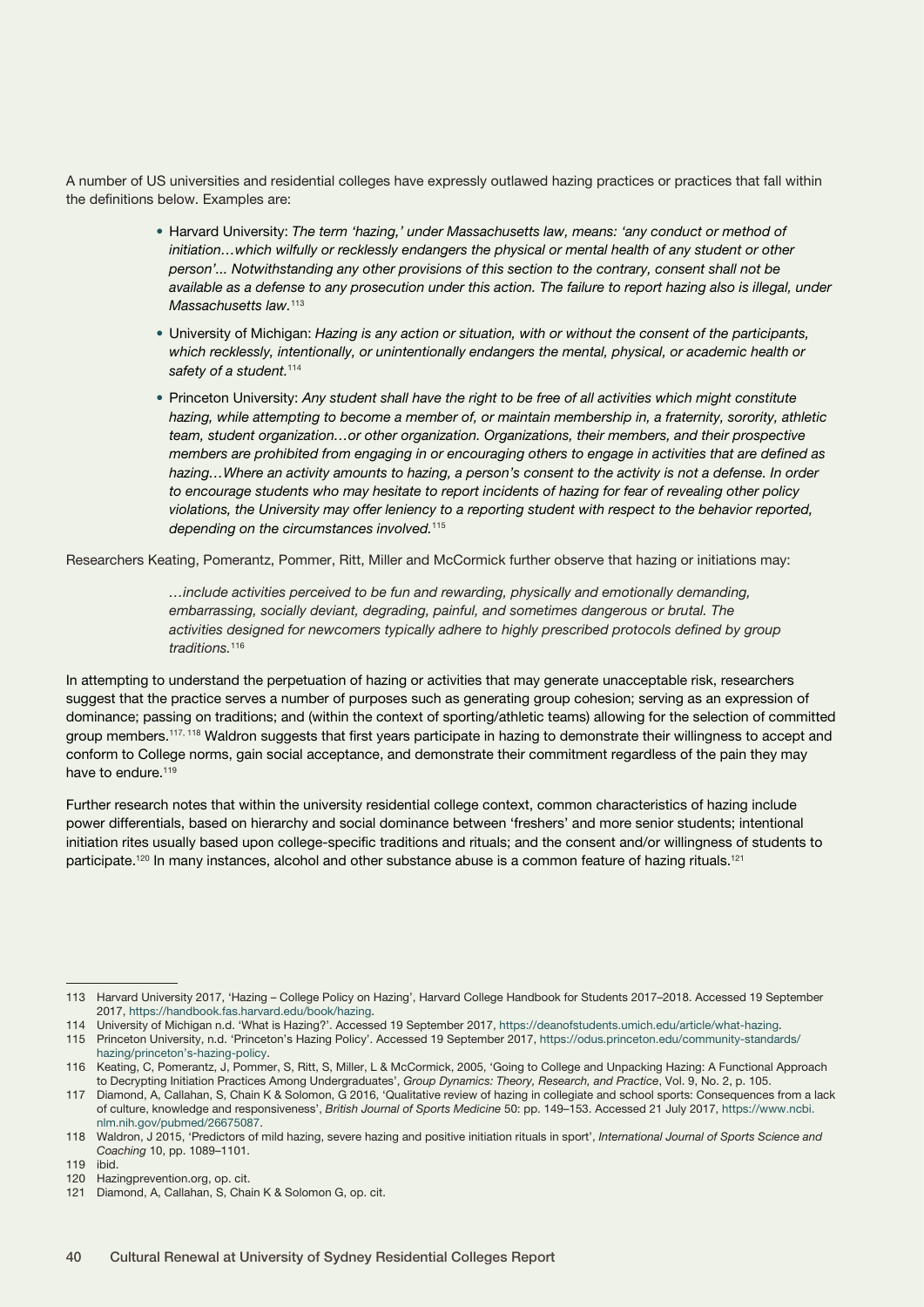The literature shows that hazing can include a spectrum of behaviours from serious to others that may be considered minor.<sup>122</sup>

Many students from across all Colleges reported positive engagement in certain group activities despite referring to them as hazing. College students told the Project Team in discussions and through the Survey:

> *I have never seen anyone forced into anything – if anyone is slightly hesitant then the hazing/ pressure immediately stops, and no one judges a person for their decision.*

*I have seen instances of hazing but it is never forced. Leaders will only select students that they know…would be willing to participate in the acts. It never involves intimidation. The participants seem more than willing to take part and I am sure they would never be forced or intimidated if they decided they didn't want to do it at the time.*

*I was expecting US-style rituals but it was nothing like that.* 

*With the hazing, I believe that it was a good experience and necessary that minor hazing occurred on O Week. The [leaders] were very supportive and never crossed any boundaries.*

*The hazing was fun. It makes us all come together as a group. I guess you could say it was bonding through suffering.*

Students reported that during O Week the leaders/mentors within the College community would reassure them that they did not have to participate in activities that made them feel uncomfortable:

> *My [leader] always tells me, 'if you don't want to do it, just tell me and then I tell those guys not to do it to you'.*

*The [leaders] were very supportive and never crossed any boundaries. Students always had a choice and were never explicitly forced to do anything.* 

Despite students' perceived positive associations with hazing, Diamond et al. concluded that:

*…hazing is an inappropriate and misguided example of a traditional initiation where the focus should be on team building as opposed to victimisation.*<sup>123</sup>

It is important to note that Colleges have strengthened efforts to prohibit so-called hazing activities. As one student commented:

*[My College] has worked hard to remove aspects of behaviour which are humiliating or threatening.*

Nevertheless, the Project Team was told by students of a number of practices which continue and which carry some risk. Many of these practices are inextricably linked to drinking. The Project Team acknowledges that for many students, some of these activities are fun and they are undertaken in the spirit of enjoyment, not humiliation. However, for others, these activities and behaviours can be distressing. Further, some of these activities are not consistent with the values of the Colleges.

<sup>122</sup> The academic literature identifies extreme hazing behaviours including: Physical: head shaving, tattooing, beating, branding and whipping; forced consumption of (unsafe) food, urine, alcohol or drugs; being kidnapped, transported or abandoned; or any other forced physical activity that may adversely affect the physical health and safety of the student; Mental/psychological: sleep deprivation; wearing embarrassing clothing or make up; being screamed at; being tied up or confined; name-calling; forced exclusion from social contact; being required to remain silent; being required to memorise and keep secret special songs and histories meant to distinguish the group from the larger society; forced conduct that could result in extreme embarrassment or humiliation; and other forced activities which could affect the dignity and mental health of the student; Sexual: forced public nudity, engaging in or simulating sexual acts. See *National Collaborative for Hazing Research and Prevention n.d.* 'What is hazing?'. Accessed 10 July 2017, <http://www.stophazing.org>; Campo, S, Poulos, G & Sipple, JW 2005, 'Prevalence and profiling: Hazing among college students and points of intervention', *American Journal of Health Behavior*, 29, pp. 137–149; Diamond, A, Callahan, S, Chain K & Solomon G, op. cit.

<sup>123</sup> Diamond, A, Callahan, S, Chain K & Solomon G, op. cit.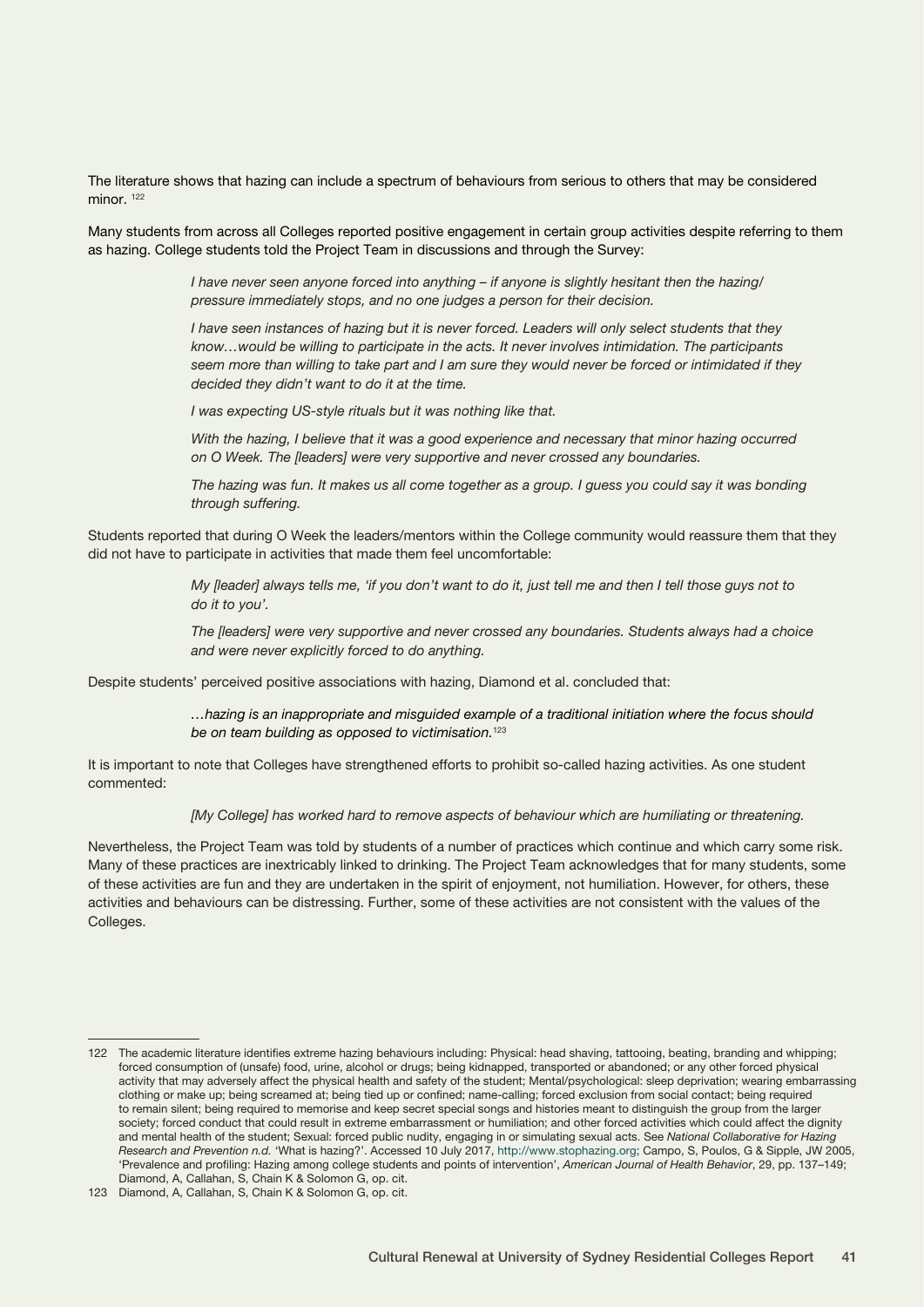Students and recent alumni stated, for example:

*During our [2016] O Week, [there was a] presentation of recap slideshows from the previous night showing pictures of girls hooking up with boys. They were not presented in a slut shaming way nor aimed at humiliation but I assume some people would have been made uncomfortable.*

*Traditions such as Roo Court have prevented me from wanting to join sports teams during my time at College.*

*I feel pressured to partake in activities I don't find enjoyable. If I choose not to partake, some students use that against me.*

*There are situations where individuals are degraded and pressured to drink excessive alcohol. Although there is always an 'opt out' option, I think the social pressure of the idea reduces the flexibility of this option.*

*Younger students are forced into dangerous and uncomfortable positions in order to try to earn the 'respect'…of older residents.*

#### *5.2.1 Best practice responses to hazing and orientation*

Studies in the United States and the United Kingdom have established best practice standards on the management and prevention of hazing and other orientation rituals that can cause harm to students. Hazing behaviours are not exclusive to residential colleges but can occur in any student group at university, with a higher reported incidence in sports-related groups.

Allan and Madden's 2008 National Study of Student Hazing is the most comprehensive survey to date of hazing at American tertiary institutions.<sup>124</sup> There is some similarity between the most frequent behaviours identified as hazing in that study and orientation activities reported by College students to the Project Team. Allan and Madden's examples include:

- Drinking games.
- Drinking to the point of getting sick or blackout.
- Chanting songs publicly and out of context.
- Sleep deprivation.
- Being shouted at and/or called names by senior students.
- Games designed to humiliate participants or outsiders to the group.<sup>125</sup>

For the students in Allan and Madden's study, participation in these activities was higher for males and for participants who were athletes.

Four key themes to combat hazing and promote student safety emerge from the evidence:

- 1. Hazing should be banned through clear policies which communicate zero tolerance for hazing or any other behaviour that compromises student safety.126 The policy must be clearly communicated, easily accessible, and include definitions and examples of hazing and related misconduct.
- 2. Comprehensive education about hazing and alternatives to it must be provided for all students and be communicated to the university community broadly. This education should be grounded in interpersonal ethics and an understanding of group power dynamics. It should include the definition of hazing, the reasons that people engage in hazing, and how to recognise and avoid it. It should also offer examples of alternative, safe and inclusive rituals that build group identity and cohesion. Anti-hazing education should be reinforced over time rather than delivered in a single presentation.

<sup>124</sup> Allan, EJ & Madden, M 2008, 'Hazing in View: College Students at Risk', *National Study of Student Hazing*, p. 36.

<sup>125</sup> ibid., p. 18.

<sup>126</sup> Multiple institutions, including the National Pledging Standards for Fraternities and Sororities, have banned hazing. See Universities UK 2016, op. cit., p. 34.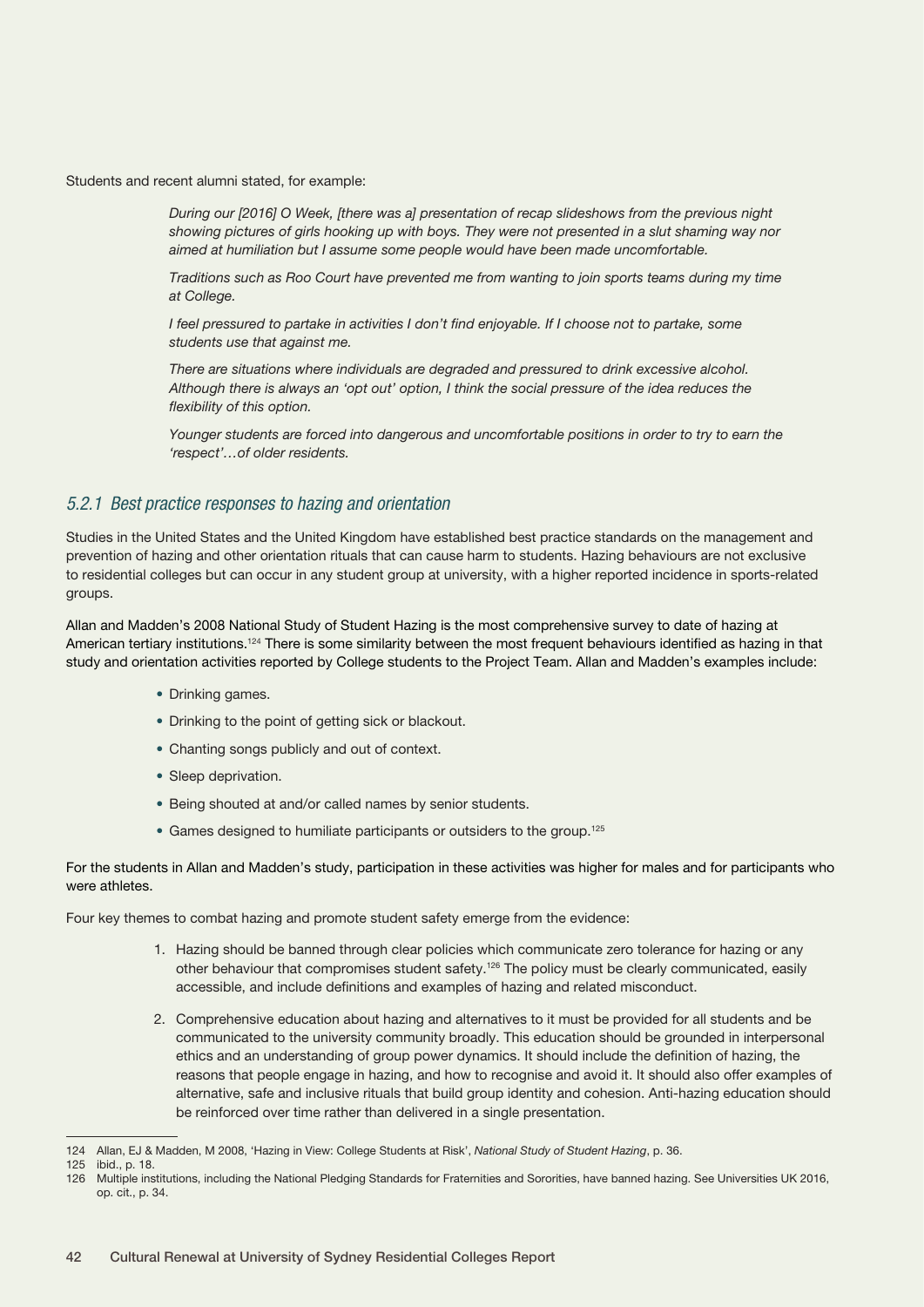- 3. Victims must be supported, including through appropriate reporting options and discipline for perpetrators.
- 4. The policy must be supported by institutional leadership that:
	- Models values.
	- Enforces and is accountable for the implementation of its policies.
	- Works in concert with students. It is critical that leadership implements hazing prevention carefully, in conversation with students, in order to avoid a backlash.

These four themes are discussed in detail below.

## A. Anti-hazing policy

To implement cultural change, zero tolerance for hazing must be supported by a policy that clearly communicates the definitions of hazing and that illustrates these with examples of hazing behaviours.

The Project Team acknowledges that the lines between positive activities, on the one hand, and those that may be considered hazing, on the other, can be blurred, particularly when injury or harm is not obvious, when extreme forms of hazing are not evident and when consent by participants is given. This ambiguity can be compounded when organisations, including Colleges, do not provide a clear definition of what constitutes hazing. As a result, it can be difficult to separate or 'unpack' activities that might legitimately and positively challenge and connect students and those that present risk of harm or can be humiliating. Far from wishing to eliminate activities that are positive and affiliative, the Project Team believes that Colleges and their students, in particular, would benefit from identifying and then reforming those activities that pose risk.

Each of the Colleges expressly prohibits behaviours such as bullying, intimidation, harassment and victimisation, in policies and Codes of Conduct. Some Colleges also penalise bystanders or those who have a 'passive' role in such behaviours. There are some very strong elements in each of the College's policies and codes, particularly in relation to their approaches and responses to bullying and harassment. They are explicit and make clear the Colleges' zero-tolerance approach to these behaviours.

To strengthen understanding and responses to hazing and similar practices, the Project Team proposes that each College's policies on bullying and harassment should also explicitly include provisions that prohibit hazing or any other behaviours that compromise students' physical or psychological safety and well-being. The provisions should include a clear definition and scope of hazing behaviours.

Princeton University's proposal for alternatives to initiation and student affiliative activities is instructive:

*Any new member initiation process should be conducted in a manner that respects the dignity of new members and protects their mental and physical well-being. Examples of acceptable behavior*  include the promotion of scholarship or service, the development of leadership or social skills or of *career goals, involvement with alumni, building an awareness of organizational history, development of a sense of solidarity with other organization members, or activities that otherwise promote the mission of the organization or of the University.*<sup>127</sup>

A number of US universities and colleges have developed 'myths and facts' guides on hazing for students and staff. These are instructive guides to assist students and staff better understand what hazing is and its impact. Elements of a guide prepared by Cornell University, adapted in part from stophazing.org are reproduced in the box below:128

<sup>127</sup> Princeton University, n.d., op. cit.

<sup>128</sup> Cornell University, n.d., 'Myths about Hazing'. Accessed 21 July 2017, <https://hazing.cornell.edu/issues/myths.cfm>.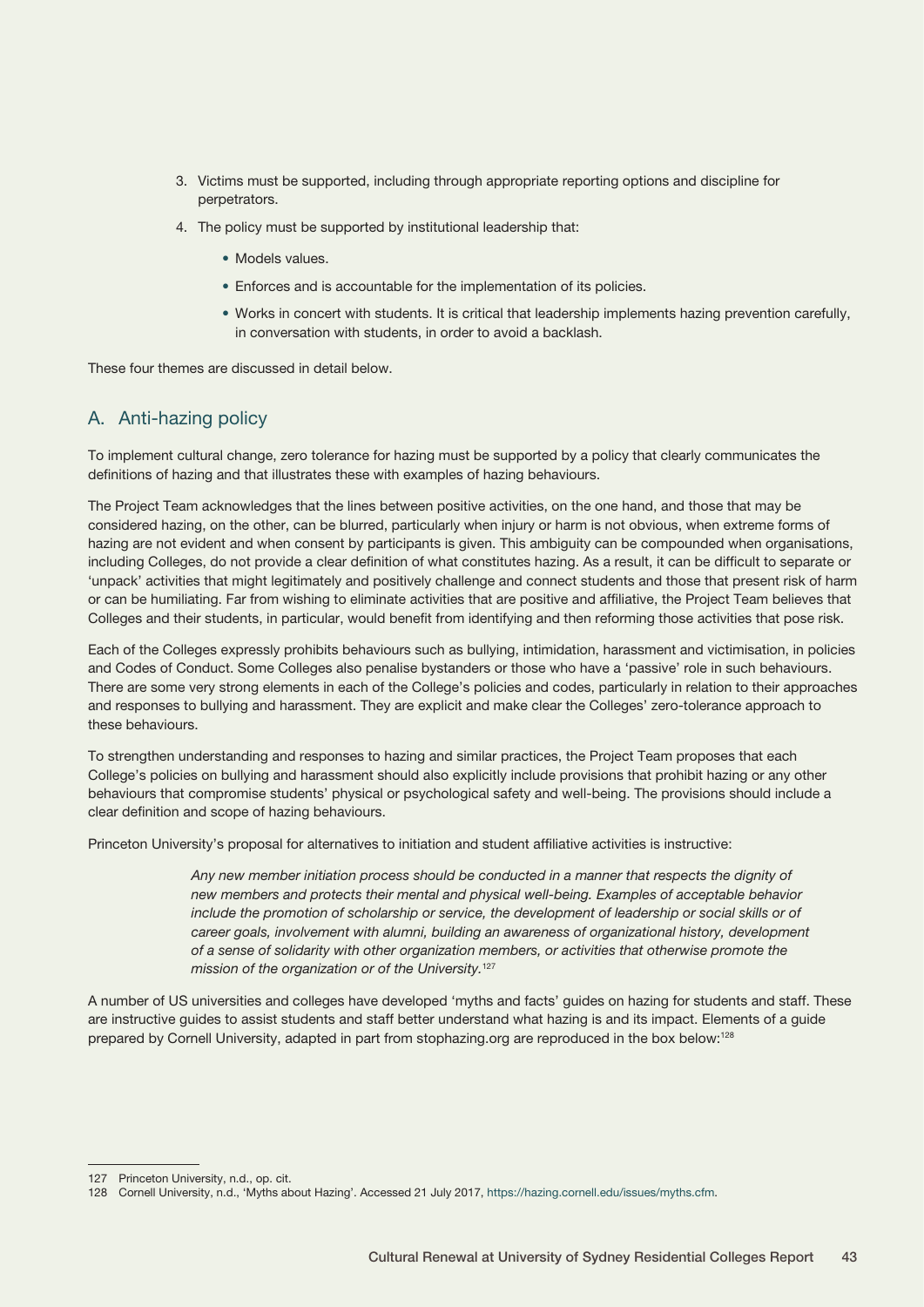Myth: The definition is so vague that anything can be considered hazing – it's really open to interpretation.

Reality: Read the definition and then ask yourself the following questions:

- Does the activity involve mental distress such as humiliation or intimidation?
- Does it involve physical abuse (e.g. sleep deprivation)?
- Is there a significant risk of injury or a question of safety?
- Would you have any reservations describing the activity to your parents or a university official?
- Is alcohol involved?
- Would you be worried if the activity was shown on the evening news?
- If the answer to any of the above questions is 'Yes', the activity is probably hazing.

Myth: New members want to be hazed.

Reality: Occasionally there are new members who say they want to be hazed. But generally most do not want to be humiliated, intimidated or physically abused. 'Wanting' to be hazed usually means desiring an intense, challenging experience. It is not necessary to haze new members in order to challenge them.

Myth: Hazing only 'a little bit' is not really that bad.

Reality: While there are more and less severe forms of hazing, even low-level hazing crosses the line. Even a 'little' hazing can have an unintended negative impact on new members. And if the action meets the definition of hazing, the group will get in trouble if caught.

Myth: Hazing builds unity among new members.

Reality: Hazing may create unity among new members, but often there are costs as well. The effect of hazing on a group can be like the effect of a hurricane on a community: residents feel closer to each other afterward but some may be suffering. Would anyone suggest that it is good for a community to be hit by a hurricane?

Myth: Hazing is the only method for holding new members accountable.

Reality: While holding new members accountable may be important, there are effective ways to do so without hazing. Effective parents, teachers and bosses all know ways to hold others accountable without humiliating, degrading or physically hurting them. These skills can be learned.

**Myth:** Hazing is okay as long as it is not physically dangerous.

**Reality:** Mental hazing can be brutal and leave lasting psychological scars. Some hazing victims report that the mental hazing they endured was worse than being physically abused.

**Myth:** Hazing is a way to improve the attitude and character of a new member.

**Reality:** Hazing often generates anger and resentment. Plus it teaches that 'values' such as deception, coercion and intimidation are acceptable means for achieving your goals.

**Myth:** A little hazing should be okay, as long as there's no mean-spirited or injurious intent.

**Reality:** Regardless of intent, some group bonding activities designed to be 'all in good fun' still may raise some serious safety concerns. For example, serious accidents have occurred during scavenger hunts. And when members are drunk, they sometimes subject the new members to more than they originally intended.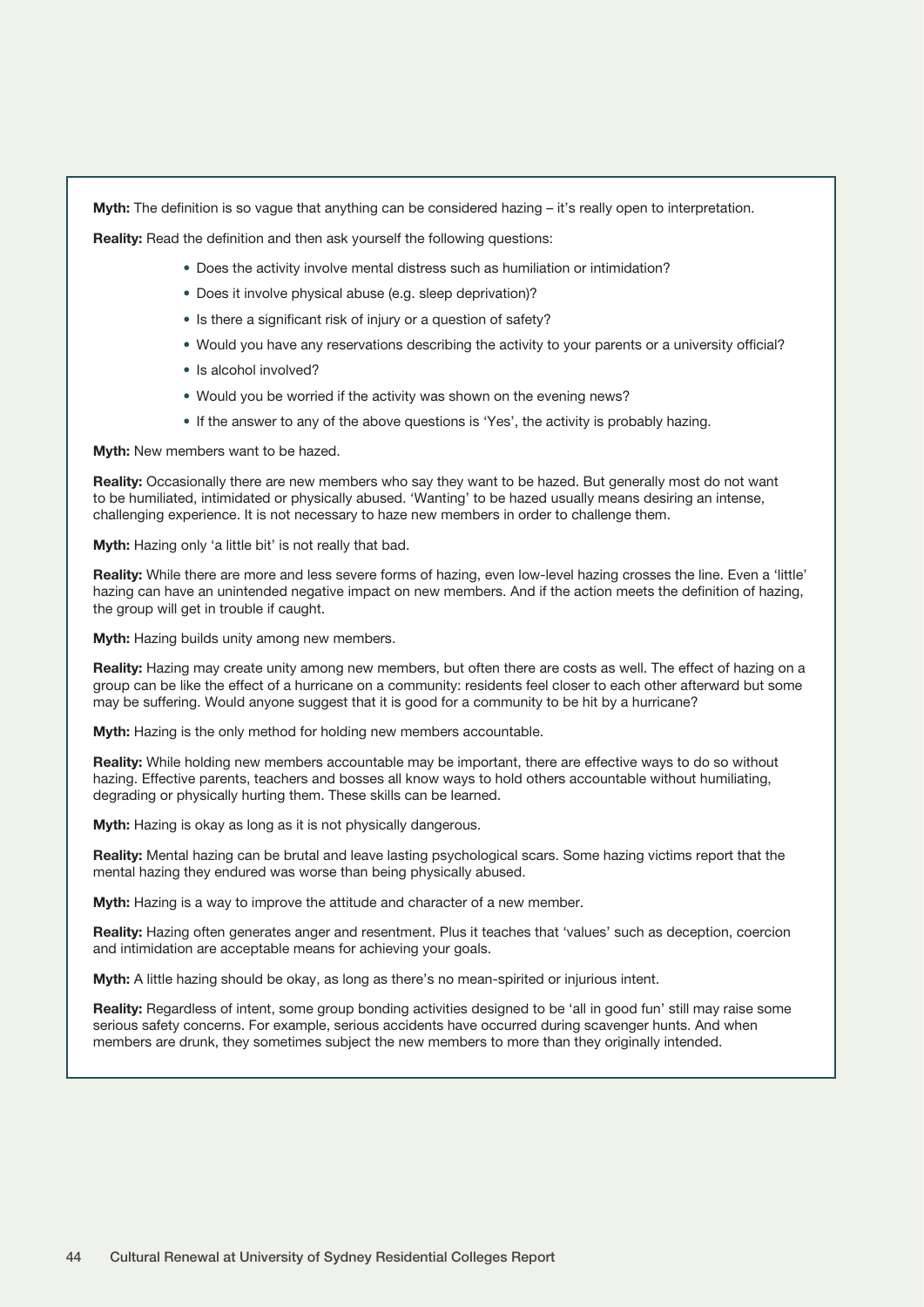**Myth:** Hazing continues because everyone in the group supports it.

**Reality:** Many group members may not approve of hazing but go along with the activity because they mistakenly believe everyone else agrees with it. This 'reign of error' helps to perpetuate hazing. The strongest supporters of hazing are often the most vocal and dominant members.

**Myth:** If someone agrees to participate in an activity, it can't be considered hazing.

**Reality:** In states that have laws against hazing, consent of the victim can't be used as a defense. This is because even if someone agrees to participate in a potentially hazardous action, it may not be true consent because of peer pressure, intentional or unintentional threats, and the withholding of information about what will occur.

**Myth:** Since alumni and current members were hazed, it is only fair that the new members go through it too.

**Reality:** 'Tradition' does not justify subjecting new members to abuse. Traditions are created by groups, and groups hold the power to change or eliminate them. It only takes one year to break a hazing tradition. Remember that the founding members of organizations were not hazed.

**Myth:** Eliminating hazing makes an organization just like any other social club. It will be too easy to become a member.

**Reality:** Hazing is not necessary for an initiation experience to be challenging and unique. A well-organized, creative program will build group cohesion and foster character development. Any group can haze new members – that's the easy way out. It takes vision and commitment to run a good, non-hazing program.

**Myth:** Enduring hazing is a sign of strength.

**Reality:** While it does take a certain strength to make it through hazing, many people submit to it because they desire acceptance by others, are afraid to resist, or feel a need to prove to themselves or others that they are worthy or tough enough (e.g. 'a real man'). These motives reflect conformity, fear and insecurity, which are not qualities typically associated with strength. In contrast, standing up to a group of abusive peers or breaking free from hazing takes courage. That's real strength.

**Myth:** Hazing is really just a prank that goes wrong.

**Reality:** Accidents can happen during hazing, but hazing is not accidental. It is premeditated abuse that can be emotionally traumatic, physically dangerous, or even life-threatening.

**Myth:** Hazing practices preserve the uniqueness and exclusiveness of the group.

**Reality:** Since hazing practices are secret, group members often don't realize that their 'unique' practices are typically variations on common themes: extensive memorization with verbal abuse for incorrect answers, sleep deprivation, servitude, kidnappings, drinking rituals, calisthenics, line-ups, cleaning up messes, isolation of members, theft, impossible games, sexual embarrassment, inappropriate clothing, absurd scavenger hunts, unpalatable food and physical violence.

**Myth:** Other groups on campus will not respect an organization that does not haze.

**Reality:** A positive, educational program will result in a better all-around organization and the ability to attract the best new members. Being able to recruit the best students will earn the respect of other groups.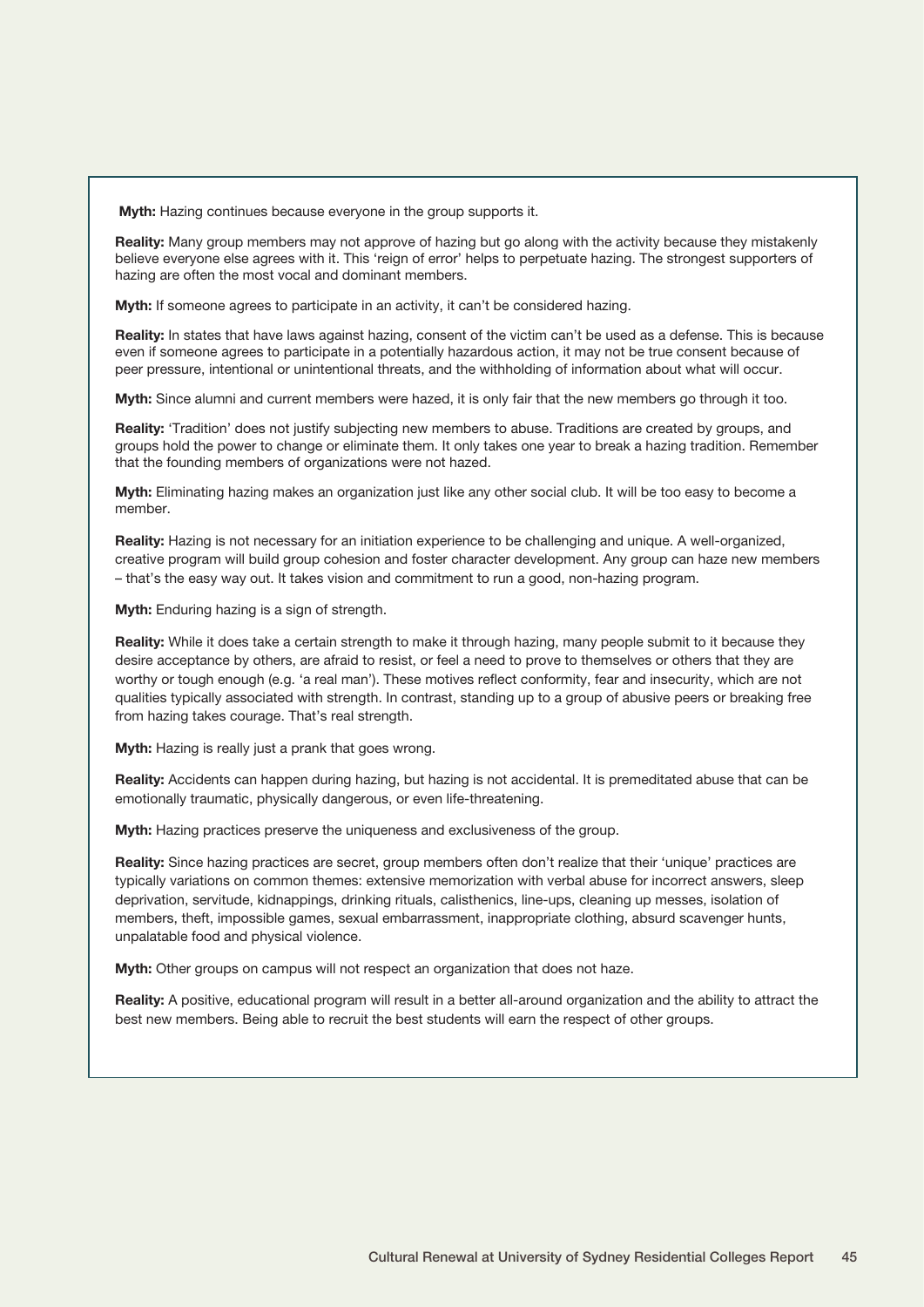The majority of US states have laws against hazing, and many tertiary education institutions there base their anti-hazing policies on those laws. The result is a powerful message about the gravity of hazing behaviours. Babson College and Yale University are among the tertiary institutions that have implemented such policies.<sup>129,130</sup> Both of these institutions have web pages dedicated to information about hazing including their policies, their prevention programs, and the state law, and demonstrate how their policy acts in concert with and responds to that law. In the Australian context, anti-hazing policies could be couched in terms of state laws about harassment and bullying.

### B. Education

In order for anti-hazing policies to be effective, students need to understand why hazing, from the most extreme to perceived milder practices, is a problem. As the Universities UK Taskforce found:

> *...to be agents of change in a culture that can be accepting of…negative behaviours, students and others need to believe that this culture is inappropriate. This often requires attitude change which is a gradual process*. 131

In Allan and Madden's study, many students believe hazing is important for building group identity and cohesion. Yet, of students who have been 'hazed', more than two-thirds do not experience positive outcomes. Instead, their experiences of hazing are largely negative.<sup>132</sup>

It is critical, therefore, to provide education for all students about hazing which includes its definition and meanings as well as the serious, sometimes life-threatening consequences it can have for those who experience it. Students should be trained in how to recognise hazing and how to safely avoid being part of it. Hazing education should also include information about the dynamics of power so that students learn about how hierarchies are created and their own roles in that process. In this way, students recognise that they are part of and have responsibility in their community.

To be most effective, prevention education should begin early, ideally during the student orientation period, and be refreshed annually. Orientation leaders should be educated about hazing and their own roles in providing safe initiation rituals.

It is also important for hazing prevention education that the host institution recommends and supports alternative initiation rituals which are safe and inclusive. Alternatives listed on hazing prevention websites, such as those of Babson College and Yale, include community service, athletic competitions, and team-building infrastructure projects.

Meanwhile, residential colleges at Rhodes University in South Africa provide a model for the efficacy of hazing prevention education and alternative rituals. In response to problematic hazing during their orientation week, new guidelines were set which recommended that orientation week student leaders be given annual training dedicated to 'initiation' and its potential problems, and that the education make students 'aware of their power and the potential for unwitting peer pressure to be applied'.133 As a result, orientation week leaders removed hazing behaviours and new students experienced an overwhelmingly positive and inclusive orientation week.

Importantly, alternatives to hazing cannot include alcohol consumption for new members. In this, Babson College's hazing prevention initiative recognises the problematic role alcohol plays in many orientation and initiation practices and models institutional support for safe drinking.

<sup>129</sup> Babson College, n.d. 'Babson College's Hazing Policy'. Accessed 13 November 2017, [http://www.babson.edu/student-life/community](http://www.babson.edu/student-life/community-standards/hazing/Pages/babson-college%27s-hazing-policy)[standards/hazing/Pages/babson-college%27s-hazing-policy.aspx.](http://www.babson.edu/student-life/community-standards/hazing/Pages/babson-college%27s-hazing-policy)

<sup>130</sup> Yale University, n.d. Yale College 'Policy against hazing'. Accessed 13 November 2017, [https://yalecollege.yale.edu/deans-office/policies/](https://yalecollege.yale.edu/deans-office/policies/policy-against-hazing) [policy-against-hazing](https://yalecollege.yale.edu/deans-office/policies/policy-against-hazing).

<sup>131</sup> Universities UK 2016, op. cit., p. 33.

<sup>132</sup> Allan, EJ and Madden, M 2008, op. cit., p. 27.

<sup>133</sup> de Klerk, V 2013, op. cit., p. 99.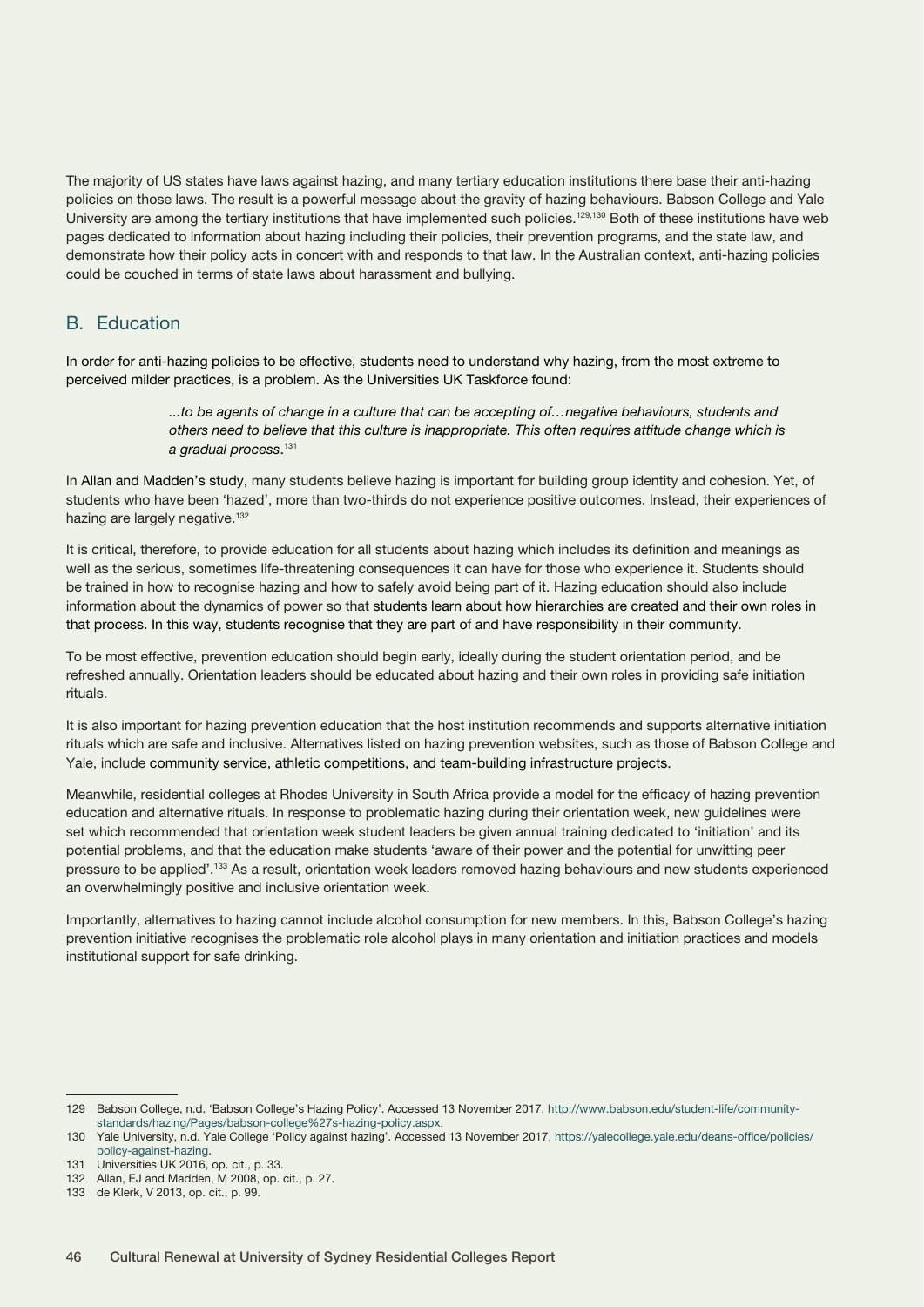# C. Support for victims and reporting

Victims of hazing and related misconduct must be supported, including through confidential and other reporting options. Students who breach anti-hazing policy must be disciplined accordingly. Support and reporting options are discussed in more detail in the section below on sexual misconduct.

## D. Accountable leadership that works with students

For hazing prevention initiatives to work, institutional leadership must enforce its policies, be accountable, and respond quickly to policy breaches. It is important for leadership to communicate the institution's values clearly, and to 'model an inclusive and respectful community where new students can feel a sense of belonging and connectedness'.<sup>134</sup> The institution should develop systems to check and evaluate the effectiveness of its efforts.135

When institutional leadership works collaboratively with students, the results have greater impact.<sup>136</sup> This finding aligns with recommendations that hazing prevention policies be implemented carefully and with student involvement. Otherwise there is a risk that students will react negatively, including through 'increased hazing and/or decreased reporting of hazing behaviours'.137 The Colleges have already demonstrated their strong willingness to work with students by involving them centrally in the cultural renewal Project.

# 5.3 Sexual misconduct

There has been considerable media attention, both in Australia and overseas, on sexual misconduct<sup>138</sup> in residential college settings. Incidents ranging from sexism and misogyny right through to sexual harassment and sexual assault have been reported with some reports resulting in policy changes at Colleges, including the implementation of stronger disciplinary and accountability measures.

While there have been several surveys of university students' experience of sexual harassment and sexual assault, these surveys offer limited insights into the experience of residential college students.<sup>139, 140, 141</sup> It is important to note as well, that the results of those surveys are not comparable to the Survey administered for this Project given the different population groups and variations in the survey instrument. Comparisons regarding prevalence rates of sexual misconduct, therefore, cannot be drawn.

<sup>134</sup> Senate Orientation Activities Review Board 2016, 'Orientation Week Policy Manual', Queens University. Accessed 19 September 2017, [http://](http://www.queensu.ca/secretariat/sites/webpublish.queensu.ca.uslcwww/files/files/policies/senateandtrustees/SOARBmanual2016.pdf) [www.queensu.ca/secretariat/sites/webpublish.queensu.ca.uslcwww/files/files/policies/senateandtrustees/SOARBmanual2016.pdf.](http://www.queensu.ca/secretariat/sites/webpublish.queensu.ca.uslcwww/files/files/policies/senateandtrustees/SOARBmanual2016.pdf) 135 Allan, EJ & Madden, M 2008, op. cit., p. 36.

<sup>136</sup> Universities UK 2016, op. cit., p. 32.

<sup>137</sup> Campo, S, Poulos, G & Sipple, JW 2005, op. cit., p. 147.

<sup>138</sup> The term sexual misconduct is used to refer to behaviours such as sexual assault, indecent assault or sexual harassment.

<sup>139</sup> A 2016 survey of on-campus sexual misconduct at the University of Sydney found 3.4% of respondents reported experiencing sexual harassment with an additional 6.1% reporting being stalked. Less than 2% reported more extreme sexual misconduct: 1.3% sexual assault and 0.4% rape. University of Sydney 2016, *Creating a safer community for all: Sexual harassment and assault on campus*. University of **Sydney** 

<sup>140</sup> An Australia-wide survey conducted by the National Union of Students found that 72.7% of respondents had experienced some form of sexual harassment or unwelcomed sexual behaviour (though not necessarily while on campus) with over one-half of those incidents being carried out by fellow students. A total of 27% of survey respondents indicated they had experienced some form of sexual assault while enrolled at university. National Union of Students 2015, *Talk about it: NUS Women's Department 2015 survey.* Accessed 19 July 2017, [https://](https://d3n8a8pro7vhmx.cloudfront.net/nus/pages/144/attachments/original/1454369041/Talk_about_it_Su) [d3n8a8pro7vhmx.cloudfront.net/nus/pages/144/attachments/original/1454369041/Talk\\_about\\_it\\_Survey\\_Report.pdf?1454369041.](https://d3n8a8pro7vhmx.cloudfront.net/nus/pages/144/attachments/original/1454369041/Talk_about_it_Su)

<sup>141</sup> The Australian Human Rights Commission and University Australia 2016/17 survey found 3.8% of female students of University of Sydney had experienced sexual assault in a university setting in 2015 or 2016 compared to 0.4% of male University of Sydney students. Further 40% of female and 17% male University of Sydney students experienced being sexually harassed in a university setting in 2015 or 2016. Australian Human Rights Commission 2017b, 'University student sexual assault and sexual harassment survey – Notes on reading institutional-level data'. Accessed 13 November 2017, [http://sydney.edu.au/ dam/corporate/documents/about-us/values-and-visions/respect-now-always](http://sydney.edu.au/ dam/corporate/documents/about-us/values-and-visions/respect-now-always-report-)[report-university-of-sydney.pdf.](http://sydney.edu.au/ dam/corporate/documents/about-us/values-and-visions/respect-now-always-report-) Further, through the National Survey results, the Commission identified colleges as a location with a relatively high prevalence of sexual assault in particular, but also sexual harassment. 12% of women and 3% of men who were sexually assaulted at university in 2015 and/or 2016 said that it occurred at a residential college or hall. Students who lived at college in 2015 or 2016 were also at higher risk than other university students of being sexually assaulted or sexually harassed. Overall, 7% of students who completed the survey were living at university owned or affiliated accommodation. However, 14% of those who were sexually harassed and 34% of those who were sexually assaulted were living in university owned or affiliated residential accommodation at the time. Australian Human Rights Commission 2017, op.cit., p.187.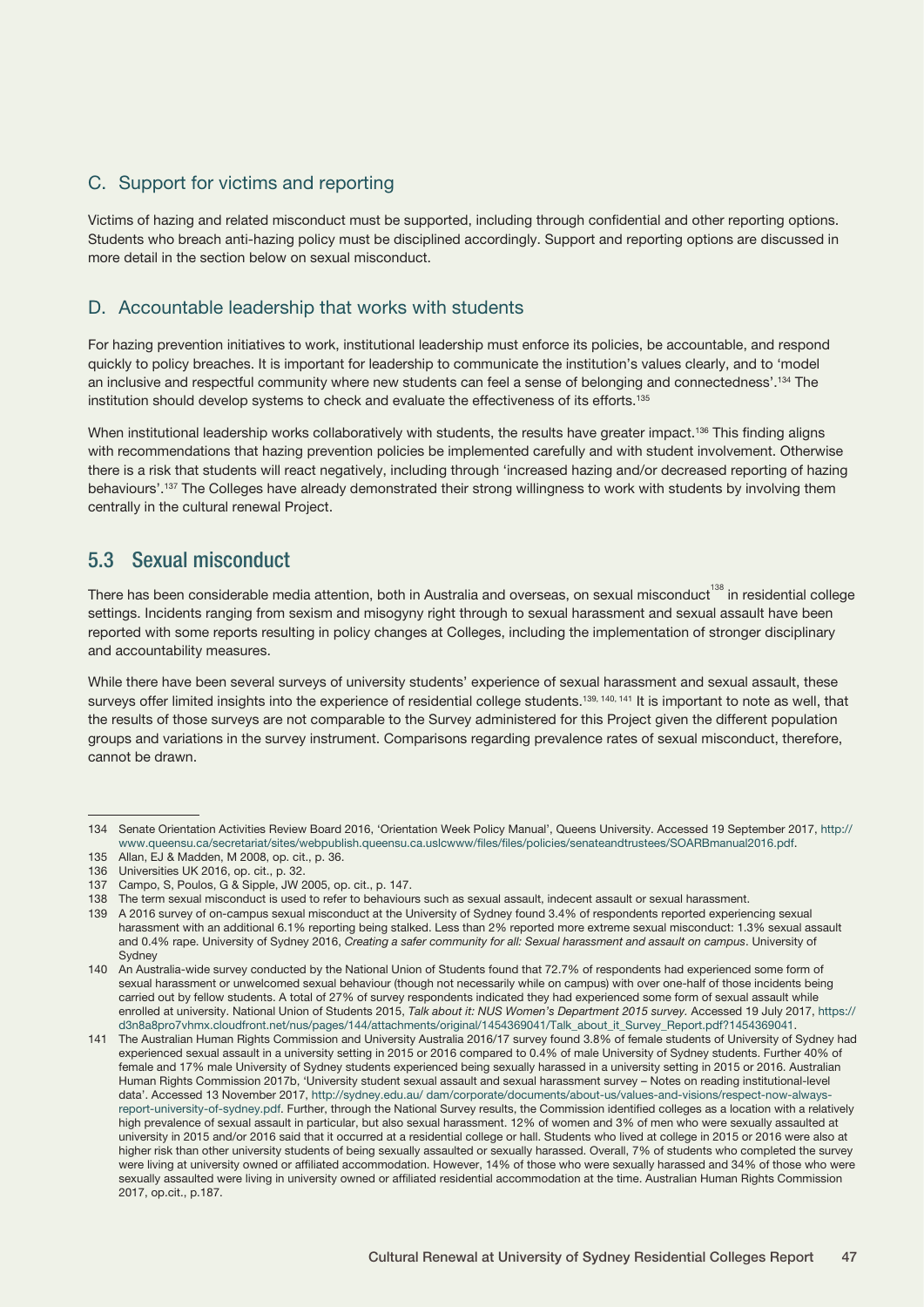The following sections explore College students' experience of sexual harassment and sexual assault. The issue of sexual misconduct at Colleges was explored in discussion groups and during one-on-one interviews. Students were keen to share their views on the issue, and in some cases, their personal experiences with sexism, sexual harassment and sexual assault. A strong theme emerging was that women at College experience greater levels of these behaviours than men.

The various forms of violence experienced by women across the community are considered to lie along a continuum of intensity and harm.142, 143 Common abuses women experience such as leering, catcalls and verbal assaults, lie at one end of this continuum, while the less common forms of abuse such as rape and sexual assault lie at the other extreme.144 This concept of a continuum demonstrates the way in which behaviours often considered harmless (at least by those who display these behaviours) are linked with more abusive forms of violence against women. Originally the concept was used only to explain men's attempts to control women through abuse, force and coercion. Over time, however, the concept of a continuum has been broadened and is now applied to all power-based, interpersonal abuse including that experienced by men and those in the LGBTI community. Nevertheless, sexual misconduct, including sexual harassment and sexual assault, are gendered behaviours with research showing that the vast majority of victims/survivors are women and the majority of perpetrators, men.

While the vast majority of students have positive experiences at College, students spoke of experiencing sexism and sexist remarks from other students. Of students surveyed, 10% experienced sexist remarks directed at them. Female students were significantly more likely to report experiencing this (14%) compared to their male counterparts (2%).

Further, undergraduate female students in their second year or higher at College were more likely to report this (20%) than undergraduate female freshers (8%). The majority of students engaged in the behaviour were fellow students from their College (66%), while 44% of the student(s) engaged in the behaviour were student(s) from a different University of Sydney College, and 15% were University students who were not a University of Sydney College resident. 29% of students reported that they had witnessed or observed sexist remarks directed at other College students.

#### Students stated:

*Fresher boys want to impress the older boys so they degrade the girls.*

*College is heading in the right direction, but there is still a culture of sexism in some 'groups'. Whether or not it is more pronounced here than in general society is hard to say.*

*I truly love [my College] – it was the best decision I have ever made to come here. However, I do*  have concerns about the latent sexism that exists within the College. Some of the young men *(and women to some extent) here appear unaware that their comments/behaviours are sometimes extremely sexist. I'm not sure how this issue can be addressed but [the College] would be an even more wonderful place if this could be worked on.*

*I do believe that sexist remarks, particularly from male students, either in person or on social media, contribute to a subtle but very real chauvinist attitude towards women at the College.* 

*On all of the occasions I have witnessed any harmful behaviour or harassment it appears to have a*  'pack' mentality, wherein the group of people feed off each other and influence each other in these *behaviours, particularly sexist comments towards women.*

*If I ever retaliate to a sexist comment, I am often met with a comment to the effect of 'this is the problem with women – they can't take a joke'.* 

As has been discussed earlier, some students, particularly female students, reported to the Project Team that they felt physically unsafe in College settings when fellow students have been drinking to excess. The role played by alcohol in sexual misconduct is well recognised. The Project Team anticipates that the introduction of revised procedures for the serving of alcohol within Colleges, as recommended in this report, will go some way to addressing the role which alcohol plays in sexual misconduct.

<sup>142</sup> Kelly, L 1987 'The continuum of sexual violence', in J Hammer & M Maynard (eds), *Women, violence and social control*. New Jersey: Humanities Press International.

<sup>143</sup> Leidig, M 1995, 'The continuum of violence against women: Psychological and physical consequences', *Journal of American College Health*, 40, pp. 149–155.

<sup>144</sup> Kelly, L 1987, op cit*.*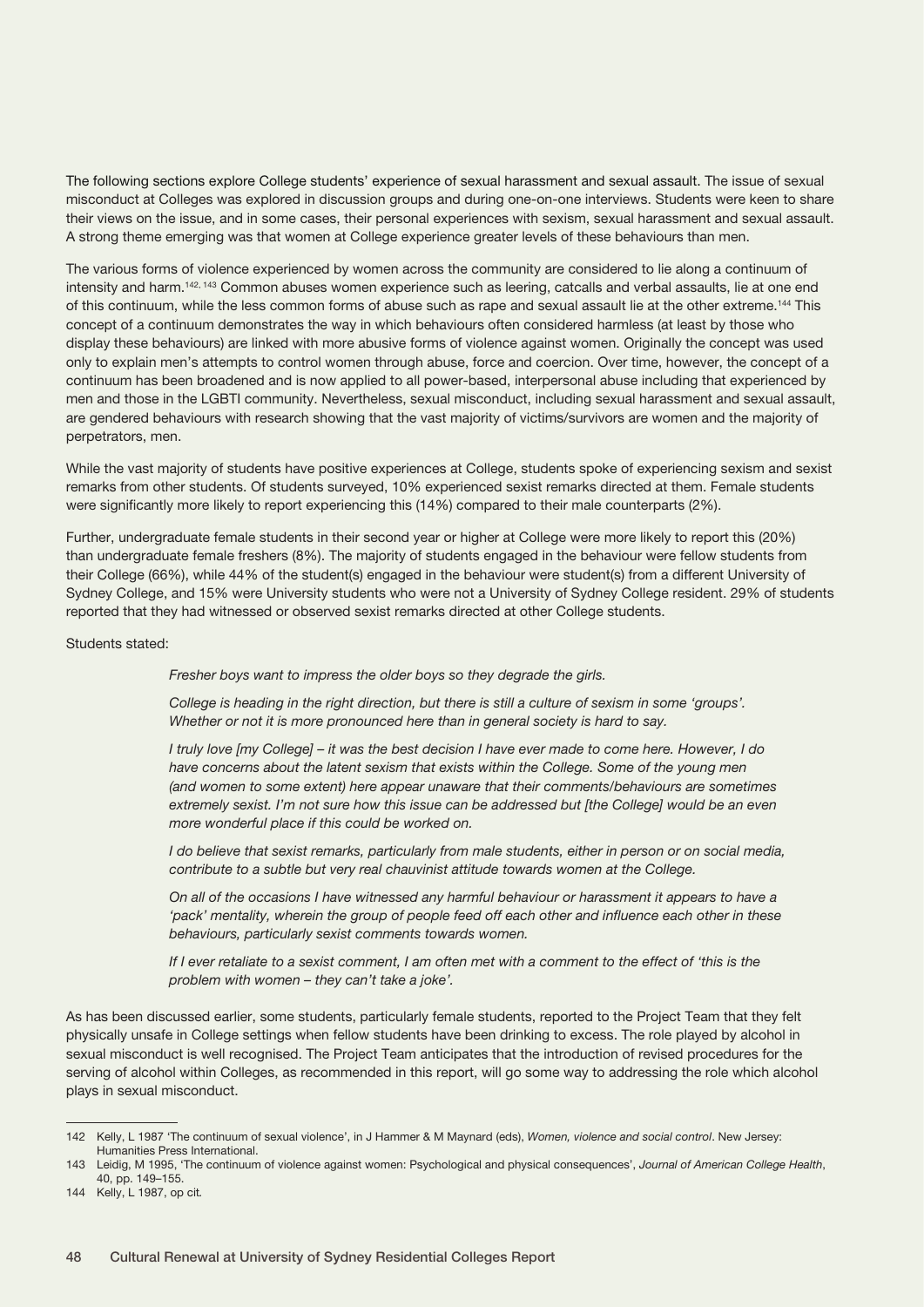A further theme that arose was the impact on female students of behaviours of certain groups of male students, particularly when those students were intoxicated. Those who spoke to the Project Team identified these males as being associated with a sporting code and when together, behaved with a 'pack mentality'. Their practices were identified as being 'hypermasculine' – behaviours that reflect a negatively exaggerated portrayal of stereotypical masculinity, including demeaning attitudes and actions. In interviews, male students also spoke of elements of a culture where hypermasculinity is dominant and rewarded. For these students, there was a view that hypermasculinity was necessary to fit in. Students stated:

> *The cliques of male sporting teams at college…tend to be the perpetrators of sexual indecency and offensive sexual advances upon others. This is probably a [result] of their drinking culture, which is extremely excessive.*

> *The hypermasculine culture that exists within the college promotes being straight and a jock as what is right.*

In the Survey and in individual interviews, students described experiences with sexualised attitudes and behaviours that made them feel unsafe or uncomfortable:

> *Fresher rating – the girls are given a 1 to 5 rating by some of the boys. It was supposed to have been banned.*

> *The telling of 'soap boxes' – stories about who people got with the night before and how/what positions they used.*

*Feeling objectified, like a piece of meat on display.*

*Inappropriate questions about sex life.*

Osborne<sup>145</sup> suggests that the concept of viewing sexual misconduct as a continuum is particularly useful in exploring interpersonal violence in the university setting. It is important to recognise that sexual assault can be part of the continuum that starts with sexist comments, misogyny and sexual harassment.

#### *5.3.1 Prevalence of sexual harassment and sexual assault*

Of surveyed students, 19% reported that they had experienced sexual harassment<sup>146</sup> since commencing at College.<sup>147</sup> Women were significantly more likely to report experiencing this, with 25% of women reporting that they have experienced sexual harassment since commencing at College compared to 6% of men.

Of the majority of those that reported experiencing sexual harassment, the harassment either occurred at their College residence or grounds (46%) or at a different University of Sydney College residence or grounds (44%).148 Further, the majority (83%) reported the harassment occurred during the academic year, while 12% reported it occurred during O Week, and 2% reported it occurred at some other time.

<sup>145</sup> Osborne, R 1995, 'The continuum of violence against women in Canadian universities: Toward a new understanding of the chilly campus climate', *Women's Studies International Forum*, 18, pp. 637–646

<sup>146</sup> Sexual harassment was defined in the Survey as: 'Sexual harassment is an unwelcome sexual advance, unwelcome request for sexual favours or other unwelcome conduct of a sexual nature which, in the circumstances, a reasonable person, aware of those circumstances, would anticipate the possibility that the person would feel offended, humiliated or intimidated.' Behaviours that are likely to constitute sexual harassment include: 'unwelcome touching, hugging, cornering or kissing'; 'inappropriate staring or leering that made you feel intimidated'; 'sexual gestures, indecent exposure or inappropriate display of the body'; 'sexually suggestive comments or jokes that made you feel offended'; 'sexually explicit pictures, posters or gifts that made you feel offended'; 'repeated or inappropriate invitations to go out on dates'; 'intrusive questions about your private life or physical appearance that made you feel offended'; 'sexually explicit emails or SMS messages'; 'inappropriate physical contact'; 'repeated or inappropriate advances on email, social networking websites or internet chat rooms'; 'inappropriate commentary, images or film of you distributed on some form of social media without your consent'; 'requests or pressure for sex, or other sexual acts'; and 'any other unwelcome conduct of a sexual nature (please specify)'.

<sup>147</sup> Students who mentioned more than one incident answered for the most recent incident.

<sup>148</sup> The remainder occurred at an off-College event organised or endorsed by their College (4%); at some other event or occasion organised by a different College (8%); on the Sydney University campus (4%), on another university campus (3%); or somewhere else (7%). Note, as students could select more than one category, the percentages may add up to more than the total.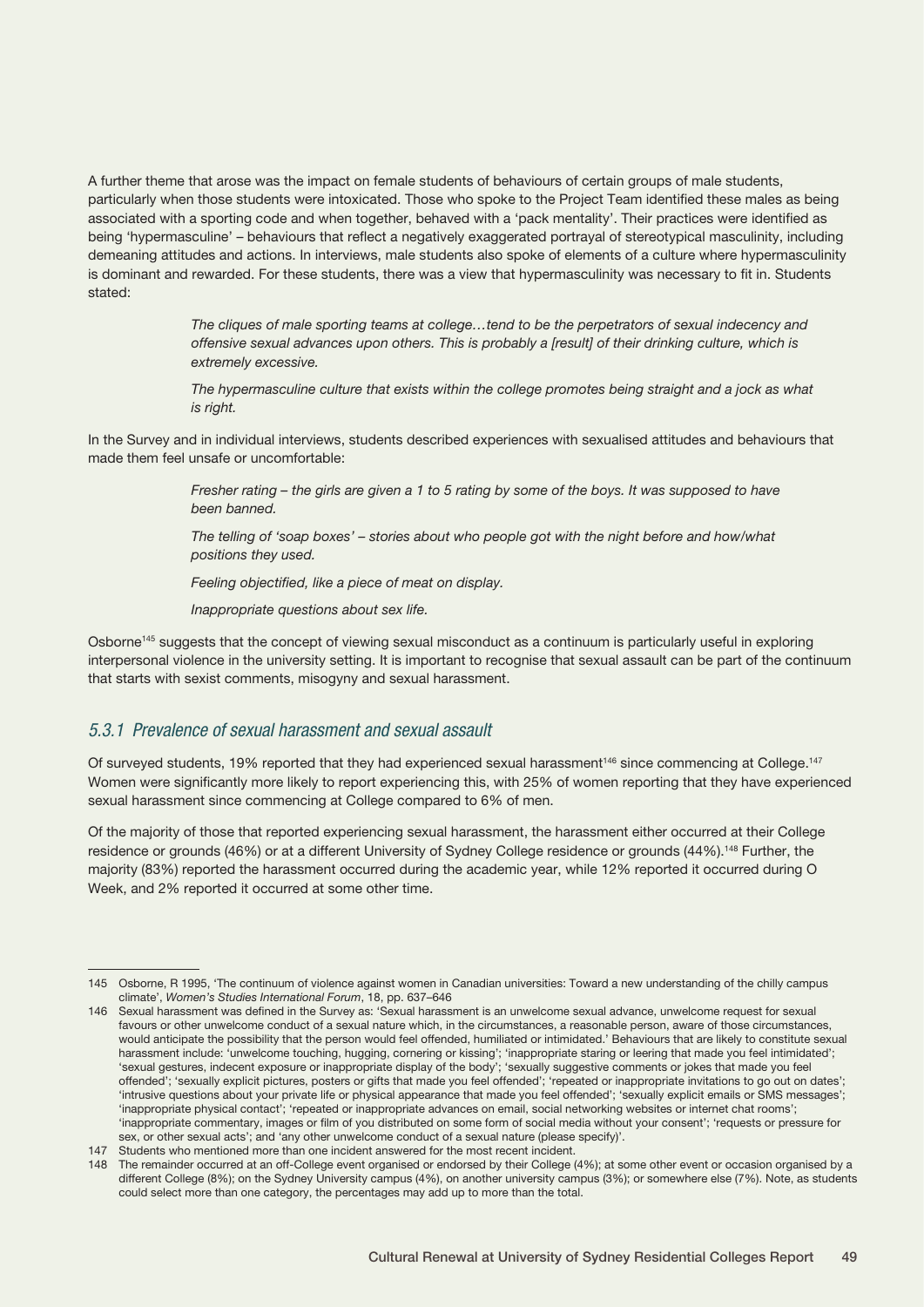Of those that experienced sexual harassment, 48% reported a fellow student from their College engaged in the behaviour; 48% reported a student(s) from a different College engaged in the behaviour; and 7% reported University of Sydney students who were not University of Sydney College residents engaged in the behaviour.<sup>149</sup> Of those that reported a fellow student from their College engaged in the behaviour, 73% reported the student was in the same or a lower year in College; 35% reported the student was in a more senior year in College; and 1% reported a student in a position of responsibility (e.g. an O Week leader, Dean, Sub-Dean or RA) engaged in the behaviour.150 The vast majority of those who engaged in the behaviour were male(s) only (85%), with a small number involving both male(s) and female(s) (8%), or females only (5%).<sup>151</sup>

Importantly, when students were directly asked if they had experienced sexual harassment, 9% indicated they had. However, when a list of behaviours that constitute sexual harassment was presented, 19% of students surveyed reported they had experienced one of more of the behaviours showing a gap in some students' knowledge of what constitutes sexual harassment.

The forms of sexual harassment women reported experiencing included: 'unwelcome touching, hugging, cornering or kissing' (13%); 'sexually suggestive comments or jokes that made you feel offended' (9%); 'inappropriate physical contact' (8%); 'intrusive questions about your private life or physical appearance that made you feel offended' (6%); 'requests or pressure for sex, or other sexual acts' (5%); 'inappropriate staring or leering that made you feel intimidated' (6%); 'sexual gestures, indecent exposure or inappropriate display of the body' (3%); 'repeated or inappropriate invitations to go out on dates' (2%); 'inappropriate commentary, images or film of you distributed on some form of social media without your consent' (2%); and 'repeated or inappropriate advances on email, social networking websites or internet chat rooms' (1%).

The forms of sexual harassment men reported experiencing included: 'sexually suggestive comments or jokes that made you feel offended' (2%); 'inappropriate physical contact' (2%); 'sexual gestures, indecent exposure or inappropriate display of the body' (2%); 'unwelcome touching, hugging, cornering or kissing' (1%); 'intrusive questions about your private life or physical appearance that made you feel offended' (1%); 'requests or pressure for sex, or other sexual acts' (1%); 'inappropriate staring or leering that made you feel intimidated' (1%).

Highlighting the importance of bystanders in responding to sexual harassment, 41% of students reported that they had witnessed or observed sexual harassment of another College student(s).152 Of the incidents of sexual harassment witnessed or observed, 80% occurred during the academic year, and 10% occurred during O Week. For the majority of those that reported they had witnessed or observed sexual harassment, the harassment either occurred at their College residence or grounds (44%) or at a different University of Sydney College residence or grounds (41%).<sup>153</sup>

Interestingly, in contrast to the data on direct experiences of sexual harassment, and national data on the gender of perpetrators of sexual harassment,154 the survey revealed a higher proportion of the reported incidences of sexual harassment witnessed or observed involved women. In 47% of the cases, the person engaged in the behaviour was male; in 41% of cases both male(s) and female(s) were involved; and in 4% of cases, it was only women who engaged in the behaviour.

<sup>149</sup> 1% reported 'other (please specify)'. Note, as students could select more than one category, the percentages may add up to more than the total.

<sup>150</sup> Note, as students could select more than one category, the percentages may add up to more than the total.

<sup>151</sup> Of women who reported they had experienced sexual harassment, 91% reported the person who engaged in the behaviour was male, 5% reported both male(s) and female(s) engaged in the behaviour, and 2% reported women engaged in the behaviour. Of the males who reported they experienced sexual harassment, approximately one-third reported male(s) engaged in the behaviour, one-third reported both male(s) and female(s) engaged in the behaviour, and one-third reported only women engaged in the behaviour.

<sup>152</sup> The most common forms of sexual harassment witnessed or observed included, 'sexually suggestive comments or jokes that could be offensive' (23%); 'unwelcome touching, hugging, cornering or kissing' (19%); 'inappropriate physical contact' (16%); 'requests or pressure for sex, or other sexual acts' (13%); 'inappropriate commentary, images or film of them distributed on some form of social media without their consent' (12%); 'intrusive questions about someone's private life or physical appearance that could be offensive' (12%); 'inappropriate staring or leering that would be intimidating' (12%); and 'sexual gestures, indecent exposure or inappropriate display of the body' (11%).

<sup>153</sup> The remainder occurred at an off-College event organised or endorsed by their College (5%); at some other event or occasion organised by a different University of Sydney College (12%); on the Sydney University campus (7%); at a University of Sydney event (3%); on another university campus (1%); or somewhere else (1%). Note, as students could select more than one category, the percentages may add up to more than the total.

<sup>154</sup> See for example, Australian Human Rights Commission 2012, op. cit.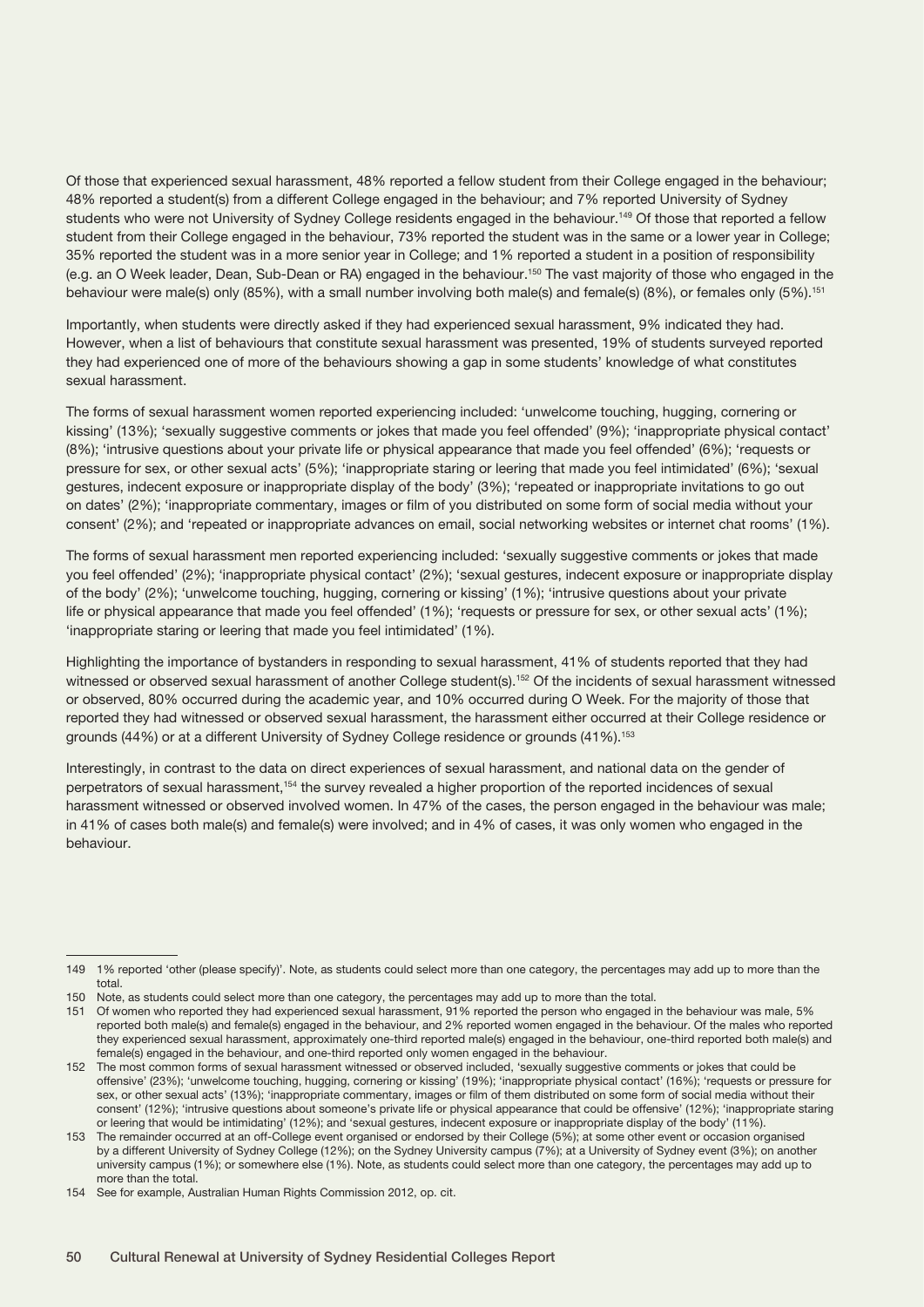The Survey also revealed that 4% of students surveyed reported experiencing actual or attempted sexual assault<sup>155</sup> since commencing at College. Women were significantly more likely to report that they had experienced actual or attempted sexual assault (6%) compared to men (1%). Due to the small number of reported incidents (n=46) the following results should be treated cautiously and as indicative only:

- Almost all of the students who reported experiencing actual or attempted sexual assault were women (91%).
- Just over three-quarters (79%) of incidents happened during the academic year with about one in ten happening during O Week (12%) and less than one in ten outside the academic year (6% of reported cases).
- Approximately half of incidents happened at their College residence or grounds (45%), and about half at a different University of Sydney College residence or grounds (43%). Other places included at other university campuses or in private homes. A small number did not respond to the question.
- In about half of the incidents, student/s from a different University of Sydney College engaged in the behaviour (48%) and in about one-quarter of the incidents, fellow student/s from College engaged in the behaviour (25%). In 16% of cases, non-residential students engaged in the behaviour and a small number of students chose not to answer the question.
- In most incidents, only male students engaged in the behaviour (95%). In a very small number, only female students engaged in the behaviour (5%). Note, in all incidents reported by female students, respondents reported that only males engaged in the behaviour. In the small number of incidents reported by male students, respondents reported that in one-third of incidents, males engaged in the behaviour and in the remainder, women engaged in the behaviour.156

A further 8% of surveyed students reported they had witnessed or observed 'actual or attempted sexual assault'. Women surveyed were significantly more likely to report this (11%) compared to men surveyed (3%).

## *5.3.2 Colleges' policy responses to sexual misconduct*

Each College has strong elements in their policy responses to sexual misconduct and in many instances their approaches reflect best practice. Details of their policies include:

> • **St Andrew's College's** Respectful Relationships policy addresses sexual harassment and sexual assault. It clearly defines both terms and explicitly states that sexual harassment and sexual assault are 'not acceptable and will not be tolerated' and that these activities are 'abuses of power'. The policy clearly articulates where students can seek help. The intent of the policy is unambiguous and clearly articulates that its purpose includes making students aware of the support available to them and setting out the behavioural expectations and legal obligations of students. In addition, the policy informs students of the procedures that the College will follow in responding to a report and makes clear that any adverse experiences are responded to ethically, sensitively, fairly and confidentially and within Australian law. The College also runs respectful relationships lectures during O Week and at the beginning of second semester. Four staff members are Respectful Relationships Officers who may be called upon to undertake an investigation into breaches of the policies.

<sup>155</sup> Sexual assault was defined in the Survey as: 'Sexual assault occurs when a person is forced, coerced, tricked or intimidated into sexual acts against their will or without their consent, including when they have withdrawn their consent. It also includes any attempts to force, coerce, trick or intimidate a person into sexual acts against their will or without their consent. Sexual assault can also occur if you are incapacitated by alcohol or drugs and therefore unable to consent.'

<sup>156</sup> Note, the base size of male students who reported experiencing actual or attempted sexual assault is very small so results should be treated with caution.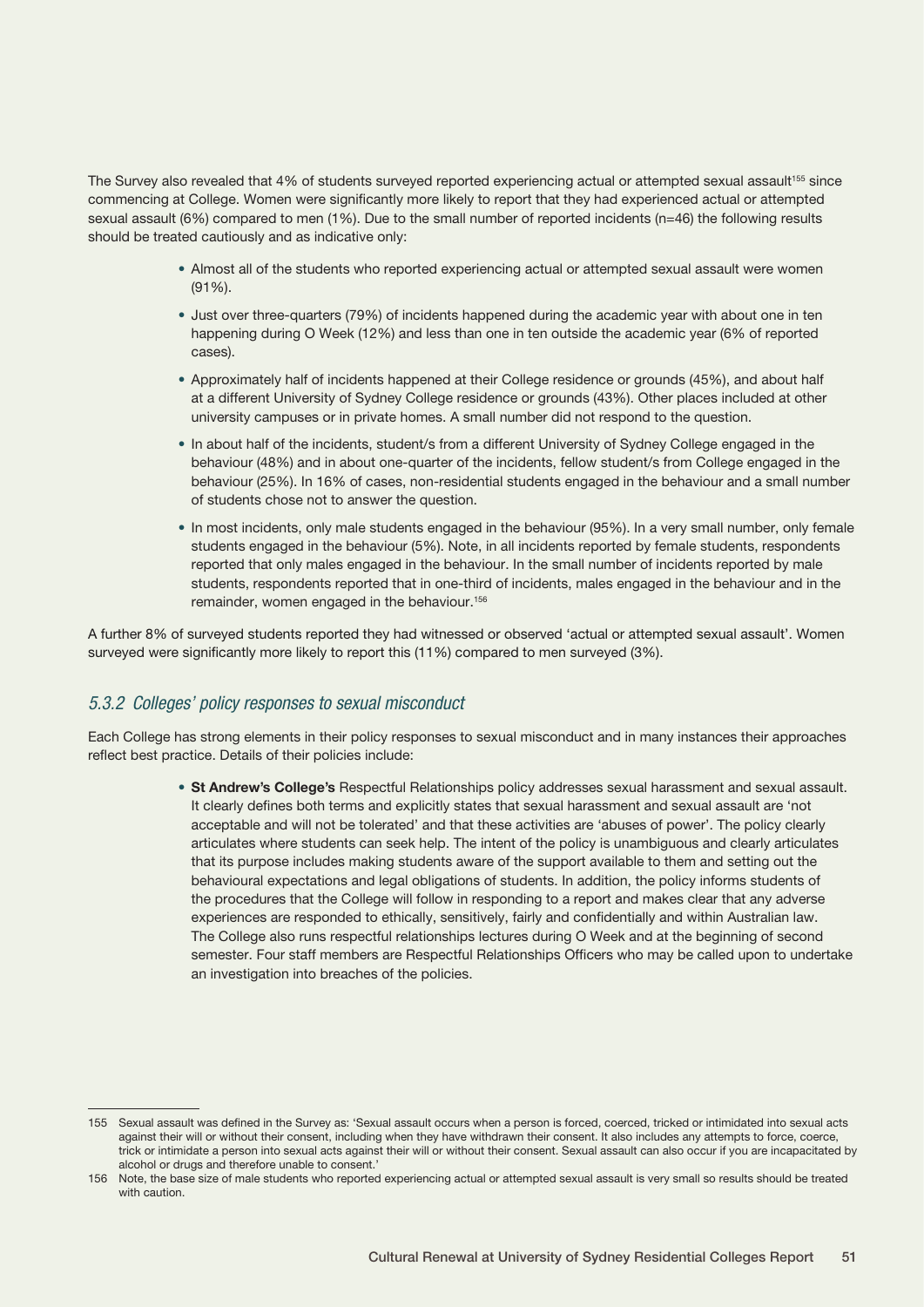- **St John's College's** harassment policy and procedures are found in their Student Code of Conduct which is published in the *Student Handbook*. 157 The policy statement clearly enunciates that the College 'does not tolerate any form of harassment, vilification or victimization' and that it 'maintains a zero tolerance' towards any such activities.158 In addition to this strong statement of zero tolerance, the policy has several features which the Project Team consider to be examples of best practice. It includes clear definitions of harassment, sexual harassment, bullying, stalking and victimisation, along with examples of actions which could constitute harassment and be in breach of the Code. It also provides details of steps which students can take should they wish to report harassment.
- **Sancta Sophia College's** policies addressing sexual misconduct are interwoven into the College's harassment policies found in their Code of Conduct. The Code of Conduct provides a clear definition of sexual harassment, and includes a comprehensive set of examples of behaviours that constitute such harassment. These include 'sexual or suggestive remarks' and 'unwanted sexual propositions' as a form of verbal behaviour that could be considered harassment and 'touching the sexual or other parts of someone else's body' and 'unnecessary physical contact such as pinching, patting, touching, kissing...against their will' as physical behaviour that could amount to harassment. The Code calls on Sancta Sophia College students and staff to uphold and practice the College values including respect, ethical and honest behaviour and personal responsibility.
- **Wesley College's** harassment and discrimination policy and procedure documents indicate that the College has a zero tolerance towards any form of harassment and discrimination, including sexual harassment. The policies clearly articulate the College's strong position on ensuring the safety of students and staff. A clear and unambiguous definition of sexual harassment is provided. The policy is underpinned by the College values, regarding Wesley's commitment to a safe and respectful environment. The policy provides information on the complaints process and importantly, refers to issues of confidentiality regarding reports. The policy also highlights the College's commitment to ensuring appropriate communication is maintained with both the complainant and the subject(s) of the complaint during the course of the investigation.
- **The Women's College's** bullying, harassment and discrimination policy includes sexual harassment. The policy document is very comprehensive and includes details of procedures to resolve bullying, harassment and discrimination complaints. The policy includes comprehensive definitions of harassment, including sexual harassment, bullying and discrimination and, as such, is a good education resource informing students of the breadth of these behaviours. The policy also identifies measures the College will follow to raise students' awareness of bullying, harassment and discrimination. The Women's College makes it clear that preventing these behaviours is a whole-of-College responsibility.

While the policies are very clear on the Colleges' position on sexual harassment, they are less clear on sexual assault. Some policies include sexual assault as a type of sexual harassment, others describe the prohibition of certain behaviours that would come within the scope of sexual assault. The Project Team considers it imperative that sexual misconduct policy statements and Codes of Conduct for all Colleges clearly articulate a zero-tolerance approach to sexual assault and include a clear definition of it.

All the Colleges offer students an education session on sexual misconduct during O Week. According to student feedback and information from the facilitator of these sessions, the sessions focus on the legal aspects and definitions of consent, harassment and assault.

While recognising that many elements of best practice are evident in the Colleges' policies and codes, the following section identifies combined best practice approaches to responding to sexual misconduct.

<sup>157</sup> St John's College (2016). SJC Student Code of Conduct, *Student Handbook*, pp. 55–58.

<sup>158</sup> ibid., p. 56.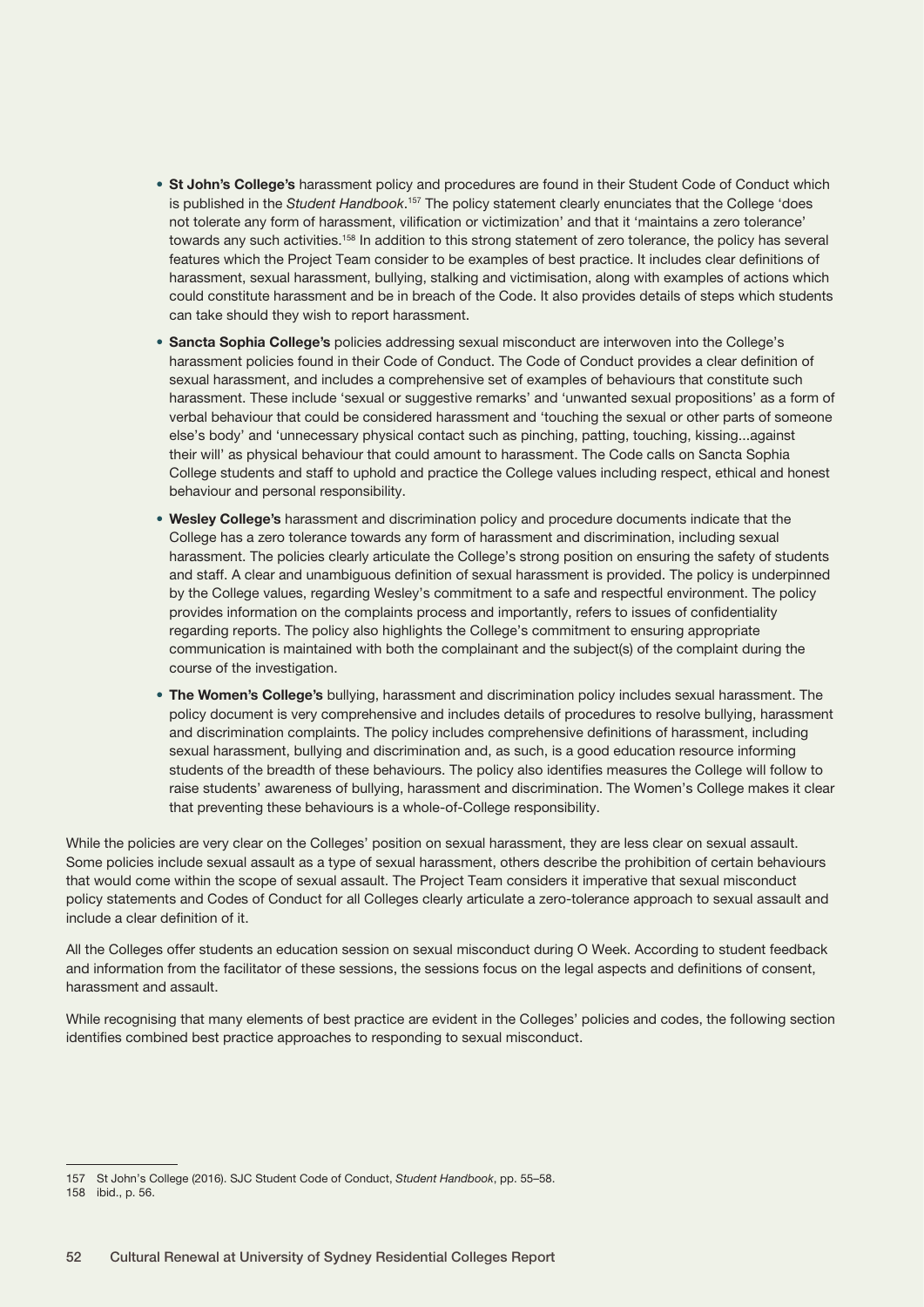### *5.3.3 Best practice combatting sexual misconduct*

Best practice standards for preventing and managing sexual misconduct have been established by international and Australian studies, including those conducted by the White House Task Force; the Universities UK Taskforce; End Rape on Campus Australia (EROC); the Australian Human Rights Centre of the University of New South Wales; and the Australian National Association for Services Against Sexual Violence.<sup>159</sup> These studies are based on university-wide information. However, a number of studies have noted the potential for the increased incidence of sexual misconduct in residential settings.<sup>160</sup> As Armstrong et al. have noted in their study of a residential hall at a Midwestern American research university, residential settings at universities are microcosms of the key structural and cultural factors that enable sexual misconduct on campus, including normalised heavy alcohol consumption and gender hierarchies, or what they call 'the development of sexualized peer cultures organized around status'.161 For this reason, best practice principles for combatting sexual misconduct broadly are applicable to residential colleges. Indeed, because residential colleges are smaller communities, they have the potential to enact cultural change more quickly, and be a model to their universities.

Five key principles of best practice emerge from the evidence:

- 1. Residential Colleges should adopt a whole-of-community integrated and holistic framework for preventing and responding to sexual misconduct.
- 2. The institution must have a stand-alone zero-tolerance policy about sexual misconduct which is clear, well-communicated and readily accessible. This policy should clearly articulate consequences for any breach.
- 3. Survivors must be supported, including through appropriate reporting options and trauma-informed professional support.
- 4. Appropriate evidence-based, education and training must be provided for staff and for student leaders. Staff and student leaders should be trained in trauma-informed and survivor-centred responses. Sexual misconduct prevention education programs should be grounded in an understanding of gender, other identities and related power dynamics, as well as framed in terms of ethical relationships.
- 5. Institutions must implement procedures to ensure transparency and disclosure, and conduct selfassessments to track policy efficacy.

<sup>159</sup> Albury, K, Carmody, M, Evers, C & Lumby, C 2011, 'Playing by the rules: researching, teaching and learning sexual ethics with young men in the Australian National Rugby League,' *Sex Education*, 11:3, pp. 339–351; Australian Human Rights Centre 2017 *On Safe Ground: Strengthening Australian University Responses to Sexual Assault and Harassment*, University of New South Wales; Carmody, M, Evans, S, Krogh, C, Flood, M, Heenan, M & Ovenden, G 2009, 'Framing best practice: National Standards for the primary prevention of sexual assault through education', *National Sexual Assault Prevention Education Project for NASASV*. University of Western Sydney, Australia; Center for Changing Our Campus Culture 2016, 'Addressing Gender-Based Violence on College Campuses: Guide to a Comprehensive Model'; Culture of Respect 2017, *CORE Blueprint: A Strategic Roadmap for Addressing Campus Sexual Violence*; End Rape on Campus Australia 2017, *Connecting the Dots: Understanding Sexual Assault in University Communities*; Harrell, MC, Werber, L & Castaneda L with Adelson, M, Gaillot, S, Lynch, C & Pomeroy, A 2009, *A Compendium of Sexual Assault Research*, RAND National Defense Research Institute; Keel, M, Torney, J, Fulu, E, McCook, S, Holmes, S, Hunt, M, Lay, Y & Warczak, C 2017, *Putting the prevention of violence against women into practice: How to change the story*, Our Watch; Quadara A & Wall L 2012, *What is effective primary prevention in sexual assault? Translating the evidence for action*, Australian Centre for the Study of Sexual Assault; Universities UK 2016, op. cit.

<sup>160</sup> Flood, M & Pease, B 2006, *The Factors Influencing Community Attitudes in Relation to Violence Against Women: A Critical Review of the Literature*, VicHealth, pp. 59–60; National Union of Students 2011, *Safe Universities Blueprint: Talk About It Survey, Results and Recommendations*, p. 10; Australian Human Rights Commission 2017 op. cit., p. 186.

<sup>161</sup> Armstrong, EA, Hamilton, L & Sweeney, B 2006, 'Sexual Assault on Campus: A Multilevel, Integrative Approach to Party Rape', *Social Problems*, 53:4, pp. 483–499.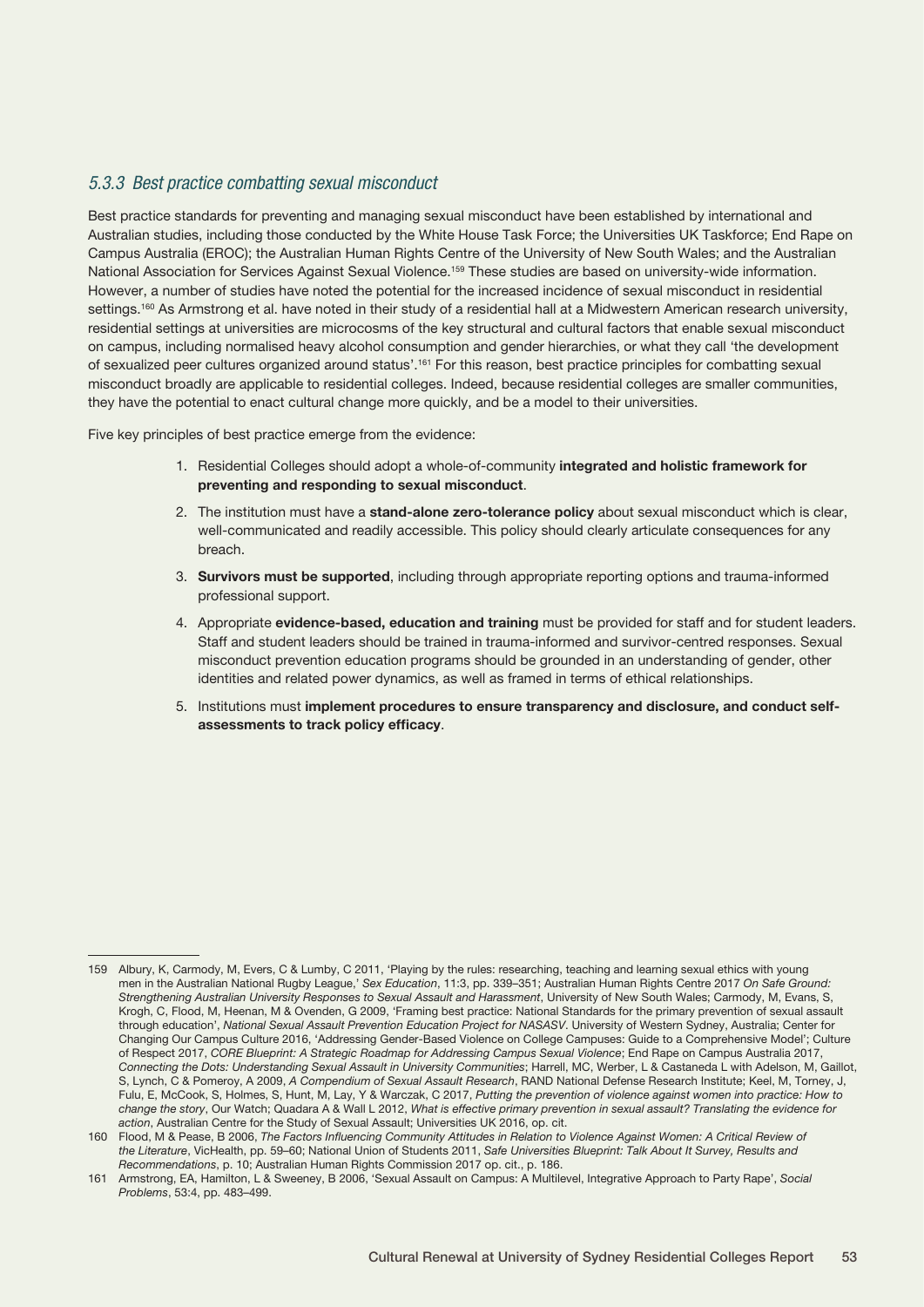## A. Whole-of-community integrated and holistic framework for preventing and responding to sexual misconduct

Sexual misconduct is a gendered experience, overwhelmingly experienced by women from men, and takes place along a continuum of violence, from sexist remarks to sexual harassment and sexual assault.162 Successful policies and procedures on sexual misconduct are developed as part of an institution-wide commitment to addressing broader issues on gender inequality, and to promoting diversity, inclusion and non-discrimination. College policies and procedures must therefore form part of, and be integrated within, the broader cultural reform agenda, as well as be inextricably linked to the values of the College community.

Furthermore, Colleges must ensure that the focus of sexual misconduct prevention recognises the critical role played by the College in creating an environment that discourages sexual misconduct, including:

- Creating and renewing a culture and community values of dignity, respect and gender equality.<sup>163</sup>
- Implementing robust policies for responding to sexual misconduct (see below).
- Environmental prevention measures (such as increased or improved lighting and closed circuit television in and around College grounds).<sup>164</sup>
- Supporting bystander intervention.<sup>165</sup>

Rather than focusing on sexual misconduct prevention at the individual level, a whole-of-community approach which involves all levels of the institution including staff, students, Council and alumni is required.<sup>166</sup>

#### B. Stand-alone zero-tolerance policy that is clear, well-communicated and accessible

Best practice confirms the importance of a stand-alone comprehensive policy on sexual misconduct which explicitly states that sexual harassment and sexual assault are prohibited.<sup>167</sup> Studies demonstrate that fragmented, inconsistent and ad hoc policies and practices can be confusing for students, place an undue burden on them, and result in a negative experience for students who report.<sup>168</sup>

Further, the End Rape on Campus Australia report notes that the lack of harmony in policy terms between residential colleges and their host universities can create grey areas for survivors including contradictory reporting systems.<sup>169</sup>

At present, most Australian universities, including the University of Sydney, do not have a stand-alone sexual misconduct policy and therefore lag behind best practice standards in the United States and the United Kingdom. This situation is also at odds with recommendations from Australian campaigns and studies including the Australian Human Rights Centre of the University of New South Wales' report *On Safe Ground*. 170

<sup>162</sup> Kelly, L 1987, op. cit.

<sup>163</sup> Culture of Respect 2017, op. cit.; Leidig, M 1995, op. cit., pp. 149–155

<sup>164</sup> Australian Human Rights Centre 2017, op. cit., p. 60.

<sup>165</sup> See, for example, MacDonald, P & Flood, M 2012, *Encourage. Support. Act!: Bystander Approaches to Sexual Harassment in the Workplace*; University of New South Wales 2016, op. cit., p. 60.

<sup>166</sup> Keel, M et al. 2017, op. cit., p. 81.

<sup>167</sup> Australian Human Rights Centre 2017, op. cit., p. 53.

<sup>168</sup> ibid.

<sup>169</sup> End Rape on Campus Australia 2017, op. cit., p. 6.

<sup>170</sup> See for example, Harvard Faculty of Arts and Sciences 2016, 'Sexual and Gender-Based Harassment Policy and Procedures for the Faculty of Arts and Sciences Harvard University'; End Rape on Campus has also developed a comprehensive model for building what it calls a 'survivorcentric policy', End Rape on Campus Australia 2017, op. cit.; Australian Human Rights Centre 2017, op. cit.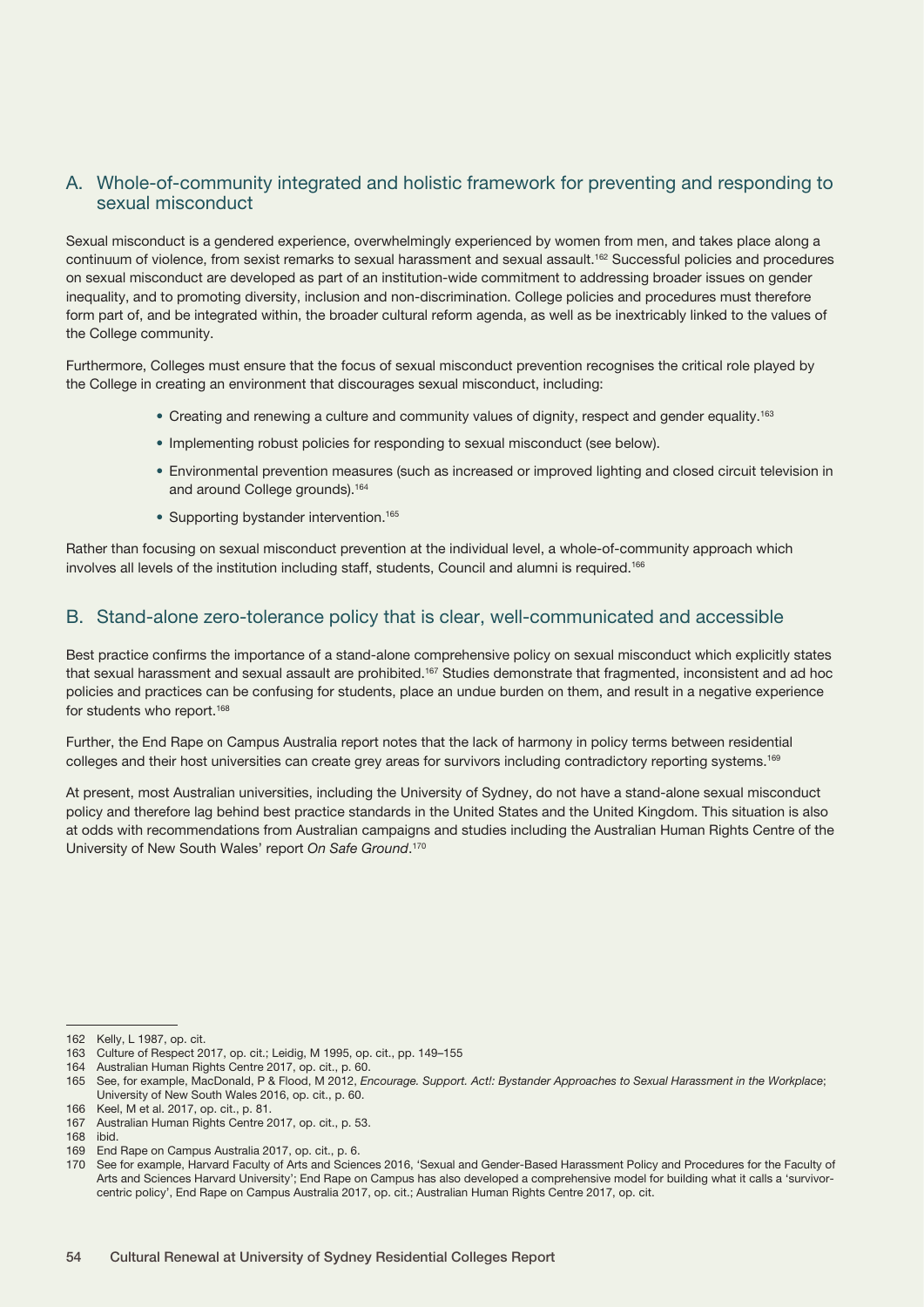Best practice standards recommend a comprehensive, clear, detailed policy that is widely communicated and readily available, including on the institution's website. The policy should:

- Expressly prohibit sexual misconduct and make clear the consequences of breaching the policy.171
- Define key terms and concepts, illustrated with relevant examples in order to clarify the meaning of and behaviours that constitute sexual harassment, sexual assault and consent.
- Acknowledge the institution's responsibility to provide a safe and respectful environment for all.
- Articulate expectations that all staff and students in the institution's community play a role in creating a safe and respectful environment.
- Provide clear details on processes for reporting and responding to sexual misconduct, including with specific names and contact details, and how to support someone who has experienced sexual assault.
- Provide clear guidance and a variety of options for survivors/victims to disclose, and to seek support, counselling and health services.

With regard to disciplinary action against alleged perpetrators, a coordinated response between Colleges and the University should be considered where the student and perpetrator are studying on the same campus (see recommendations below).

To ensure that the Colleges are operating within a best practice framework, the Project Team recommends that each College and the University of Sydney should develop, with guidance from an expert in sexual harassment, sexual assault and respectful relationships, a stand-alone policy that addresses sexual misconduct. The stand-alone policies of the Colleges and the University should incorporate the elements outlined above.<sup>172</sup>

## C. Trauma-informed survivor support

Research confirms that most cases of sexual misconduct within a College setting go unreported, primarily because students fear consequences and have little confidence in institutional processes.<sup>173</sup> Furthermore, studies show that a deficient or misguided institutional response to the complex needs of students who are victims of sexual assault and harassment can compound their harm, potentially re-traumatising the survivor, or resulting in them deciding not to lodge a complaint.174

A clear policy must therefore be complemented with strong survivor-centred support systems which consider the physical, emotional and psychological state of the survivors. This should include:

- Ensuring that information for survivors is readily accessible in a central place, and includes the procedures and timeframes for investigations so they are aware of what to expect from the process.
- Straightforward and accessible reporting processes, including multiple options for reporting which enable survivors to choose the path with which they feel most comfortable. For example, some students may wish to ensure that their experience is registered, but that they do not have to go through a formal process beyond that.
- Staff and students in positions of responsibility for the welfare of students are trained in trauma-informed and survivor-centred responses, and information about internal support and external sexual assault services is readily available.

<sup>171</sup> Harvard Faculty of Arts and Sciences 2016, op. cit., pp. 21–22; Culture of Respect 2017, op. cit., pp. 31–44. For sample language and definitions of sexual misconduct, see White House Task Force to Protect Students from Sexual Assault 2014, 'Sample Language and Definitions of Prohibited Conduct for a School's Sexual Misconduct Policy', pp. 1–4.

<sup>172</sup> The Australian Human Rights Commission recommends that the Vice-Chancellors of all Australian universities establish an advisory body that includes representatives from residential colleges and the student body. See Australian Human Rights Commission 2017, op. cit., p. 20. 173 The Survey found only 3% of students that reported experiencing sexual harassment and only 9% of students that reported experiencing

actual or attempted sexual assault made a formal report.

<sup>174</sup> Australian Human Rights Commission (2017), op. cit., Chapter 6.3 (f) (i)-(xii).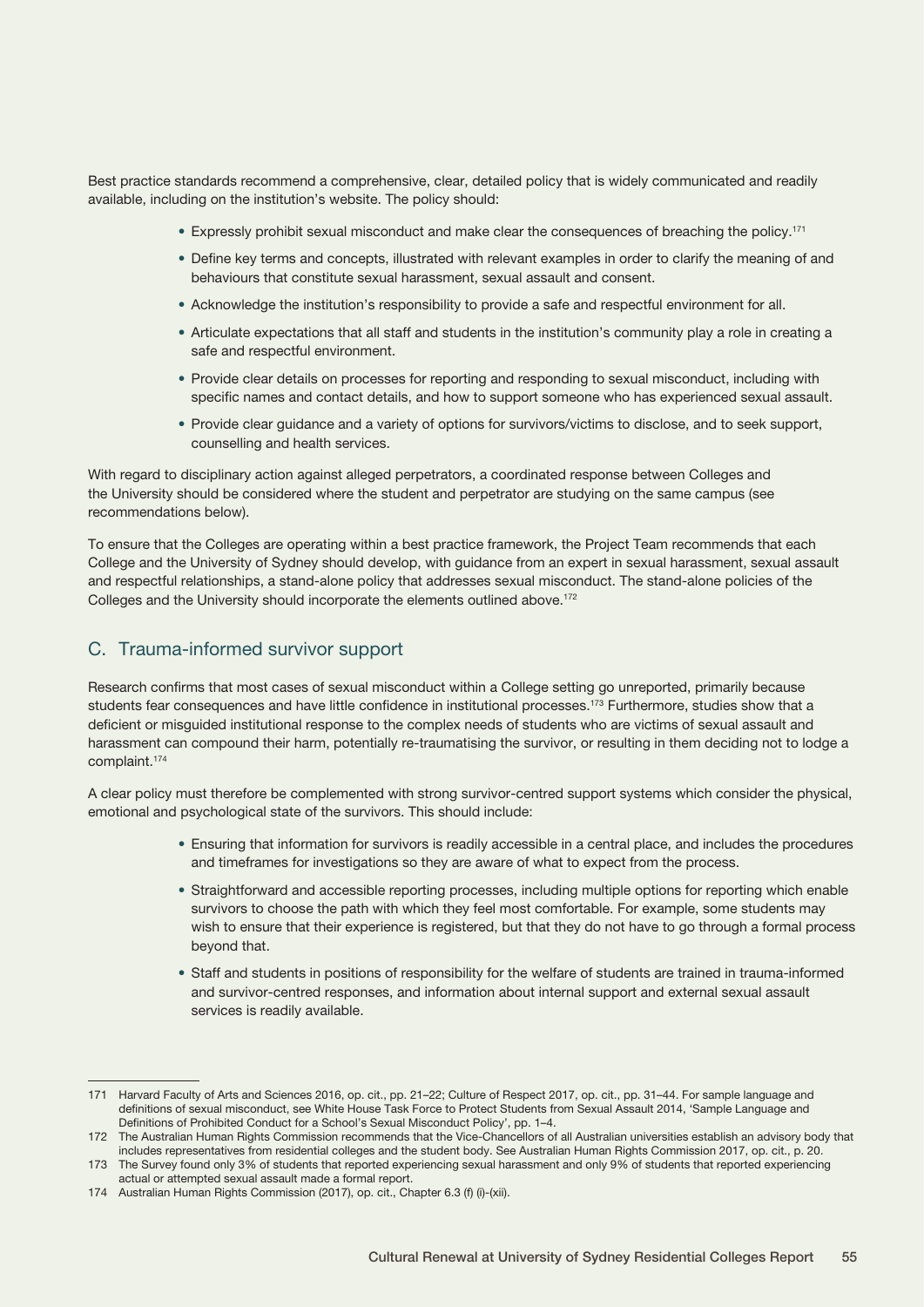- Information regarding perpetrator accountability is included in the sexual misconduct policy, and the processes made clear in advance to those reporting. While the College should maintain the principles of due process for the alleged perpetrator, consideration must be given to the affected student, as well as to the safety of other students. Such consideration may mean that an alleged perpetrator is temporarily removed from the College and potentially suspended from the campus.175
- Complaints should be addressed in an expeditious manner ensuring that survivors are not subjected to protracted processes which will exacerbate the harm and trauma of their experience.176

#### D. Prevention education

Best practice standards require that sexual misconduct prevention and education programs are undertaken by all staff and students at all levels of the institution, as well as made integral to the institution's orientation process.<sup>177</sup> This education program must address the root individual, relational and societal causes of sexual assault including:

- Adherence to and acceptance of traditional gender norms.
- Acceptance of violence and other unhealthy attitudes and behaviours in intimate relationships.
- Contributing factors which increase risk, such as drug and alcohol use.
- An individual's own background.<sup>178</sup>

These programs should be provided annually for staff and leaders, and all students should receive training at orientation and regular refresher training. The education should:

- Be comprehensive and evidence-based, including a component on sex education and gender education, and bystander intervention (see below). <sup>179</sup>
- Be administered by leaders with expertise in sexual misconduct.<sup>180</sup>
- Be driven by a clear and articulated rationale and objective.<sup>181</sup>
- Engage men as allies. <sup>182</sup>
- Be contextually relevant and inclusive, and be customised for specific groups. For example, elite athletes may require targeted training because of their statistically higher perpetration rates.<sup>183</sup>

182 Albury, K, Carmody, M, Evers & Lumby, C 2011, op. cit., p. 342.

<sup>175</sup> As the On Campus report states, there is a 'need for universities to create and use mechanisms by which alleged perpetrators can be excluded from certain or all premises of the university, and/or from classes, on an interim basis while a formal complaints process is ongoing. For example, an alleged perpetrator could be temporarily excluded from a residence where the survivor lives pending a final decision about the complaint. Like bail conditions in criminal law, such mechanisms could be initiated without a full investigation taking place and be engaged where deemed necessary to protect the survivor and/or other students.' End Rape on Campus Australia 2017, op. cit., p. 43.

<sup>176</sup> End Rape on Campus Australia 2017, op. cit., pp. 48–49; Center for Changing Our Campus Culture 2016, op. cit., p. 21. See also Jewkes, R, Sen, P & Garcia-Moreno, C 2002, 'Sexual Violence', in EG Krug, LL Dahlberg, JA Mercy, AB Zwi & R Lozano (eds.), *World Report on Violence and Health*, Geneva: World Health Organization, pp. 147–181; and Culture of Respect 2017, op. cit., p. 15.

<sup>177</sup> DeGue, S et al. note that 'Fewer than 10% [of prevention education programs] included content to address factors beyond the individual level, such as peer attitudes, social norms, or organizational climate and policies, despite evidence that relationship and contextual factors are also important in shaping risk for sexual violence perpetration', DeGue, S, Valle, L, Holt, MK, Massetti, GM, Matjasko, JL & Teten Tharp, A 2014, 'A systematic review of primary prevention strategies for sexual violence perpetration', *[Aggression and Violent Behavior,](http://www.sciencedirect.com/science/journal/13591789)* 19:4, July–August, pp. 346–362.

<sup>178</sup> Center for Changing Our Campus Culture 2016, op. cit., p. 21. See also Jewkes, R et al. 2002, op. cit., and Culture of Respect 2017, op. cit., p. 15. 'Fewer than 10% of prevention education programs' included content to address factors beyond the individual level, such as peer attitudes, social norms, or organizational climate and policies, despite evidence that relationship and contextual factors are also important in shaping risk for sexual violence perpetration.'

<sup>179</sup> Universities UK 2016, op. cit., p. 58; Haberland, NA 2015, 'The Case For Addressing Gender and Power in Sexuality and HIV Education: A Comprehensive Review of Evaluation Studies', International Perspectives on Sexual and Reproductive Health, 41:1, March, pp. 31–42; Allen, L & Carmody, M 2012, 'Pleasure has no passport': re-visiting the potential of pleasure in sexuality education', Sex Education, 12:4, pp. 455–468.

<sup>180</sup> Albury, K, Carmody, M, Evers, & Lumby, C 2011, op. cit., p. 345; End Rape on Campus Australia 2017, op. cit., p. 46. Universities UK 2016, op. cit., p. 35.

<sup>181</sup> Culture of Respect 2017, op. cit., p. 46.

<sup>183</sup> Culture of Respect 2017 op. cit; VicHealth 2007, *Preventing violence before it occurs: A framework and background paper to guide the primary prevention of violence against women in Victoria*, p. 48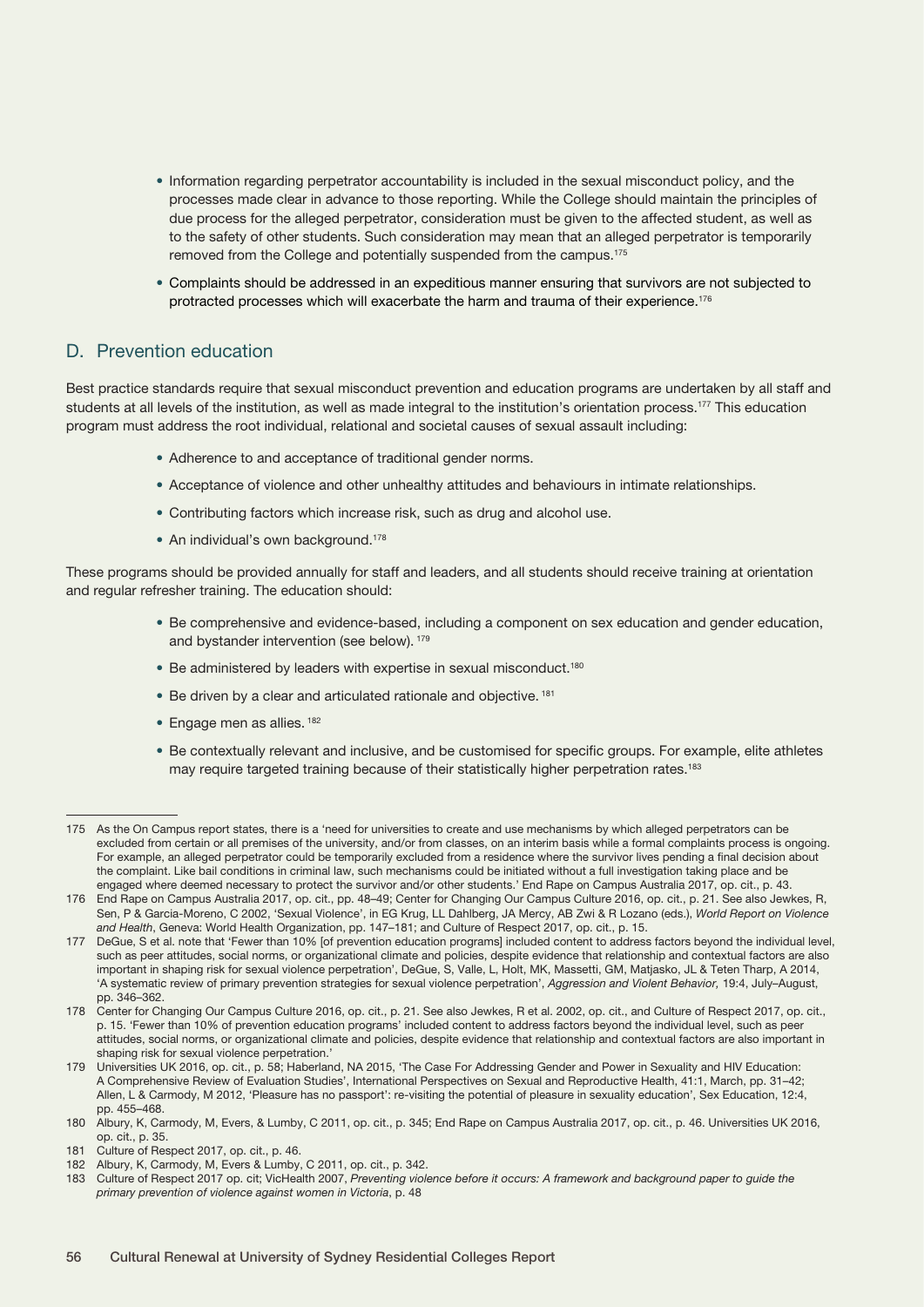Education programs designed to prevent sexual violence must be combined with sex education and gender education. Haberland has found that there are significantly better outcomes for sex and sexual health education programs when training about sexual misconduct and consent is combined with education on gender and power relations.<sup>184</sup>

Similarly, Carmody has demonstrated that 'an artificial separation of sexuality education from violence prevention education was not helpful to young people.' She argues instead for 'greater integration of all aspects of sexuality.'185 Further, the focus should be on educating young women and young men, so that both share responsibility for sex, rather than the responsibility being assumed to vest in the woman.186 The shared responsibility removes the pressure on females to be sexual gatekeepers, which in turn could remove the judgement that they have 'failed' if they are assaulted.

Best practice also suggests that bystander training is effective in supporting an environment of zero tolerance and in equipping students with the skills to respond appropriately to sexual misconduct when this is witnessed or observed.<sup>187</sup>

## E. Transparency, disclosure, accountability and self-assessment

Information, including policies and services, should be made publicly available, including on a dedicated webpage. Processes should be established for measuring policy implementation and adherence and to ensuring periodic reviews of policies. Confidential records should be kept in order to track the reporting and management of sexual misconduct, as well as public reports on the number of incidents and how these were resolved.<sup>188</sup> Ongoing evaluation is important to cultural change.<sup>189</sup>

# 5.4 Disclosure and reporting

The literature on disclosure and reporting practices of college students identifies that students are generally cautious about telling someone, particularly someone in authority if they have experienced unacceptable behaviour.

In relation to practices that may be construed as hazing, Campo et al. report that a recent study found that 60% of hazed university athletes indicated that they would not report hazing.<sup>190</sup> They posit that this may be because they believed that they did not engage in hazing, were expressing team loyalty, or did not understand the concept of hazing. The National Union of Students' survey found a similar trend among Australian university students. In that survey, respondents did not report sexual harassment or assault to a university official (94.5%) or the police (95.2%).<sup>191</sup>

The research is clear that reporting of sexual harassment and sexual assault is particularly low right across society. It is also particularly low among young women. US Research on the reporting behaviours of college students in relation to sexual assault found that survivors did not report the incident because:

- They said they did not have proof that the incident occurred.
- They were afraid of retaliation by the perpetrator.
- They were scared of hostile treatment by the authorities.
- They were uncertain the authorities would consider the incident serious enough.
- They wanted to prevent family and others from learning about it.

<sup>184</sup> Haberland, NA 2015, 'The Case For Addressing Gender and Power in Sexuality and HIV Education: A Comprehensive Review of Evaluation Studies', *International Perspectives on Sexual and Reproductive Health*, 41:1, March, pp. 31–42.

<sup>185</sup> Allen, L & Carmody, M 2012, op. cit , pp. 455–468.

<sup>186</sup> Carmody, M, 2013, 'Young Men, Sexual Ethics and Sexual Negotiation', *Sociological Research Online*, 18(2) 22, p. 794. Carmody has developed an evidence-based Sex and Ethics Violence Prevention Program that acknowledges the agency young people have in sexual relationships, puts the specifics they get taught into a gendered context, and 'challenges [participants] to reflect on the gendered expectations of sex in casual and ongoing relationships and ways to actively resist dominant beliefs that promote and condone sexual and other forms of intimate violence'.

<sup>187</sup> MacDonald, P & Flood, M 2012, op. cit.

<sup>188</sup> Culture of Respect 2017, op. cit.

<sup>189</sup> Australian Human Rights Commission, op. cit., p. 15.

<sup>190</sup> Campo, S, Poulos, G & Sipple, JW 2005, op. cit., p. 138

<sup>191</sup> National Union of Students 2015, op. cit.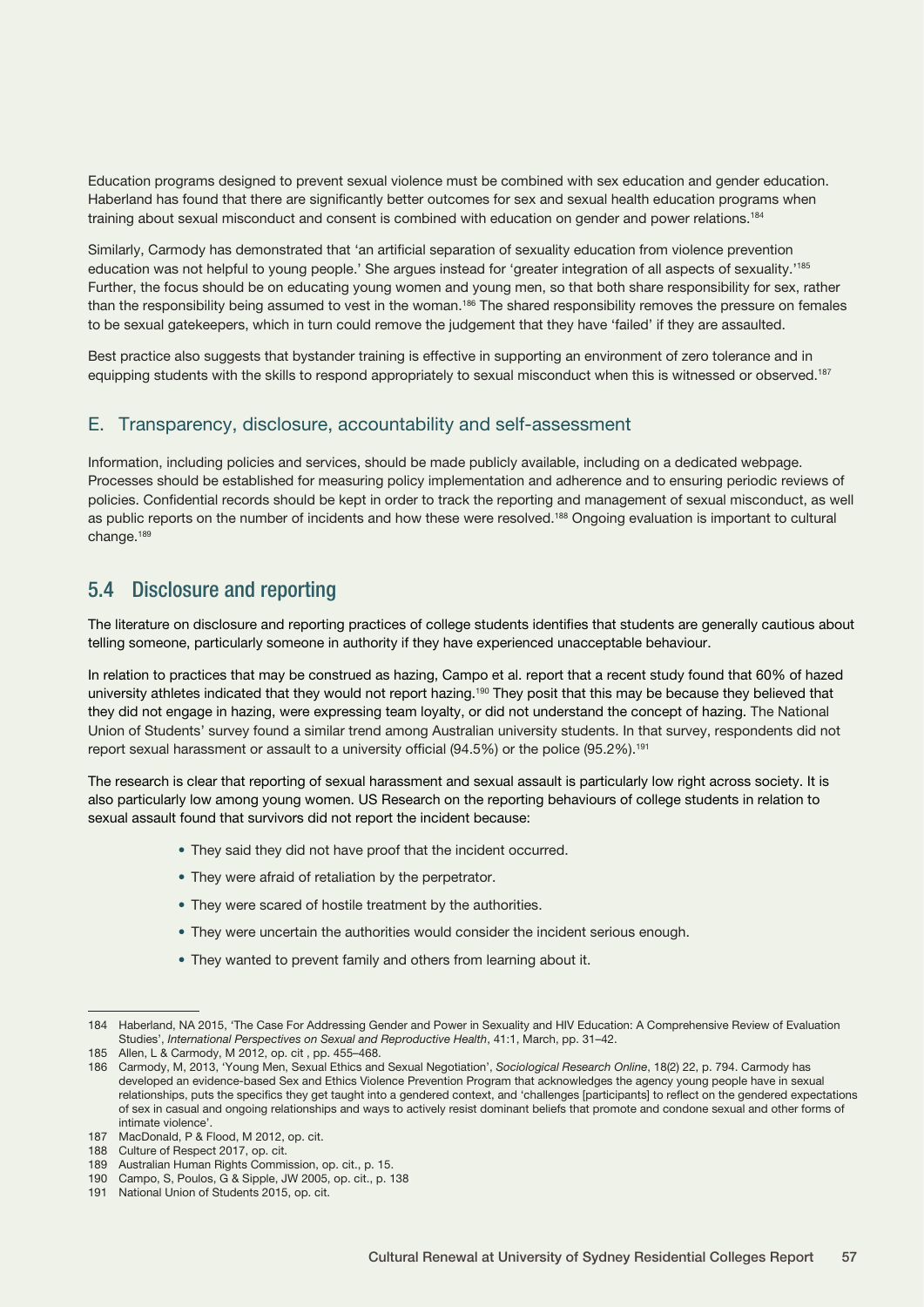- They didn't know how to report the incident.
- They may not define the event as sexual assault.
- They are embarrassed.
- They are reluctant to consider someone they know as a rapist.
- They do not understand the legal definition of sexual assault.<sup>192</sup>

The findings of the above research are consistent with the findings of the Survey of College students and the insights gleaned from the discussion forums and on-on-one interviews.

Of the 19% of surveyed students who reported that they have experienced sexual harassment since commencing at a College, 51% sought support or assistance. Of these, 19% consulted a friend or family member outside of the College; 39% consulted another College resident who is not a staff member; 10% consulted a student in a position of responsibility for the welfare of students (e.g. RA, Dean, Sub-Dean); and 4% consulted a College staff member.

Only 3% of those who experienced sexual harassment made a formal report or formal complaint of the behaviour.<sup>193</sup> The most common reasons provided for not making a formal report/complaint included:<sup>194</sup>

- 'I didn't think it was serious enough' (60%)
- 'I did not think I needed help' (46%)
- 'I thought I could sort it out myself' (34%)
- 'I didn't want other students at my College to judge me' (18%)
- 'I did not want to hurt the offender/s or get them into trouble' (13%)
- 'I did not want anyone to know' (12%)
- 'I felt embarrassed or ashamed' (11%)
- 'I thought it would be too hard to prove' (9%)
- 'I did not think the incident would be kept confidential' (8%)
- 'I thought I would be victimised if I made a complaint' (8%)
- 'I thought it would be too emotionally difficult' (6%)
- 'I was worried I might not be believed' (5%)

Further, of the 4% of students (46 students) who reported they had experienced actual or attempted sexual assault since commencing at College:

- Approximately two-thirds (69%) sought some kind or assistance, mainly from another College resident (who is not a staff member) and friends and family outside of College.
- Only a small number made a formal report or formal complaint (9%).<sup>195</sup> The main barriers to formal reporting included the student not thinking it was serious enough, thinking they could sort it out themselves, feeling embarrassed or ashamed, thinking they did not need help and not wanting anyone to know.

193 Note, too few survey respondents made a formal report on their experience of sexual harassment to include their responses on their satisfaction with their experience of reporting.

<sup>192</sup> Krebs, C, Lindquist, C & Warner, T 2007, *The Campus Sexual Assault Study*, National Institute of Justice, Washington DC. p. 9.

<sup>194</sup> Note, as students could select more than one category, the percentages may add up to more than the total.

<sup>195</sup> Note, too few survey respondents made a formal report on their experience of actual or attempted sexual assault to include their responses on their satisfaction with their experience of reporting.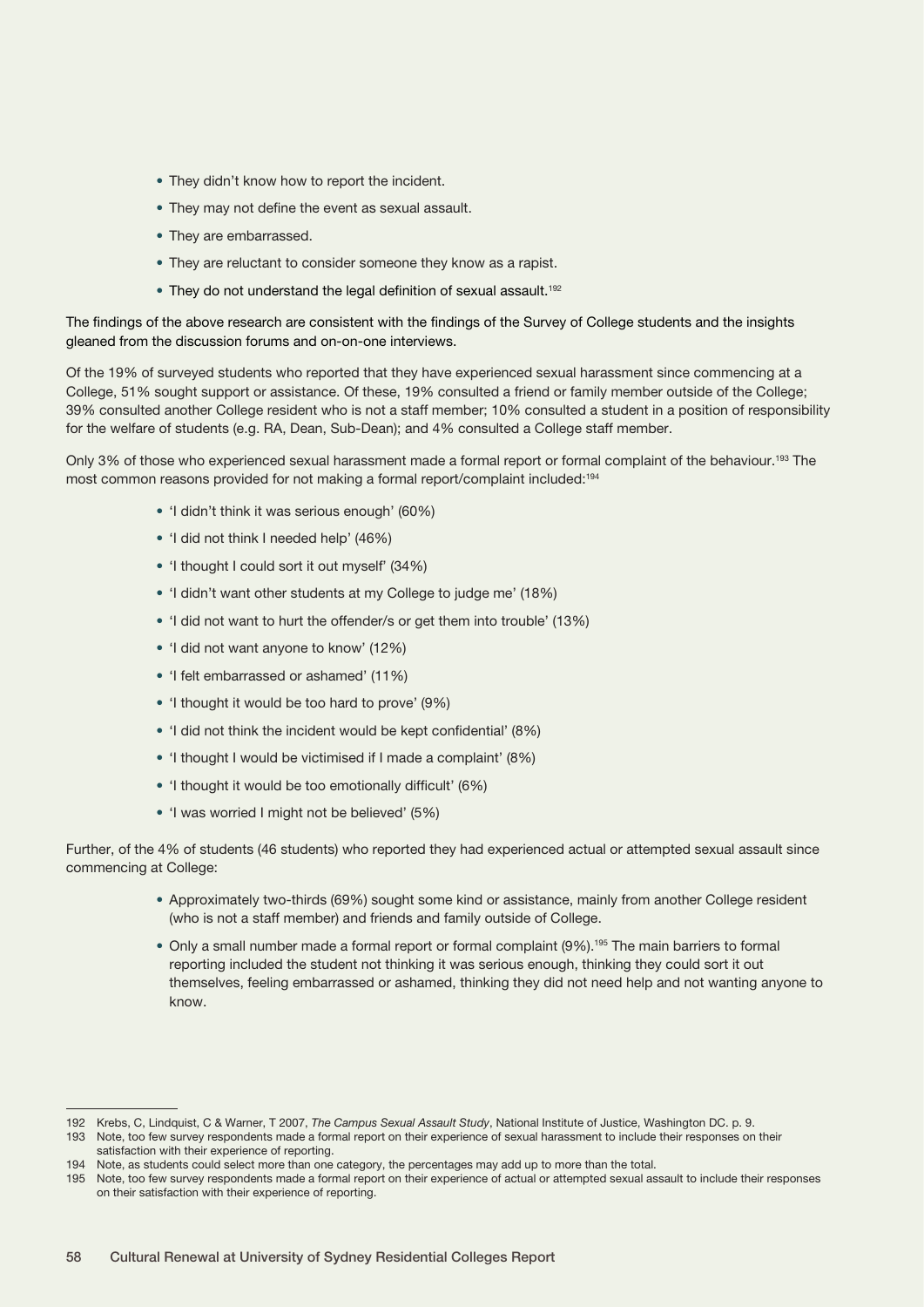Highlighting the importance of bystanders in responding to and addressing sexual misconduct, of the students who reported they had witnessed or observed sexual harassment, 49% reported they took some action as a result including:

- 'Talked to the target of the behaviour' (35%)
- 'Talked to the offender' (11%)
- 'Reported the incident to their College' (3%)
- 'Spoke to a College staff member' (4%)
- 'Spoke to a student in a position of responsibility for the welfare of students (e.g. RA, Dean, Sub-Dean, Corridor Monitor)' (11%)196

A common theme in discussion groups and interviews was whether students were confident about disclosing and reporting an incident. Students stated:

*The [peer support network are] there to support us and to help us if something goes wrong.* 

*I have been to [the staff member in charge of student welfare] before and would go again. She has our best interests at heart.* 

*I think we have a really good system here of who you can go to if something happened. I would feel personally fine about speaking to a [peer support network member].*

*I* feel like we've got a good system in place, in that there's a set network that we can go to with *adults. We've got that available to us… I think it's always going to be a difficult situation if you've been through that. I can't imagine. But I feel like we offer as many options as we can.* 

In contrast to these comments, disclosing or reporting an incident also presented challenges, including a perceived lack of confidentiality, the impact reporting may have on a group, or fear of ostracism or that the matter would not be taken seriously. Further, a sense of shame or a belief that if alcohol was involved the issue would not be addressed properly were also identified as potential barriers to reporting:

*If you report something, everyone would know and you would end up a bit of an outsider.*

*I wouldn't report an incident because I would worry it would jeopardise my scholarship.*

*I wouldn't go to a [peer support network member]... They are only a year or two older than me so it would be really hard to talk to them about an issue that you feel really ashamed of.*

It's hard to report something if it involves someone who is in your group of friends. It could be really hard to then have the same relationship with the group if everyone found out you had complained *about someone in the group.*

*I* wouldn't want the fact that *I* was drunk to be the issue, not the actual incident.

*It's just easier to stay quiet.*

A perceived lack of support was raised as potentially impacting on a student's confidence in reporting an issue:

*[There] should [be] a better system in place for dealing with sexual assault on campus.*

*I was too scared to report to staff because I felt it would just make my life more difficult and so just put up with it for the rest of the year.*

<sup>196</sup> Further, 2% 'spoke to someone outside of College about what to do' and 3% 'did something else'. Note, as students could select more than one category, the percentages may add up to more than the total.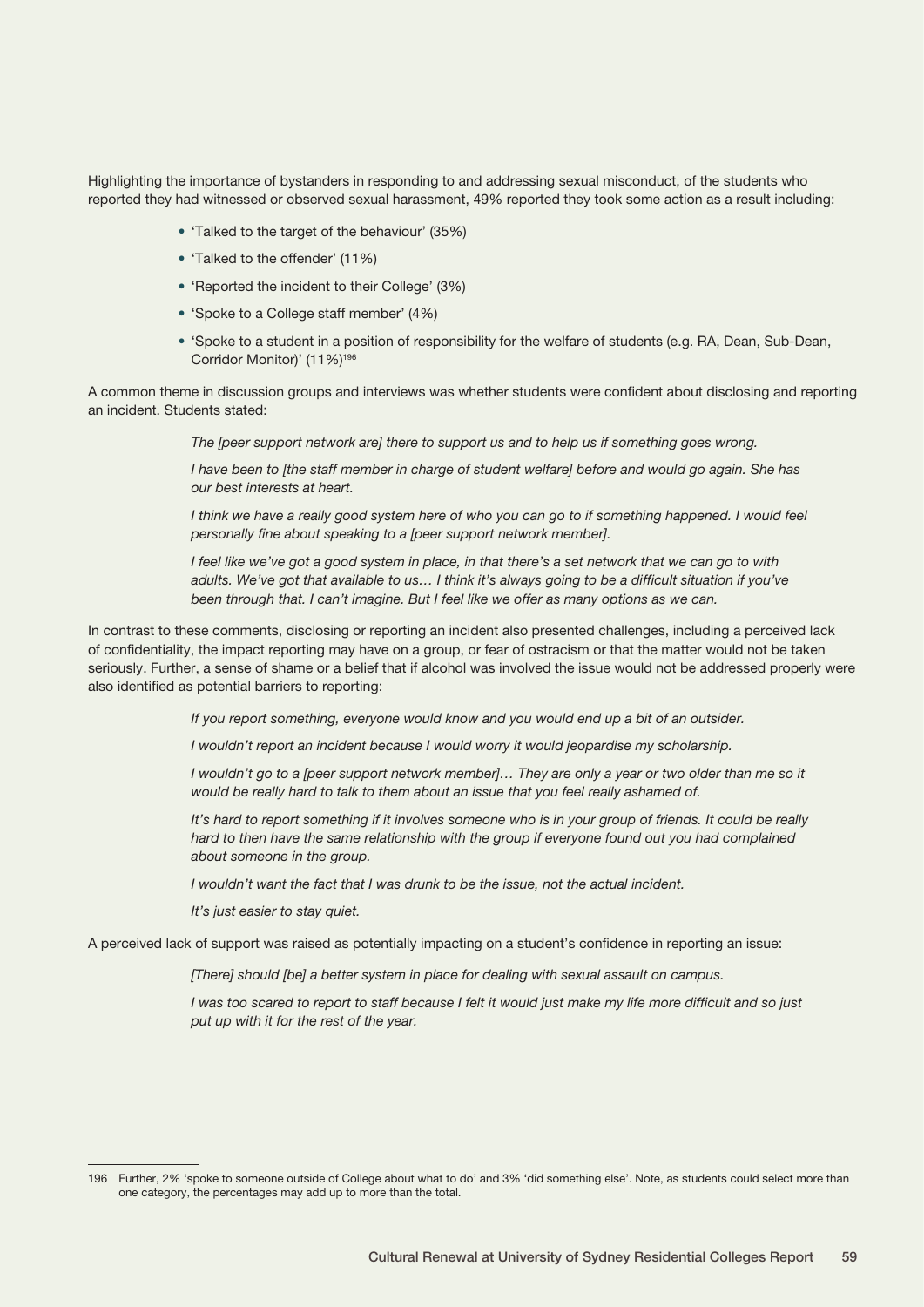In any organisation, disclosing or reporting an incident is dependent on whether there is a safe reporting environment. A safe reporting environment is one that meets the following three elements:

- The organisation has zero tolerance to unacceptable behaviour, including sexual harassment and sexual assault.
- Complainants will not be victimised for reporting.
- The matter will be expeditiously investigated and where appropriate, action will be taken.

In Chapter 2, the issue of the peer support network's capacity to respond to serious matters disclosed to them was explored. The Project Team expressed some concern about the level of responsibility placed on members of this network and their limited expertise in dealing with such serious matters as sexual assault. As individuals with no technical experience in dealing with these issues, there is a risk of providing inappropriate support and advice. This in turn can lead to potential re-traumatisation of the person disclosing.

The first disclosure for sexual harassment and sexual assault victims can be the most important. So it is critical that the first response is the right one, from both staff and students. An inadequate or even punitive response (e.g. 'were you drunk?') can often result in silencing and re-traumatising victims. It can also prevent others from coming forward if they do not feel that they will receive a sensitive response. Ongoing and expert training for staff and students in how to respond is critical.

The majority of students the Project Team spoke with did not know of or feel comfortable reporting to the University complaints system or counselling service:

#### *I've never heard of it.*

*I wouldn't go there. I think they only deal with things like exam stress.*

These comments suggest that opportunities exist for more proactive approaches to be taken and a safer reporting environment to be created, both within the Colleges and more broadly across the University of Sydney. This will increase student awareness of reporting mechanisms, and also students' willingness to access them.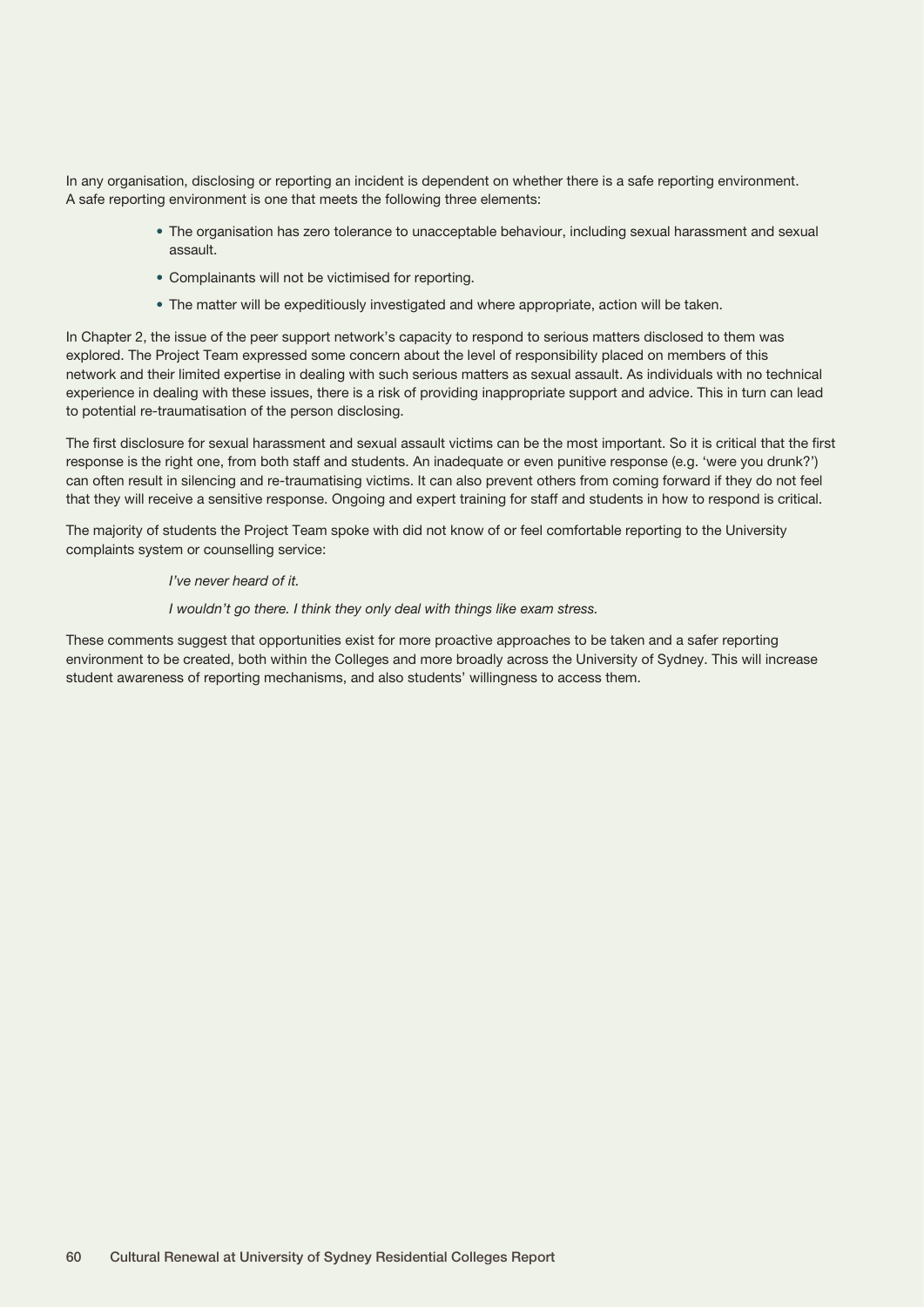*Over the last few months…and since this project started we have been discussing and reflecting on things that we probably wouldn't have considered a year or so ago. I think that has been really good for us to bring some issues into the open that we may not have thought about before and to talk about them.*

– College Student

# **Conclusion**

In recent years universities and residential colleges, both in Australia and overseas have identified the need to ensure that the college life they offer is positive for all residents. In Australia, the University of Sydney and the five independent residential Colleges have led the way, commencing reviews of their College's culture. This report provides a strong foundation for the necessary changes that must be made for the Colleges to remain strong into the future.

During the course of the Project, the Project Team gained a rich insight into the life of five of the independent Colleges at the University of Sydney. The enthusiastic, open and honest engagement of students, through discussion groups, interviews and the Survey, helped to frame the findings that underpin the recommendations for cultural renewal contained in this report. Far from being uninterested, students were keen to have their voices heard and to contribute to the future direction of their College.

The Project Team heard much about the strengths of College life, the lifelong friendships formed, the rich and diverse extra and co-curricular activities on offer, and the strong academic support. In particular, the Project Team noted the feelings of belonging engendered in students from each College.

The Project Team acknowledges the significant commitment of College Heads, Councils, staff and student leaders to this Project and recognises the strength they must find to implement the Project's recommendations. Their determination to renew their College culture reflects the high regard they hold for their Colleges.

The Project Team has made a range of recommendations which it believes will contribute to a safe, supportive and respectful College culture. These include recommendations underpinned by best practice regarding:

- Student leadership structures.
- O Week events and policies.
- The supply and demand of alcohol.
- Safety and well-being.
- Disclosure and reporting.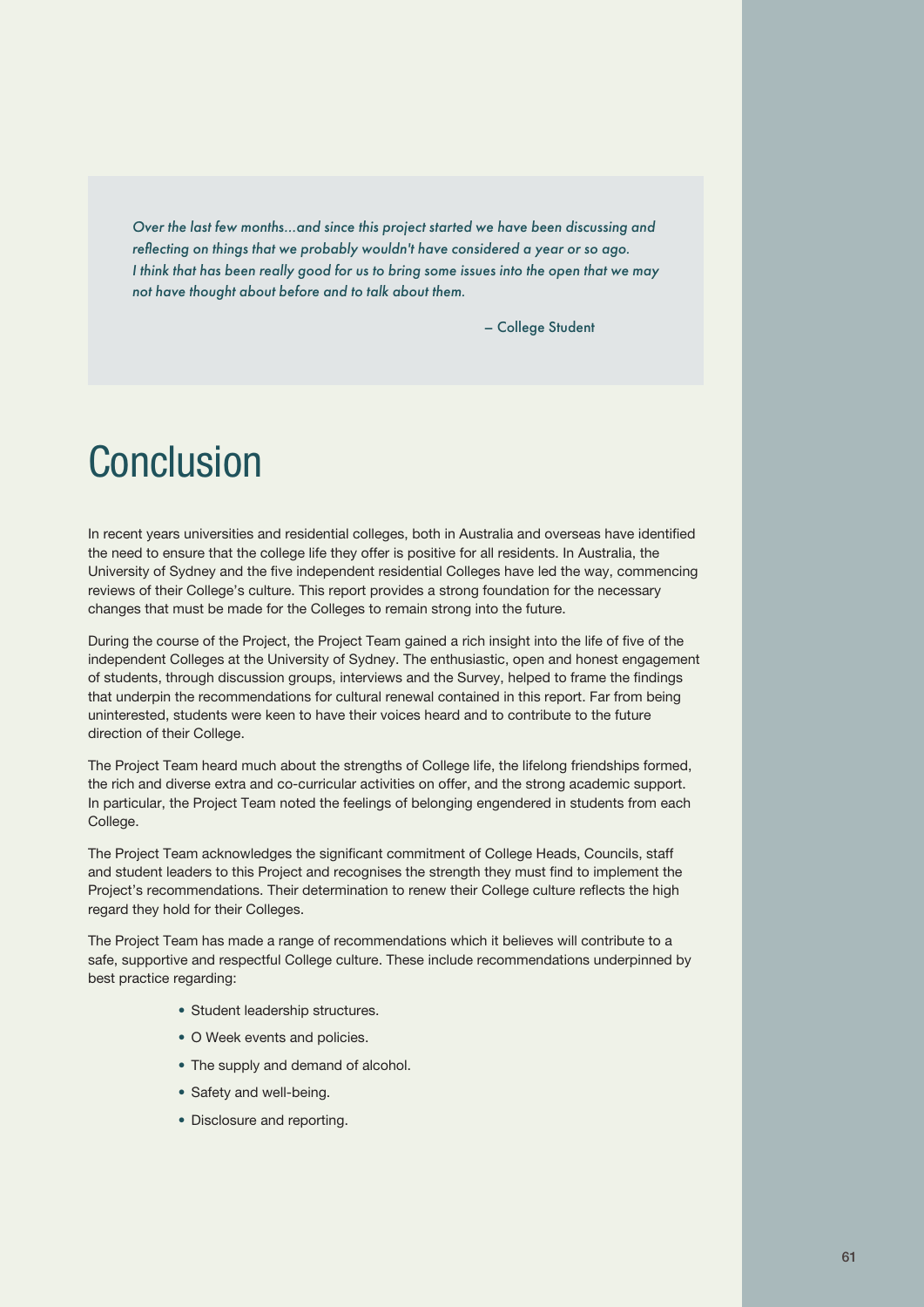It takes courage for an organisation to closely examine its culture and to identify not only those areas that are strong, but those that need to change. But without understanding where the challenges lie, it is not possible to develop a plan for renewal. This Project provides a plan with specific recommendations to strengthen culture. Implementing these recommendations will ensure the ongoing success of the University of Sydney residential Colleges.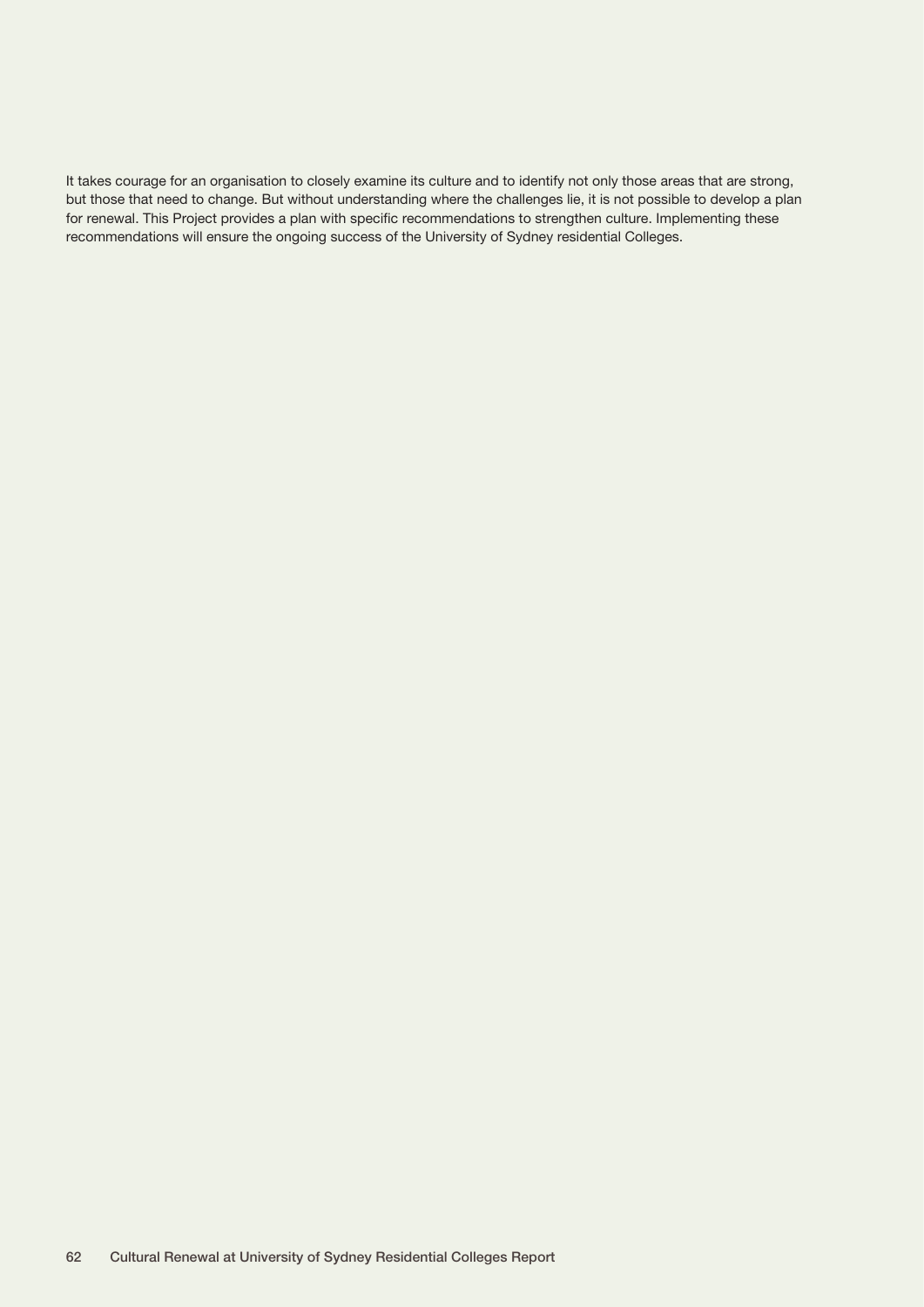*I have thoroughly enjoyed my first semester at [College] and my attendance here has been a highlight of my life so far, and because of this, I'm in strong support of making changes that could make the experience even better for upcoming generations.*

– College Student

# Recommendations

The following recommendations build upon the promising strategies currently underway in the Colleges. They are designed to ensure that those strategies are sustainable in the long term.

These recommendations are intended to be common across all Colleges, recognising that a cohesive and collaborative intercollegiate community will have a united response to culture, one that benefits individual Colleges, the University and in particular, the students.

The Project Team recognises that a number of recommendations have already been progressed to varying degrees by individual Colleges. It commends the Colleges for taking proactive action in advance of the report. Where there has already been progress by a College in line with a particular recommendation, this progress is acknowledged in the individual College's report.

It is intended that the Colleges accept the recommendations as either building on their own progress or as providing new and practical levers for reform that will ensure all students have a rich, rewarding and safe experience.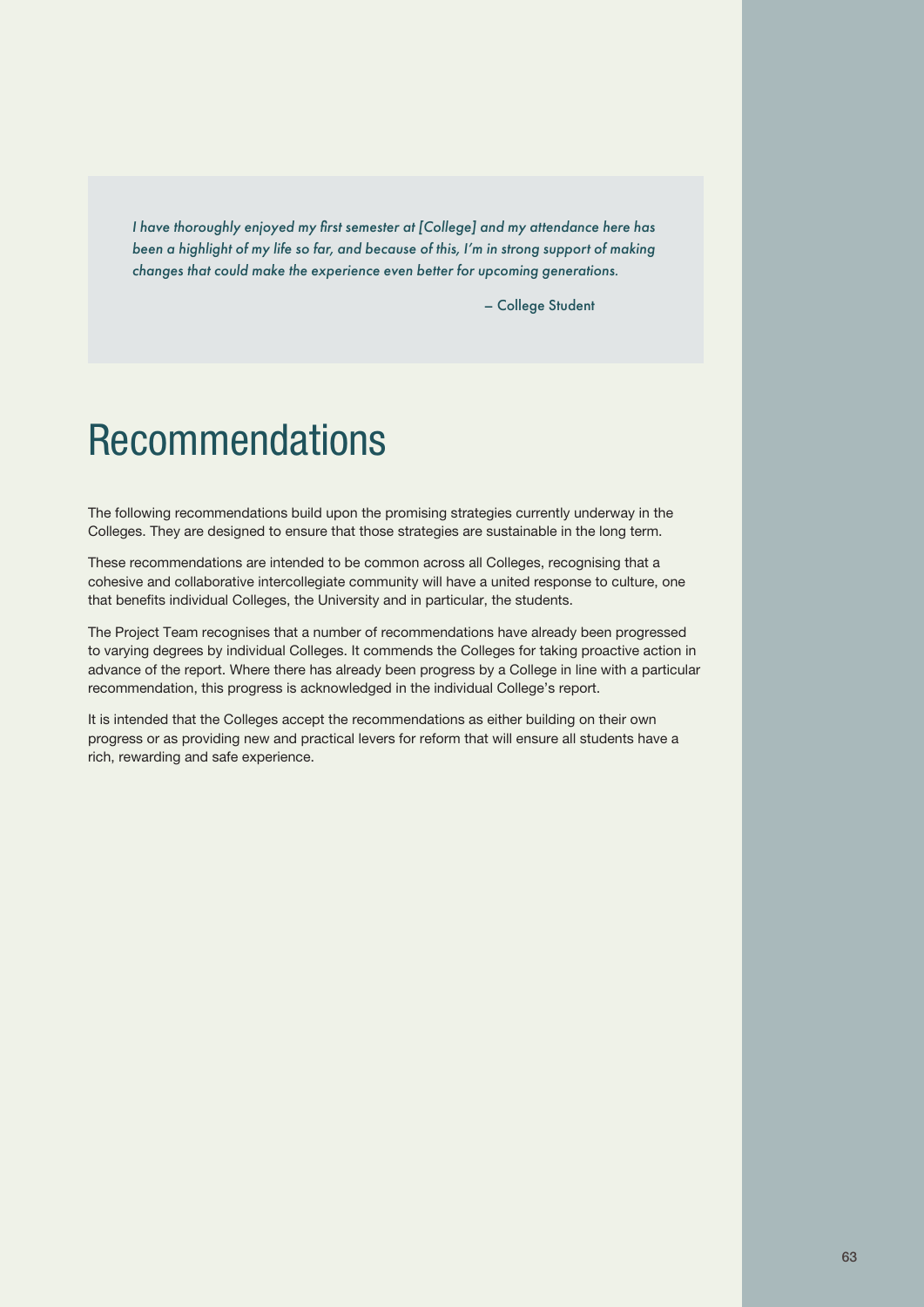# Principle 1: Successful and sustainable cultural renewal depends on strong and courageous leadership

Leaders set the tone of organisations

The College leadership team plays a critical role in shaping standards and driving reform. The University of Sydney also plays a vital part in supporting the Colleges as they strengthen and renew their culture.

Within Colleges there are three tiers of leaders – the College Council, the staff leadership team and the student leaders. Each has important leadership functions – what they say and do has a profound impact on the culture of the College. Led by the Council, all three tiers of the College leadership must visibly commit to the cultural renewal journey. Council, staff and students should work collaboratively to ensure that the culture of their College is one where all students can thrive.

Student leaders can be extremely influential and in this regard they are the Colleges' cultural ambassadors. Given this influence, it is imperative that student leaders are selected through a transparent and rigorous process and that they are supported by staff to develop their leadership skills and capacity. This process provides a principal role for the student body in electing student leaders while also ensuring appropriate mechanisms are in place so that elected student leaders demonstrate leadership capability or potential.

Diverse leadership teams, including gender-diverse teams in co-educational/co-residential Colleges, allow for increased access to the best talent.

This results in a diversity of thinking and improved decision-making compared to teams with no or limited diversity. A plethora of research confirms this. For this reason, it is important over time for co-educational/co-residential Colleges to work towards gender-balanced leadership teams.

Collective action is more powerful and sustainable than individual action. Collective action will also demonstrate to the College communities and the University of Sydney the strong commitment the Colleges have to evolving their culture and to addressing behaviours that are inconsistent with respectful and inclusive environments.

# Leadership of the reform process

- 1. The recommendations contained in this report should be owned and championed by the College Council, College Heads, staff and the student leaders.
- 2. The Council should champion cultural reform. Council should regularly review and discuss cultural renewal at Council meetings and ensure adequate resources are allocated to progress the reform process.
- 3. To demonstrate their visible commitment to cultural renewal, the College Heads, and the incoming Senior Student/ House President/Senior Common Room President, House Executive and Members of the House Committee/Senior Common Room should develop and deliver a clear and strong written statement (signed by all) that articulates the importance of cultural renewal, its benefit to individual students and the College more broadly. This statement, disseminated widely internally and externally, should also:
	- Include strong messages about the College's zero tolerance to hazing and sexual misconduct as well as policies on alcohol misuse, harassment and damage to property.
	- Be reiterated and restated each year with incoming student leadership groups.
	- Be incorporated into orientation for first years and into student leadership training.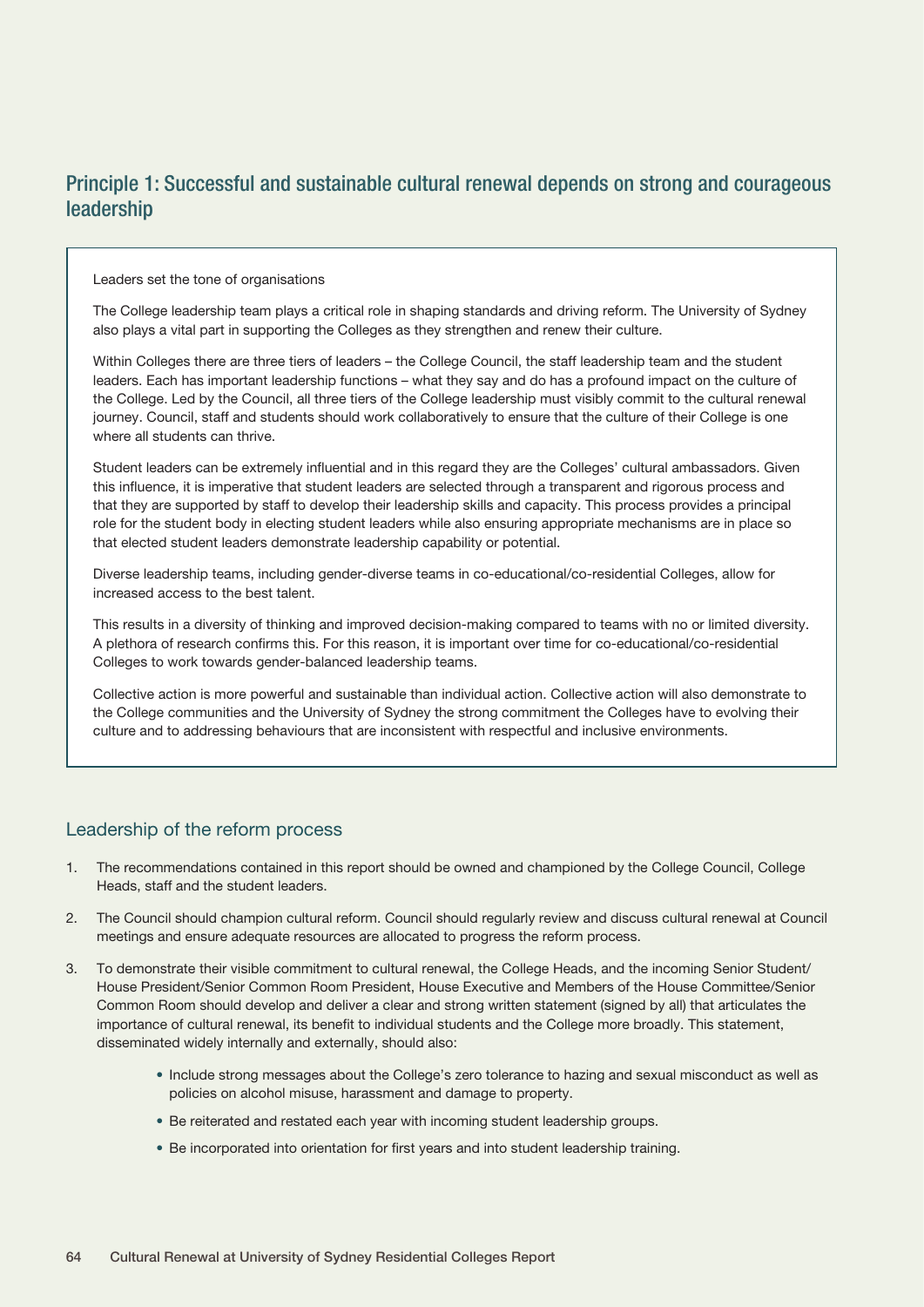- 4. Recognising that collective action can be more powerful and sustainable than individual action, it is recommended that the Colleges adopt a cross-College approach and continue to work collaboratively to align and amplify efforts to achieve cultural renewal. This would include a standing agenda item on cultural renewal at the Heads of College meeting, including sharing best practice initiatives and problem-solving challenges.
- 5. To assess progress in relation to cultural renewal, the Colleges should readminister the Survey used in this Project, together with any appropriate modifications, every three years. The results of that Survey should be used to inform additional strategies that may be required to further strengthen and sustain a positive culture.

## Student leadership

- 6. The principal role of student leaders should be to foster and champion a culture of inclusion, respect and safety. The Student Club/Senior Common Room constitutions, charters, policies and role descriptions should reflect this.
- 7. To ensure that the College promotes and supports strong, inclusive and responsible student leadership, students and staff should, in collaboration, amend the current process for electing student leaders by:
	- Ensuring formal role descriptions for student leadership positions include responsibility as ambassadors of the College values and their obligations to uphold and model these values at all times. The Student Club Constitution/Rules should ensure accountability and consequences for House Committee/Senior Common Room Committee members that breach their role as ambassadors.
	- Developing clear criteria for selection that includes candidates' demonstrated commitment to inclusion, respect and safety.
	- Ensuring candidates for leadership roles have the express support of the College Head in relation to their demonstrated ability to foster and champion a culture of inclusion, respect and safety.
	- Enhancing the transparency, anonymity and confidentiality of the voting process for students, by, for example, utilising an online process with an external provider.
	- Commencing the selection process in early Semester Two to allow proper planning, training, mentoring and leadership development for successful candidates.
	- Ensuring that in co-educational/co-residential Colleges, a gender balance of student leadership teams is achieved including by:
		- » Implementing a 40:40:20 rule for House Executive, House Committee and Senior Common Room, which ensures that there is good gender balance at student leadership levels. The basis of this model is that 40% of leaders are men, 40% are women and 20% are either gender.
		- » Ensuring that the role of Senior Student/House President/Senior Common Room President rotates on an equitable basis between male and female students. The Project Team recommends that the College considers a range of options to achieve this outcome, including (but not limited to): a) rotating the role between male and female students each year; b) over a five-year period applying the 40:40:20 rule; c) structuring the candidate pool in such a way to ensure that neither male nor female can ever be in post for more than two years in succession; d) electing male and female joint Senior Students/House Presidents/Senior Common Room Presidents; and e) electing male and female joint House Presidents, one of whom takes the Senior Student/House President/ Senior Common Room President role and the other the Secretary role for the first six months, switching roles for the second half of the year.
		- » Ensuring that there is compulsory training for all elected student leaders, including (but not limited to) ethical leadership and decision-making, respectful relationships, leading diverse and inclusive teams, and bystander interventions.

Consideration should also be given to ongoing mentoring for elected student leaders by a member of College staff.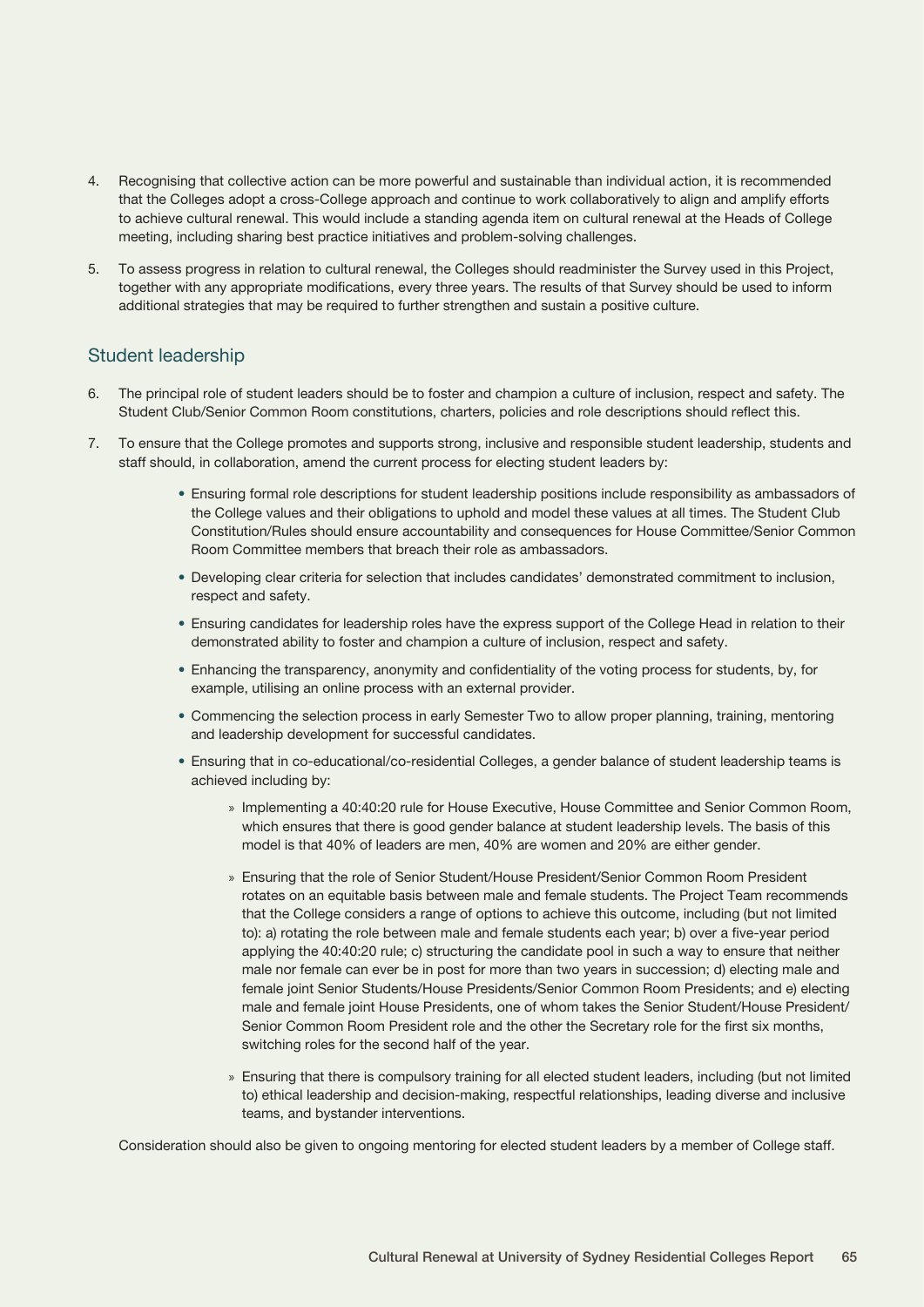8. To enhance inclusion and equality within the student community, any practice that reinforces negative elements of student hierarchy should be reviewed with a view to modification.

## Staff leadership

- 9. Councils should continue to support the College Heads and all staff to implement the recommendations and champion cultural reform, including by ensuring staff resources are adequate and by providing staff with access to additional training or skills development as needed.
- 10. To better reflect the leadership role and status of staff, the collective term for those who lead and manage the College should be changed from 'Administration' to either 'Staff', 'Executive Leadership' or 'Management'.

# Principle 2: Inclusive institutions foster and celebrate diversity, respect and non‑discrimination

An inclusive College and University environment is one where there is respect for all, where diversity is celebrated as a core feature of the institution, and where fairness and equality underpin decision-making.

Culture is set by the behaviours and attitudes that an institution does not accept or tolerate.

Inclusive practice values the unique contribution that every student can bring to College and campus life and enables:

- The College to attract and retain a diverse student population that reflects the diversity of the University campuses.
- All students to participate fully in the life of the College and the University.
- 11. Colleges, in consultation with the University of Sydney, should develop targeted strategies to attract and retain a diverse population of students that reflects the University population and broader community.
- 12. Colleges should foster a culture of respect and fair play in all intercollege social and competitive interactions, by College Heads:
	- Ensuring the intercollege code of conduct for students, including players and spectators of College sport and cultural activities, is grounded in respect for the inherent dignity of all.
	- Eliminating and prohibiting all demeaning or degrading chants, songs and heckling.
	- Enforcing appropriate penalties for any breach of the code, including suspending players from their team or spectators from watching events, who breach the code of conduct.
	- Engaging with their University partners including University of Sydney Union (USU) and Sydney Uni Sport and Fitness (SUSF) to ensure a culture of respect and fair play is embedded in all activities.
	- Exploring broader, non-competitive opportunities for positive interactions between the Colleges.
- 13. The University of Sydney and Colleges should work together to foster greater connection between Colleges and the broader campus community including by:
	- Developing, in collaboration with the Colleges, and investing in a positive campaign that raises awareness among the University of Sydney campus community of the value of and strong contribution by the Colleges to campus life.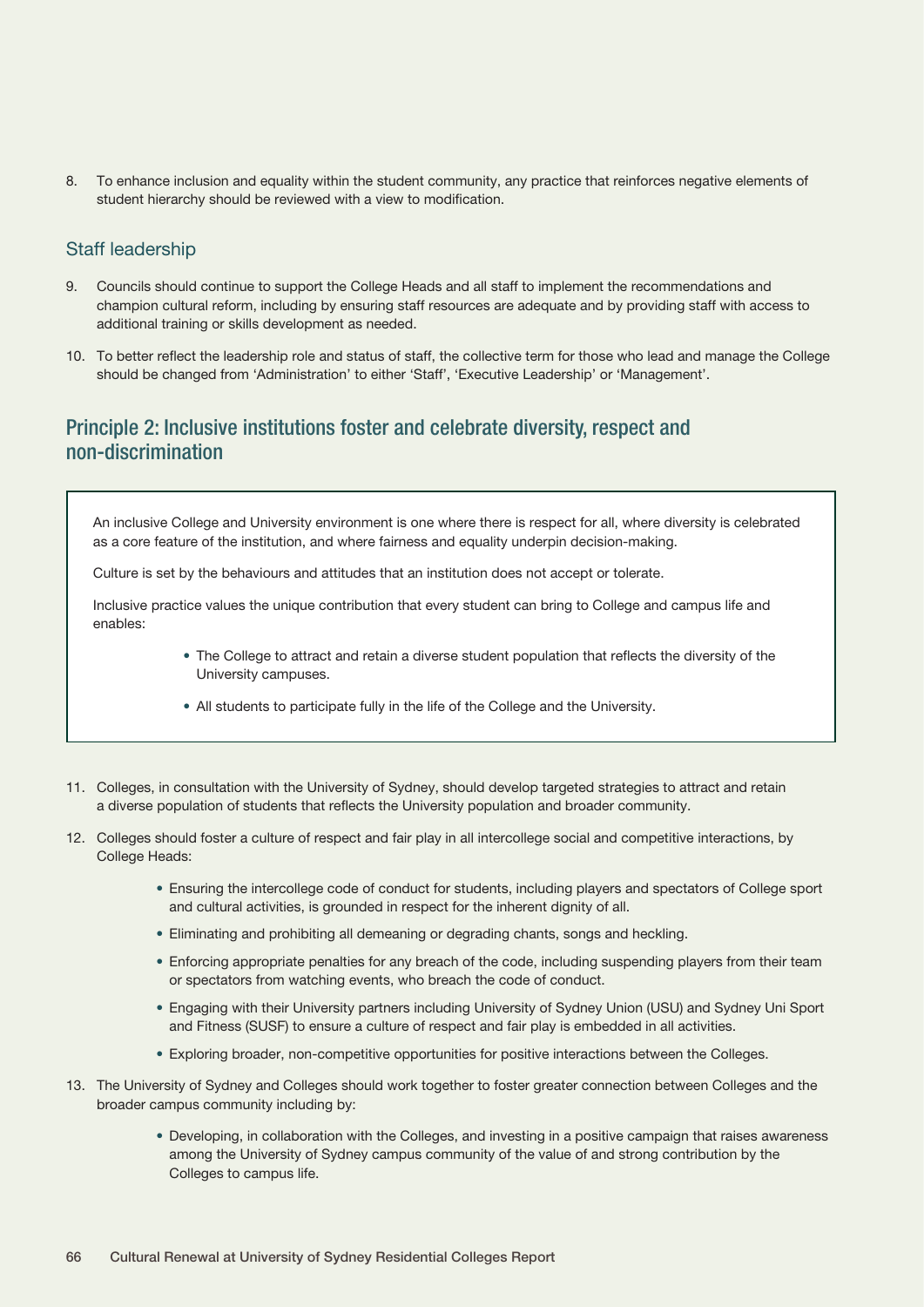- Creating shared learning communities, including the creation of learning spaces within the Colleges, where College students and non-College students can come together for academic tutorials or other forums.
- 14. The University of Sydney should make it clear in its code of conduct that disrespectful, demeaning or unethical behaviours from University staff and other students towards College students and staff are strictly prohibited.

# Principle 3: A lively, exciting and dynamic culture that also ensures the safety, dignity, health and well-being of students is critical to a thriving and progressive College

Colleges are places where students should feel 'at home' while being supported to engage in their University studies as well as the dynamic intellectual, cultural and social College community. Colleges should foster a lively and exciting culture that enhances students' overall university experience. In building such a culture, the safety, dignity, health and well-being of students must be paramount and risks must be minimised. Attitudes and behaviours that reflect the values of the College should be modelled and practised at all times.

#### **Orientation**

- 15. 'O Week' should be renamed to signal a shift towards induction and welcome, and away from the problematic connotations and expectations of the past.
- 16. Orientation should be closely overseen by College staff with assistance from Residential Assistants, Resident Advisers, Deans, Sub-Deans and Corridor Representatives and select student leaders.
- 17. Each College should develop a policy that clearly articulates the purpose of orientation with a focus on induction and inclusion into the College and University community. The policy should be underpinned by respect and safety, inclusion and equity, and ethical leadership. Student leaders involved in the program should be required to sign a code of conduct that reflects the intent of the policy. The orientation policy should include or continue to include:
	- The strict prohibition of practices that may be demeaning or place students at physical or emotional risk, including hazing.
	- The inclusion of alcohol-free days (number to be determined by individual Colleges) during the period of orientation.
	- Appropriate training in areas such as first aid, sexual misconduct, responsible consumption of alcohol, and the proper and ethical exercise of authority (student power).
	- The requirement that appropriate events should be subject to a risk assessment. Other events in the academic year should also be subject to a risk assessment.
	- The alignment, as far as practicable, with faculty-based activities and information sessions for new students.

#### Alcohol

- 18. The Heads of College should develop a common approach to alcohol harm minimisation. This approach should consider best practice interventions to reduce access/supply and demand of alcohol, and to reduce harm caused by alcohol. The Heads of College may also seek advice from an expert in harm minimisation and drinking patterns of the College age cohort to assist in developing this approach. In particular the Project Team recommends:
	- The positions of licensees and bar management should be held by qualified individuals or organisations independent of the Student Club and contracted by College staff.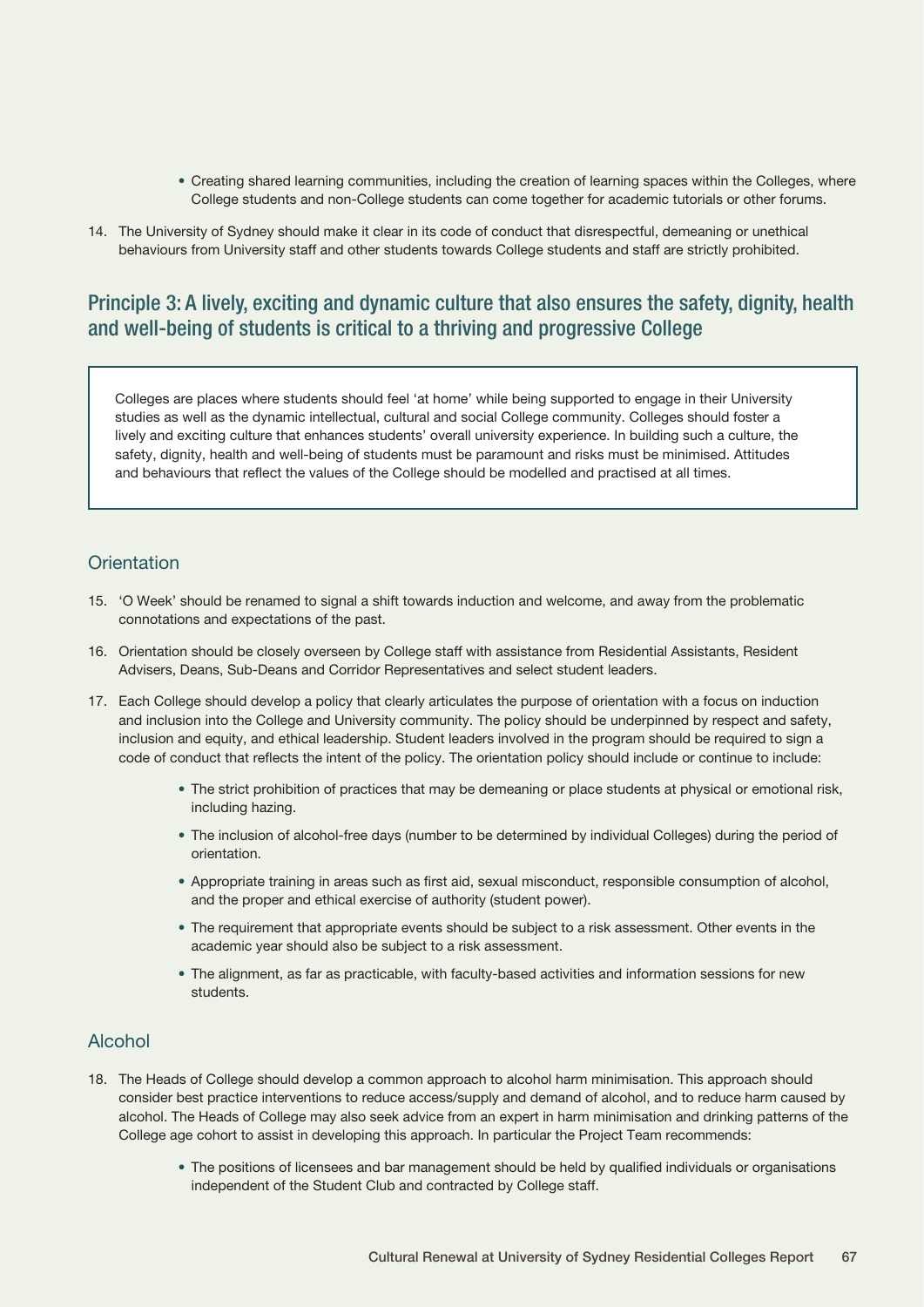- Commercial bar rates should be charged for all alcohol at College events and venues and as such the use of Student Club fees for the purchase of alcohol should be prohibited.
- A zero-tolerance approach is visibly practised for alcohol-related behaviour that causes disturbance, damage or harm to any student or property.
- The Student Club should be responsible for any non-accidental property damage, including alcoholrelated property damage. This would include the cost of replacement or repair, where the alleged offender cannot be identified.

Once developed, the policy should be widely disseminated among the intercollege community with an explanation of its objectives.

# Principle 4: Unacceptable and disrespectful attitudes and behaviours negatively impact on individuals, Colleges and the College community

The vast majority of students feel respected by their peers and have a strong sense of safety at their College. Some students however experience behaviours that make them feel uncomfortable or unsafe. For some, particularly female students, experiences such as sexual harassment by other students and for a few, sexual assault, create significant distress and trauma.

All students in College have the right to feel and be safe and respected. Sustaining a culture of respectful relationships is key to a zero-tolerance approach to any unacceptable attitudes and behaviours.

- 19. Each College's policies on bullying and harassment should explicitly include provisions that prohibit hazing or any other behaviours that compromise students' physical or psychological safety and well-being. The provisions should include a clear definition and scope of hazing behaviours. In line with best practice approaches to the prohibition of hazing:
	- The Colleges should provide comprehensive education about hazing.
	- Victims must be supported, including through appropriate reporting options.
	- Students who engage in hazing behaviours should be appropriately held to account.
- 20. Each College and the University of Sydney should develop, with guidance from an expert in sexual harassment, sexual assault and respectful relationships, a stand-alone policy that addresses sexual misconduct. The stand-alone policies of the Colleges and the University should be underpinned by best practice principles.
- 21. Each College's policy should articulate a zero-tolerance approach to sexual misconduct, a commitment to traumainformed victim/survivor support and, where possible, to holding perpetrators to account. Specifically, the policy should:
	- Expressly prohibit sexual misconduct (including sexual harassment and sexual assault) and make clear the consequences of breaching the policy.
	- Define key terms and concepts illustrated with relevant examples in order to clarify the meanings of and behaviours that constitute sexual harassment, sexual assault and consent.
	- Acknowledge the institution's responsibility to provide a safe and respectful environment for all.
	- Articulate expectations that all members of the College community (including the College Council, staff and students) have a role in creating a safe and respectful environment.
	- Provide clear details on processes for reporting and responding to sexual misconduct, including with specific names and contact details, and how to support someone who has experienced sexual assault.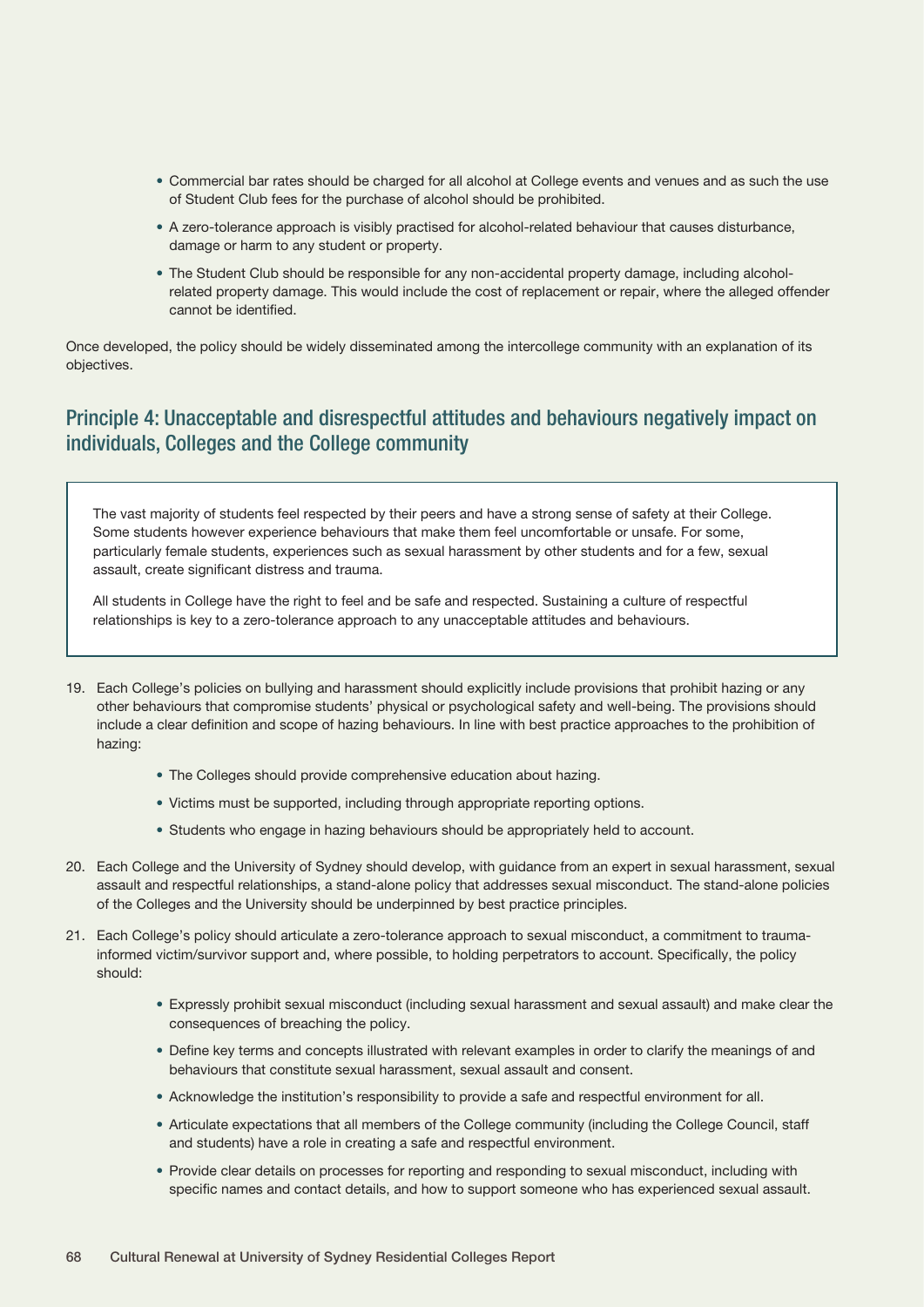- Provide clear guidance and a variety of options for survivors/victims to disclose experiencing sexual misconduct; to seek support, counselling and health services; and to identify procedures and timeframes for investigations.
- Ensure reports are dealt with sensitively and expeditiously and that the parties to a complaint are advised of progress and outcomes while ensuring confidentiality is maintained.
- 22. All relevant staff, Residential Assistants, Resident Advisers, Deans, Sub-Deans and Corridor Representatives should undergo first responder training by an expert in trauma-informed and survivor-centred approaches, to ensure they have the skills to respond sensitively and appropriately to a sexual assault or sexual harassment disclosure. Evidencebased prevention education and awareness about sexual assault and sexual harassment, and bystander interventions, should be provided to all students and relevant staff. All relevant staff and students should receive this education during their orientation and then as refresher training each year they are at College.
- 23. In recognition of the psychological and emotional needs of some students, the College should provide and widely advertise referral pathways to specialist psychological support services for students, including for students who have experienced trauma. This support should also be offered to RAs to minimise the risk of vicarious trauma or distress that they may experience through their role.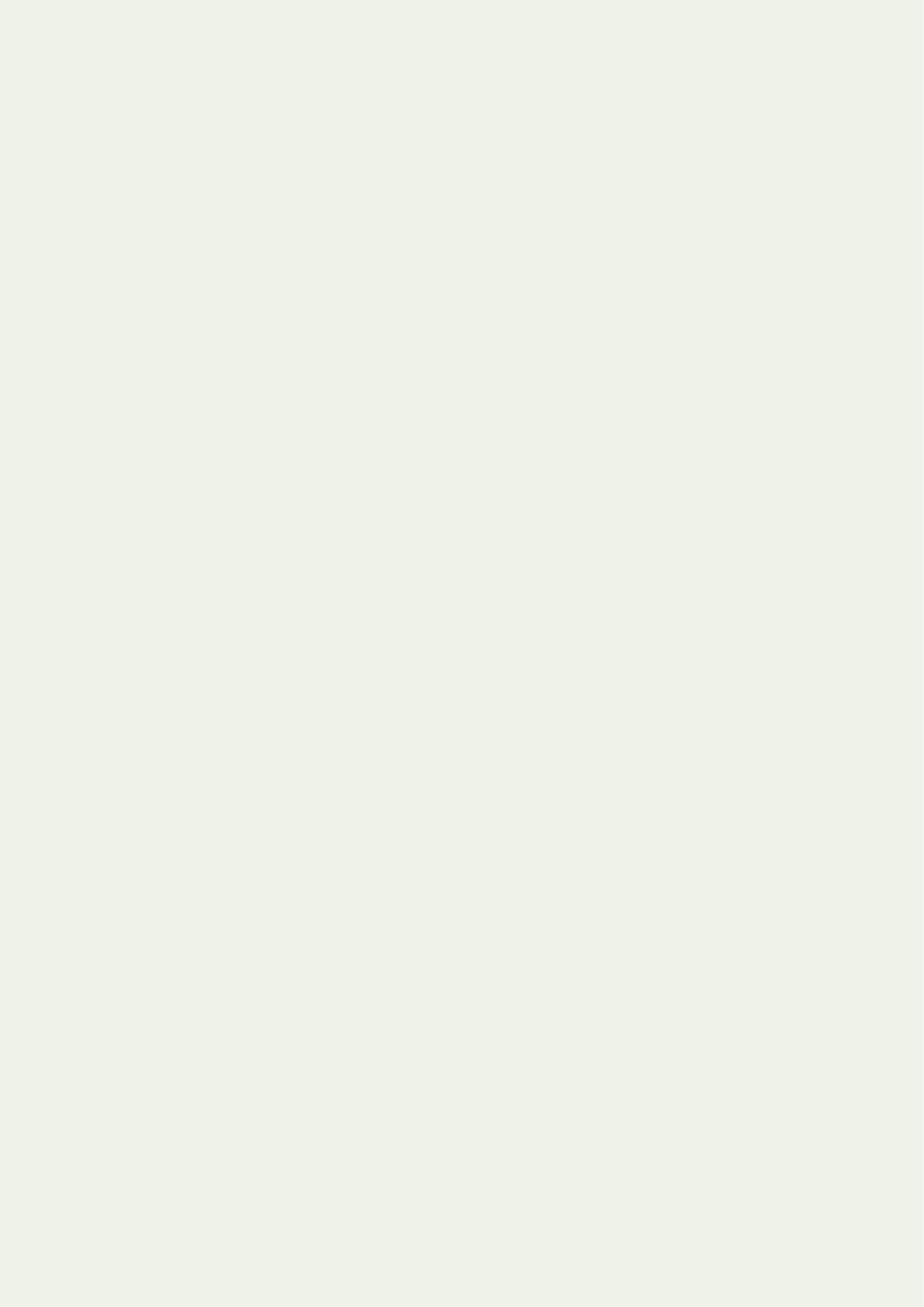# Appendix A: Survey methodology and interpreting results

An online survey (the Survey) was administered to all students (over the age of 18 years) across the five residential Colleges between 18 May and 9 June 2017. The aim of the Survey was to gather quantitative data on perceptions and experiences of students on a range of areas related to College life, including strengths of College life, and areas they find challenging. It also aimed to understand the prevalence of inappropriate behaviour, sexual harassment and bullying, and any patterns in the experience of particular groups of students, for example women and first-year students.

A total of 1001 students participated in the Survey across the five Colleges. Students were emailed an invitation to take part and received up to two reminders during the course of fieldwork. All students over the age of 18 years were invited to take part (n=1447). Student details were passed onto the Social Research Centre from each College for the purpose of the research. Students who took part were provided with a \$10 e-voucher as an acknowledgement of the time taken to complete the Survey. The Survey took, on average, 10 to 15 minutes to complete.

The Survey attracted a 69% response rate.<sup>197</sup> The Survey provided an alternative avenue for students to engage with the Project and confidentially report on their views and experiences. The findings are reflected throughout this report.

The Survey instrument was developed by the Project Team in collaboration with the College Heads, College staff and the Social Research Centre – a highly regarded social research organisation based in the Research School of Social Sciences at ANU. The themes outlined in the Survey reflect the themes identified in discussions with students, College Heads and College staff. The Survey instrument built upon existing survey instruments including the *National Sexual Harassment* survey,198 the *Respect Now Always* survey,199 and the Australian Bureau of Statistics' Personal Safety Survey.<sup>200</sup> However, due to the different population bases and variations in survey methodology, the results cannot be compared to these other surveys.

The Survey responses were weighted to ensure they reflected and were representative of the College student population in each College. Data was weighted by gender, College, undergraduate or postgraduate status, and year at College.

Approval was sought and granted to administer the Survey by the University of Sydney Human Ethics Committee (Ethics Approval Number: 2017/234). The Survey data was analysed by the Social Research Centre on behalf of the Project Team. A list of appropriate referrals and supports were provided to students who participated in the Survey.

## Interpreting the results

Some percentages may not add up to the total due to rounding, some categories not being reported (e.g. 'Don't know/Not sure' and 'Prefer not to say'), or being able to choose more than one category.

<sup>197</sup> Response rate was defined as the number of interviews divided by the total number of students invited to take part.

<sup>198</sup> Australian Human Rights Commission 2012, op. cit.

<sup>199</sup> Australian Human Rights Commission 2017, op. cit.

<sup>200</sup> Australian Bureau of Statistics (2012) *4906.0 – Personal Safety, Australia, 2012*.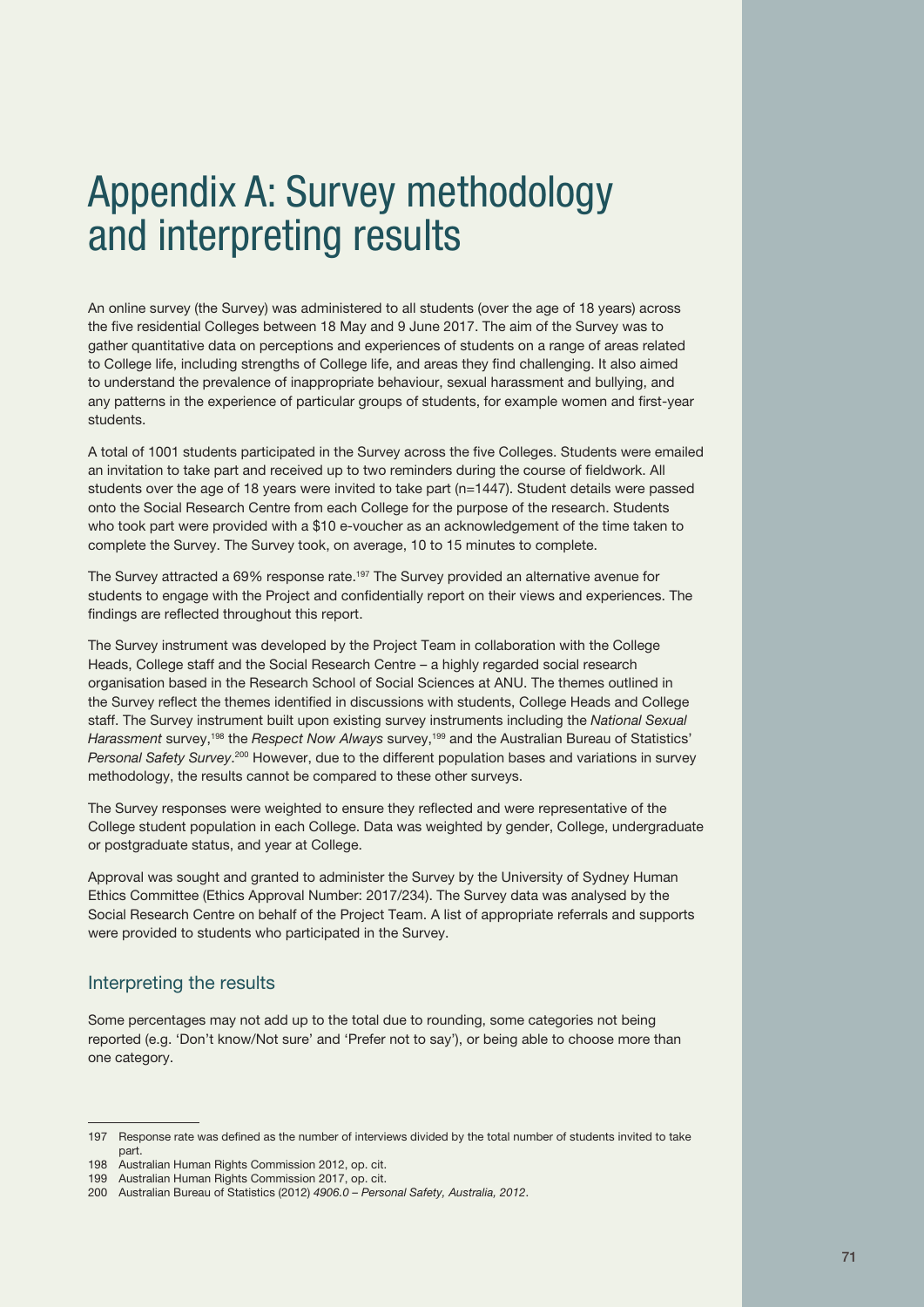The table below present margins of error associated with various Survey estimates. These take into account both the achieved response rate (69%) and population of residential students across the five Colleges (1447). This table should be use to assist with the interpretation of results. For example, if 50% of students agree with a statement, we can be 95% confident that the true estimate is between 48% and 52%.

# Table 1: Error margins

| <b>Survey estimate</b> | <b>Associated margin</b><br>of error, at the 95%<br>confidence level (p<.05) |
|------------------------|------------------------------------------------------------------------------|
|                        | <b>All Colleges</b>                                                          |
| 50%                    | $+/- 1.7%$                                                                   |
| 40%/60%                | $+/- 1.7%$                                                                   |
| 30%/70%                | $+/- 1.6%$                                                                   |
| 20%/80%                | $+/- 1.4%$                                                                   |
| 10%/90%                | $+/- 1.1%$                                                                   |
| 5%/95%                 | $+/- 0.8%$                                                                   |

Significance testing was done at the 95% confidence level (p<.05). Significant differences have been highlighted throughout the report.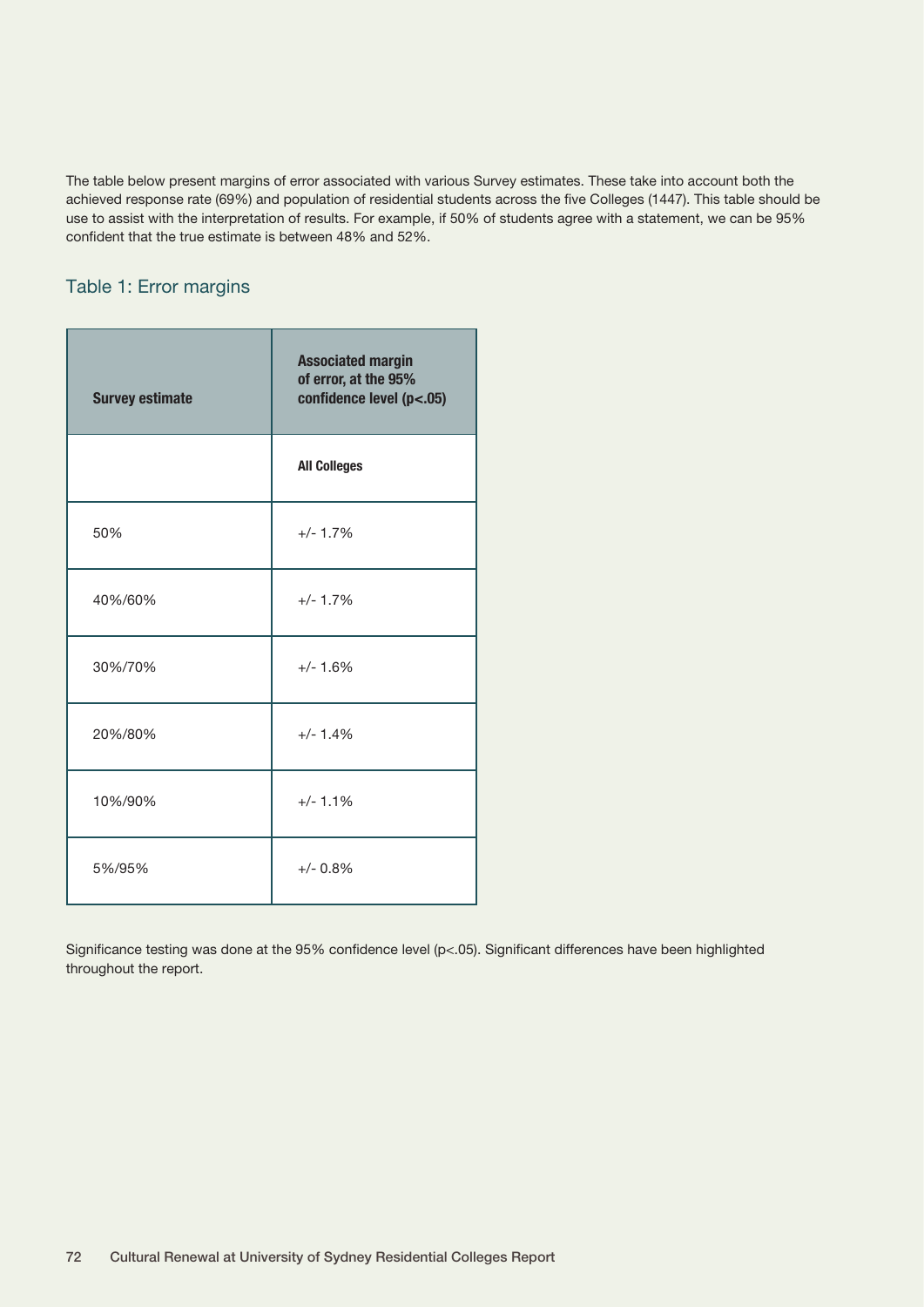# Appendix B: Survey questionnaire

# University of Sydney Colleges Cultural Renewal Project 2017

# Online Questionnaire

# INVITATION EMAIL:

You are invited to take part in a survey exploring students' experiences of college life.

The University of Sydney and five of the University of Sydney residential colleges have engaged Elizabeth Broderick & Co. (EB&Co) to conduct a project that will explore the strengths of the residential college experience, areas that could be improved and students' experiences with the broader University community.

The findings from this survey will form a critical component of that work and will be incorporated in a final report due later in the year. Completing the survey is a way to help us develop recommendations that will ensure that the college environment is the best it can be for you and for students who will come after you. Your voice is the most important voice to be heard in this project.

We therefore invite you to complete this short survey about your views and experiences of college life. It will take approximately 10 to 20 minutes to complete, depending on your answers. You will receive a \$10 gift card to reimburse you for your time.

The survey is being conducted by The Social Research Centre on behalf of EB&Co. The survey is voluntary. Your answers will be completely confidential and any responses will be de-identified before used in the final reports. This means that none of the information collected in the survey will be used to identify you and no one will know if you have or haven't participated in the survey. By completing and submitting the survey you are providing your consent to your answers being analysed and used in the report.

Please click here to begin the survey:

<<survey link>>

The survey is being conducted under the University of Sydney's Human Ethics Committee approval (HC Reference Number <<TBC>>). We recommend you read and print the full Participant Information Statement prepared by Elizabeth Broderick & Co. – please click here.

We thank you for taking the time to participate in this important survey.

Yours sincerely,

Elizabeth Broderick

#### EMAIL FOOTER:

This email was sent by The Social Research Centre, on behalf of Elizabeth Broderick & Co to studentname@email.com Click here to unsubscribe from the survey

#### PROGRAMMER NOTE: FIRST SCREEN ONCE SURVEY IS ACCESSED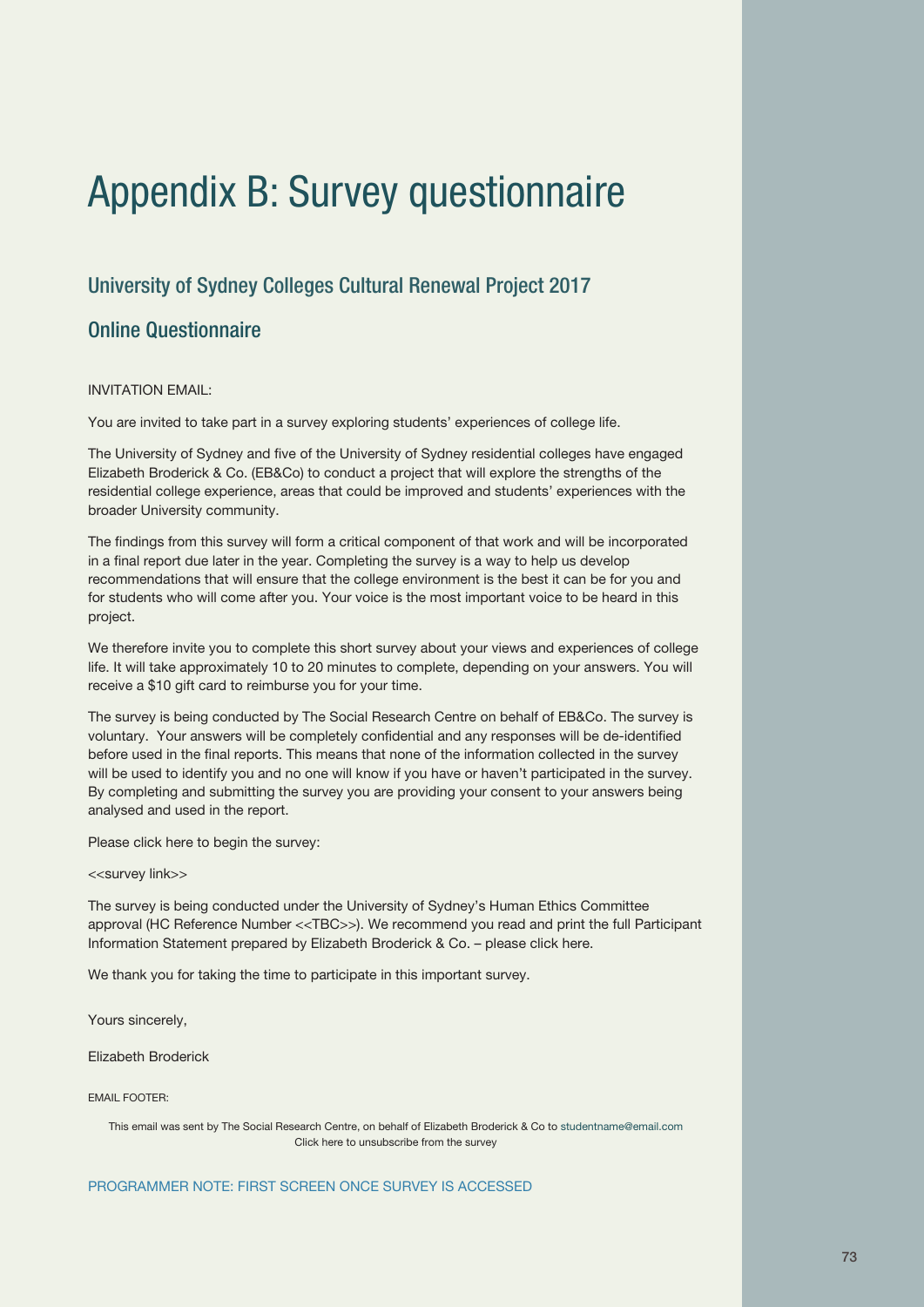#### **INTRODUCTION**

Thanks for participating in this important survey. It'll take about 10-20 minutes to complete, depending on your answers.

If you are unable to finish the questionnaire in one sitting, your answers will be saved and you will be able to re-enter and complete it at a time that is convenient.

When you complete the survey, you'll receive a \$10 gift card to reimburse you for your time.

This survey has been approved by the [University of Sydney ethics committee (Ethics Approval Number: 2017/234). If you have any queries about the ethical conduct of the survey, please contact +61 2 8627 8176.

The survey may raise sensitive issues and may lead to psychological distress for some individuals. If you experience any distress during or after participating in the survey, you can access support by calling:

- <COLLEGE SPECIFIC CONTACTS>
- Your university's on-campus counselling service;
- LifeLine 13 11 14
- 1800RESPECT (24/7 National Sexual Assault, Domestic and Family Violence Service)
- Beyond Blue 1300 22 4636

Please click 'Next' to start the survey.

#### PAUSE SCREEN

Thanks for your time so far. Your answers have been saved. You can use your original survey link to return to the survey and continue from where you left off.

Firstly, a few questions about your college history.

#### \*(ALL)

- Q1 How many years have you attended [COLLEGE]?
	- 1. Less than one year
	- 2. 1 year
	- 3. 2 years
	- 4. 3 years
	- 5. 4 years
	- 6. 5+ years
	- 7. Don't know/not sure
	- 8. Prefer not to say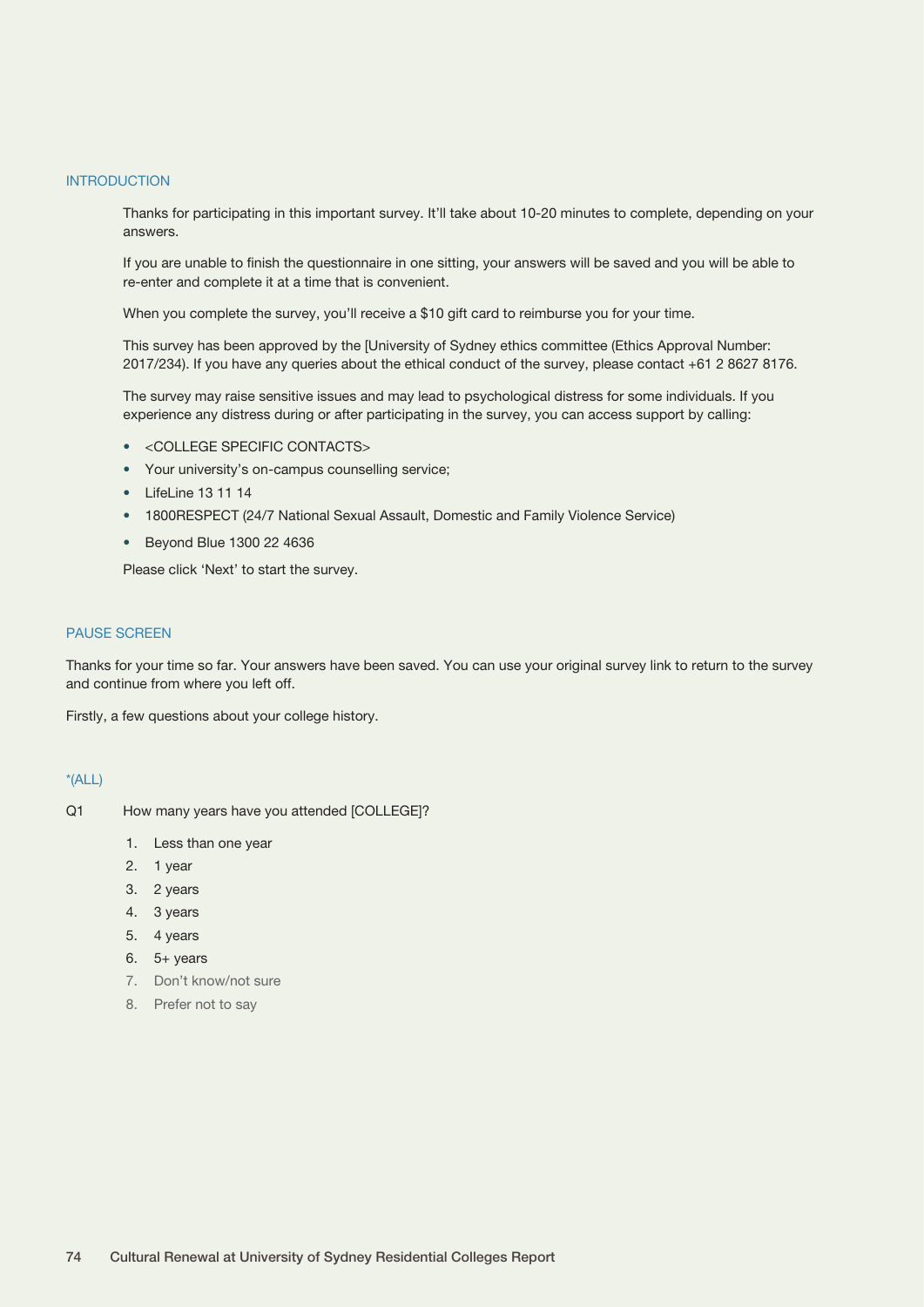- Q2 What is your level at university?
	- 1. Undergraduate 1st year
	- 2. Undergraduate 2nd year
	- 3. Undergraduate 3rd year
	- 4. Undergraduate 4+ years
	- 5. Postgraduate 1st year
	- 6. Postgraduate 2nd year
	- 7. Postgraduate 3rd year
	- 8. Postgraduate 4+ years
	- 9. Other
	- 10. Don't know/not sure
	- 11. Prefer not to say

# $*(ALL)$

- Q3 Before coming to [COLLEGE], where did you previously live?
	- 1. Another University of Sydney residential college
	- 2. Sydney area
	- 3. NSW rural or regional city/area
	- 4. Interstate capital city
	- 5. Interstate rural or regional city/area
	- 6. Overseas
	- 7. Don't know/not sure
	- 8. Prefer not to say

# $*(ALL)$

- Q4 Are you a domestic (Australian) or international student?
	- 1. Domestic
	- 2. International
	- 3. Don't know/not sure
	- 4. Prefer not to say

#### \*(IF COLLEGE=Women's College, St Andrew's College or Johns College)

- Q4a Are you a residential or non-residential student at [COLLEGE]?
	- 1. Residential
	- 2. Non-residential
	- 3. Don't know/not sure
	- 4. Prefer not to say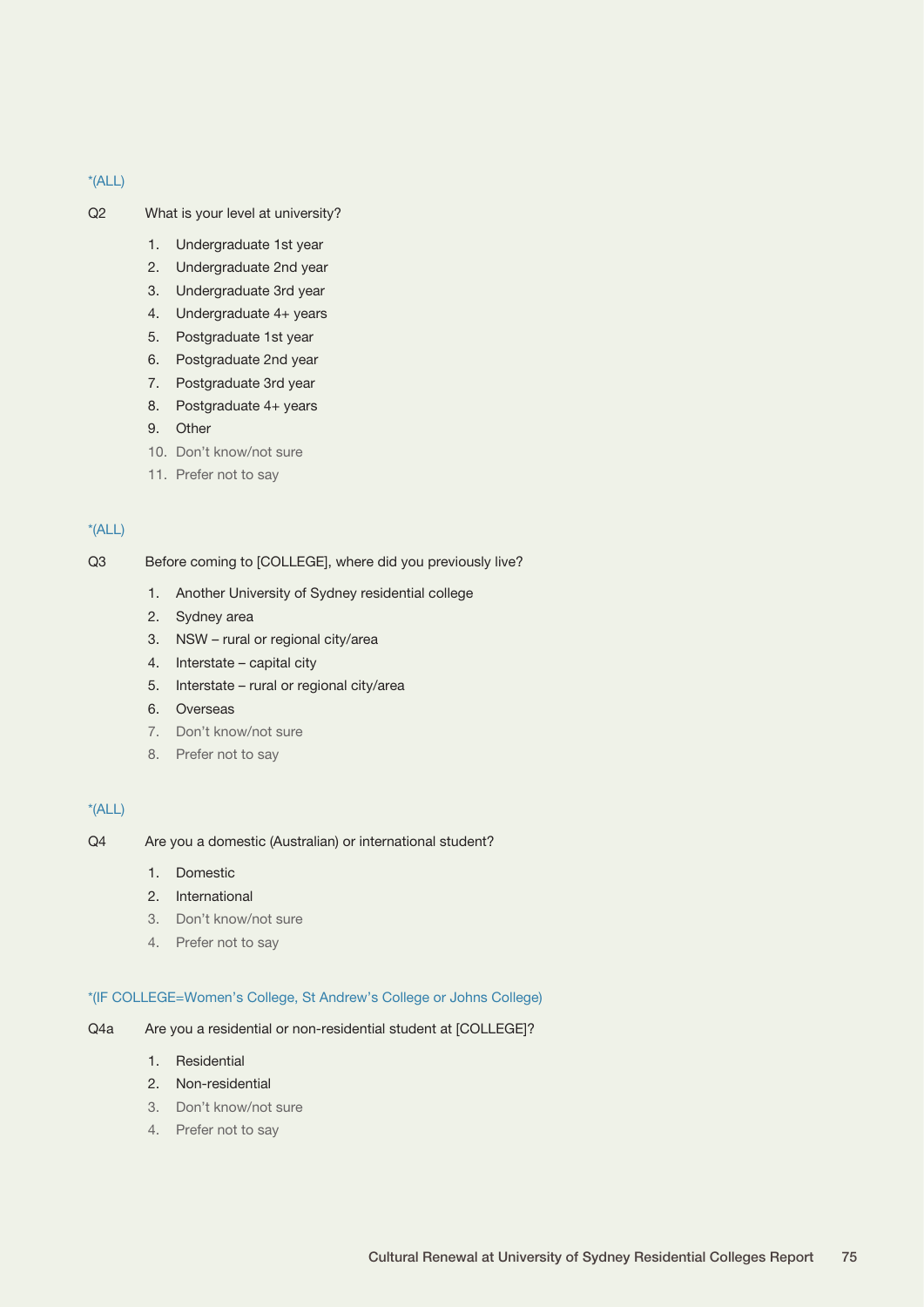- Q5 Are you…?
	- 1. Male
	- 2. Female
	- 3. X (Indeterminate, intersex or unspecified)
	- 4. Transgender
	- 5. Other
	- 6. Don't know/not sure
	- 7. Prefer not to say

#### \*(ALL)

Q6 Please indicate how much you agree or disagree with the following statements about [COLLEGE]:

# \*(STATEMENTS) \*RANDOMISE

- 1. I feel a sense of belonging
- 2. I get involved in activities and social events organised through my college
- 3. I feel supported by my peers and staff
- 4. I feel supported by the student leaders
- 5. I don't always feel safe at [COLLEGE] (including physical and emotional safety [IF AGREE OR STRONGLY AGREE ASK Q7 BEFORE MOVING ONTO NEXT QUESTION]
- 6. I don't fit in at [COLLEGE] [IF AGREE OR STRONGLY AGREE ASK Q8 BEFORE MOVING ONTO NEXT QUESTION]
- 7. Drinking alcohol helps me to socialise and make friends at College
- 8. There is too much focus on drinking at [COLLEGE]
- 9. Students leaders have too much power over other students
- 10. I feel stigmatised by University of Sydney students and staff because I go to college

#### \*(ANSWER FRAME)

- a) Strongly agree
- b) Agree
- c) Neither agree nor disagree
- d) Disagree
- e) Strongly disagree
- f) Don't know/not sure
- g) Prefer not to say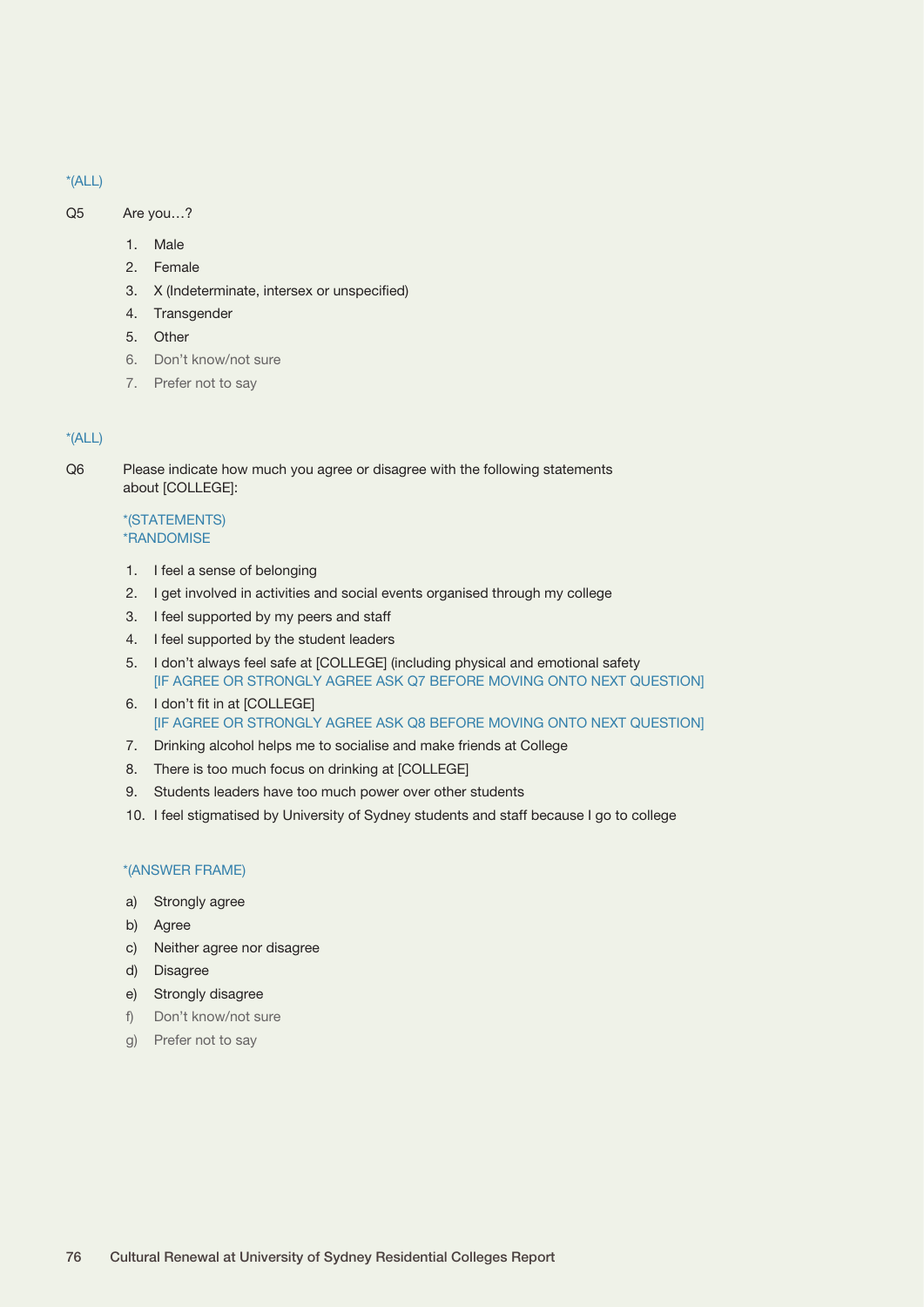#### $*(Q6_4 = Agree or strongly agree, I don't always feel safe)$

Q7 What makes you feel unsafe (including physical and emotional safety)?

Don't know/not sure Prefer not to say

#### $*(Q6_5 = Agree or strongly agree, I feel like I don't fit in)$

Q8 Why do you feel you don't fit in?

Don't know/not sure Prefer not to say

# \*(ALL)

Q9 Have you ever experienced any of the following since starting at [COLLEGE]? Please select all that apply.

\*ROTATE STATEMENTS \*ALLOW MULTIPLES \*RANDOMISE

- 1. Pressure to drink alcohol when you didn't want to
- 2. Pressure to take drugs when you didn't want to
- 3. Bullying or intimidation
- 4. Pressure to participate in activities that were humiliating or intimidating to you or other students
- 5. Hazing
- 6. Being excluded or isolated
- 7. Malicious or hurtful rumours about you
- 8. Feeling like you should have sex in order to fit in or be accepted
- 9. Pressure to hide or deny your sexual orientation and/or gender identity to fit in or be accepted
- 10. Homophobic slurs directed at you
- 11. Racist slurs directed at you
- 12. Sexist remarks directed at you
- 13. Other behaviours that made you feel uncomfortable (please specify)  $\frac{1}{\sqrt{f(X)}}$
- 14. Don't know/not sure
- 15. Prefer not to say

#### \*(RESPONSE FRAME)

- a) Yes
- b) No
- c) Don't know/not sure
- d) Prefer not to say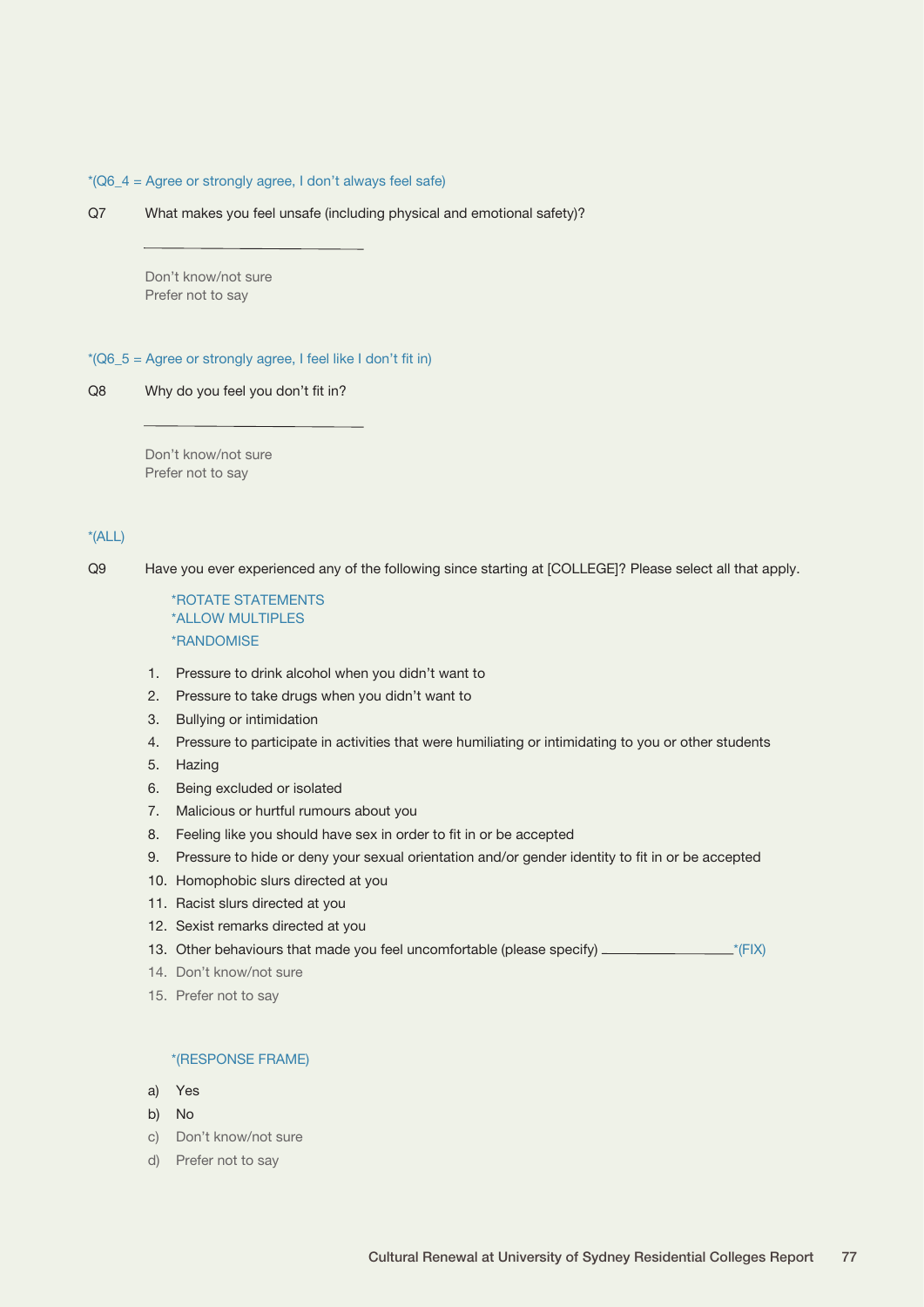#### \*(IF MORE THAN ONE CHOSEN AT Q9)

Q10 Which was the most recent incident? If you are not sure, please make your best guess.

#### \*(DISPLAY STATEMENTS SELECTED IN Q9)

- 1. Pressure to drink alcohol when you didn't want to
- 2. Pressure to take drugs when you didn't want to
- 3. Bullying or intimidation
- 4. Pressure to participate in activities that were humiliating or intimidating to you or other students
- 5. Hazing
- 6. Being excluded or isolated
- 7. Malicious or hurtful rumours about you
- 8. Feeling like you should have sex in order to fit in or be accepted
- 9. Pressure to hide or deny your sexual orientation and/or gender identity to fit in or be accepted
- 10. Homophobic slurs directed at you
- 11. Racist slurs directed at you
- 12. Sexist remarks directed at you
- 13. Other behaviours that made you feel uncomfortable (please specify)

#### \*(Q9=1-13, Experienced bullying)

- Q11 When did the incident happen?
	- 1. During O-week
	- 2. During the academic year (excluding O-week)
	- 3. Other (please specify)
	- 4. Don't know/not sure
	- 5. Prefer not to say

#### \*(Q9=1-13, Experienced bullying)

#### Q11a Where did the incident happen?

- 1. At the [COLLEGE] residence or grounds
- 2. At a different University of Sydney college residence or grounds
- 3. At an off-college event organised by or endorsed by [COLLEGE]
- 4. At some other event or occasion organised by a different University of Sydney college
- 5. On the University of Sydney campus
- 6. At a University of Sydney event
- 7. On another university campus
- 8. Somewhere else (please specify)
- 9. Don't know/not sure
- 10. Prefer not to say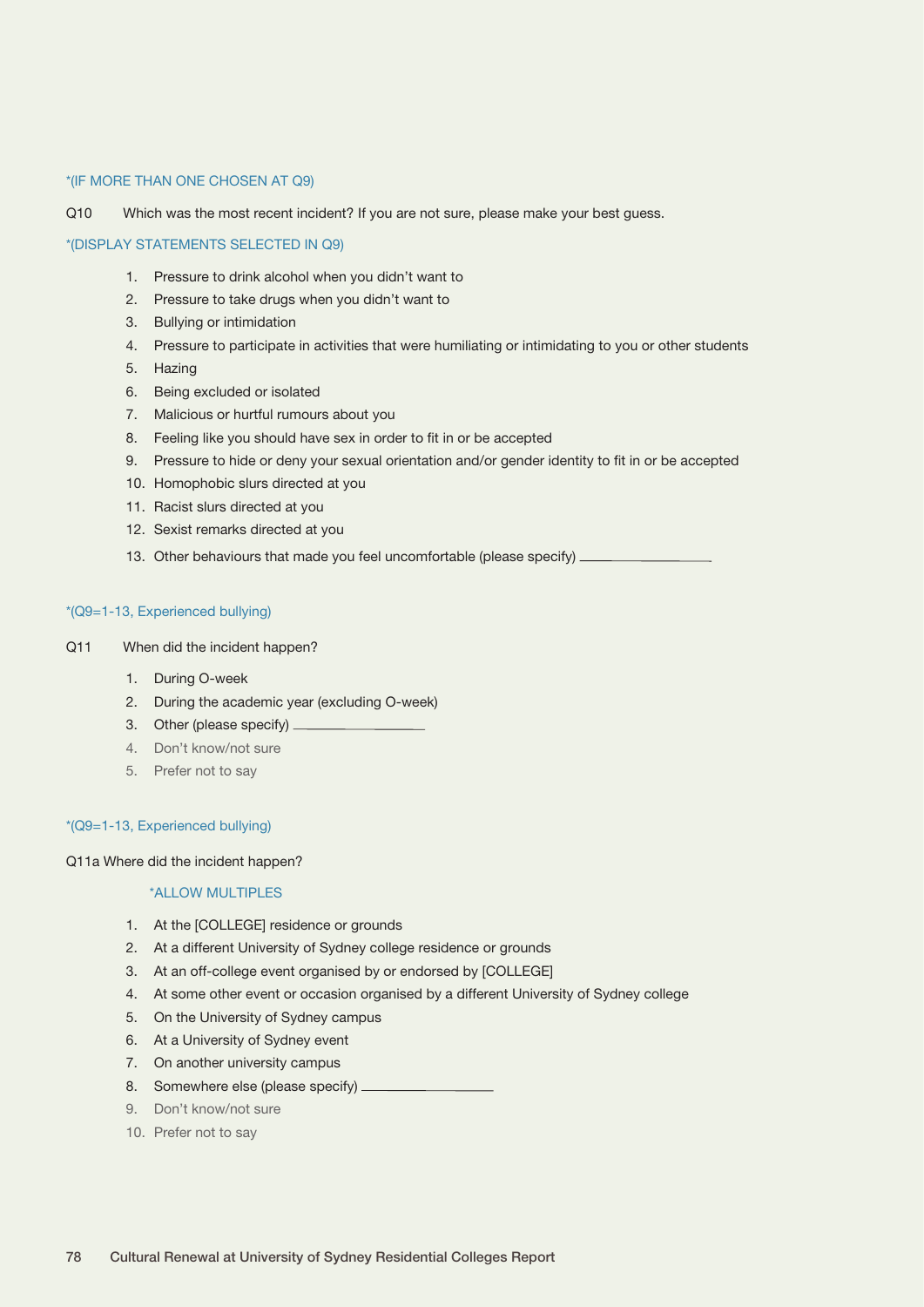## \*(Q9=1-13, Experienced bullying)

Q12 Who engaged in the behaviour? Please select all that apply.

#### \*ALLOW MULTIPLES

- 1. Fellow student/s from [COLLEGE]
- 2. Student/s from a different University of Sydney college
- 3. University student/s who were NOT University of Sydney college residents
- 4. Other (please specify)
- 5. Don't know/not sure
- 6. Prefer not to say

#### \*(Q12=1, Fellow student/s from college)

Q12a What was the person or people's relationship to you?

#### \*ALLOW MULTIPLES

- 1. In your same year or lower year at college
- 2. In a more senior year at college
- 3. An O-Week leader
- 4. Another student leader
- 5. An RA, Dean, Sub-Dean or Corridor Monitor [SPECIFIC EXAMPLE INSERTED FOR EACH COLLEGE]
- 6. Don't know/not sure
- 7. Prefer not to say

#### \*(Q9=1-13, Experienced bullying)

- Q13 Was the person/people engaged in the behaviour…?
	- 1. Male(s) only
	- 2. Female(s) only
	- 3. Both male(s) and female(s)
	- 4. Don't know/not sure
	- 5. Prefer not to say

#### \*(Q9=1-13, Experienced bullying)

Q13a Did you seek support or assistance from any of the following in relation to the incident? Please select all that apply.

- 1. Friends or family (outside of [COLLEGE])
- 2. Another [COLLEGE] resident (who is not a staff member)
- 3. A college staff member
- 4. A student in a position of responsibility for the welfare of students (eg. [PROGRAMMER NOTE: INSERT TEXT TO BE PROVIDED FOR EACH COLLEGE]
- 5. Student support services at university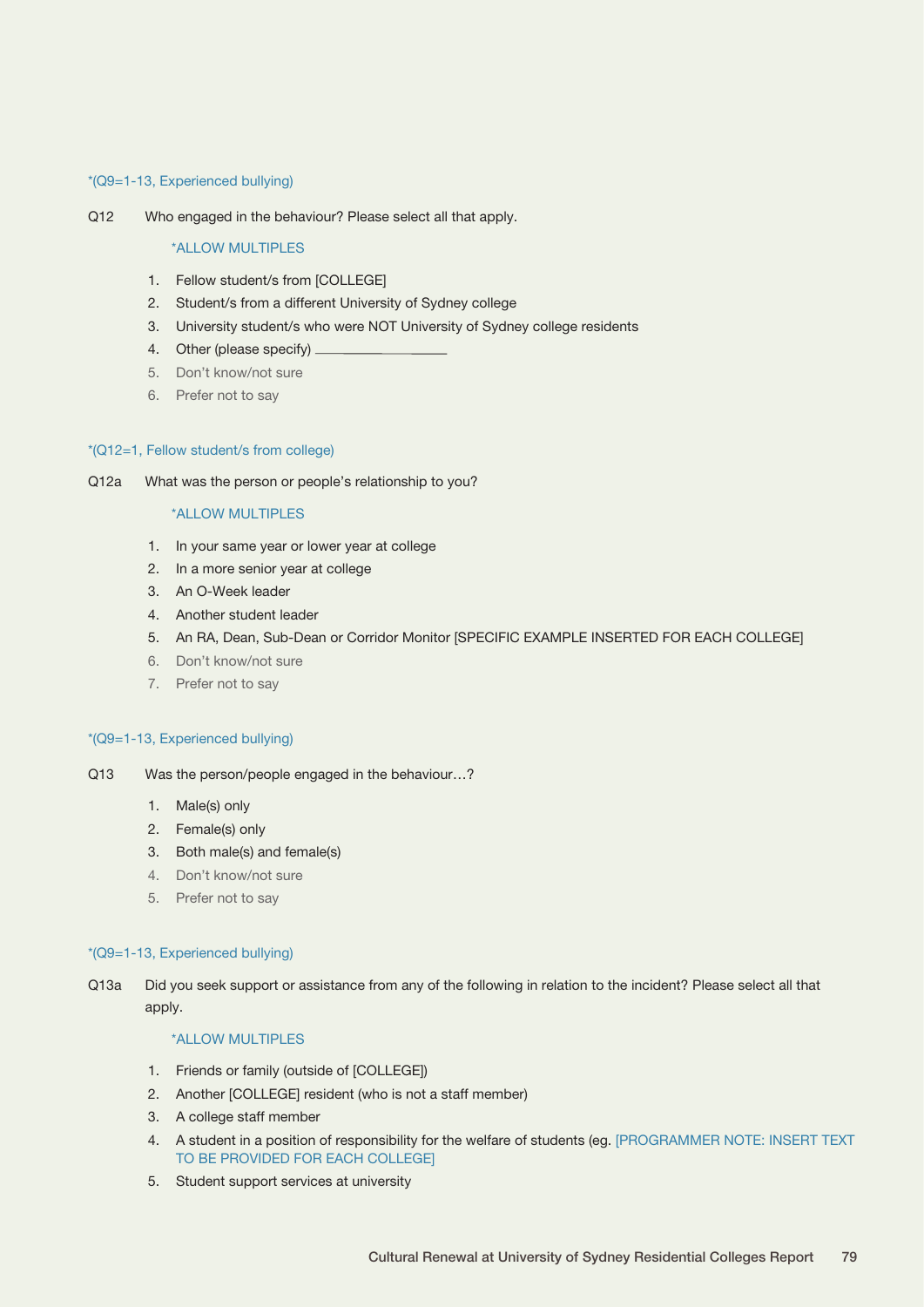- 6. Some other university employee
- 7. Student union
- 8. Police
- 9. Other (please specify) \_
- 10. Did not seek support or assistance \*(EXCLUSIVE)
- 11. Don't know/not sure
- 12. Prefer not to say

#### \*(Q9=1-13, Experienced bullying)

- Q14 Did you formally report or make a formal complaint about the incident to anyone?
	- 1. Yes
	- 2. No
	- 3. Don't know/not sure
	- 4. Prefer not to say

#### \*(Q14=1, Yes made formal report or complaint)

- Q15 Who did you report it to?
	- 1. A college staff member
	- 2. A student in a position of responsibility for the welfare of students (eg. [PROGRAMMER NOTE: INSERT TEXT TO BE PROVIDED FOR EACH COLLEGE]
	- 3. University complaints service
	- 4. Police
	- 5. Other (please specify)
	- 6. Don't know/not sure
	- 7. Prefer not to say

# \*(Q14=1, Yes, made formal report or complaint)

# \*ASK FOR ALL OPTIONS CHOSEN IN Q15

Q16 How satisfied or dissatisfied were you with the formal reporting or complaint process?

# \*DISPLAY EACH STATEMENT CHOSEN IN Q15 IN TURN

- 1. Very satisfied
- 2. Satisfied
- 3. Neither satisfied nor dissatisfied
- 4. Dissatisfied
- 5. Very dissatisfied
- 6. Don't know/not sure
- 7. Prefer not to say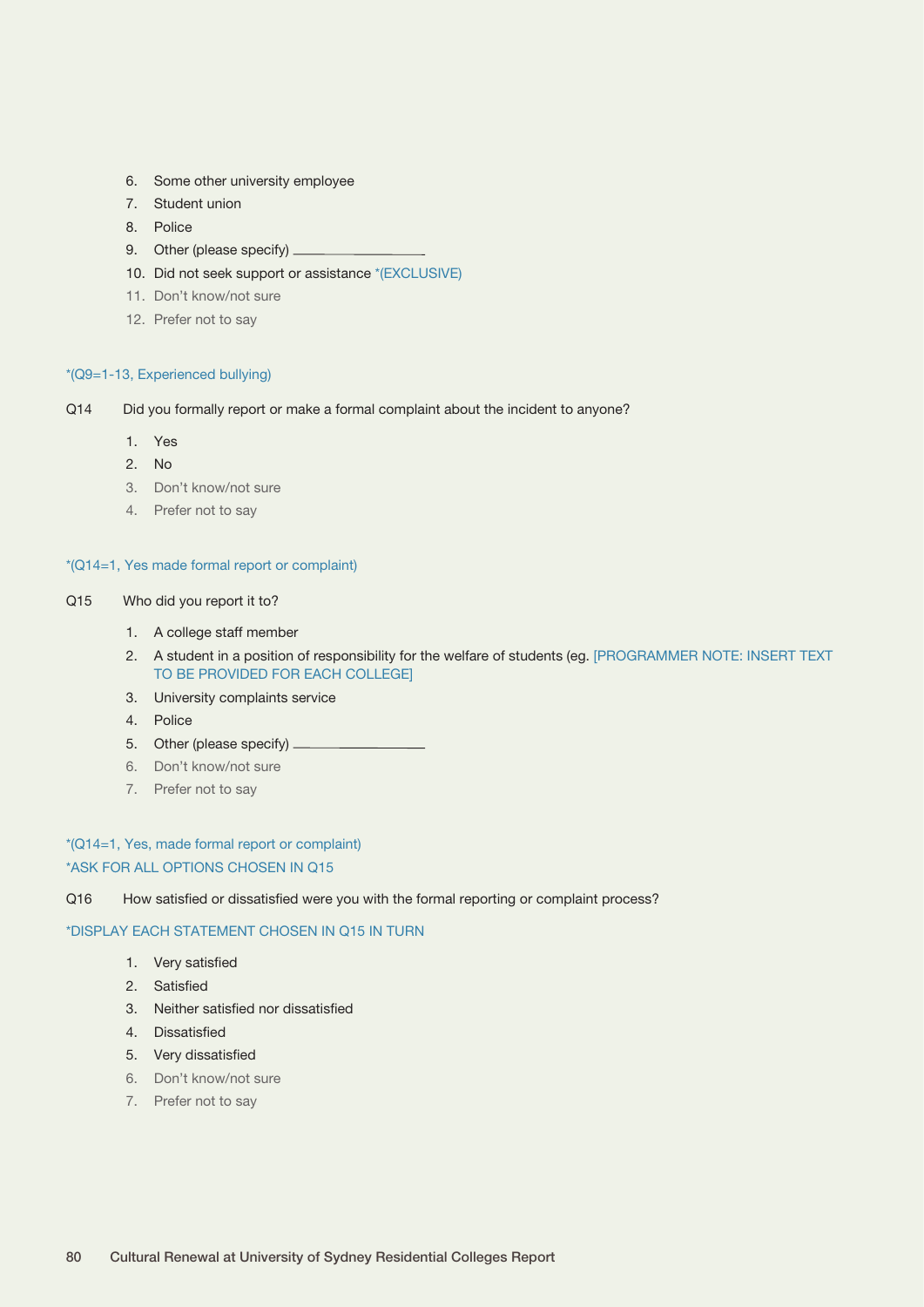#### \*(Q14=2, No, did not make formal report or complaint)

Q17 There are many different reasons why people decide not to formally report or make a complaint about an incident. Which, if any, of these were reasons you decided not to formally report or make a complaint? Please select all that apply.

## \*ALLOW MULTIPLES \*RANDOMISE

- 1. I did not know who I could make a formal report or complaint to
- 2. I did not know where I had to go/what I had to do to make a formal report or complaint
- 3. I felt embarrassed or ashamed
- 4. I thought it would be too emotionally difficult
- 5. I did not think the incident would be kept confidential
- 6. I did not think I needed help
- 7. I did not think it was serious enough
- 8. I thought I could sort it out myself
- 9. I was worried I might not be believed
- 10. I did not want to hurt the offender/s or get them into trouble
- 11. I thought it would be too hard to prove
- 12. I was too scared or frightened
- 13. I did not want anyone to know
- 14. I thought it could incriminate me / did not want to get into trouble
- 15. I didn't want other students in [COLLEGE] to judge me
- 16. I thought I would be victimised if I made a complaint
- 17. Other reasons (please specify) \*(FIX)
- 18. Don't know/not sure
- 19. Prefer not to say

# $*(ALL)$

Q18 The next questions are about any sexual harassment or sexual assault you may have experienced or witnessed.

If you feel any of these questions may cause you distress and you would prefer not to answer them, you can select 'Prefer not to say' to skip to the next question.

Firstly, please read this definition of sexual harassment.

"Sexual harassment is an unwelcome sexual advance, unwelcome request for sexual favours or other unwelcome conduct of a sexual nature which, in the circumstances, a reasonable person, aware of those circumstances, would anticipate the possibility that the person would feel offended, humiliated or intimidated."

Have you experienced sexual harassment since starting at [COLLEGE]?

- 1. Yes
- 2. No
- 3. Don't know/not sure
- 4. Prefer not to say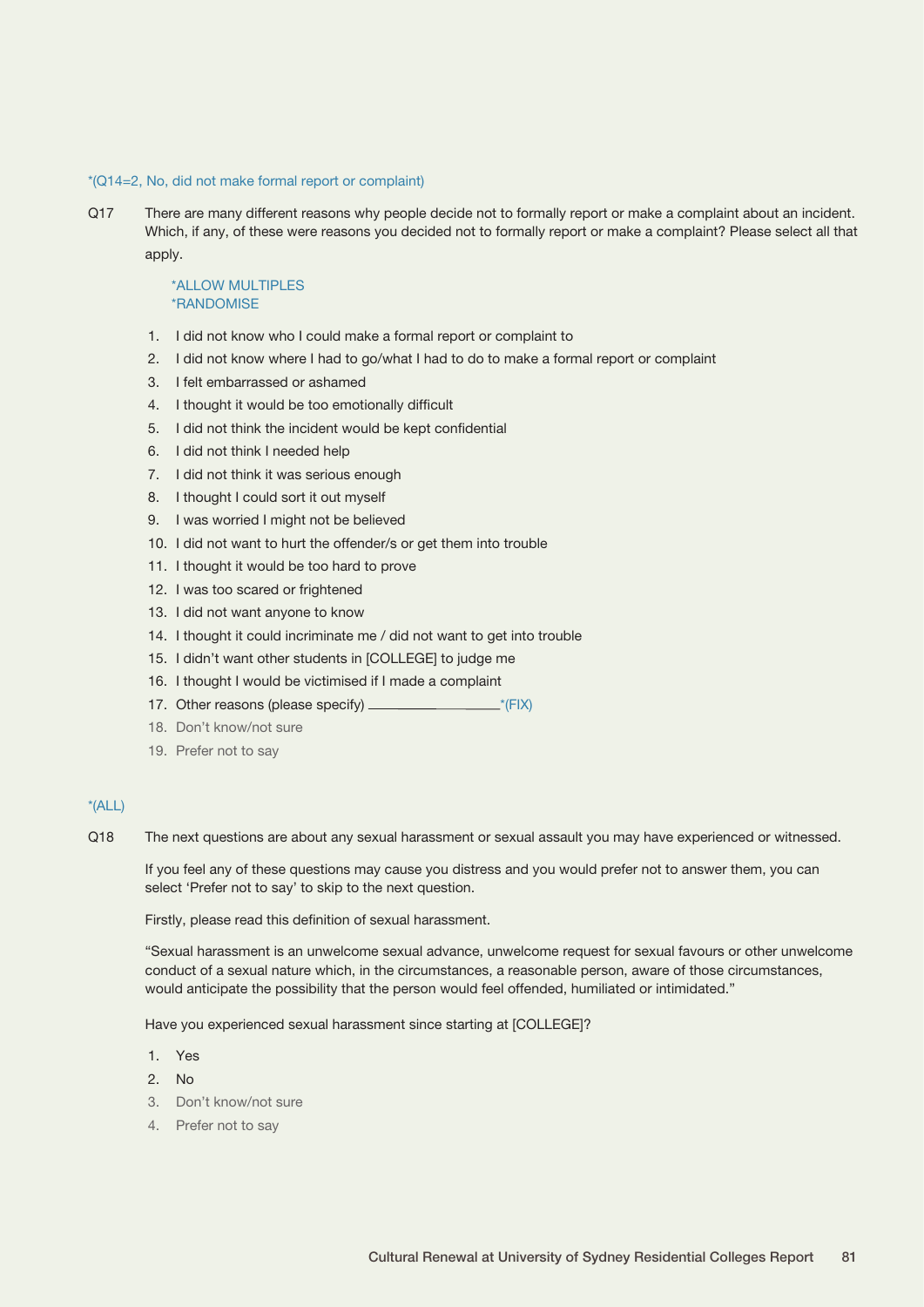#### \*(If Q18=2, 3, or 4, No, DK/Prefer not to say, insert ", if any, ")

Q19 Which (, if any, )of the following have you experienced in a way that was unwelcome since starting at [COLLEGE]? Please select all that apply.

## \*ALLOW MULTIPLES \*RANDOMISE

- 1. Unwelcome touching, hugging, cornering or kissing
- 2. Inappropriate staring or leering that made you feel intimidated
- 3. Sexual gestures, indecent exposure or inappropriate display of the body
- 4. Sexually suggestive comments or jokes that made you feel offended
- 5. Sexually explicit pictures, posters or gifts that made you feel offended
- 6. Repeated or inappropriate invitations to go out on dates
- 7. Intrusive questions about your private life or physical appearance that made you feel offended
- 8. Sexually explicit emails or SMS messages
- 9. Inappropriate physical contact
- 10. Repeated or inappropriate advances on email, social networking websites or internet chat rooms
- 11. Inappropriate commentary, images or film of you distributed on some form of social media without your consent
- 12. Requests or pressure for sex, or other sexual acts
- 13. Any other unwelcome conduct of a sexual nature (please specify)  $\frac{1}{\sqrt{F(X)}}$
- 14. Don't know/not sure
- 15. Prefer not to say

#### \*(RESPONSE FRAME)

- a) Yes
- b) No
- c) Don't know/not sure
- d) Prefer not to say

#### \*(IF MORE THAN ONE CHOSEN IN Q19 )

Q20 Which was the most recent incident? If you are not sure, please make your best guess.

# \*(STATEMENTS) \*(DISPLAY STATEMENTS SELECTED IN Q19)

- 1. Unwelcome touching, hugging, cornering or kissing
- 2. Inappropriate staring or leering that made you feel intimidated
- 3. Sexual gestures, indecent exposure or inappropriate display of the body
- 4. Sexually suggestive comments or jokes that made you feel offended
- 5. Sexually explicit pictures, posters or gifts that made you feel offended
- 6. Repeated or inappropriate invitations to go out on dates
- 7. Intrusive questions about your private life or physical appearance that made you feel offended
- 8. Sexually explicit emails or SMS messages
- 9. Inappropriate physical contact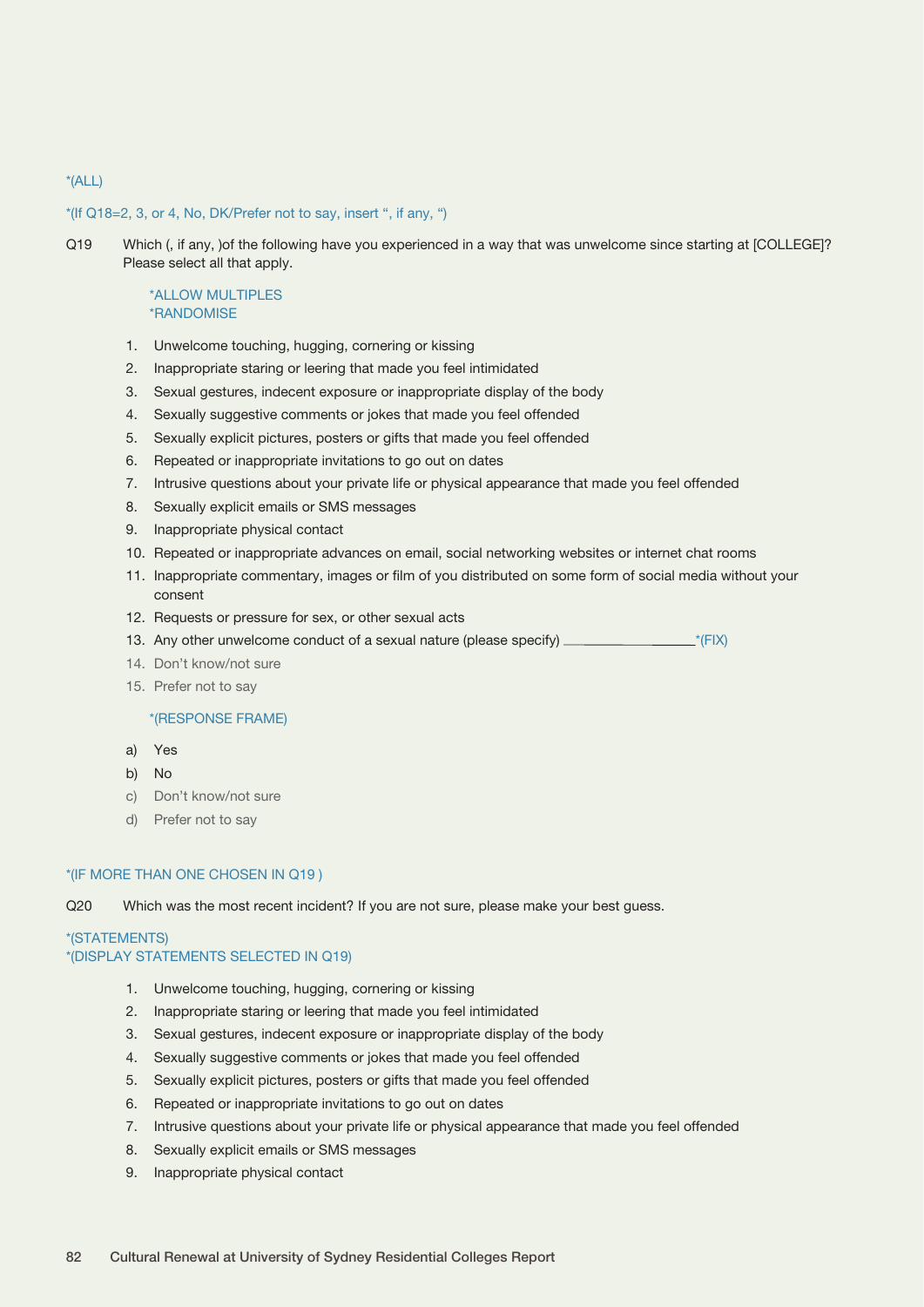- 10. Repeated or inappropriate advances on email, social networking websites or internet chat rooms
- 11. Inappropriate commentary, images or film of you distributed on some form of social media without your consent
- 12. Requests or pressure for sex, or other sexual acts
- 13. Any other unwelcome conduct of a sexual nature (please specify)  $\equiv$

#### \*(IF ANY CHOSEN ON Q19)

- Q21 When did the incident happen?
	- 1. During O-week
	- 2. During the academic year (excluding O-week)
	- 3. Other (please specify)
	- 4. Don't know/not sure
	- 5. Prefer not to say

#### \*(IF ANY CHOSEN ON Q19)

#### \*(DO NOT ASK IF Q19= CODE 8, 10 OR 11 ONLY OR IF Q20=CODE 8, 10 OR 11 – ONLINE BEHAVIOURS)

Q21a Where did the incident happen?

# \*ALLOW MULTIPLES

- 1. At the [COLLEGE] residence or grounds
- 2. At a different University of Sydney college residence or grounds
- 3. At an off-college event organised by or endorsed by [COLLEGE]
- 4. At some other event or occasion organised by a different University of Sydney college
- 5. On the University of Sydney campus
- 6. At a University of Sydney event
- 7. On another university campus
- 8. Somewhere else (please specify)
- 9. Don't know/not sure
- 10. Prefer not to say

#### \*(IF ANY CHOSEN ON Q19)

Q22 Who engaged in the unwelcome behaviour? Please select all that apply.

- 1. Fellow student/s in your same year from [COLLEGE]
- 2. Fellow student/s in a year more senior to you at [COLLEGE]
- 3. Student/s from a different University of Sydney college
- 4. University student/s who were NOT University of Sydney college residents
- 5. Other (please specify)
- 6. Don't know/not sure
- 7. Prefer not to say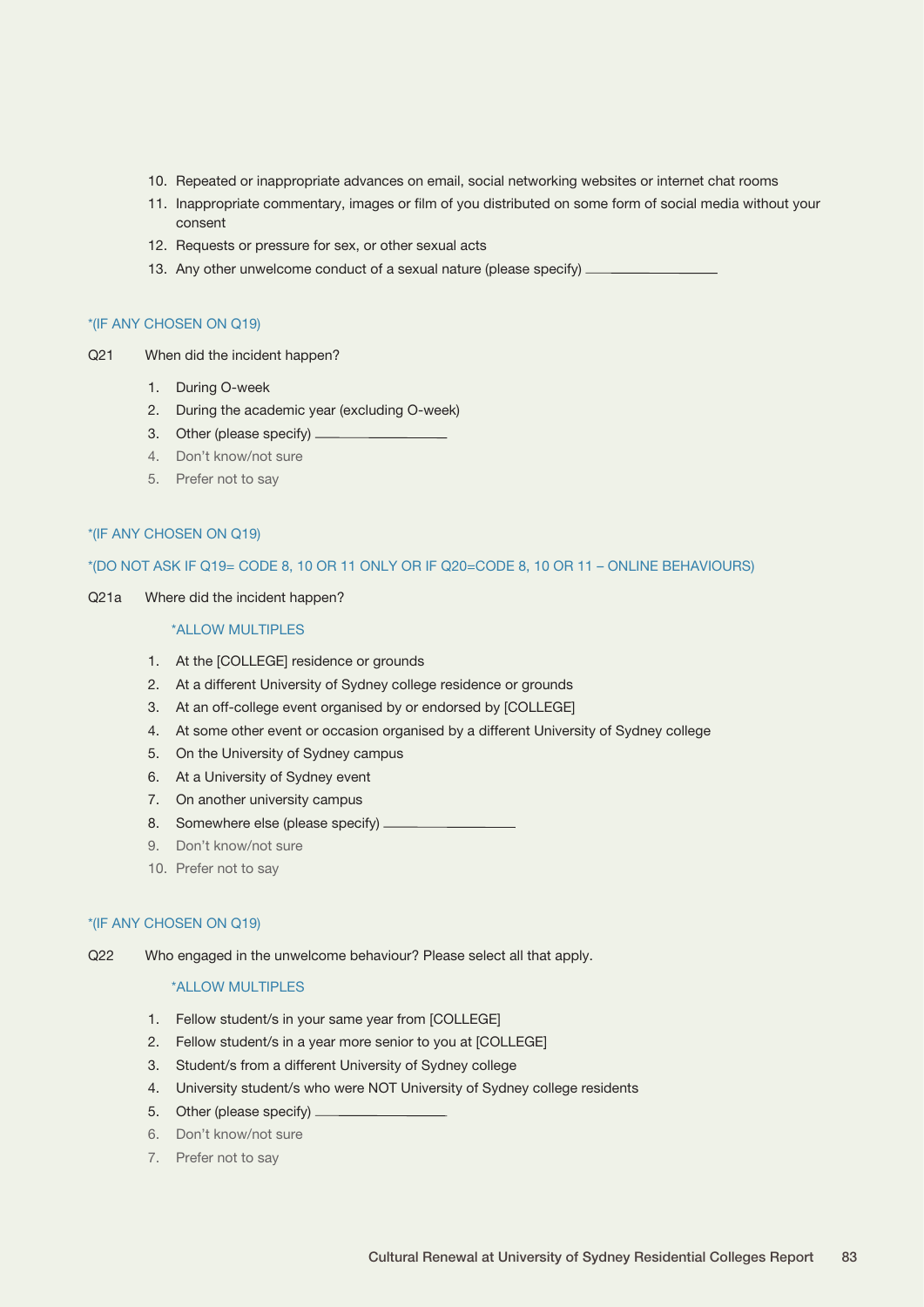#### \*(Q22=1, Fellow student/s from college)

Q22a What was the person or people's relationship to you?

#### \*ALLOW MULTIPLES

- 1. In your same year or lower year at college
- 2. In a more senior year at college
- 3. An O-Week leader
- 4. Another student leader
- 5. An RA, Dean, Sub-Dean or Corridor Monitor [SPECIFIC EXAMPLE INSERTED FOR EACH COLLEGE]
- 6. Don't know/not sure
- 7. Prefer not to say

# \*(IF ANY CHOSEN ON Q19)

Q23 Was the person/people engaged in the unwelcome behaviour…?

- 1. Male(s) only
- 2. Female(s) only
- 3. Both male(s) and female(s)
- 4. Don't know/not sure
- 5. Prefer not to say

# \*(IF ANY CHOSEN ON Q19)

Q24 Did you seek support or assistance from any of the following in relation to the incident? Please select all that apply.

- 1. Friends or family
- 2. Another [COLLEGE] resident (who is not a staff member)
- 3. A college staff member
- 4. A student in a position of responsibility for the welfare of students (eg. [PROGRAMMER NOTE: INSERT TEXT TO BE PROVIDED FOR EACH COLLEGE]
- 5. Student support services at university
- 6. Some other university employee
- 7. Another external support e.g. 1800 RESPECT, Lifeline
- 8. Police
- 9. Other (please specify) \_
- 10. Did not seek support or assistance \*(EXCLUSIVE)
- 11. Don't know/not sure
- 12. Prefer not to say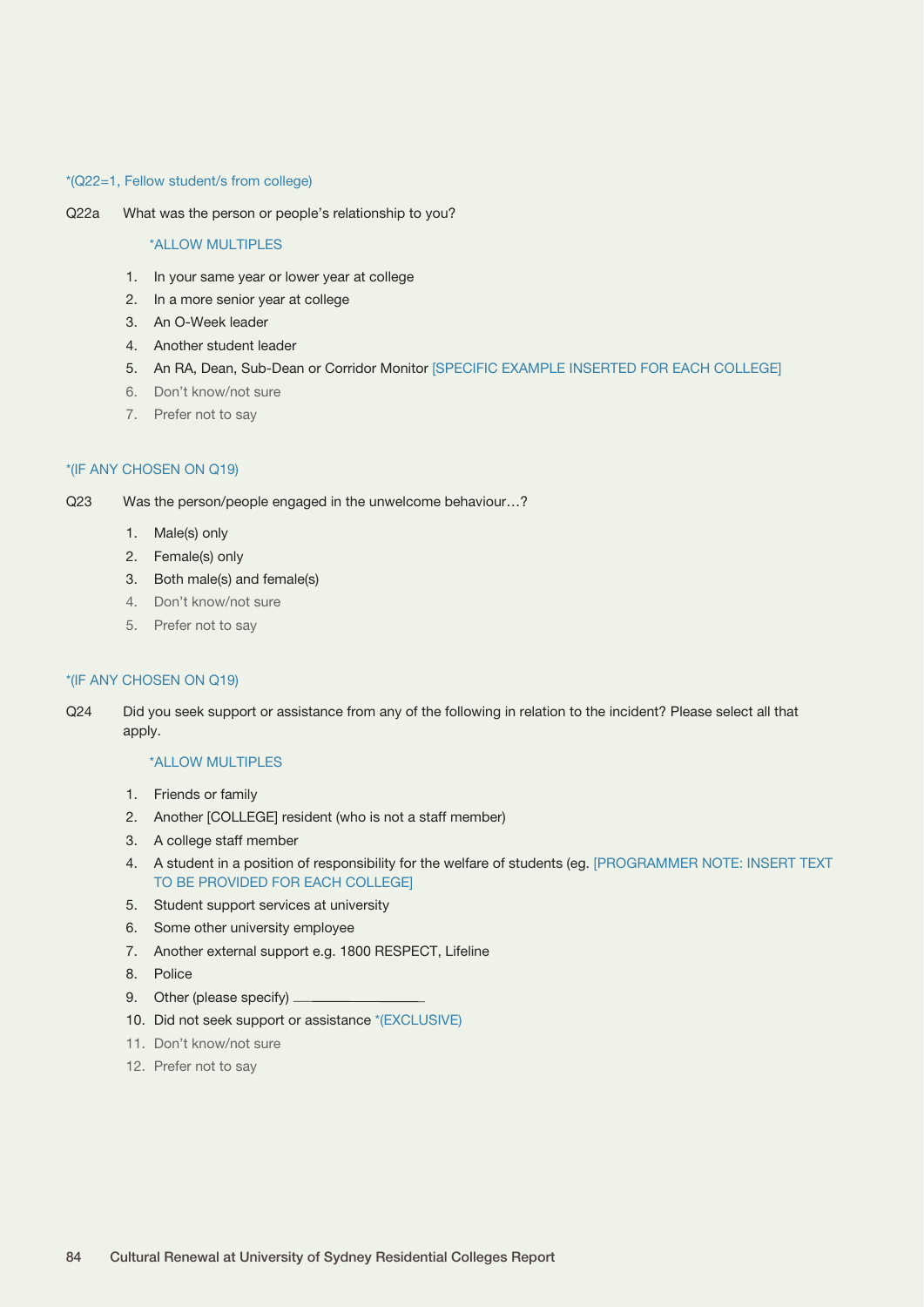#### \*(IF ANY CHOSEN ON Q19)

- 1. Yes
- 2  $N_0$
- 3. Don't know/not sure
- 4. Prefer not to say

#### \*(Q25=1, Yes, made formal report or complaint)

#### Q26 Who did you report it to?

- 1. A college staff member
- 2. A student in a position of responsibility for the welfare of students (eg. [PROGRAMMER NOTE: INSERT TEXT TO BE PROVIDED FOR EACH COLLEGE]
- 3. University complaints service
- 4. Police
- 5. Other (please specify)
- 6. Don't know/not sure
- 7. Prefer not to say

#### \*(Q25=1, Yes, made formal report or complaint) \*ASK FOR ALL OPTIONS CHOSEN IN Q26

Q27 How satisfied or dissatisfied were you with the formal reporting or complaint process?

- 1. Very satisfied
- 2. Satisfied
- 3. Neither satisfied nor dissatisfied
- 4. Dissatisfied
- 5. Very dissatisfied
- 6. Don't know/not sure
- 7. Prefer not to say

#### \*(Q25=2, No, did not formally report or make a complaint)

Q28 There are many different reasons why people decide not to formally report or make a complaint about an incident. Which, if any, of these were reasons you decided not to formally report or make a complaint? Please select all that apply.

#### \*ALLOW MULTIPLES \*RANDOMISE

- 1. I did not know who I could make a formal report or complaint to
- 2. I did not know where I had to go/what I had to do to make a formal report or complaint
- 3. I felt embarrassed or ashamed
- 4. I thought it would be too emotionally difficult
- 5. I did not think the incident would be kept confidential
- 6. I did not think I needed help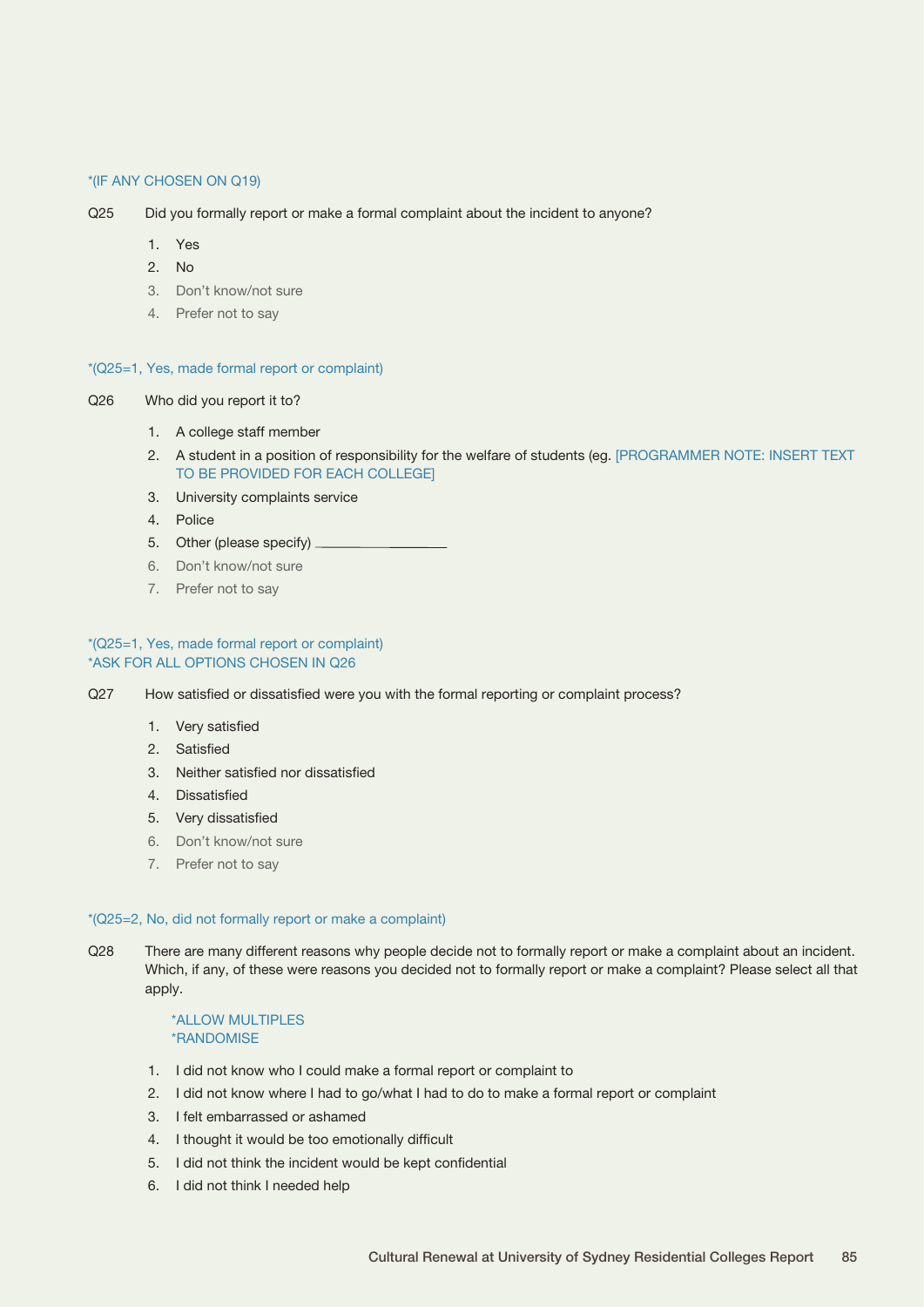- 7. I did not think it was serious enough
- 8. I thought I could sort it out myself
- 9. I was worried I might not be believed
- 10. I did not want to hurt the offender/s or get them into trouble
- 11. I thought it would be too hard to prove
- 12. I was too scared or frightened
- 13. I did not want anyone to know
- 14. I thought it could incriminate me / did not want to get into trouble
- 15. I didn't want other students in [COLLEGE] to judge me
- 16. I thought I would be victimised if I made a complaint
- 17. Other reasons (please specify) \*(FIX)
- 18. Don't know/not sure
- 19. Prefer not to say

Q29 Please read this definition of sexual assault.

"Sexual assault occurs when a person is forced, coerced, tricked or intimidated into sexual acts against their will or without their consent, including when they have withdrawn their consent. It also includes any attempts to force, coerce, trick or intimidate a person into sexual acts against their will or without their consent. Sexual assault can also occur if you are incapacitated by alcohol or drugs and therefore unable to consent. "

Have you experienced sexual assault since starting at [COLLEGE]?

- 1. Yes
- 2. No
- 3. Don't know/not sure
- 4. Prefer not to say

#### \*(Q29=1, EXPERIENCED SEXUAL ASSAULT)

- Q30 When did the incident happen?
	- 1. During O-week
	- 2. During the academic year (excluding O-week)
	- 3. Other (please specify)
	- 4. Don't know/not sure
	- 5. Prefer not to say

#### \*(Q29=1, EXPERIENCED SEXUAL ASSAULT)

Q30a Where did the incident happen? If there has been more than one incident, please answer for the most recent incident.

- 1. At the [COLLEGE] residence or grounds
- 2. At a different University of Sydney college residence or grounds
- 3. At an off-college event organised by or endorsed by [COLLEGE]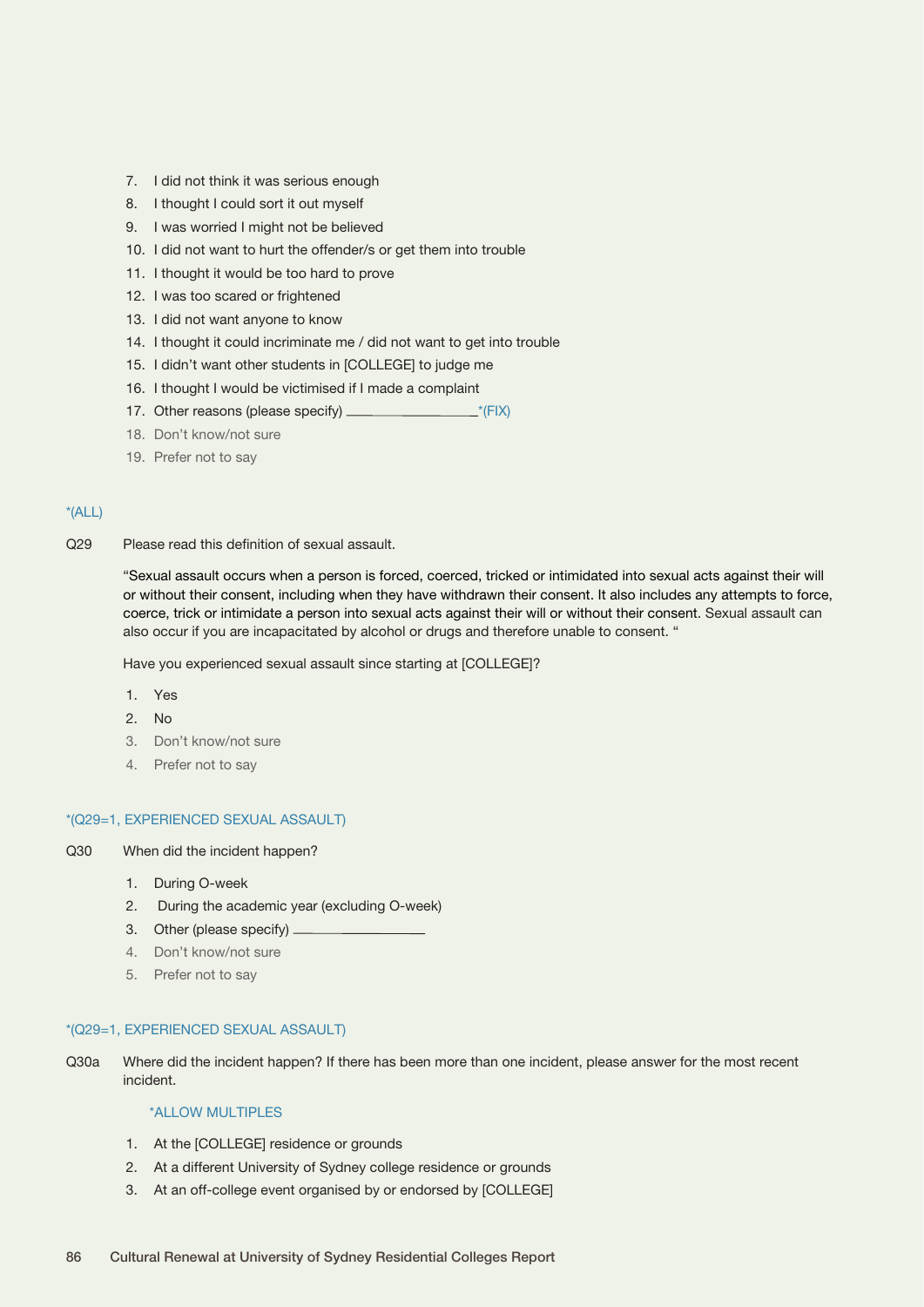- 4. At some other event or occasion organised by a different University of Sydney college
- 5. On the University of Sydney campus
- 6. At a University of Sydney event
- 7. On another university campus
- 8. Somewhere else (please specify)
- 9. Don't know/not sure
- 10. Prefer not to say

#### \*(Q29=1, EXPERIENCED SEXUAL ASSAULT)

Q31 Who engaged in the behaviour? Please select all that apply.

## \*ALLOW MULTIPLES

- 1. Fellow student/s in the same year at [COLLEGE]
- 2. Fellow student/s in a year more senior to you at [COLLEGE]
- 3. Student/s from a different University of Sydney college
- 4. University student/s who were NOT University of Sydney college residents
- 5. Other (please specify)
- 6. Don't know/not sure
- 7. Prefer not to say

# \*(Q31=1, Fellow student/s from college)

Q31a What was the person or people's relationship to you?

### \*ALLOW MULTIPLES

- 1. In your same year or lower year at college
- 2. In a more senior year at college
- 3. An O-Week leader
- 4. Another student leader
- 5. An RA, Dean, Sub-Dean or Corridor Monitor [SPECIFIC EXAMPLE INSERTED FOR EACH COLLEGE]
- 6. Don't know/not sure
- 7. Prefer not to say

#### \*(Q29=1, EXPERIENCED SEXUAL ASSAULT)

- Q32 Was the person/people engaged in the behaviour…?
	- 1. Male(s) only
	- 2. Female(s) only
	- 3. Both male(s) and female(s)
	- 4. Don't know/not sure
	- 5. Prefer not to say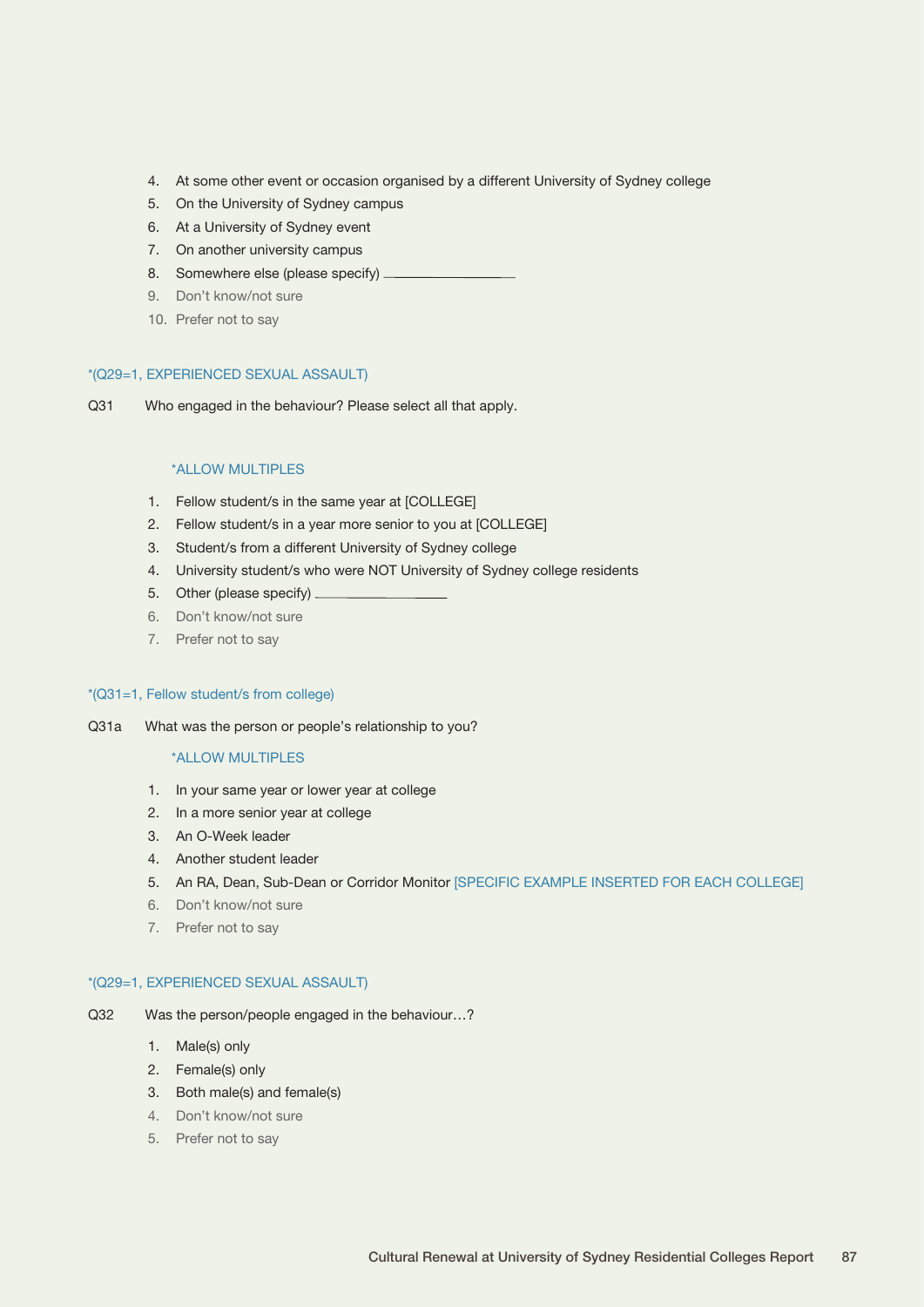#### \*(Q29=1, EXPERIENCED SEXUAL ASSAULT)

Q33 Did you seek support or assistance from any of the following in relation to the incident? Please select all that apply.

# \*ALLOW MULTIPLES

- 1. Friends or family outside of [COLLEGE]
- 2. Another college resident (who is not a staff member)
- 3. A college staff member
- 4. A student in a position of responsibility for the welfare of students (eg. [PROGRAMMER NOTE: INSERT TEXT TO BE PROVIDED FOR EACH COLLEGE]
- 5. Student support services at university
- 6. Some other university employee
- 7. Another external support e.g. 1800 RESPECT, Lifeline
- 8. Police
- 9. Other (please specify)
- 10. Did not seek support or assistance \*(EXCLUSIVE)
- 11. Don't know/not sure
- 12. Prefer not to say

#### \*(Q29=1, EXPERIENCED SEXUAL ASSAULT)

- Q34 Did you formally report or make a formal complaint about the incident to anyone?
	- 1. Yes
	- 2. No
	- 3. Don't know/not sure
	- 4. Prefer not to say

#### \*(Q34=1, Yes, made formal report or complaint)

Q35 Who did you report it to?

- 1. A college staff member
- 2. A student in a position of responsibility for the welfare of students (eg. [PROGRAMMER NOTE: INSERT TEXT TO BE PROVIDED FOR EACH COLLEGE]
- 3. University complaints service
- 4. Police
- 5. Other (please specify)
- 6. Don't know/not sure
- 7. Prefer not to say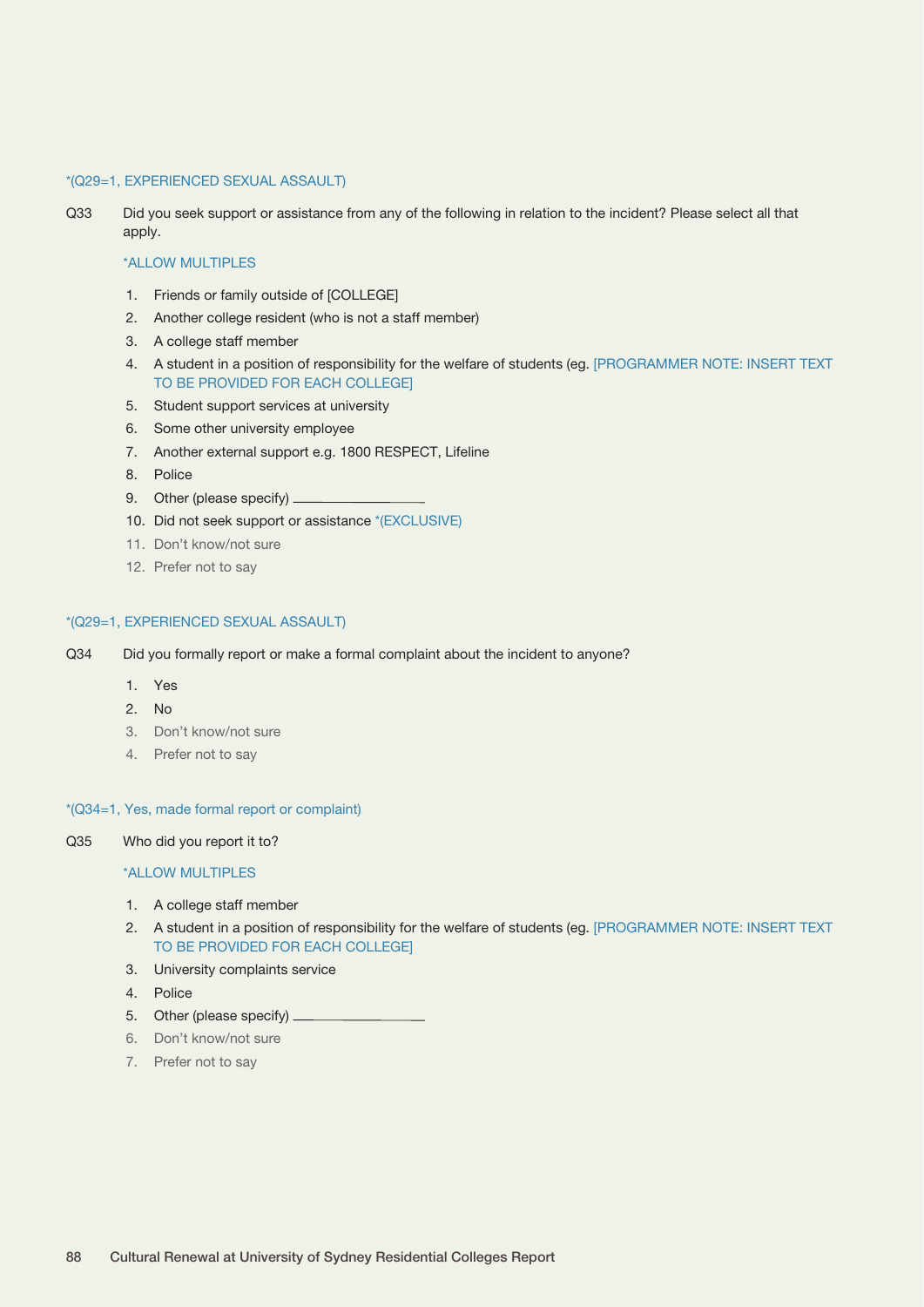#### \*(Q34=1, Yes, made formal report or complaint) \*ASK FOR ALL OPTIONS CHOSEN IN Q35

- Q36 How satisfied or dissatisfied were you with the formal reporting or complaint process?
	- 1. Very satisfied
	- 2. Satisfied
	- 3. Neither satisfied nor dissatisfied
	- 4. Dissatisfied
	- 5. Very dissatisfied
	- 6. Don't know/not sure
	- 7. Prefer not to say

#### \*(Q34=2, No, did not formally report or make a complaint)

Q37 There are many different reasons why people decide not to formally report or make a complaint about an incident. Which, if any, of these were reasons you decided not to formally report or make a complaint? Please select all that apply.

#### \*ALLOW MULTIPLES \*RANDOMISE

- 1. I did not know who I could make a formal report or complaint to
- 2. I did not know where I had to go/what I had to do to make a formal report or complaint
- 3. I felt embarrassed or ashamed
- 4. I thought it would be too emotionally difficult
- 5. I did not think the incident would be kept confidential
- 6. I did not think I needed help
- 7. I did not think it was serious enough
- 8. I thought I could sort it out myself
- 9. I was worried I might not be believed
- 10. I did not want to hurt the offender/s or get them into trouble
- 11. I thought it would be too hard to prove
- 12. I was too scared or frightened
- 13. I did not want anyone to know
- 14. I thought it could incriminate me / did not want to get into trouble
- 15. I didn't want other students in [COLLEGE] to judge me
- 16. I thought I would be victimised if I made a complaint
- 17. Other reasons (please specify) \*(FIX)
- 18. None of the above
- 19. Don't know/not sure
- 20. Prefer not to say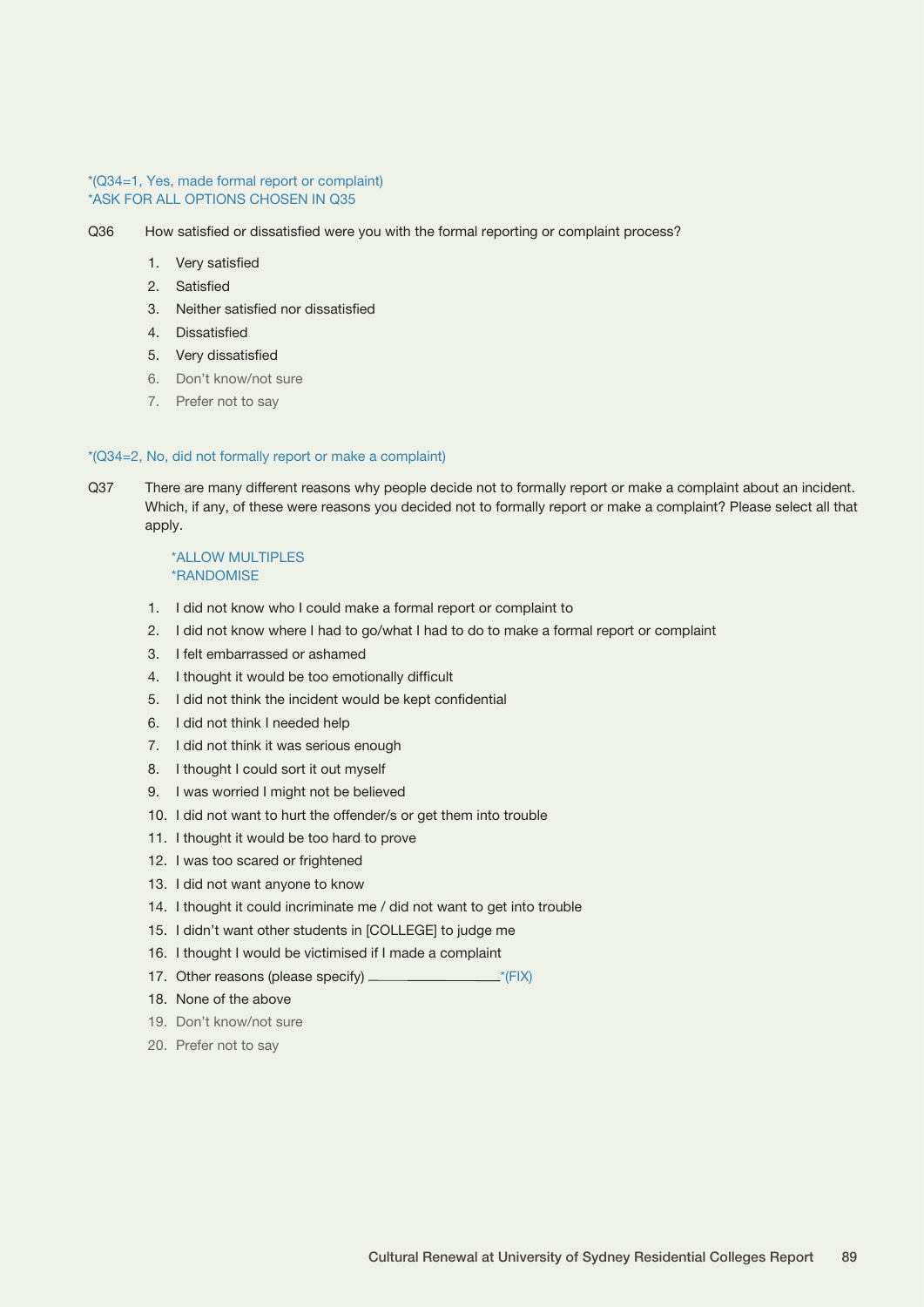#### \*(PROGRAMMER NOTE: DISPLAY BELOW TEXT ON SEPARATE SCREEN BEFORE Q38 BEGINS)

The next questions are about behaviour you might have witnessed or observed happening to another college resident.

Q38 Have you ever witnessed or observed any of the following happening to another college resident since starting at [COLLEGE]? Please select all that apply.

> \*ALLOW MULTIPLES \*RANDOMISE STATEMENTS \*PROGRAMMER NOTE: PROGRAM AS CAROUSEL \*(DISPLAY IN SAME ORDER AS APPEARED IN Q9)

- 1. Pressure to drink alcohol when they didn't want to
- 2. Pressure to take drugs when they didn't want to
- 3. Bullying or intimidation of them
- 4. Pressure to participate in activities that were humiliating or intimidating to them or other students
- 5. Hazing
- 6. Residents being excluded or isolated
- 7. Malicious or hurtful rumours about them
- 8. Pressure to hide or deny their sexual orientation and/or gender identity to fit in or be accepted
- 9. Homophobic slurs directed at them
- 10. Racist slurs directed at them
- 11. Sexist remarks directed at them
- 12. Other behaviours that could have felt uncomfortable (please specify)  $\frac{1}{\sqrt{F(X)}}$
- 13. Don't know/not sure
- 14. Prefer not to say

#### \*(RESPONSE FRAME) \*(ALLOW MULTIPLES)

- a) Yes, happened to a resident from [COLLEGE]
- b) Yes, happened to a resident from another college
- c) Happened to both a resident from [COLLEGE] and another college
- d) No
- e) Don't know/not sure
- f) Prefer not to say

#### \*(IF MORE THAN ONE CHOSEN AT Q38)

Q39 Which was the most recent incident? If you are not sure, please make your best guess.

# \*(DISPLAY STATEMENTS SELECTED IN Q38) \*(ALLOW MULTIPLES)

- 1. Pressure to drink alcohol when they didn't want to
- 2. Pressure to take drugs when they didn't want to
- 3. Bullying or intimidation of them
- 4. Pressure to participate in activities that were humiliating or intimidating to them or other students
- 5. Hazing
- 6. Being excluded or isolated
- 7. Malicious or hurtful rumours about them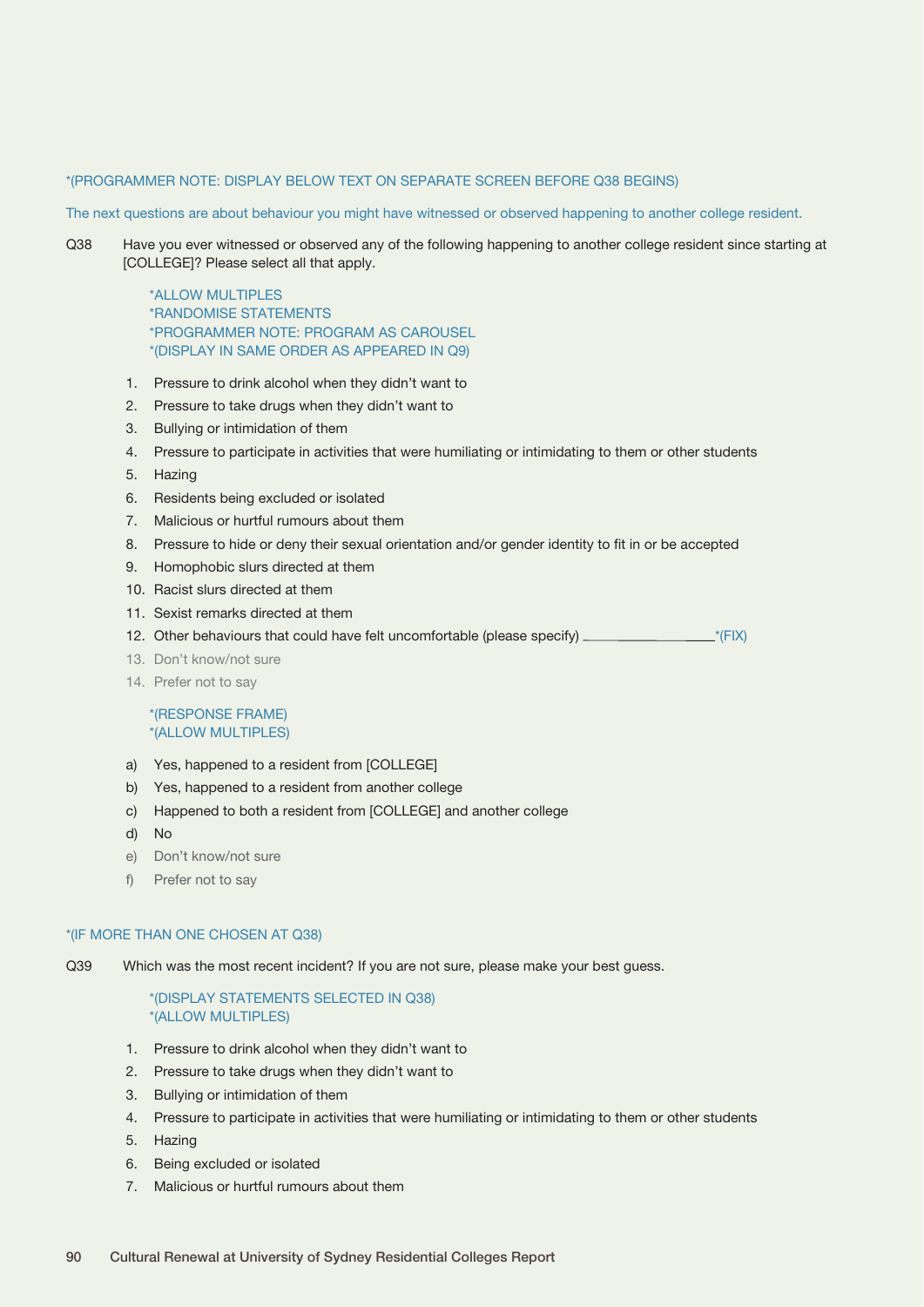- 8. Pressure to hide or deny their sexual orientation and/or gender identity to fit in or be accepted
- 9. Homophobic slurs directed at them
- 10. Racist slurs directed at them
- 11. Sexist remarks directed at them
- 12. Other behaviours that could have felt uncomfortable (please specify) \_\_\_\_\_\_\_\_\_\_\_\_\_\_\_\_\_\_\*(FIX)

# \*(IF Q39 = MOST RECENT INCIDENT CHOSEN HAD MULTIPLE RESPONSE, IE. HAPPENED TO BOTH THIS AND ANOTHER COLLEGE RESIDENT)

- Q40 Did the most recent incident happen to ...?
	- 1. A resident from [COLLEGE]
	- 2. A resident from another college
	- 3. Don't know/not sure
	- 4. Prefer not to say

#### \*(Q38=1-13 Witnessed bullying)

- Q41 When did you witness or observe the incident?
	- 1. During O-week
	- 2. During the academic year (excluding O-week)
	- 3. Other (please specify)
	- 4. Don't know/not sure
	- 5. Prefer not to say

#### \*(Q38=1-13 Witnessed bullying)

Q41a Where did you witness or observe the incident?

- 1. At the [COLLEGE] residence or grounds
- 2. At a different University of Sydney college residence or grounds
- 3. At an off-college event organised by or endorsed by [COLLEGE]
- 4. At some other event or occasion organised by a different University of Sydney college
- 5. On the University of Sydney campus
- 6. At a University of Sydney event
- 7. On another university campus
- 8. Somewhere else (please specify)
- 9. Don't know/not sure
- 10. Prefer not to say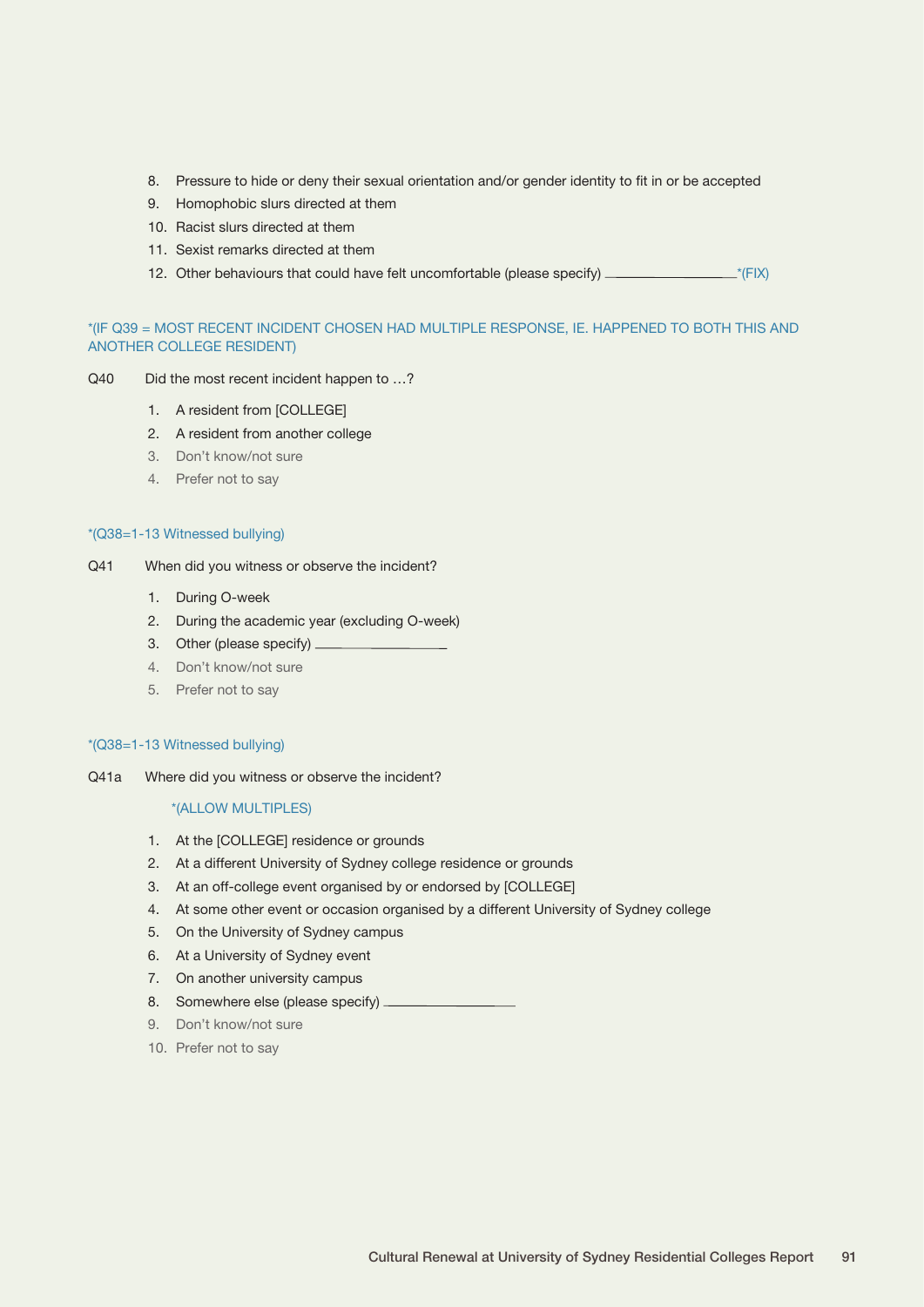#### \*(Q38=1-13 Witnessed bullying)

Q42 Who engaged in the behaviour you witnessed? Please select all that apply.

#### \*ALLOW MULTIPLES

- 1. Fellow student/s from [COLLEGE]
- 2. Student/s from a different University of Sydney college
- 3. University student/s who were NOT University of Sydney college residents
- 4. Other (please specify) \_
- 5. Don't know/not sure
- 6. Prefer not to say

#### \*(Q38=1-13 Witnessed bullying)

- Q43 Was the person/people engaged in the behaviour you witnessed…?
	- 1. Male(s) only
	- 2. Female(s) only
	- 3. Both male(s) and female(s)
	- 4. Don't know/not sure
	- 5. Prefer not to say

#### \*(Q38=1-13 Witnessed bullying)

Q44 Did you take any of the following actions when you became aware of the incident? Please select all that apply.

- 1. I talked to the target of the behaviour
- 2. I talked to the offender
- 3. I reported the incident to [COLLEGE]
- 4. I spoke to a college staff member
- 5. I spoke to a student in a position of responsibility (e.g. [PROGRAMMER NOTE: INSERT TEXT TO BE PROVIDED FOR EACH COLLEGE]
- 6. I spoke to someone outside [COLLEGE] about what to do
- 7. I called an external support service (e.g. 1800 RESPECT or Lifeline)
- 8. I called the police
- 9. I called university campus security
- 10. I did something else (please specify)
- 11. I didn't do anything \*(EXCLUSIVE)
- 12. Don't know/not sure
- 13. Prefer not to say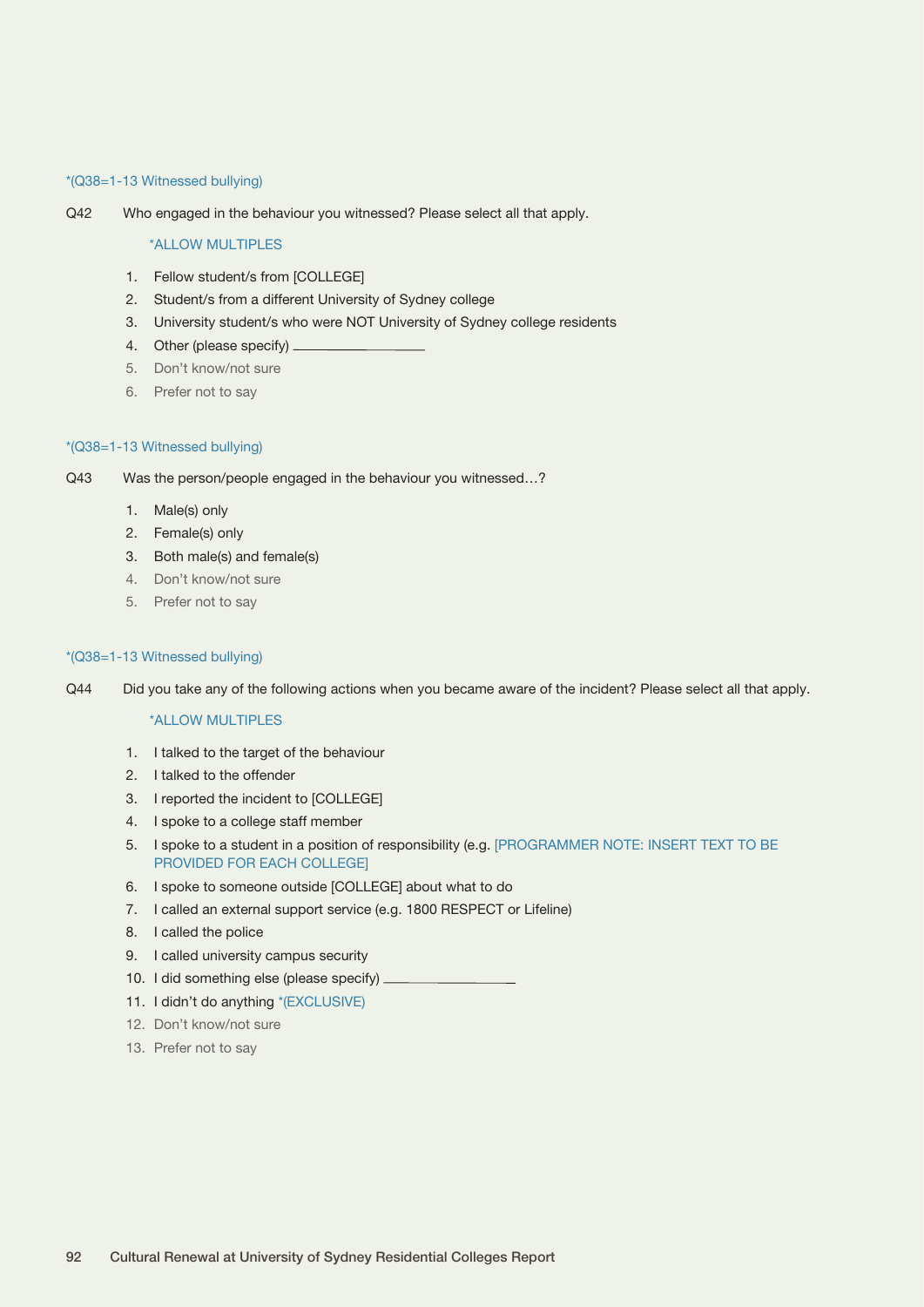Q45 Have you ever witnessed or observed any of the following happening to another college resident since starting at [COLLEGE]? Please select all that apply.

# \*ALLOW MULTIPLES \*ROTATE STATEMENTS \* DISPLAY IN SAME ORDER AS APPEARED IN Q19

- 1. Unwelcome touching, hugging, cornering or kissing
- 2. Inappropriate staring or leering that would be intimidating
- 3. Sexual gestures, indecent exposure or inappropriate display of the body
- 4. Sexually suggestive comments or jokes that could be offensive
- 5. Sexually explicit pictures, posters or gifts that could be offensive
- 6. Repeated or inappropriate invitations to go out on dates
- 7. Intrusive questions about someone's private life or physical appearance that could be offensive
- 8. Sexually explicit emails or SMS messages
- 9. Inappropriate physical contact
- 10. Repeated or inappropriate advances on email, social networking websites or internet chat rooms
- 11. Inappropriate commentary, images or film of you distributed on some form of social media without your consent
- 12. Requests or pressure for sex, or other sexual acts
- 13. Actual or attempted sexual assault or rape \*(FIX)
- 14. Any other unwelcome conduct of a sexual nature (please specify)  $\overline{\phantom{a}}$   $\overline{\phantom{a}}$  (FIX)
- 15. Don't know/not sure
- 16. Prefer not to say

# \*(RESPONSE FRAME) \*(ALLOW MULTIPLES)

- a) Yes, happened to a resident from [COLLEGE]
- b) Yes, happened to a resident from another college
- c) No
- d) Don't know/not sure
- e) Prefer not to say

#### \*(IF MORE THAN ONE CHOSEN IN Q45)

Q46 Which was the most recent incident? If you are not sure, please make your best guess.

# \*(DISPLAY STATEMENTS FROM Q45)

# \*(IF Q46= MOST RECENT INCIDENT CHOSEN HAD MULTIPLE RESPONSE, IE. HAPPENED TO BOTH THIS AND ANOTHER COLLEGE RESIDENT)

- Q47 Did the most recent incident occur to ...?
	- 1. A resident from [COLLEGE]
	- 2. A resident from another college
	- 3. Don't know/not sure
	- 4. Prefer not to say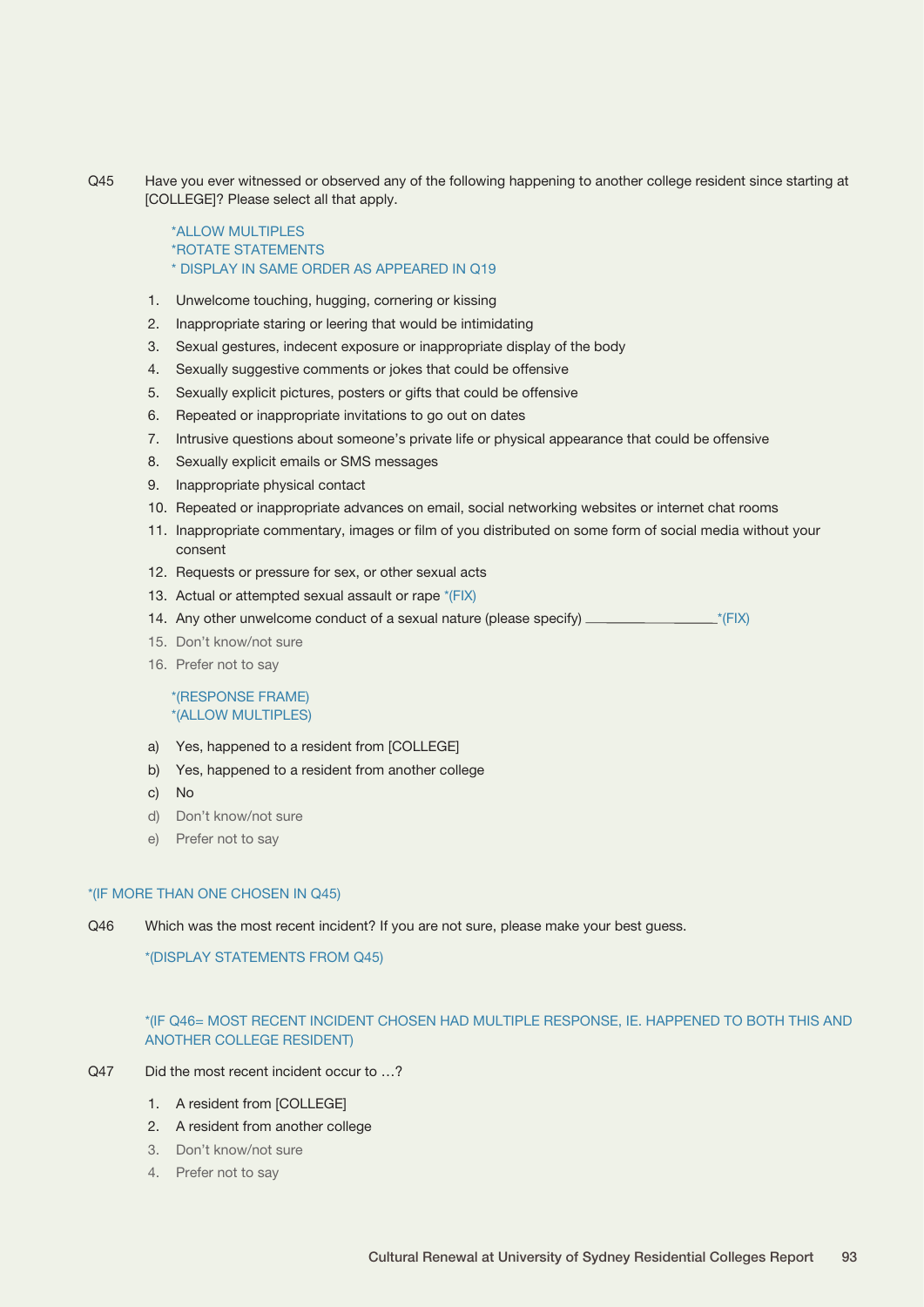#### \*(Q45=1-14 Witnessed sexual harassment/assault)

- Q48 When did you witness or observe the incident?
	- 1. During O-week
	- 2. During the academic year (excluding O-week)
	- 3. Other (please specify)
	- 4. Don't know/not sure
	- 5. Prefer not to say

#### \*(Q45=1-14 Witnessed sexual harassment/assault)

Q48a Where did you witness or observe the incident?

#### \*ALLOW MULTIPLES)

- 1. At the [COLLEGE] residence or grounds
- 2. At a different University of Sydney college residence or grounds
- 3. At an off-college event organised by or endorsed by [COLLEGE]
- 4. At some other event or occasion organised by a different University of Sydney college
- 5. On the University of Sydney campus
- 6. At a University of Sydney event
- 7. On another university campus
- 8. Somewhere else (please specify)
- 9. Don't know/not sure
- 10. Prefer not to say

#### \*(Q45=1-14 Witnessed sexual harassment/assault)

Q49 Who engaged in the unwelcome behaviour you witnessed? Please select all that apply.

#### \*ALLOW MULTIPLES

- 1. Fellow student/s from [COLLEGE]
- 2. Student/s from a different University of Sydney college
- 3. University student/s who were NOT University of Sydney college residents
- 4. Other (please specify)
- 5. Don't know/not sure
- 6. Prefer not to say

#### \*(Q45=1-14 Witnessed sexual harassment/assault)

- Q50 Was the person/people engaged in the unwelcome behaviour you witnessed…?
	- 1. Male(s) only
	- 2. Female(s) only
	- 3. Both male(s) and female(s)
	- 4. Don't know/not sure
	- 5. Prefer not to say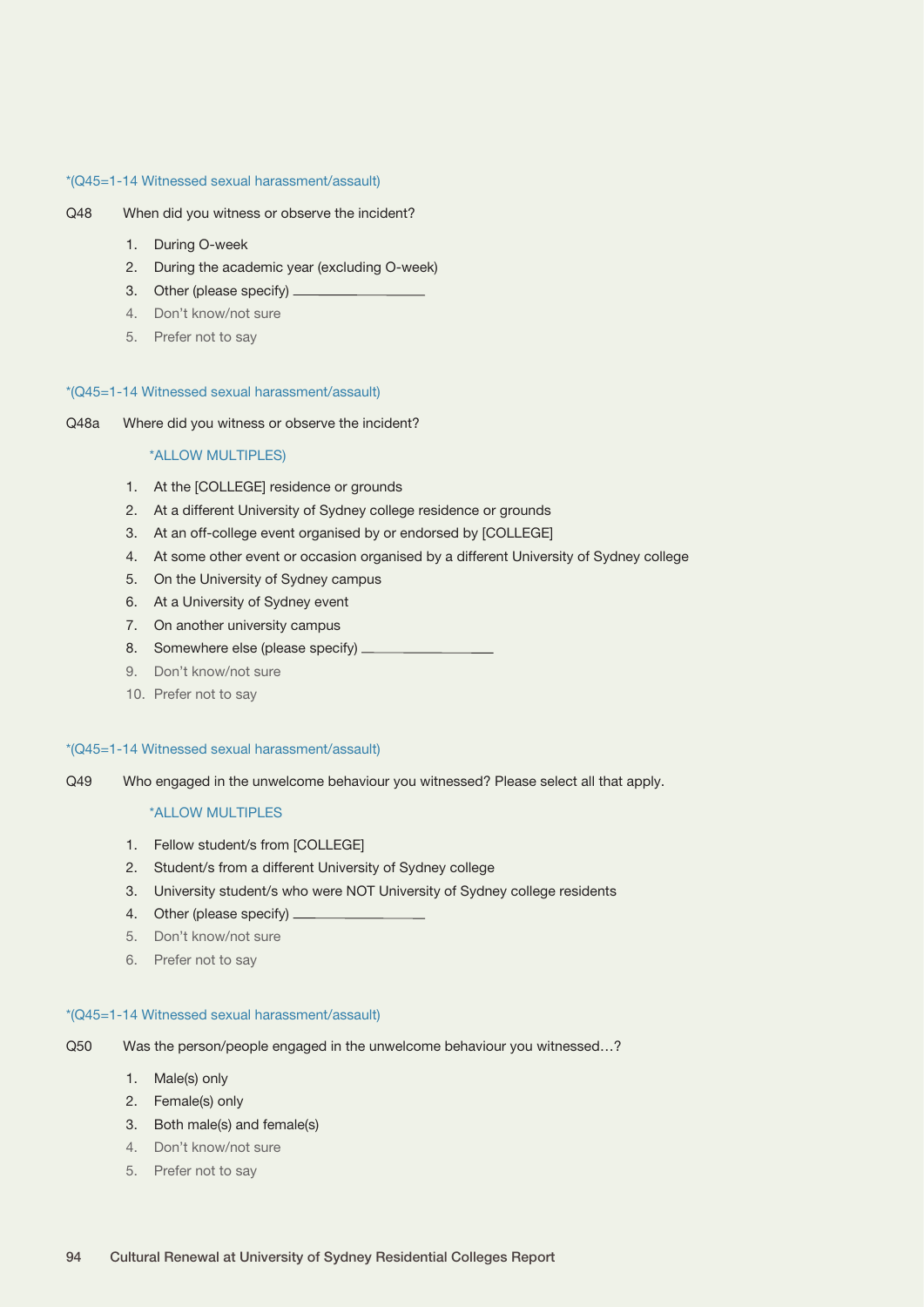#### \*(Q46=1-14 Witnessed sexual harassment/assault)

Q51 Did you take any of the following actions when you became aware of the incident? Please select all that apply.

#### \*ALLOW MULTIPLES

- 1. I talked to the victim
- 2. I talked to the offender
- 3. I reported the incident to [COLLEGE]
- 4. I spoke to a college staff member
- 5. I spoke to a student in a position of responsibility (e.g. [PROGRAMMER NOTE:INSERT TEXT TO BE PROVIDED FOR EACH COLLEGE]
- 6. I spoke to someone outside [COLLEGE] about what to do
- 7. I called an external support service (e.g. 1800 RESPECT or Lifeline)
- 8. I called the police
- 9. I called university campus security
- 10. I did something else (please specify)
- 11. I didn't do anything \*(EXCLUSIVE)
- 12. Don't know/not sure
- 13. Prefer not to say

Now just a few more questions about you.

# \*(ALL)

Q52 How old are you?

ALLOW TWO DIGIT NUMBER

\* Prefer not to say

# \*(Q52 = Prefer not to say age)

- Q53 Ok, but would you please indicate which of the following age groups you belong to?
	- 1. 18-21
	- 2. 22-25
	- 3. 26 and over
	- 4. Don't know/not sure
	- 5. Prefer not to say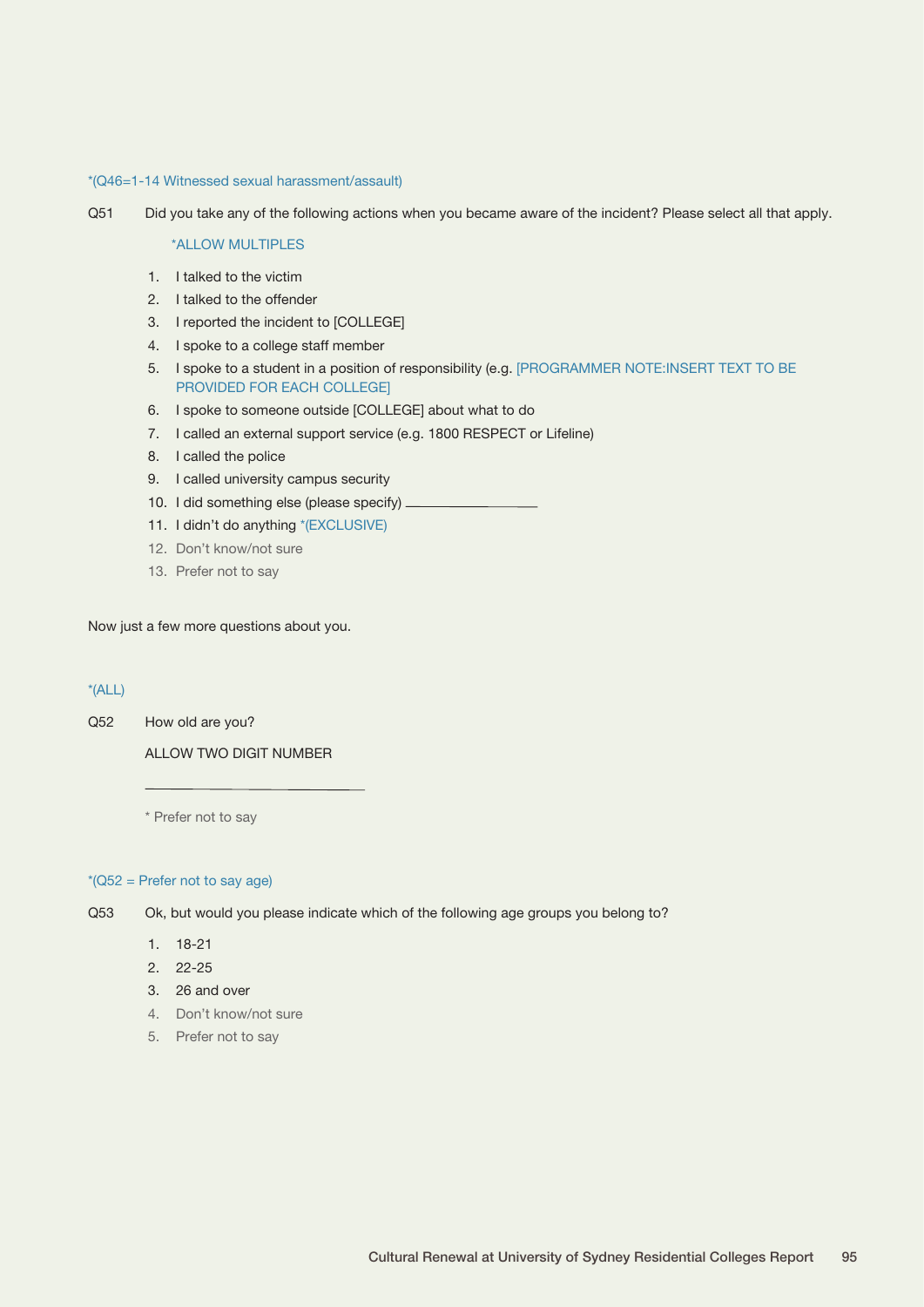- Q54 Which of the following best describes the way you think of your sexual orientation?
	- 1. Straight/heterosexual
	- 2. Gay/lesbian/homosexual
	- 3. Bisexual
	- 4. Asexual
	- 5. Undecided/not sure/questioning
	- 6. Other
	- 7. Don't know/not sure
	- 8. Prefer not to say

# \*(ALL)

- Q55 In which country were you born?
	- 1. Australia
	- 2. China
	- 3. New Zealand
	- 4. India
	- 5. England
	- 6. Malaysia
	- 7. Republic of South Korea
	- 8. Vietnam
	- 9. Other (please specify)
	- 10. Don't know/not sure
	- 11. Prefer not to say

#### \*(Q55=2-9, Not born in Australia)

- Q56 In what year did you first move to Australia to live?
	- 1. (Specify year)
	- 2. Don't know/not sure
	- 3. Prefer not to say

# \*(ALL)

Q57 Do you identify as Aboriginal and/or Torres Strait Islander?

- 1. Aboriginal
- 2. Torres Strait Islander
- 3. Aboriginal and Torres Strait Islander
- 4. Neither Aboriginal nor Torres Strait Islander
- 5. Don't know/not sure
- 6. Prefer not to say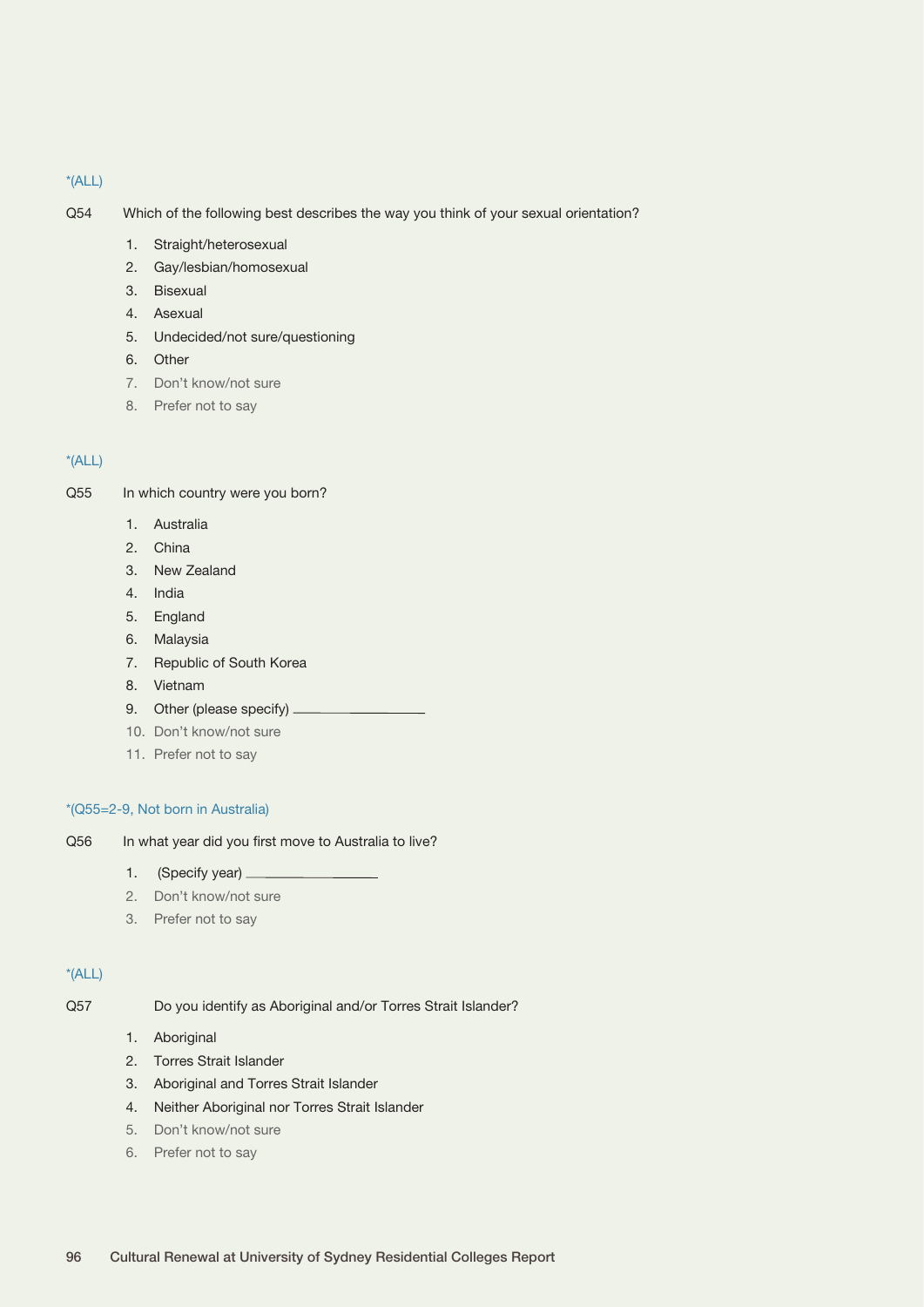Q58 Do you have a disability that has lasted or is likely to last 6 months or more that has an impact on your day-to-day life? A disability may include a mental, physical or chronic health issue.

1. Yes

- 2  $N_0$
- 3. Don't know/not sure
- 4. Prefer not to say

#### $*(ALL)$

Q59 Is there anything else you would like to tell us that hasn't been covered in this survey?

|  |  | $\Box$ No other comments |  |
|--|--|--------------------------|--|
|--|--|--------------------------|--|

#### FINAL SCREEN

Thank you for taking the time to complete this survey.

This research has been conducted by The Social Research Centre in compliance with the Privacy Act and the information you provided will be used only for research purposes. None of the information collected in the survey can be used to identify you. Your answers will remain strictly confidential and will be combined with the information from hundreds of other students.

If you would like further information about the survey, please contact <CONTACT NUMBER FOR EB&CO>.

Please note that your survey responses about any sexual harassment or assault you may have experienced or witnessed do not constitute a formal report of that sexual harassment or assault.

If you would like advice about making a formal complaint or the survey brings up issues for you, there are people you can talk to. You can contact one of the following services.

- <INSERT COLLEGE SPECIFIC CONTACTS>
- Your university's on-campus counselling service
- 1800RESPECT (24/7 National Sexual Assault, Domestic and Family Violence Service)
- LifeLine 13 11 14
- Beyond Blue 1300 22 4636
- Police 9550 8199

Thank you again for your time and support of this important survey.